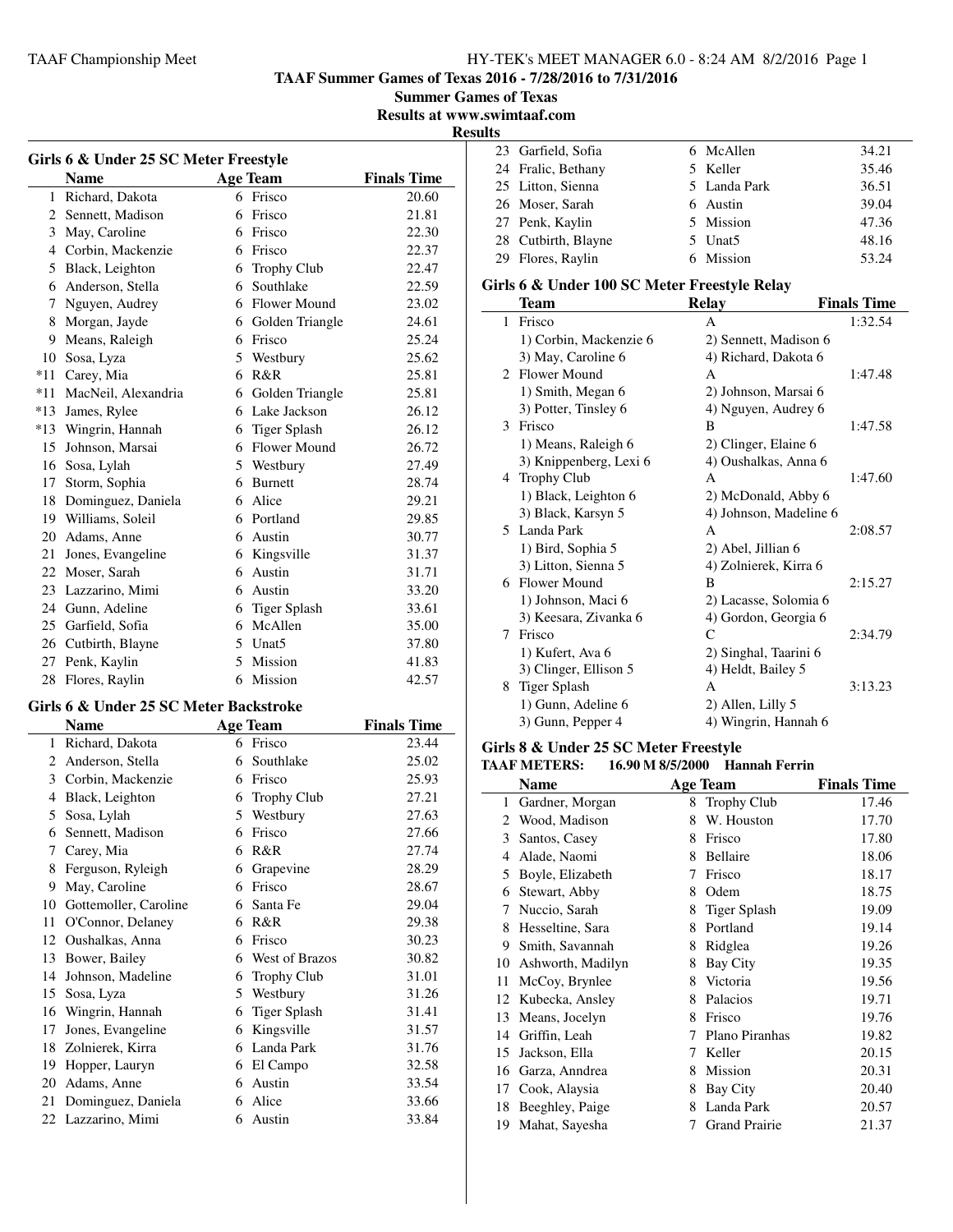**TAAF Summer Games of Texas 2016 - 7/28/2016 to 7/31/2016**

**Summer Games of Texas Results at www.swimtaaf.com**

**Results**

| (Girls 8 & Under 25 SC Meter Freestyle) |                        |   |                    |                    |  |
|-----------------------------------------|------------------------|---|--------------------|--------------------|--|
|                                         | <b>Name</b>            |   | <b>Age Team</b>    | <b>Finals Time</b> |  |
| 20                                      | Wollny, Madeline       | 8 | Pharr              | 21.42              |  |
| 21                                      | Camp, Brynlie          | 8 | Weatherford        | 21.45              |  |
| 22                                      | Robbins, Emerson       | 8 | Tiger Splash       | 21.77              |  |
| 23                                      | McKallip, Sarah        | 8 | Austin             | 22.15              |  |
|                                         | 24 Anderson, Elizabeth | 8 | <b>Trophy Club</b> | 22.17              |  |
|                                         | 25 Krider, Juliet      | 8 | Mission            | 22.65              |  |
| 26                                      | Brewster, Lucy         | 8 | Austin             | 24.66              |  |
| 27                                      | Christian, Meagan      | 8 | W. Houston         | 24.90              |  |
| 28                                      | Melvin, Cailey         | 8 | Killeen            | 25.56              |  |
| 29                                      | Barron, Yessenia       | 8 | Austin             | 25.69              |  |
| 30                                      | Hegar, Julia           | 8 | W. Houston         | 25.77              |  |
| 31                                      | Godina, Johana         | 8 | San Antonio        | 29.78              |  |
|                                         | 32 Leos, Mackenzie     | 8 | San Antonio        | 31.81              |  |

# **Girls 8 & Under 50 SC Meter Freestyle**

### **TAAF METERS: 37.33 M 7/28/2007 Audrey Huggins**

|    | <b>Name</b>        |   | <b>Age Team</b>      | <b>Finals Time</b> |
|----|--------------------|---|----------------------|--------------------|
| 1  | Elizondo, Ema      | 8 | Alice                | 38.97              |
| 2  | Gibbens, Iralynn   | 8 | Bay City             | 41.60              |
| 3  | Loper, Rylann      | 8 | <b>TACCM</b>         | 42.18              |
| 4  | Stewart, Abby      | 8 | Odem                 | 42.81              |
| 5. | Smith, Savannah    | 8 | Ridglea              | 44.31              |
| 6  | Gunn, Liberty      | 8 | <b>Tiger Splash</b>  | 44.32              |
| 7  | Garza, Anndrea     | 8 | Mission              | 44.37              |
| 8  | Kubecka, Ansley    | 8 | Palacios             | 44.57              |
| 9  | Hesseltine, Sara   | 8 | Portland             | 44.77              |
| 10 | Reeves, Malyah     | 7 | Midothian            | 45.11              |
| 11 | Bensley, Siena     | 8 | Denison              | 46.03              |
| 12 | Metzger, Nicolette | 8 | Landa Park           | 46.88              |
| 13 | Castillo, Mia      | 8 | Mission              | 50.54              |
| 14 | Renteria, Laura    | 8 | Pharr                | 51.63              |
| 15 | Holden, Jayleen    | 8 | <b>Bay City</b>      | 51.72              |
| 16 | Kissinger, Olivia  | 8 | Flower Mound         | 51.76              |
| 17 | Vasquez, Amanda    | 8 | <b>Grand Prairie</b> | 52.76              |
| 18 | Melvin, Cailey     | 8 | Killeen              | 53.56              |
| 19 | Medeiros, Lia      | 7 | Midothian            | 54.09              |
| 20 | Garza, Gabriela    | 8 | Coppell              | 55.15              |
| 21 | Hundl, Olivia      | 7 | El Campo             | 55.35              |
| 22 | Sosa, Lyza         | 5 | Westbury             | 1:01.88            |
| 23 | Anakalea, Jia      | 8 | W. Houston           | 1:04.25            |
| 24 | Sosa, Lylah        | 5 | Westbury             | 1:04.95            |
| 25 | Godina, Johana     | 8 | San Antonio          | 1:08.61            |
| 26 | Nuccitelli, Amelia | 7 | Austin               | 1:18.10            |

### **Girls 8 & Under 25 SC Meter Backstroke**

| <b>TAAF METERS:</b> | 19.43 M 7/1/1994 |                 | <b>Stephani Caver/Houston-N.Line</b> |
|---------------------|------------------|-----------------|--------------------------------------|
| <b>Name</b>         |                  | <b>Age Team</b> | <b>Finals Time</b>                   |
| 1 Wood, Madison     | 8                | W. Houston      | 19.65                                |
| 2 Heiner, Lila      |                  | 8 Granbury      | 21.52                                |
| 3 Stowers, Sophie   |                  | 8 Lake Jackson  | 21.69                                |
| 4 Petz, Scarlett    |                  | 8 Trophy Club   | 21.74                                |
| 5 Valchar, Ava      | 8                | R&R             | 22.42                                |
| 6 Fralic, Eden      |                  | Keller          | 22.66                                |
| Alade, Naomi        | x                | Bellaire        | 22.69                                |

| 8  | Berger, Allison   | 8 | Victoria                | 23.06 |
|----|-------------------|---|-------------------------|-------|
| 9  | Backus, Kendall   | 7 | Frisco                  | 23.18 |
| 10 | Loper, Rylann     | 8 | <b>TACCM</b>            | 23.45 |
| 11 | Hall, Jenna       | 8 | <b>Belterra Marlins</b> | 23.61 |
| 12 | Reeves, Aubrey    | 7 | <b>Belterra Marlins</b> | 24.22 |
| 13 | Griffin, Leah     | 7 | Plano Piranhas          | 24.23 |
| 14 | Saenz, Iliana     | 8 | Alice                   | 24.24 |
| 15 | Farden, Maile     | 8 | <b>Trophy Club</b>      | 24.67 |
| 16 | Jackson, Ella     | 7 | Keller                  | 24.90 |
| 17 | Johnson, Kendal   | 8 | <b>Texas City</b>       | 25.00 |
| 18 | McKallip, Sarah   | 8 | Austin                  | 26.81 |
| 19 | Bannister, Ava    | 8 | Frisco                  | 27.43 |
| 20 | Krider, Juliet    | 8 | Mission                 | 28.29 |
| 21 | Hegar, Julia      | 8 | W. Houston              | 29.22 |
| 22 | Renteria, Laura   | 8 | Pharr                   | 29.31 |
| 23 | Unberhagen, Mary  | 7 | Austin                  | 30.45 |
| 24 | Li, Rosie         | 8 | W. Houston              | 33.99 |
| 25 | Gutierrez, Joanna | 8 | San Antonio             | 37.40 |
| 26 | Palmgren, Reese   | 8 | Austin                  | 40.47 |
| 27 | Godina, Johana    | 8 | San Antonio             | 40.88 |

#### **Girls 8 & Under 25 SC Meter Breaststroke TAAF METERS: 22.04 M 8/1/1987 Wendy Demback**

| IAAF METEKS:<br>22.04 M 8/1/1987 - Wendy Demback |                           |   |                     |                    |
|--------------------------------------------------|---------------------------|---|---------------------|--------------------|
|                                                  | <b>Name</b>               |   | <b>Age Team</b>     | <b>Finals Time</b> |
| 1                                                | Stanush, Karli            | 7 | Victoria            | 23.94              |
| 2                                                | Shofran, Veronica         | 8 | Frisco              | 24.03              |
| 3                                                | Victoriano, Madison Haley | 8 | Frisco              | 25.10              |
| 4                                                | Loper, Rylann             | 8 | <b>TACCM</b>        | 25.37              |
| 5                                                | Skelton, Piper            | 8 | Landa Park          | 25.50              |
| 6                                                | Stewart, Abby             | 8 | Odem                | 25.60              |
| 7                                                | Schneider, Zoe            | 8 | Frisco              | 26.11              |
| 8                                                | Fralic, Eden              | 7 | Keller              | 26.50              |
| 9                                                | Miller, Tyler             | 8 | <b>Trophy Club</b>  | 27.26              |
| 10                                               | Heiner, Lila              | 8 | Granbury            | 27.47              |
| 11                                               | Roskop, Miranda           | 8 | <b>Trophy Club</b>  | 27.64              |
| 12                                               | Li, Rosie                 | 8 | W. Houston          | 27.82              |
| 13                                               | Brewster, Lucy            | 8 | Austin              | 27.86              |
| 14                                               | Rutter, Elise             | 8 | Tiger Splash        | 27.97              |
| 15                                               | Bloomquist, Zoey          | 7 | <b>Club Estates</b> | 28.03              |
| 16                                               | Bures, Hallie             | 7 | El Campo            | 28.75              |
| 17                                               | McKallip, Rebecca         | 8 | Austin              | 30.65              |
| 18                                               | Corn, Kesleigh            | 7 | Lake Jackson        | 31.73              |
| 19                                               | McNamera, Sofia           | 8 | McAllen             | 32.29              |
| 20                                               | Deaver, Kyndal            | 8 | Lake Jackson        | 36.16              |
| 21                                               | Moser, Kate               | 8 | Austin              | 36.30              |
| $---$                                            | Ruiz, Jaida               | 8 | McAllen             | DQ                 |
| $---$                                            | Rivera, Mia               | 7 | Edinst              | DQ                 |
|                                                  | Penk, Kaylin              | 5 | Mission             | DQ                 |
| $---$                                            | Garfield, Sofia           | 6 | McAllen             | DQ                 |

#### **Girls 8 & Under 25 SC Meter Butterfly**

 $\overline{\phantom{0}}$ 

#### **TAAF METERS: 18.36 M 7/28/2007 Sadie Wilson**

| <b>Name</b>        | Age Team       | <b>Finals Time</b> |
|--------------------|----------------|--------------------|
| 1 O'Connor, Peyton | 8 R&R          | 19.26              |
| 2 Gardner, Morgan  | 8 Trophy Club  | 20.10              |
| 3 Nguyen, Sophia   | 8 Flower Mound | 20.61              |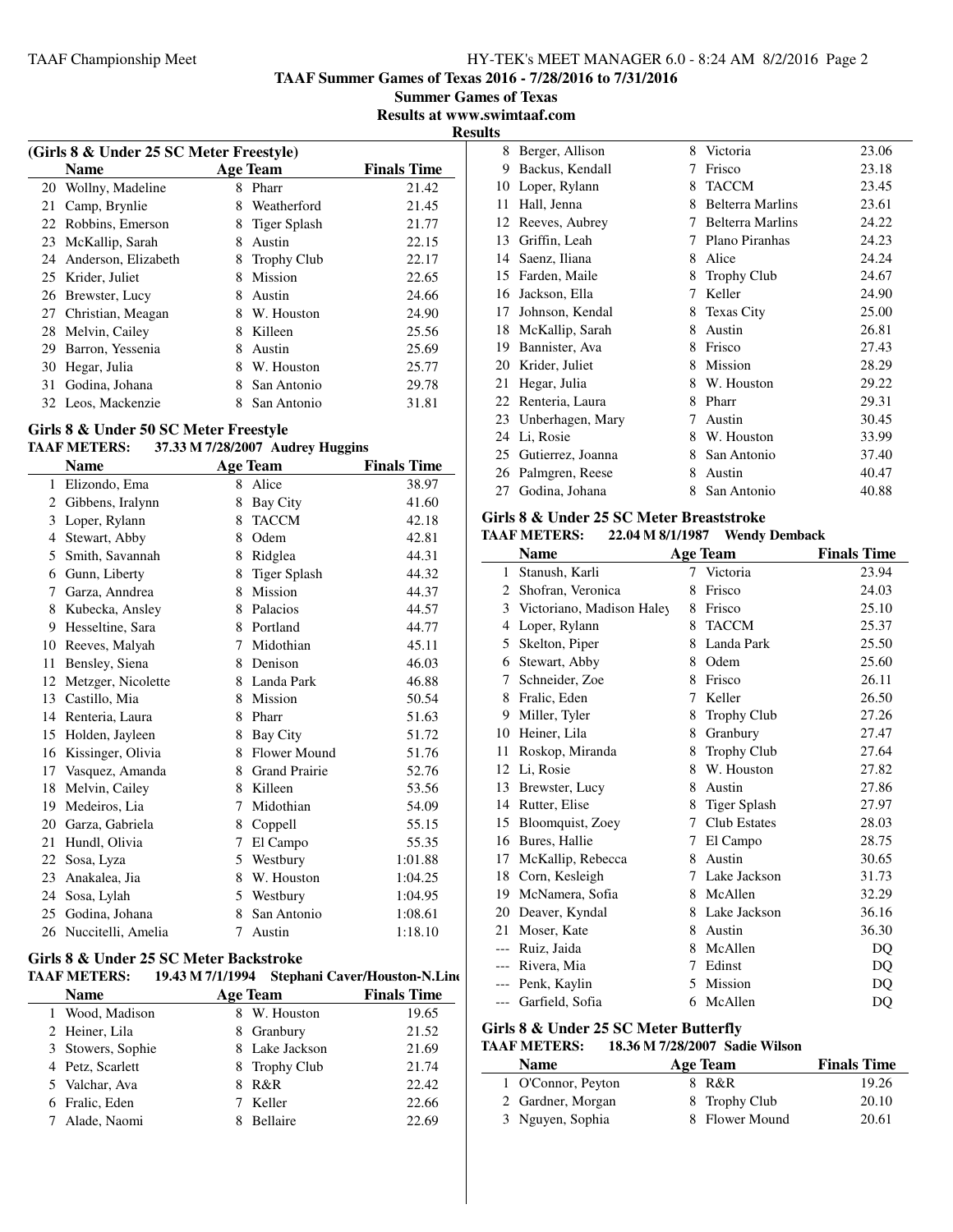**TAAF Summer Games of Texas 2016 - 7/28/2016 to 7/31/2016**

**Summer Games of Texas**

**Results at www.swimtaaf.com**

#### **Results**

| (Girls 8 & Under 25 SC Meter Butterfly) |                     |    |                      |                    |  |
|-----------------------------------------|---------------------|----|----------------------|--------------------|--|
|                                         | <b>Name</b>         |    | <b>Age Team</b>      | <b>Finals Time</b> |  |
|                                         | 4 Nash, Evelyn      | 8  | <b>Trophy Club</b>   | 21.59              |  |
| 5                                       | Ewald, Mary Claire  | 7  | Landa Park           | 21.74              |  |
| 6                                       | Dickson, Jillian    | 8  | Dolphins             | 22.07              |  |
| 7                                       | Valchar, Ava        | 8  | R&R                  | 22.08              |  |
| 8                                       | Kadlecik, Hope      | 7  | Lake Jackson         | 22.57              |  |
| 9                                       | Gloier, Morgan      | 7  | Frisco               | 22.85              |  |
| 10                                      | Hesseltine, Sara    |    | 8 Portland           | 23.24              |  |
| 11                                      | Bensley, Siena      | 8  | Denison              | 23.45              |  |
| 12                                      | Reeves, Malyah      | 7  | Midothian            | 24.17              |  |
| 13                                      | Robbins, Emerson    | 8  | Tiger Splash         | 25.42              |  |
| 14                                      | Kuschel, Christina  |    | 8 Weatherford        | 26.32              |  |
| 15                                      | Estrada, Natalie    | 7  | Plano Piranhas       | 27.22              |  |
| 16                                      | Ruiz, Natalia       | 7  | <b>Grand Prairie</b> | 27.70              |  |
| 17                                      | Castillo, Mia       | 8  | Mission              | 28.81              |  |
| 18                                      | Anderson, Elizabeth | 8  | <b>Trophy Club</b>   | 29.33              |  |
| 19                                      | Chaney, Gabrielle   | 7  | Landa Park           | 30.36              |  |
| 20                                      | Serda, Olivia       | 7  | Mission              | 31.17              |  |
| 21                                      | Hegar, Julia        | 8  | W. Houston           | 31.20              |  |
| 22                                      | Renteria, Laura     | 8  | Pharr                | 31.29              |  |
| 23                                      | Barron, Yessenia    | 8  | Austin               | 32.47              |  |
| 24                                      | Unberhagen, Mary    | 7  | Austin               | 33.15              |  |
| 25                                      | Moser, Kate         | 8  | Austin               | 39.81              |  |
| 26                                      | Cutbirth, Blayne    | 5. | Unat <sub>5</sub>    | 52.07              |  |
| $---$                                   | Heath, Kaitlyn      | 8  | <b>Club Estates</b>  | DO                 |  |
| $---$                                   | Hailey, Klair       | 7  | El Campo             | DQ                 |  |
|                                         |                     |    |                      |                    |  |

# **Girls 8 & Under 100 SC Meter IM**

| <b>TAAF METERS:</b> 1:39.11 M 8/1/1988 J. Novak |  |
|-------------------------------------------------|--|
|                                                 |  |

|       | Name               |   | <b>Age Team</b>      | <b>Finals Time</b> |
|-------|--------------------|---|----------------------|--------------------|
| 1     | O'Connor, Peyton   | 8 | R&R                  | 1:44.55            |
| 2     | Elizondo, Ema      | 8 | Alice                | 1:48.59            |
| 3     | Nguyen, Sophia     | 8 | Flower Mound         | 1:51.51            |
| 4     | Fralic, Eden       | 7 | Keller               | 1:53.93            |
| 5     | Mahat, Sayesha     | 7 | <b>Grand Prairie</b> | 1:58.90            |
| 6     | Allen, Brooklynn   | 8 | <b>Tiger Splash</b>  | 1:59.71            |
| 7     | Valchar, Ava       | 8 | R&R                  | 2:00.07            |
| 8     | Ewald, Mary Claire | 7 | Landa Park           | 2:03.77            |
| 9     | Metzger, Nicolette | 8 | Landa Park           | 2:05.36            |
| 10    | Turner, Makayla    | 7 | Frisco               | 2:05.46            |
| 11    | Chilton, Kate      | 7 | El Campo             | 2:05.59            |
| 12    | Dickson, Jillian   | 8 | Dolphins             | 2:07.14            |
| 13    | Nguyen, Audrey     | 6 | <b>Flower Mound</b>  | 2:11.33            |
| 14    | Ruiz, Natalia      | 7 | <b>Grand Prairie</b> | 2:21.81            |
| 15    | Corn, Kesleigh     | 7 | Lake Jackson         | 2:35.94            |
| 16    | Barron, Yessenia   | 8 | Austin               | 2:37.41            |
|       | Heath, Kaitlyn     | 8 | <b>Club Estates</b>  | DQ                 |
|       | Reeves, Malyah     | 7 | Midothian            | DQ                 |
| $---$ | Heiner, Lila       | 8 | Granbury             | DQ                 |
| ---   | Serda, Olivia      | 7 | Mission              | DQ                 |
|       | Vasquez, Amanda    | 8 | <b>Grand Prairie</b> | DQ                 |
|       |                    |   |                      |                    |

|    | Girls 8 & Under 100 SC Meter Freestyle Relay<br>TAAF METERS: 1:15.50 M 8/1/1989 | Freeport                  |                    |
|----|---------------------------------------------------------------------------------|---------------------------|--------------------|
|    | <b>Team</b>                                                                     | Relay                     | <b>Finals Time</b> |
|    | 1 Frisco                                                                        | A                         | 1:18.09            |
|    | 1) Santos, Casey 8                                                              | 2) Boyle, Elizabeth 7     |                    |
|    | 3) Means, Jocelyn 8                                                             | 4) Shofran, Veronica 8    |                    |
|    | 2 Victoria                                                                      | А                         | 1:20.35            |
|    | 1) Stanush, Karli 7                                                             | 2) McCoy, Brynlee 8       |                    |
|    | 3) Palmer, Glory 7                                                              | 4) Berger, Allison 8      |                    |
|    | 3 Trophy Club                                                                   | А                         | 1:21.88            |
|    | 1) Petz, Scarlett 8                                                             | 2) Roskop, Miranda 8      |                    |
|    | 3) Farden, Maile 8                                                              | 4) Nash, Evelyn 8         |                    |
|    | 4 Landa Park                                                                    | Α                         | 1:23.77            |
|    | 1) Ewald, Mary Claire 7                                                         | 2) Skelton, Piper 8       |                    |
|    | 3) Metzger, Nicolette 8                                                         | 4) Beeghley, Paige 8      |                    |
|    | 5 Frisco                                                                        | В                         | 1:24.10            |
|    | 1) Victoriano, Madison Haley 8                                                  | 2) Bannister, Ava 8       |                    |
|    | 3) Bel Hadj Kacem, Leena 8                                                      | 4) Schneider, Zoe 8       |                    |
|    | 6 Tiger Splash                                                                  | A                         | 1:24.76            |
|    | 1) Gunn, Liberty 8                                                              |                           |                    |
|    |                                                                                 | 2) Allen, Brooklynn 8     |                    |
|    | 3) Allen, Katelynn 8<br>7 Bay City                                              | 4) Nuccio, Sarah 8<br>А   |                    |
|    |                                                                                 |                           | 1:26.36            |
|    | 1) Ashworth, Madilyn 8                                                          | 2) Holden, Jayleen 8      |                    |
|    | 3) Castillo, Rachel 8                                                           | 4) Cook, Alaysia 8        |                    |
|    | 8 Lake Jackson                                                                  | А                         | 1:28.72            |
|    | 1) Stowers, Sophie 8                                                            | 2) Bracken, Larissa 7     |                    |
|    | 3) Gilliam, Callie 8                                                            | 4) Kadlecik, Hope 7       |                    |
|    | 9 Frisco                                                                        | D                         | 1:29.70            |
|    | 1) Riley, Samantha 7                                                            | 2) Turner, Makayla 7      |                    |
|    | 3) Killian, Alaina 8                                                            | 4) Nandre, Anshu 8        |                    |
|    | 10 Trophy Club                                                                  | B                         | 1:30.33            |
|    | 1) Miller, Tyler 8                                                              | 2) Matthews, Lillian 8    |                    |
|    | 3) Anderson, Elizabeth 8                                                        | 4) Black, Chayse 8        |                    |
| 11 | Frisco                                                                          | С                         | 1:31.14            |
|    | 1) Bunion, Hannah Chaniel 8                                                     | 2) Chretien, Laryn Kate 8 |                    |
|    | 3) Gloier, Morgan 7                                                             | 4) Backus, Kendall 7      |                    |
|    | 12 Flower Mound                                                                 | А                         | 1:32.41            |
|    | 1) Kissinger, Olivia 8                                                          | 2) Carrier, Evelyn 8      |                    |
|    | 3) DeGraff, Grace 6                                                             | 4) Nguyen, Sophia 8       |                    |
|    | 13 Alice                                                                        | А                         | 1:34.63            |
|    | 1) Vasquez, Ava 8                                                               | 2) Trigo, Alianah 7       |                    |
|    | 3) Saenz, Iliana 8                                                              | 4) Bazan, K'Lee 7         |                    |
|    | 14 Landa Park                                                                   | B                         | 1:40.47            |
|    | 1) Chaney, Gabrielle 7                                                          | 2) Slimpin, Sarah 8       |                    |
|    | 3) Gallaher, Jacie 8                                                            | 4) Minus, Fynn 7          |                    |
|    | 15 Frisco                                                                       | Е                         | 1:44.60            |
|    | 1) Bunner, Avery 8                                                              | 2) Cummings, Caroline 7   |                    |
|    | 3) Bongale, Sarayu 8                                                            | 4) Cook, Molly 7          |                    |
|    | 16 W. Houston                                                                   | Α                         | 1:45.69            |
|    | 1) Anakalea, Jia 8                                                              | 2) Wood, Madison 8        |                    |
|    | 3) Li, Rosie 8                                                                  | 4) Christian, Meagan 8    |                    |
|    | 17 Lake Jackson                                                                 | B                         | 1:46.06            |
|    | 1) Mbaraka, Naila 8                                                             | 2) Corn, Kesleigh 7       |                    |
|    | 3) James, Rylee 6                                                               | 4) Day, Juli 7            |                    |
|    | 18 Weatherford                                                                  | А                         | 1:48.93            |
|    | 1) Buchfink, Saphira 8                                                          | 2) Camp, Brynlie 8        |                    |
|    | 3) Haggard, Reese 8                                                             | 4) Nortier, Avalon 8      |                    |
|    |                                                                                 |                           |                    |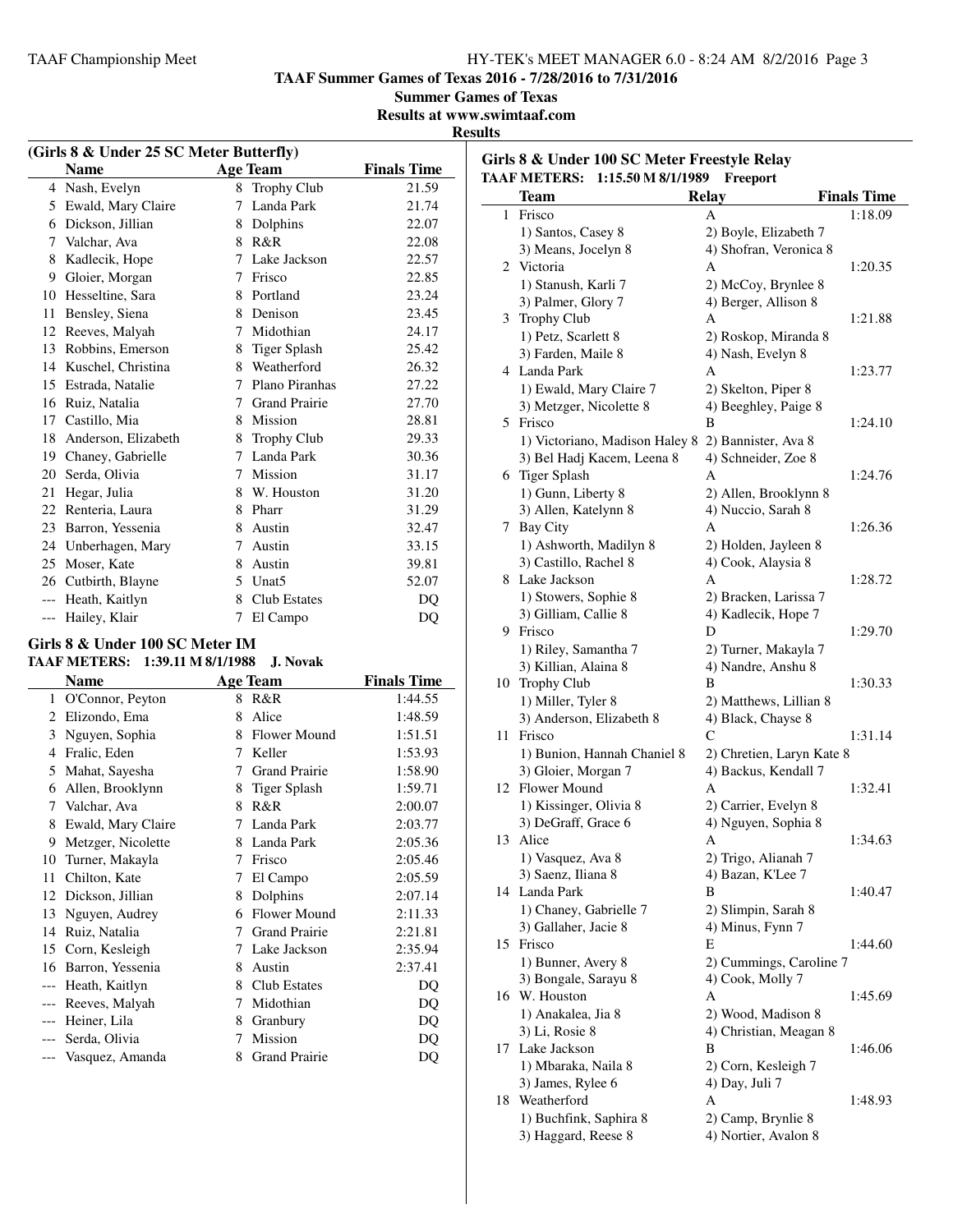**TAAF Summer Games of Texas 2016 - 7/28/2016 to 7/31/2016**

**Summer Games of Texas**

**Results at www.swimtaaf.com**

#### **Results**

| (Girls 8 & Under 100 SC Meter Freestyle Relay) |                        |                      |                          |  |
|------------------------------------------------|------------------------|----------------------|--------------------------|--|
|                                                | Team                   | Relay                | <b>Finals Time</b>       |  |
| 19                                             | El Campo               | A                    | 1:50.92                  |  |
|                                                | 1) Wallis, Abby 7      | 2) Mills, Holley 7   |                          |  |
|                                                | 3) Little, Caroline 7  | 4) Hailey, Klair 7   |                          |  |
|                                                | 20 Austin              | A                    | 1:51.37                  |  |
|                                                | 1) McKallip, Rebecca 8 | 2) McKallip, Sarah 8 |                          |  |
|                                                | 3) Moser, Kate 8       | 4) Palmgren, Reese 8 |                          |  |
| 21                                             | Pharr                  | A                    | 1:52.90                  |  |
|                                                | 1) Wollny, Madeline 8  | 2) Mendoza, Maria 8  |                          |  |
|                                                | 3) Salinas, Miranda 8  | 4) Renteria, Laura 8 |                          |  |
|                                                | --- Kingsville         | A                    | $\overline{\phantom{a}}$ |  |
|                                                | 1) West, Margeree 8    | 2) Morgan, Paige 8   |                          |  |
|                                                | 3) Jones, Evangeline 6 | 4) Perotto, Emilia 8 |                          |  |

# **Girls 8 & Under 100 SC Meter Medley Relay**

**TAAF METERS: 1:22.14 M 8/1/1984 Grapevine**

|    | <b>Team</b>                | <b>Relay</b>                   | <b>Finals Time</b> |
|----|----------------------------|--------------------------------|--------------------|
| 1  | Trophy Club                | A                              | 1:29.63            |
|    | 1) Petz, Scarlett 8        | 2) Miller, Tyler 8             |                    |
|    | 3) Gardner, Morgan 8       | 4) Nash, Evelyn 8              |                    |
|    | 2 Frisco                   | A                              | 1:29.66            |
|    | 1) Santos, Casey 8         | 2) Shofran, Veronica 8         |                    |
|    | 3) Gloier, Morgan 7        | 4) Boyle, Elizabeth 7          |                    |
|    | 3 Victoria                 | A                              | 1:35.71            |
|    | 1) Palmer, Glory 7         | 2) Stanush, Karli 7            |                    |
|    | 3) Berger, Allison 8       | 4) McCoy, Brynlee 8            |                    |
|    | 4 Frisco                   | C                              | 1:38.31            |
|    | 1) Backus, Kendall 7       | 2) Bunion, Hannah Chaniel 8    |                    |
|    | 3) Turner, Makayla 7       | 4) Bannister, Ava 8            |                    |
|    | 5 Tiger Splash             | A                              | 1:38.80            |
|    | 1) Allen, Brooklynn 8      | 2) Rutter, Elise 8             |                    |
|    | 3) Nuccio, Sarah 8         | 4) Gunn, Liberty 8             |                    |
|    | 6 Frisco                   | B                              | 1:39.16            |
|    | 1) Schneider, Zoe 8        | 2) Victoriano, Madison Haley 8 |                    |
|    | 3) Bel Hadj Kacem, Leena 8 | 4) Means, Jocelyn 8            |                    |
| 7  | Bay City                   | A                              | 1:39.54            |
|    | 1) Ashworth, Madilyn 8     | 2) Holden, Jayleen 8           |                    |
|    | 3) Gibbens, Iralynn 8      | 4) Cook, Alaysia 8             |                    |
|    | 8 Alice                    | А                              | 1:41.12            |
|    | 1) Bazan, K'Lee 7          | 2) Saenz, Iliana 8             |                    |
|    | 3) Elizondo, Ema 8         | 4) Martinez, Catalina 7        |                    |
|    | 9 Lake Jackson             | Α                              | 1:43.25            |
|    | 1) Stowers, Sophie 8       | 2) Kadlecik, Hope 7            |                    |
|    | 3) Day, Juli 7             | 4) Gilliam, Callie 8           |                    |
| 10 | Trophy Club                | B                              | 1:45.42            |
|    | 1) Black, Chayse 8         | 2) Roskop, Miranda 8           |                    |
|    | 3) Farden, Maile 8         | 4) Matthews, Lillian 8         |                    |
| 11 | Frisco                     | D                              | 1:49.49            |
|    | 1) Nandre, Anshu 8         | 2) Bongale, Sarayu 8           |                    |
|    | 3) Riley, Samantha 7       | 4) Chretien, Laryn Kate 8      |                    |
| 12 | El Campo                   | A                              | 1:49.84            |
|    | 1) Wallis, Abby 7          | 2) Bures, Hallie 7             |                    |
|    | 3) Chilton, Kate 7         | 4) Hundl, Olivia 7             |                    |
| 13 | Mission                    | А                              | 1:50.68            |
|    | 1) Serda, Olivia 7         | 2) Krider, Juliet 8            |                    |
|    | 3) Castillo, Mia 8         | 4) Garza, Anndrea 8            |                    |

| ຺     |                                                |                                 |                    |
|-------|------------------------------------------------|---------------------------------|--------------------|
| $---$ | Austin                                         | А                               | DQ                 |
|       | 1) Palmgren, Reese 8                           | 2) Brewster, Lucy 8             |                    |
|       | 3) Adams, Anne 6                               | 4) McCreight, Makaylah 6        |                    |
|       | Girls 9-10 25 SC Meter Freestyle               |                                 |                    |
|       | <b>TAAF METERS:</b>                            | 15.04 M 7/28/2006 Riley Kmiecik |                    |
|       | <b>Name</b>                                    | <b>Age Team</b>                 | <b>Finals Time</b> |
|       | 1 Sennett, Jasmine                             | 10 Frisco                       | 15.85              |
|       | 2 Winters, Karlie                              | 9 Northwest                     | 15.96              |
|       | 3 Jackson, Juliana                             | 9 Keller                        | 16.01              |
|       | 4 Carlson, Alizay                              | 10 Carrollton                   | 16.31              |
|       | 5 Anderson, Vivian                             | 9 Southlake                     | 16.53              |
|       | 6 Vaughan, Olivia                              | 10 Trophy Club                  | 16.59              |
|       | 7 Manders, Maggie                              | 10 Allen                        | 16.68              |
|       | 8 Lang, Bailey                                 | 10 Flower Mound                 | 16.71              |
|       | 9 Demers, Avery                                | 10 Texas City                   | 16.90              |
|       | *10 Kraan, Miranda                             | 10 TEMP                         | 16.92              |
|       | *10 Gibbens, Alexis                            | 10 Bay City                     | 16.92              |
|       | 12 Little, Juilann                             | 10 El Campo                     | 16.93              |
|       | 13 Masters, Ann Marie                          | 10 R&R                          | 17.14              |
|       | 14 Fowers, Madeline                            | 9 Carrollton                    | 17.44              |
|       | 15 Nethery, Kassidy                            | 10 Victoria                     | 17.51              |
|       | 16 Stuesser, Madeline                          | 10 Austin                       | 17.57              |
|       | 17 Garza, Isabella                             | 10 W. Houston                   | 17.60              |
|       | 18 Rogers, Ann                                 | 10 Portland                     | 17.77              |
|       | 19 Edwards, Anna                               | 10 Trophy Club                  | 17.90              |
|       | 20 Cisneros, Xytali                            | 10 San Antonio                  | 17.97              |
|       | 21 Navaro, Lauren                              | 10 McAllen                      | 18.02              |
|       | 22 Uribe, Lauren                               | 9 Harlingen                     | 18.08              |
|       | 23 Hernandez, Ileana                           | 10 San Antonio                  | 18.50              |
|       | 24 Woodford, Elizabeth                         | 9 Austin                        | 18.57              |
|       | 25 Youn, Rachel                                | 9 Plano Aducks                  | 18.69              |
|       | 26 Anaya, Ella                                 | 9 McAllen                       | 18.82              |
|       | 27 Lunsford, Aubrey                            | 9 Tex's Waves                   | 18.92              |
|       | *28 Domsch, Piper                              | 10 Austin                       | 19.06              |
|       | *28 Christian, Lauren                          | 10 W. Houston                   | 19.06              |
|       | 30 Cline, Charlotte                            | 9 Killeen                       | 19.30              |
|       | 31 Felderhoff, Katelyn                         | 10 Landa Park                   | 19.84              |
|       | 32 Wingrin, Madison                            | 10 Tiger Splash                 | 21.17              |
|       | 33 McBride, Bailey                             | 9 W. Houston                    | 21.58              |
|       | Girls 9-10 50 SC Meter Freestyle               |                                 |                    |
|       | TA A F METEDS: 31 Q 6 M Q /1 /1001 A Broussord |                                 |                    |

| <b>TAAF METERS:</b> | 31.86 M 8/1/1991 | A. Broussard |  |
|---------------------|------------------|--------------|--|
| Name                | A ga Taam        |              |  |

|    | Name                 |    | <b>Age Team</b>     | <b>Finals Time</b> |
|----|----------------------|----|---------------------|--------------------|
|    | McAlister, Caitlin   | 10 | Denton              | 34.52              |
|    | Sennett, Jasmine     | 10 | Frisco              | 34.96              |
| 3  | Stenning, Lucy       |    | <b>Flower Mound</b> | 36.42              |
|    | 4 Ciesiolka, Maeve   |    | 10 Southlake        | 36.54              |
|    | 5 Lang, Bailey       | 10 | Flower Mound        | 36.68              |
| 6  | Dillard, Kristen     | 10 | Carrollton          | 36.79              |
| 7  | Deischl, Paige       | 10 | Woodlands           | 37.60              |
| 8  | Gibbens, Alexis      |    | 10 Bay City         | 37.94              |
| 9. | Manders, Maggie      | 10 | Allen               | 38.28              |
|    | 10 Aparicio, Abigail | 10 | Palacios            | 38.61              |
| 11 | Cisneros, Xytali     | 10 | San Antonio         | 38.73              |
| 12 | Estrada, Nicole      | 10 | Plano Piranhas      | 38.81              |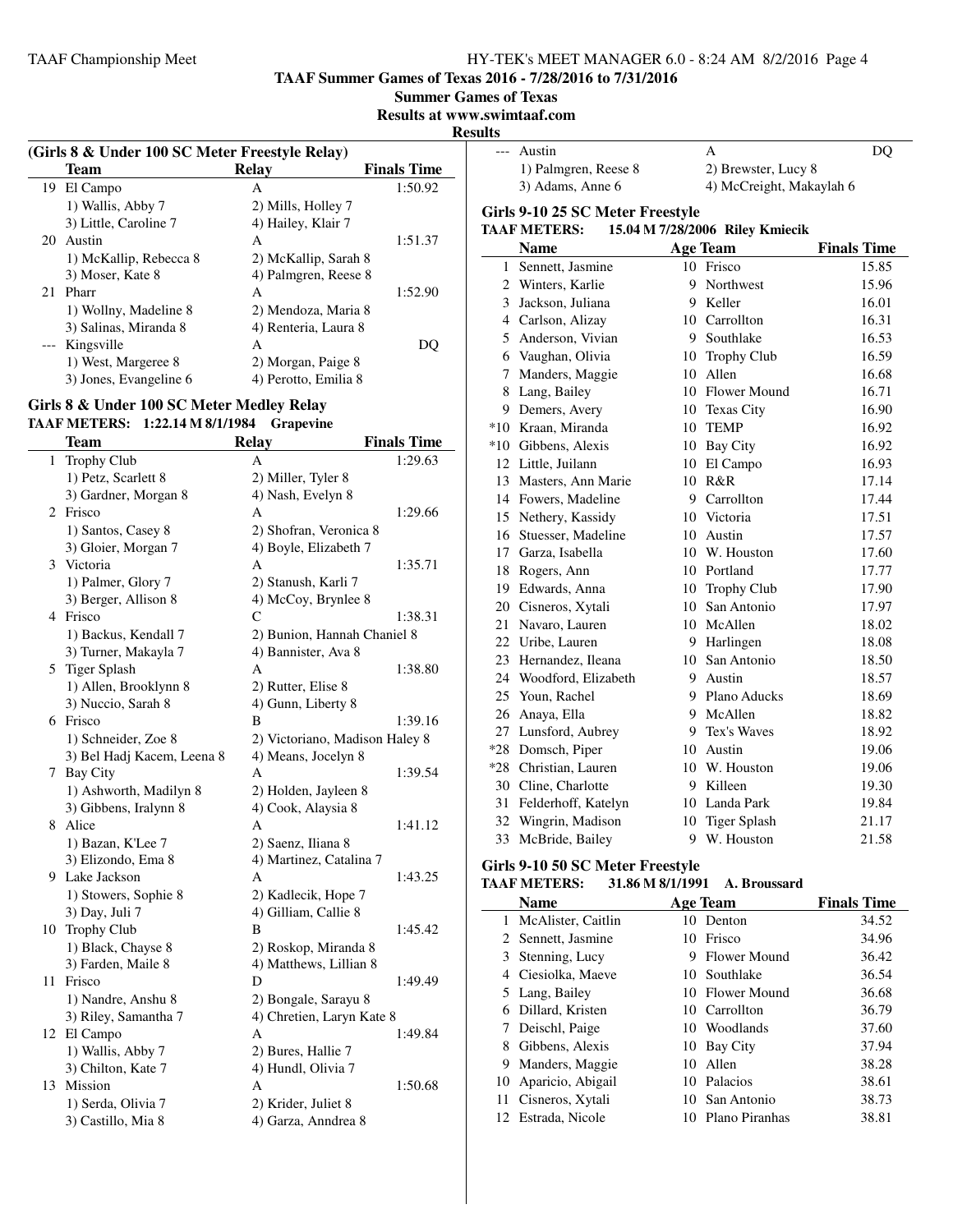**TAAF Summer Games of Texas 2016 - 7/28/2016 to 7/31/2016**

**Summer Games of Texas Results at www.swimtaaf.com**

**Results**

| (Girls 9-10 50 SC Meter Freestyle) |                      |    |                |                    |  |
|------------------------------------|----------------------|----|----------------|--------------------|--|
|                                    | <b>Name</b>          |    | Age Team       | <b>Finals Time</b> |  |
| 13                                 | Perez, Julianna      | 9  | Dolphins       | 39.04              |  |
| 14                                 | Nugent, Amelia       | 10 | Plano Piranhas | 39.55              |  |
| 15                                 | Bzibziak, Alexandria |    | 10 McAllen     | 39.90              |  |
| 16                                 | Romanczyk, Emma      | 9  | Tuloso-Midway  | 40.11              |  |
| 17                                 | Stuesser, Madeline   | 10 | Austin         | 40.36              |  |
| 18                                 | Navaro, Lauren       |    | 10 McAllen     | 40.92              |  |
| 19                                 | Azcarate, Paola      | 10 | Mission        | 40.93              |  |
| 20                                 | Domsch, Piper        | 10 | Austin         | 41.29              |  |
| 21                                 | Sweet, Anjali        | 9  | Southlake      | 41.44              |  |
| 22                                 | Wolter, Emma         |    | 10 Landa Park  | 41.85              |  |
| 23                                 | Amejorado, Cameryn   |    | 10 Victoria    | 41.88              |  |
| 24                                 | Silcox, Kinsey       | 10 | Tiger Splash   | 42.43              |  |
| 25                                 | Hernandez, Ileana    | 10 | San Antonio    | 43.31              |  |
| 26                                 | McNeil, Lindsey      | 10 | Landa Park     | 43.78              |  |
| 27                                 | Hunter, Mina         | 9  | Austin         | 43.91              |  |
|                                    |                      |    |                |                    |  |

# **Girls 9-10 25 SC Meter Backstroke**

# **TAAF METERS: 17.70 M 8/1/1991 Aimee Morton**

|    | <b>Name</b>        |    | <b>Age Team</b>      | <b>Finals Time</b> |
|----|--------------------|----|----------------------|--------------------|
| 1  | Rajoelina, Lola    | 10 | Keller               | 18.14              |
| 2  | Gambrel, Sarah     | 10 | Lake Jackson         | 18.44              |
| 3  | Anderson, Vivian   | 9  | Southlake            | 18.79              |
| 4  | Jackson, Juliana   | 9  | Keller               | 19.39              |
| 5  | Brooks, Jordan     | 10 | Trophy Club          | 19.44              |
| 6  | Winters, Karlie    | 9  | Northwest            | 19.52              |
| 7  | Kochenower, Mattie | 10 | Flower Mound         | 19.71              |
| 8  | Kraan, Miranda     | 10 | <b>TEMP</b>          | 20.11              |
| 9  | Demers, Avery      | 10 | <b>Texas City</b>    | 20.41              |
| 10 | Gage, Tess         | 10 | R&R                  | 20.46              |
| 11 | Little, Juilann    | 10 | El Campo             | 20.71              |
| 12 | Stermer, Teagan    | 9  | Carrollton           | 21.03              |
| 13 | Wolter, Emma       | 10 | Landa Park           | 21.14              |
| 14 | Uribe, Lauren      | 9  | Harlingen            | 21.31              |
| 15 | Manders, Maggie    | 10 | Allen                | 21.39              |
| 16 | Parnell, Perri     | 10 | <b>Tiger Splash</b>  | 22.34              |
| 17 | Hinojosa, Sophia   | 10 | Victoria             | 22.49              |
| 18 | Amejorado, Cameryn | 10 | Victoria             | 22.55              |
| 19 | Youn, Rachel       | 9  | Plano Aducks         | 22.74              |
| 20 | Mahat, Sunisha     | 9  | <b>Grand Prairie</b> | 22.82              |
| 21 | McBride, Bailey    | 9  | W. Houston           | 23.00              |
| 22 | Stuesser, Madeline | 10 | Austin               | 23.12              |
| 23 | Anaya, Ella        | 9  | McAllen              | 23.37              |
| 24 | Vaughan, Olivia    | 10 | Carrollton           | 23.51              |
| 25 | Holder, Eve        | 9  | Landa Park           | 24.61              |
|    | 26 Leos, Madison   | 9  | San Antonio          | 26.11              |

# **Girls 9-10 25 SC Meter Breaststroke**

# **TAAF METERS: 19.28 M 7/28/2006 Riley Kmiecik**

| <b>Name</b>         | Age Team          | <b>Finals Time</b> |
|---------------------|-------------------|--------------------|
| 1 Gabaldon, Jordis  | 10 West of Brazos | 20.69              |
| 2 Scrivner, Madison | 10 Trophy Club    | 20.73              |
| 3 Shofran, Dorothy  | 10 Frisco         | 21.28              |
| 4 Nugent, Amelia    | 10 Plano Piranhas | 21.54              |
| 5 Light, Ava        | R&R               | 21.85              |

| 6  | Jackson, Juliana   | 9  | Keller              | 22.03 |
|----|--------------------|----|---------------------|-------|
| 7  | Hamisch, Catherine | 10 | <b>Club Estates</b> | 22.04 |
| 8  | Mbaraka, Marya     | 10 | Lake Jackson        | 22.08 |
| 9  | Ng, Natalie        | 10 | Southlake           | 22.13 |
| 10 | Townsend, Carolyn  | 9  | McAllen             | 22.86 |
| 11 | Flores, Karisa     | 9  | McAllen             | 23.78 |
| 12 | Dang, Sophia       | 10 | Frisco              | 24.22 |
| 13 | Skelton, Zoe       | 10 | Landa Park          | 24.25 |
| 14 | Mitchon, Aimee     | 9  | Victoria            | 24.27 |
| 15 | Wallis, Riley      | 9  | El Campo            | 24.32 |
| 16 | Williams, Valery   | 9  | Plano Aducks        | 24.69 |
| 17 | Morford, Kylie     | 10 | Dolphins            | 25.28 |
| 18 | Newton, Natasha    | 10 | Tiger Splash        | 25.50 |
| 19 | Michael, Ritikha   | 9  | W. Houston          | 25.54 |
| 20 | Cecil, Anna        | 10 | Austin              | 26.24 |
| 21 | Fox, Tessa         | 10 | Granbury            | 26.86 |
| 22 | Hunter, Mina       | 9  | Austin              | 28.50 |
| 23 | Silcox, Kinsey     | 10 | <b>Tiger Splash</b> | 28.61 |
| 24 | Guerra, Isa        | 9  | McAllen             | 28.82 |
| 25 | Rutten, Gianna     | 10 | San Antonio         | 28.97 |
|    |                    |    |                     |       |

# **Girls 9-10 25 SC Meter Butterfly<br>TAAF METERS:** 16.10 M 8/1/199

# **TAAF METERS: 16.10 M 8/1/1991 Amy Broussard**

|    | <b>Name</b>              |    | <b>Age Team</b>     | <b>Finals Time</b> |
|----|--------------------------|----|---------------------|--------------------|
| 1  | McAlister, Caitlin       |    | 10 Denton           | 16.83              |
| 2  | Vieceli, Kathryn         | 10 | Trophy Club         | 16.96              |
| 3  | Deischl, Paige           |    | 10 Woodlands        | 17.00              |
| 4  | Winters, Karlie          |    | 9 Northwest         | 17.46              |
| 5  | O'Connor, Teagon         |    | 10 R&R              | 17.73              |
| 6  | Kochenower, Mattie       |    | 10 Flower Mound     | 18.15              |
| 7  | Peele, Lainey            |    | 10 Carrollton       | 18.79              |
| 8  | Perry, Ryan              | 10 | <b>Tiger Splash</b> | 18.89              |
| 9  | Stenning, Lucy           |    | 9 Flower Mound      | 18.90              |
| 10 | Veliyathumally, Isabella |    | 10 Flower Mound     | 19.00              |
| 11 | Gallucci, Avery          | 9  | Carrollton          | 19.02              |
|    | 12 Cisneros, Xytali      |    | 10 San Antonio      | 19.17              |
| 13 | Dyer, Avery              |    | 10 Carrollton       | 19.36              |
|    | 14 Kesler, Mallory       |    | 9 Lake Jackson      | 19.49              |
|    | 15 Johnnie, Courtney     |    | 9 Rockport          | 19.66              |
|    | 16 Park, Mica            | 10 | Farmers Branch      | 19.93              |
| 17 | Rogers, Ann              |    | 10 Portland         | 19.95              |
|    | 18 Garza, Isabella       |    | 10 W. Houston       | 20.21              |
|    | 19 Domsch, Piper         | 10 | Austin              | 20.33              |
| 20 | Woodford, Elizabeth      | 9. | Austin              | 20.43              |
| 21 | Mixon, Emily             | 9. | Lake Jackson        | 20.74              |
|    | 22 Youn, Rachel          |    | 9 Plano Aducks      | 21.26              |
| 23 | Bzibziak, Alexandria     | 10 | McAllen             | 22.08              |
|    | 24 Uribe, Lauren         |    | 9 Harlingen         | 22.28              |
|    | 25 Cline, Charlotte      |    | 9 Killeen           | 23.02              |
| 26 | Reichert, Hope           | 9  | Landa Park          | 23.04              |
| 27 | McBride, Bailey          | 9  | W. Houston          | 23.63              |
|    | 28 Christian, Lauren     |    | 10 W. Houston       | 24.31              |
|    | 29 De Anda, Lauren       | 9  | Mission             | 24.32              |
|    | 30 Hunter, Mina          | 9  | Austin              | 25.97              |
| 31 | Sullivan, Madison        | 10 | <b>Tiger Splash</b> | 26.68              |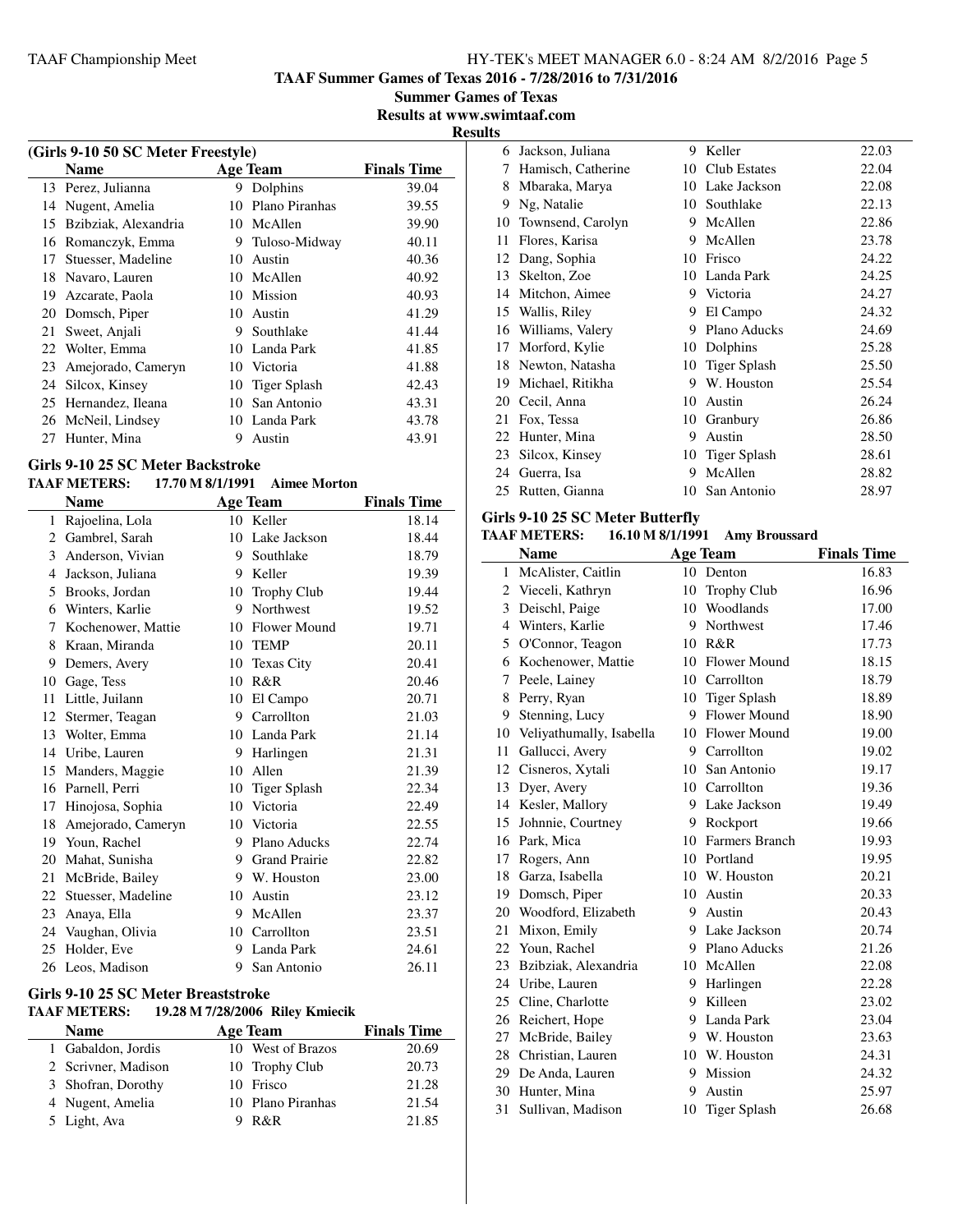**TAAF Summer Games of Texas 2016 - 7/28/2016 to 7/31/2016**

**Summer Games of Texas**

**Results at www.swimtaaf.com**

**Results**

|              | Girls 9-10 100 SC Meter IM<br>TAAF METERS: 1:26.53 M 8/1/1988 |                 | K. Fisher            |                    |
|--------------|---------------------------------------------------------------|-----------------|----------------------|--------------------|
|              | <b>Name</b>                                                   |                 | <b>Age Team</b>      | <b>Finals Time</b> |
| $\mathbf{1}$ | McAlister, Caitlin                                            | 10              | Denton               | 1:31.72            |
|              | 2 Ciesiolka, Maeve                                            | 10              | Southlake            | 1:34.66            |
|              | 3 Kraan, Miranda                                              |                 | 10 TEMP              | 1:34.87            |
| 4            | Stermer, Teagan                                               |                 | 9 Carrollton         | 1:40.78            |
| 5            | Peele, Lainey                                                 |                 | 10 Carrollton        | 1:42.14            |
| 6            | Garza, Isabella                                               | 10              | W. Houston           | 1:44.96            |
| 7            | Rogers, Ann                                                   | 10              | Portland             | 1:45.72            |
| 8            | Townsend, Carolyn                                             |                 | 9 McAllen            | 1:45.75            |
| 9            | Reed, Kendall                                                 | 9               | Golden Triangle      | 1:48.53            |
| 10           | Skelton, Zoe                                                  |                 | 10 Landa Park        | 1:49.06            |
| 11           | Bloomquist, Lindsey                                           | 10              | <b>Club Estates</b>  | 1:49.70            |
| 12           | Vaughan, Olivia                                               |                 | 10 Carrollton        | 1:50.11            |
| 13           | Mahat, Sunisha                                                | 9               | <b>Grand Prairie</b> | 1:50.24            |
| 14           | Fick, Lilliana                                                |                 | 9 Flour Bluff        | 1:51.52            |
| 15           | Hundl, Adeline                                                | 9               | El Campo             | 1:51.90            |
| 16           | Woodford, Elizabeth                                           | 9               | Austin               | 1:53.80            |
| 17           | Fox, Tessa                                                    |                 | 10 Granbury          | 1:54.58            |
| 18           | Reichert, Hope                                                |                 | 9 Landa Park         | 1:55.14            |
| 19           | Sweet, Anjali                                                 |                 | 9 Southlake          | 1:57.56            |
| 20           | McCreight, Matty                                              | 10 <sup>1</sup> | Austin               | 1:58.71            |
| 21           | Enlow, Elizabeth                                              | 9               | Weatherford          | 1:59.22            |
|              | 22 Christian, Lauren                                          |                 | 10 W. Houston        | 2:03.50            |
| 23           | McNeil, Lindsey                                               |                 | 10 Landa Park        | 2:06.37            |
| 24           | Colunga Fre, Aurora                                           |                 | 10 Bellaire          | 2:13.52            |
| 25           | Rutten, Gianna                                                | 10              | San Antonio          | 2:13.76            |
| $---$        | Estrada, Nicole                                               |                 | 10 Plano Piranhas    | DQ                 |
| $---$        | Azcarate, Valeria                                             |                 | 10 Mission           | DQ                 |

#### **Girls 9-10 100 SC Meter Freestyle Relay TAAF METERS: 1:03.86 M 8/1/1991 Freeport**

|    | Team                           | <b>Relay</b>             | <b>Finals Time</b> |
|----|--------------------------------|--------------------------|--------------------|
| 1  | Carrollton                     | A                        | 1:06.52            |
|    | 1) Carlson, Alizay 10          | 2) Dyer, Avery 10        |                    |
|    | 3) Gallucci, Avery 9           | 4) Dillard, Kristen 10   |                    |
|    | 2 Flower Mound                 | A                        | 1:06.76            |
|    | 1) Kochenower, Kylee 10        | 2) Lang, Bailey 10       |                    |
|    | 3) Veliyathumally, Isabella 10 | 4) Kochenower, Mattie 10 |                    |
|    | 3 Trophy Club                  | A                        | 1:08.58            |
|    | 1) Vieceli, Kathryn 10         | 2) Scrivner, Madison 10  |                    |
|    | 3) Brooks, Jordan 10           | 4) Vaughan, Olivia 10    |                    |
|    | 4 Lake Jackson                 | A                        | 1:09.15            |
|    | 1) Mixon, Emily 9              | 2) Kesler, Mallory 9     |                    |
|    | 3) Brown, Emily 10             | 4) Gambrel, Sarah 10     |                    |
| 5. | R&R                            | A                        | 1:09.89            |
|    | 1) Masters, Ann Marie 10       | 2) Light, Ava 9          |                    |
|    | 3) O'Connor, Teagon 10         | $(4)$ Gage, Tess $10$    |                    |
| 6  | Frisco                         | A                        | 1:12.00            |
|    | 1) Karapurkar, Mauli 10        | 2) Cummings, Katherine 9 |                    |
|    | 3) Gloier, Cameron 9           | 4) Shofran, Dorothy 10   |                    |
| 7  | Tiger Splash                   | A                        | 1:12.52            |
|    | 1) Perry, Ryan 10              | 2) Newton, Natasha 10    |                    |
|    | 3) Silcox, Kinsey 10           | 4) Parnell, Perri 10     |                    |
|    |                                |                          |                    |

| .S |                            |                                 |         |
|----|----------------------------|---------------------------------|---------|
| 8  | R&R                        | В                               | 1:12.96 |
|    | 1) Trevino, Estela 9       | 2) Garza, Amarissa 10           |         |
|    | 3) Juarez, Abigail 9       | 4) Boettcher, Kady 9            |         |
| 9  | Victoria                   | А                               | 1:12.98 |
|    | 1) Lundy, Lauren 10        | 2) Hinojosa, Sophia 10          |         |
|    | 3) Smith, Annie 9          | 4) Nethery, Kassidy 10          |         |
| 10 | Carrollton                 | B                               | 1:13.19 |
|    | 1) Fowers, Madeline 9      | 2) Vaughan, Olivia 10           |         |
|    | 3) Wright, Angelica 10     | 4) Stermer, Teagan 9            |         |
| 11 | McAllen                    | А                               | 1:14.10 |
|    | 1) Bzibziak, Alexandria 10 | 2) Townsend, Carolyn 9          |         |
|    | 3) Navaro, Lauren 10       | 4) Montemayor, Angelina 10      |         |
|    | 12 Victoria                | B                               | 1:14.45 |
|    | 1) Brooks, Annika 9        | 2) Cuellar, Katelynn 10         |         |
|    | 3) Agarwal, Maanvi 10      | 4) Amejorado, Cameryn 10        |         |
| 13 | Southlake                  | А                               | 1:15.91 |
|    | 1) Agarwal, Ananya 10      | 2) Yochum, Frankie 9            |         |
|    | 3) Sweet, Anjali 9         | 4) Ng, Natalie 10               |         |
| 14 | Landa Park                 | А                               | 1:16.76 |
|    | 1) Skelton, Zoe 10         | 2) Reichert, Hope 9             |         |
|    | 3) Felderhoff, Katelyn 10  | 4) Wolter, Emma 10              |         |
| 15 | Frisco                     | B                               | 1:17.24 |
|    | 1) Lendrihas, Naia 9       | 2) Bray, Emily 9                |         |
|    | 3) Lewis, Elizabeth 10     | 4) Killian, Gabriella 10        |         |
| 16 | Alice                      | А                               | 1:18.06 |
|    | 1) Sanchez, Leah 9         | 2) Vasquez, Amaris 10           |         |
|    | 3) Garcia, Natalie 9       | 4) Rubio, Caitlynn 10           |         |
| 17 | Trophy Club                | B                               | 1:18.55 |
|    | 1) Hutson, Lucy 10         | 2) Delahoz, MiaGrace 9          |         |
|    | 3) Bittick, Brianna 10     | 4) Edwards, Anna 10             |         |
| 18 | El Campo                   | А                               | 1:18.65 |
|    | 1) Hundl, Adeline 9        | 2) Hill, Abigail 9              |         |
|    | 3) Wallis, Riley 9         | 4) Little, Juilann 10           |         |
| 19 | Frisco                     | С                               | 1:19.03 |
|    | 1) Harthcock, Emily 10     | 2) Dang, Sophia 10              |         |
|    | 3) Paton, Kyndle 9         | 4) Riley, Faith 10              |         |
| 20 | San Antonio                | А                               | 1:19.53 |
|    | 1) Limon, Ariana 9         | 2) Robledo, Perla 10            |         |
|    | 3) Leos, Madison 9         | 4) Hernandez, Ileana 10         |         |
|    | 21 Mission                 |                                 | 1:25.14 |
|    | 1) Rico, Estefania 10      | 2) Fernandez, Kaitlyn 9         |         |
|    | 3) Gonzalez, Berenice 9    | 4) Kidd, Kathryn 9              |         |
| 22 | Landa Park                 | В                               | 1:26.04 |
|    | 1) Bowers, Elizabeth 9     | 2) Trussell, Avery 9            |         |
|    | 3) Zunker, MacKenzey 9     | 4) Abel, Josslyn 10             |         |
| 23 | McAllen                    | В                               | 1:38.82 |
|    | 1) De La Garza, Maranda 9  | 2) Martinez Alvarez, Amaya 10   |         |
|    | 3) Ramirez, Nadia 9        | 4) Martienz Alvarez, Tatiana 10 |         |

# **Girls 9-10 100 SC Meter Medley Relay**

# **TAAF METERS: 1:11.82 M 8/1/1986 Grapevine**

| Team                   | Relay                   | <b>Finals Time</b> |
|------------------------|-------------------------|--------------------|
| 1 Trophy Club          | А                       | 1:14.05            |
| 1) Brooks, Jordan 10   | 2) Scrivner, Madison 10 |                    |
| 3) Vieceli, Kathryn 10 | 4) Vaughan, Olivia 10   |                    |
| 2 Southlake            | А                       | 1:16.39            |
| 1) Anderson, Vivian 9  | $2)$ Ng, Natalie 10     |                    |
| 3) Ciesiolka, Maeve 10 | 4) Sweet, Anjali 9      |                    |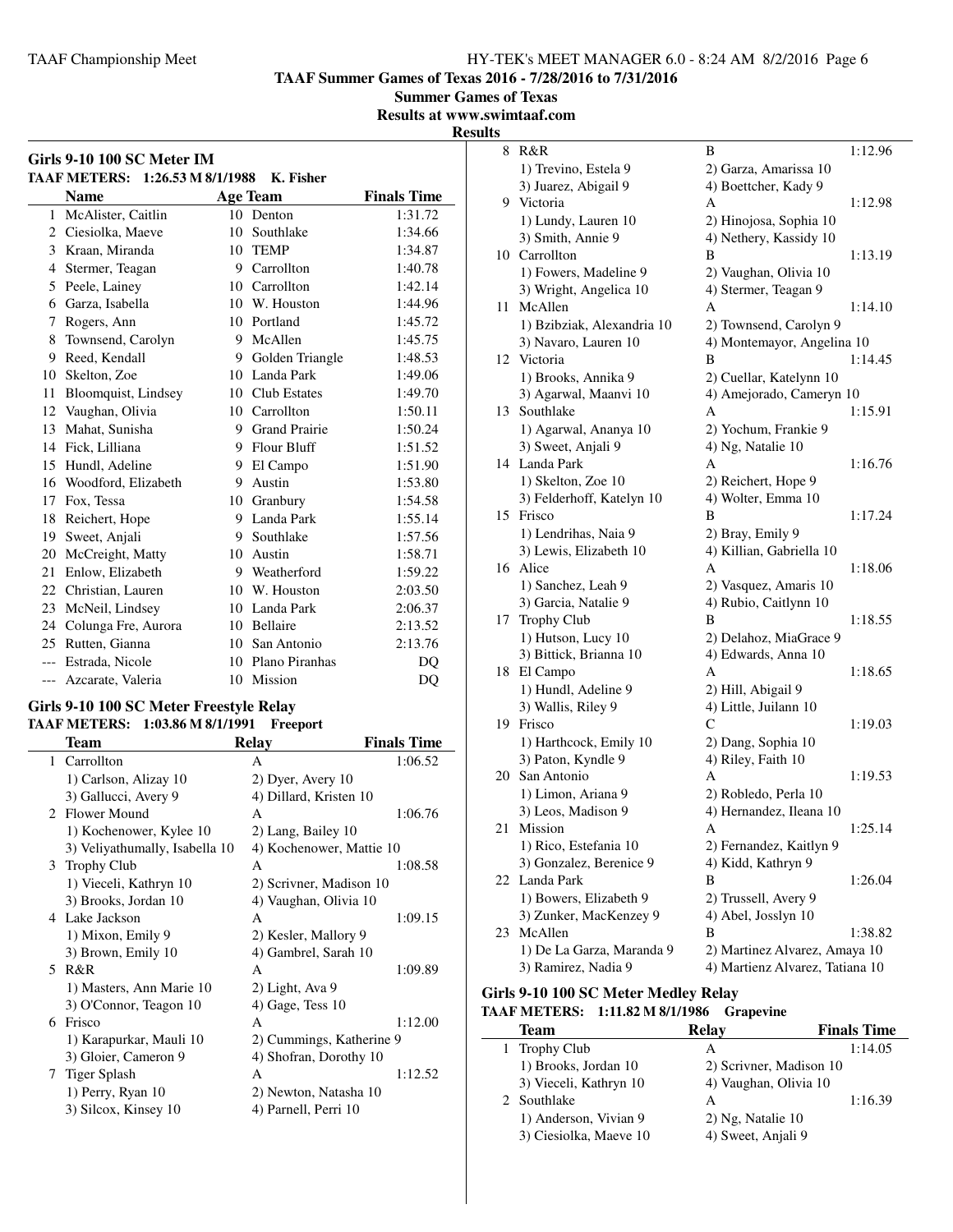**TAAF Summer Games of Texas 2016 - 7/28/2016 to 7/31/2016**

**Summer Games of Texas**

**Results at www.swimtaaf.com**

# **Results (Girls 9-10 100 SC Meter Medley Relay) Team Relay Finals Time**<br>Carrollton **A 1:16.75** 3 Carrollton A 1) Peele, Lainey 10 2) Dillard, Kristen 10

|    | 3) Dyer, Avery 10        | 4) Carlson, Alizay 10     |  |
|----|--------------------------|---------------------------|--|
|    | 4 Victoria               | A<br>1:22.40              |  |
|    | 1) Hinojosa, Sophia 10   | 2) Nethery, Kassidy 10    |  |
|    | 3) Mitchon, Aimee 9      | 4) Lundy, Lauren 10       |  |
|    | 5 Lake Jackson           | А<br>1:22.80              |  |
|    | 1) Kesler, Mallory 9     | 2) Mbaraka, Marya 10      |  |
|    | 3) Gambrel, Sarah 10     | 4) Mixon, Emily 9         |  |
|    | 6 Frisco                 | A<br>1:25.30              |  |
|    | 1) Killian, Gabriella 10 | 2) Shofran, Dorothy 10    |  |
|    | 3) Cummings, Katherine 9 | 4) Sennett, Jasmine 10    |  |
|    | 7 Tiger Splash           | A<br>1:25.89              |  |
|    | 1) Parnell, Perri 10     | 2) Newton, Natasha 10     |  |
|    | 3) Perry, Ryan 10        | 4) Sullivan, Madison 10   |  |
|    | 8 Frisco                 | B<br>1:30.56              |  |
|    | 1) Riley, Faith 10       | 2) Dang, Sophia 10        |  |
|    | 3) Harthcock, Emily 10   | 4) Karapurkar, Mauli 10   |  |
|    | 9 R&R                    | B<br>1:30.84              |  |
|    | 1) Boettcher, Kady 9     | 2) Trevino, Estela 9      |  |
|    | 3) Juarez, Abigail 9     | 4) Garza, Amarissa 10     |  |
|    | 10 Trophy Club           | 1:31.62<br>В              |  |
|    | 1) Hutson, Lucy 10       | 2) Bittick, Brianna 10    |  |
|    | 3) Delahoz, MiaGrace 9   | 4) Edwards, Anna 10       |  |
|    | 11 Tuloso-Midway         | A<br>1:32.58              |  |
|    | 1) Romanczyk, Emma 9     | 2) Villarreal, Jordyn 9   |  |
|    | 3) Ryals, Haley 9        | 4) Trevino, Jasmine 9     |  |
|    | 12 Bay City              | А<br>1:32.60              |  |
|    | 1) Lee, Paislei 9        | 2) Moya, Megan 9          |  |
|    | 3) Gibbens, Alexis 10    | 4) Ashworth, Morgan 10    |  |
| 13 | Alice                    | A<br>1:33.07              |  |
|    | 1) Rubio, Caitlynn 10    | 2) Garcia, Natalie 9      |  |
|    | 3) Vasquez, Amaris 10    | 4) Jiminian, Suzanne 9    |  |
| 14 | Frisco                   | C<br>1:33.85              |  |
|    | 1) Lendrihas, Naia 9     | 2) Bettencourt, Ramsey 10 |  |
|    | 3) Lewis, Elizabeth 10   | 4) Gloier, Cameron 9      |  |
| 15 | McAllen                  | 1:34.31<br>А              |  |
|    | 1) Garza, Audrina 9      | 2) Guerra, Isa 9          |  |
|    | 3) Garfield, Evelyn 9    | 4) Anaya, Ella 9          |  |
|    | 16 Weatherford           | 1:36.72<br>A              |  |
|    | 1) Enlow, Elizabeth 9    | 2) Greenfield, Addison 10 |  |
|    | 3) Lawler, Isabel 10     | 4) Smith, Harper 10       |  |
| 17 | Mission                  | 1:40.52<br>А              |  |
|    | 1) Garcia, Sofia 9       | 2) Azcarate, Valeria 10   |  |
|    | 3) De Anda, Lauren 9     | 4) Schumacher, Tera 10    |  |
| 18 | Landa Park               | Α<br>1:46.31              |  |
|    | 1) Holder, Eve 9         | 2) Darlington, Paige 10   |  |
|    | 3) Thomas, Rylan 10      | 4) Chaney, Madeleine 9    |  |
|    | R&R                      | A<br>DQ                   |  |
|    | 1) Gage, Tess 10         | 2) Light, Ava 9           |  |
|    | 3) O'Connor, Teagon 10   | 4) Masters, Ann Marie 10  |  |

#### **Girls 11-12 50 SC Meter Freestyle**

#### **TAAF METERS: 30.50 M 8/1/1989 Danielle Svehla**

| <b>Name</b>          | <b>Age Team</b> | <b>Finals Time</b> |
|----------------------|-----------------|--------------------|
| 1 Showalter, Mallory | 12 Frisco       | 30.16M             |

| 2  | Wilson, Bianca           |    | 12 Flour Bluff      | 31.00 |
|----|--------------------------|----|---------------------|-------|
| 3  | Dykehouse, Eliana        | 12 | Portland            | 31.39 |
| 4  | Winters, Katie           | 12 | Northwest           | 31.97 |
| 5  | Lang, Milena             | 12 | Flower Mound        | 32.14 |
| 6  | McCurry, Emily           | 11 | Frisco              | 32.44 |
| 7  | Summitt, Halle           | 12 | Southlake           | 32.93 |
| 8  | Miller, Makenna          | 12 | <b>Trophy Club</b>  | 33.27 |
| 9  | Kisner, Aubri            | 11 | <b>Trophy Club</b>  | 33.84 |
| 10 | Redland, Kathryn         | 12 | Landa Park          | 33.86 |
| 11 | Wright, Aislyn           | 12 | Weatherford         | 34.13 |
| 12 | Gutierrez, Devyn         | 12 | McAllen             | 34.81 |
| 13 | McGilvray, Alexa         | 12 | <b>Tiger Splash</b> | 34.83 |
| 14 | Grones, Brooke           |    | 12 Palacios         | 35.63 |
| 15 | Malone, Bailey           | 12 | R&R                 | 35.86 |
| 16 | Serda, Cienna            | 12 | Mission             | 36.14 |
| 17 | Victoriano, Amber Lauren | 12 | Frisco              | 36.56 |
| 18 | Nuccio, Sophia           | 11 | <b>Tiger Splash</b> | 36.63 |
| 19 | Bangert, Hailey          | 12 | Carrollton          | 36.84 |
| 20 | Vargas, Glory            | 12 | Bay City            | 36.93 |
| 21 | Gonzalez-Yanni, Gracyn   | 12 | <b>Texas City</b>   | 36.99 |
| 22 | Pedraza, Karla           | 12 | Pharr               | 37.08 |
| 23 | Hegar, Claire            | 11 | W. Houston          | 37.23 |
| 24 | Medrano, Mya             | 12 | Austin              | 37.25 |
| 25 | McRae, Elle              | 12 | Austin              | 38.93 |
| 26 | Ibarra, Victoria         | 12 | San Antonio         | 39.42 |
| 27 | Kelly, Alexandra         | 11 | Austin              | 40.09 |
| 28 | Alderson, Serina         | 12 | San Antonio         | 40.17 |

# **Girls 11-12 100 SC Meter Freestyle**

#### **TAAF METERS: 1:08.96 M 8/1/1987 Leigh Anne Frontz**

|              | <b>Name</b>       |    | <b>Age Team</b>    | <b>Finals Time</b> |
|--------------|-------------------|----|--------------------|--------------------|
| $\mathbf{1}$ | Dykehouse, Eliana |    | 12 Portland        | 1:08.44M           |
| 2            | Potter, Kayleen   | 12 | Midothian          | 1:08.83M           |
| 3            | Wilson, Bianca    | 12 | Flour Bluff        | 1:09.90            |
| 4            | Yoon, Seojin      | 12 | Farmers Branch     | 1:11.72            |
| 5            | Winters, Katie    | 12 | Northwest          | 1:12.92            |
| 6            | Summitt, Halle    | 12 | Southlake          | 1:13.31            |
| 7            | Beal, Kendall     | 12 | El Campo           | 1:14.01            |
| 8            | Chancoco, Deanna  | 12 | R&R                | 1:14.02            |
| 9            | Metzger, Nicole   | 12 | Landa Park         | 1:14.78            |
| 10           | Lang, Milena      | 12 | Flower Mound       | 1:14.83            |
| 11           | Miller, Makenna   | 12 | <b>Trophy Club</b> | 1:14.94            |
| 12           | Dollins, Whitney  | 12 | Southlake          | 1:15.01            |
| 13           | Burgett, Abby     | 11 | Austin             | 1:15.05            |
| 14           | McCurry, Emily    | 11 | Frisco             | 1:16.01            |
| 15           | Gutierrez, Devyn  | 12 | McAllen            | 1:16.05            |
| 16           | Roskop, Kailey    | 12 | <b>Trophy Club</b> | 1:17.34            |
| 17           | Perry, Laney      | 11 | Frisco             | 1:17.81            |
| 18           | Macatee, Jenna    | 11 | Rowlett            | 1:18.29            |
| 19           | Grones, Brooke    | 12 | Palacios           | 1:19.30            |
| 20           | Martinez, Melyna  | 12 | Mission            | 1:20.01            |
| 21           | Medrano, Mya      | 12 | Austin             | 1:20.87            |
| 22           | Malone, Bailey    | 12 | R&R                | 1:21.82            |
| 23           | Pedraza, Karla    |    | 12 Pharr           | 1:23.30            |
| 24           | Combs, MacKenzie  | 11 | Landa Park         | 1:25.87            |
| 25           | McRae, Elle       | 12 | Austin             | 1:26.14            |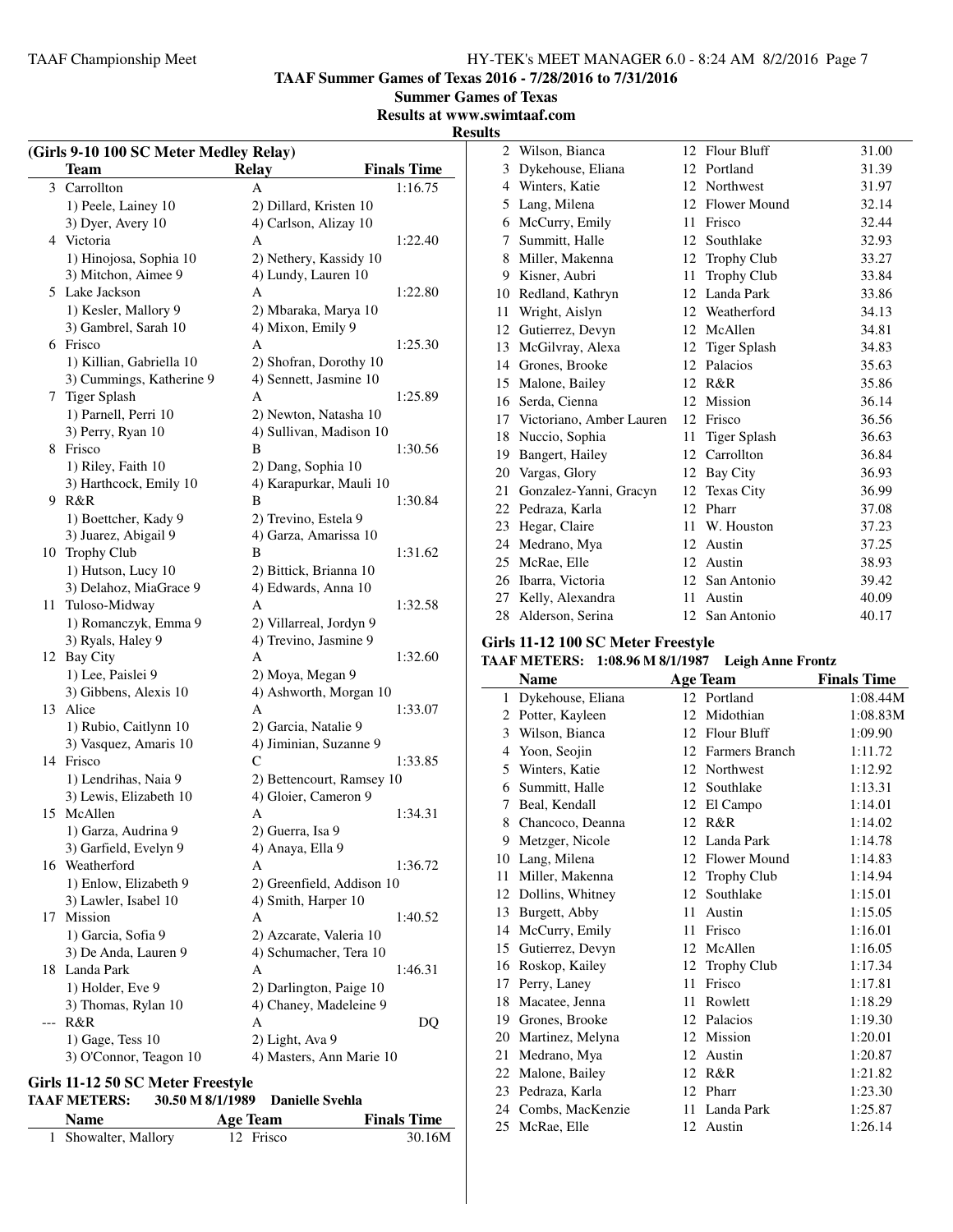**TAAF Summer Games of Texas 2016 - 7/28/2016 to 7/31/2016**

**Summer Games of Texas**

**Results at www.swimtaaf.com**

**Results**

| (Girls 11-12 100 SC Meter Freestyle) |                 |                    |  |  |  |  |  |
|--------------------------------------|-----------------|--------------------|--|--|--|--|--|
| <b>Name</b>                          | <b>Age Team</b> | <b>Finals Time</b> |  |  |  |  |  |
| 26 Ibarra, Victoria                  | 12 San Antonio  | 1:27.36            |  |  |  |  |  |
| 27 Ballard, Ainsley                  | 12 Tiger Splash | 1:27.46            |  |  |  |  |  |
| 28 Lehmann, Mary-Ilysse              | 11 W. Houston   | 1:31.97            |  |  |  |  |  |
| 29 Cruz, Amber                       | 12 San Antonio  | 1:38.81            |  |  |  |  |  |

#### **Girls 11-12 50 SC Meter Backstroke**

| <b>TAAF METERS:</b> | 34.34 M 8/1/1988 | <b>Ashley Bigbie</b> |
|---------------------|------------------|----------------------|
|---------------------|------------------|----------------------|

|              | <b>Name</b>         |                  | <b>Age Team</b>     | <b>Finals Time</b> |
|--------------|---------------------|------------------|---------------------|--------------------|
| $\mathbf{1}$ | Showalter, Mallory  |                  | 12 Frisco           | 34.56              |
| 2            | Edmonds, Callie     | 12               | Victoria            | 36.49              |
| 3            | Sanders, Summer     | 12               | Lake Jackson        | 36.72              |
| 4            | Morrison, Abby      | 12               | Weatherford         | 37.74              |
| 5            | Caspari, Abigail    | 12               | Frisco              | 38.75              |
| 6            | Gerard, Reagan      | 12               | <b>Trophy Club</b>  | 39.02              |
| 7            | Wight, Kya          | 12 <sup>12</sup> | Club Estates        | 39.13              |
| 8            | Hegar, Claire       | 11               | W. Houston          | 39.23              |
| 9            | Wright, Aislyn      | 12               | Weatherford         | 39.29              |
| 10           | Heldenbrand, Hailey | 11               | Southlake           | 39.71              |
| 11           | Beal, Kendall       | 12               | El Campo            | 40.34              |
| 12           | Shepherd, Allie     | 11               | Austin              | 40.49              |
| 13           | McGilvray, Alexa    | 12               | <b>Tiger Splash</b> | 40.92              |
| 14           | Dollins, Whitney    | 12               | Southlake           | 41.67              |
| 15           | Garling, Grace      |                  | 12 Midothian        | 42.27              |
| 16           | Youn, Kathryn       | 12               | Plano Aducks        | 42.65              |
| 17           | Garcia, Isabel      | 12               | Tuloso-Midway       | 42.94              |
| 18           | Malone, Bailey      | 12               | R&R                 | 43.03              |
| 19           | Wingrin, Abigail    | 12               | <b>Tiger Splash</b> | 43.15              |
| $*20$        | You, Alex           | 12               | El Campo            | 44.19              |
| $*20$        | Ewald, Caroline     | 11               | Landa Park          | 44.19              |
| 22           | Pedraza, Karla      | 12               | Pharr               | 44.60              |
| 23           | Gutierrez, Devyn    | 12               | McAllen             | 44.63              |
| 24           | Gnidziejko, Emma    | 12               | Frisco              | 44.95              |
| 25           | Kelly, Alexandra    | 11               | Austin              | 46.57              |
| 26           | Cruz, Amber         |                  | 12 San Antonio      | 52.29              |

#### **Girls 11-12 50 SC Meter Breaststroke**

#### **TAAF METERS: 36.63 M 7/30/2006 Kirsten Ericksen**

|    | <b>Name</b>               |    | <b>Age Team</b>   | <b>Finals Time</b> |
|----|---------------------------|----|-------------------|--------------------|
| 1  | Burgar, Chloe             |    | 11 Southlake      | 41.01              |
|    | 2 Thomason, Whitney       |    | 12 Trophy Club    | 41.15              |
| 3  | Caspari, Abigail          |    | 12 Frisco         | 41.20              |
| 4  | Edmonds, Callie           |    | 12 Victoria       | 41.65              |
| 5  | Kisner, Aubri             |    | 11 Trophy Club    | 41.95              |
| 6  | Yoon, Seojin              |    | 12 Farmers Branch | 41.96              |
| 7  | Redland, Kathryn          |    | 12 Landa Park     | 42.04              |
| 8  | Serda, Cienna             |    | 12 Mission        | 43.13              |
| 9  | McKinney, Lindsay         |    | 12 Rockport       | 43.45              |
| 10 | Boydstun, Clara           | 11 | Ridglea           | 45.77              |
| 11 | Salmon, Hannah            |    | 12 Keller         | 45.87              |
|    | 12 Gonzalez-Yanni, Gracyn |    | 12 Texas City     | 46.33              |
| 13 | Ballard, Ainsley          |    | 12 Tiger Splash   | 46.45              |
|    | 14 Dronova, Sophia        |    | 12 R&R            | 46.50              |
| 15 | Gonzales, Paige           |    | 11 Frisco         | 46.55              |
|    | 16 Medrano, Mya           |    | 12 Austin         | 47.44              |

|  | 17 Nuccio, Sophia       | 11 Tiger Splash  | 47.52 |
|--|-------------------------|------------------|-------|
|  | 18 Glanton, Madelyn     | 12 Midothian     | 47.55 |
|  | 19 Nguyen, Karen        | 12 Grand Prairie | 47.66 |
|  | 20 Avila, Katarina      | 11 Edinst        | 47.69 |
|  | 21 Agan, Emily          | 11 Lake Jackson  | 48.34 |
|  | 22 Simons, Samantha     | 12 Lake Jackson  | 48.64 |
|  | 23 Wight, Kya           | 12 Club Estates  | 48.84 |
|  | 24 Lehmann, Mary-Ilysse | 11 W. Houston    | 49.26 |
|  | 25 Garza, Hayley        | 12 Mission       | 49.65 |
|  | 26 Kelly, Alexandra     | 11 Austin        | 50.16 |
|  | 27 Villela, Leandra     | 12 San Antonio   | 58.64 |
|  |                         |                  |       |

#### **Girls 11-12 50 SC Meter Butterfly**

#### **TAAF METERS: 32.24 M 7/30/2006 Kirsten Ericksen**

|    | <b>Name</b>          |    | <b>Age Team</b>      | <b>Finals Time</b> |
|----|----------------------|----|----------------------|--------------------|
| 1  | Dykehouse, Eliana    |    | 12 Portland          | 34.49              |
| 2  | Morrison, Abby       | 12 | Weatherford          | 34.53              |
| 3  | Sanders, Summer      | 12 | Lake Jackson         | 34.57              |
| 4  | Wilson, Bianca       | 12 | <b>Flour Bluff</b>   | 34.99              |
| 5  | Lipscomb, Taylah     | 12 | Bryan                | 35.92              |
| 6  | Repsky, Sierra       | 11 | <b>Trophy Club</b>   | 36.10              |
| 7  | Wright, Aislyn       | 12 | Weatherford          | 36.33              |
| 8  | Brown, Alana         | 11 | McAllen              | 36.74              |
| 9  | Gutierrez, Davina    | 11 | Harlingen            | 37.76              |
| 10 | Garcia, Isabel       | 12 | Tuloso-Midway        | 37.84              |
| 11 | Hegar, Claire        | 11 | W. Houston           | 38.21              |
| 12 | Heldenbrand, Hailey  | 11 | Southlake            | 38.29              |
| 13 | Beal, Kendall        | 12 | El Campo             | 38.89              |
| 14 | Vargas, Glory        | 12 | Bay City             | 39.37              |
|    | 15 Chancoco, Deanna  | 12 | R&R                  | 39.73              |
| 16 | Metzger, Nicole      | 12 | Landa Park           | 39.94              |
| 17 | Burgett, Abby        | 11 | Austin               | 40.05              |
| 18 | Youn, Kathryn        | 12 | Plano Aducks         | 40.16              |
| 19 | Le, Savannah         | 12 | <b>Grand Prairie</b> | 40.27              |
|    | 20 Williamson, Ava   | 11 | Tiger Splash         | 40.41              |
| 21 | Bangert, Hailey      | 12 | Carrollton           | 41.43              |
| 22 | Burgar, Chloe        | 11 | Southlake            | 42.04              |
| 23 | Macatee, Jenna       | 11 | Rowlett              | 42.62              |
| 24 | Wingrin, Abigail     | 12 | Tiger Splash         | 43.81              |
| 25 | Glanton, Kailyn      | 12 | Midothian            | 45.08              |
| 26 | Martinez, Melyna     | 12 | Mission              | 45.46              |
| 27 | Lehmann, Mary-Ilysse | 11 | W. Houston           | 45.64              |

#### **Girls 11-12 100 SC Meter IM**

#### **TAAF METERS: 1:15.74 M 7/30/2006 Kirsten Ericksen**

| <b>Name</b>         | <b>Age Team</b>   | <b>Finals Time</b> |
|---------------------|-------------------|--------------------|
| 1 Sanders, Summer   | 12 Lake Jackson   | 1:20.21            |
| 2 Burgar, Chloe     | 11 Southlake      | 1:21.28            |
| 3 Edmonds, Callie   | 12 Victoria       | 1:21.79            |
| 4 Dykehouse, Eliana | 12 Portland       | 1:21.95            |
| 5 Yoon, Seojin      | 12 Farmers Branch | 1:25.18            |
| 6 Morrison, Abby    | 12 Weatherford    | 1:25.96            |
| 7 Metzger, Nicole   | 12 Landa Park     | 1:26.63            |
| 8 Thomason, Whitney | 12 Trophy Club    | 1:27.32            |
| 9 Redland, Kathryn  | 12 Landa Park     | 1:27.74            |
| 10 Lipscomb, Taylah | Bryan             | 1:28.10            |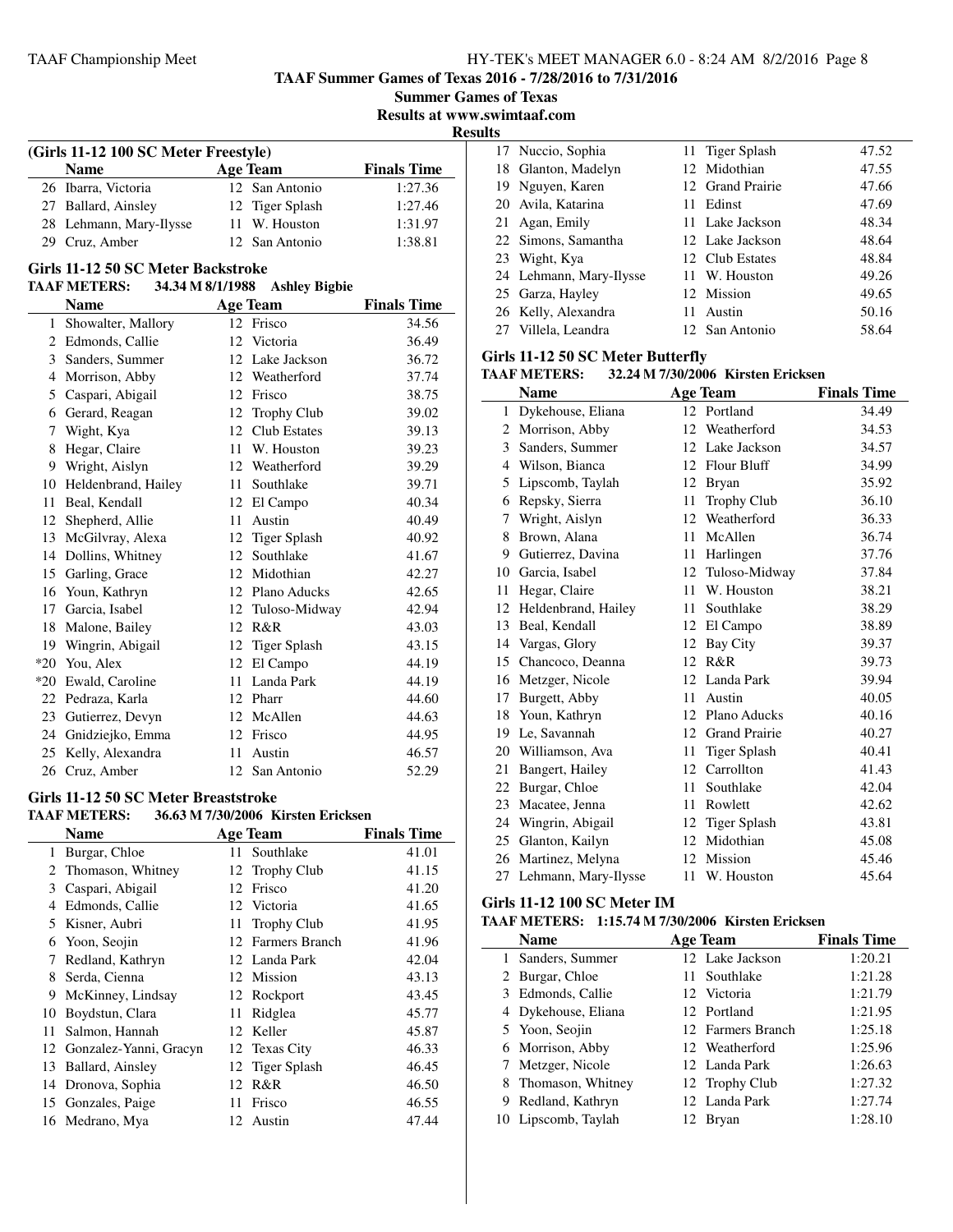**TAAF Summer Games of Texas 2016 - 7/28/2016 to 7/31/2016**

**Summer Games of Texas**

**Results at www.swimtaaf.com Results**

|    | (Girls 11-12 100 SC Meter IM) |     |                    |                    |  |
|----|-------------------------------|-----|--------------------|--------------------|--|
|    | <b>Name</b>                   |     | <b>Age Team</b>    | <b>Finals Time</b> |  |
| 11 | Wilson, Bianca                |     | 12 Flour Bluff     | 1:28.14            |  |
| 12 | Chancoco, Deanna              | 12  | R&R                | 1:28.37            |  |
| 13 | Summitt, Halle                | 12  | Southlake          | 1:30.38            |  |
| 14 | Burgett, Abby                 | 11  | Austin             | 1:31.25            |  |
| 15 | Gonzales, Paige               | 11  | Frisco             | 1:31.27            |  |
| 16 | Burraston, Natalie            | 11  | <b>Trophy Club</b> | 1:31.32            |  |
| 17 | Serda, Cienna                 | 12  | <b>Mission</b>     | 1:31.52            |  |
| 18 | Dronova, Sophia               | 12  | R&R                | 1:31.68            |  |
| 19 | Brown, Alana                  | 11  | McAllen            | 1:34.87            |  |
| 20 | Youn, Kathryn                 | 12. | Plano Aducks       | 1:35.14            |  |
| 21 | Hegar, Claire                 | 11  | W. Houston         | 1:37.45            |  |
| 22 | Velazquez, Kelly              |     | 12 Golden Triangle | 1:37.72            |  |
| 23 | McNamera, Regina              | 12  | McAllen            | 1:38.45            |  |
| 24 | Lehmann, Mary-Ilysse          | 11  | W. Houston         | 1:43.77            |  |
| 25 | Shepherd, Allie               | 11  | Austin             | 1:44.56            |  |
| 26 | Akers, Maggie                 | 11  | Tiger Splash       | 1:46.21            |  |
| 27 | Kelly, Alexandra              | 11  | Austin             | 1:50.00            |  |
|    | Potter, Kayleen               |     | 12 Midothian       | DQ                 |  |

#### **Girls 11-12 200 SC Meter Freestyle Relay TAAF METERS: 2:10.74 M 7/1/1994 Bay City**

|    | Team                     | <b>Relay</b>                   | <b>Finals Time</b> |
|----|--------------------------|--------------------------------|--------------------|
| 1  | Frisco                   | A                              | 2:09.73M           |
|    | 1) Caspari, Abigail 12   | 2) McCurry, Emily 11           |                    |
|    | 3) Perry, Laney 11       | 4) Showalter, Mallory 12       |                    |
| 2  | <b>Trophy Club</b>       | A                              | 2:12.10            |
|    | 1) Repsky, Sierra 11     | 2) Kisner, Aubri 11            |                    |
|    | 3) Gerard, Reagan 12     | 4) Miller, Makenna 12          |                    |
| 3  | <b>Trophy Club</b>       | B                              | 2:19.21            |
|    | 1) Wilson, Tess 12       | 2) Thomason, Whitney 12        |                    |
|    | 3) Burraston, Natalie 11 | 4) Roskop, Kailey 12           |                    |
| 4  | Victoria                 | A                              | 2:19.27            |
|    | 1) Pratka, Kate Lynn 11  | 2) Schultz, Emily 12           |                    |
|    | 3) Sevier, Abigail 11    | 4) Edmonds, Callie 12          |                    |
| 5  | Midothian                | A                              | 2:19.99            |
|    | 1) Garling, Grace 12     | 2) Potter, Kayleen 12          |                    |
|    | 3) Glanton, Madelyn 12   | 4) Glanton, Kailyn 12          |                    |
| 6  | Tiger Splash             | A                              | 2:24.81            |
|    | 1) Nuccio, Sophia 11     | 2) Cook, Kingsley 11           |                    |
|    | 3) Wingrin, Abigail 12   | 4) McGilvray, Alexa 12         |                    |
| 7  | El Campo                 | A                              | 2:26.44            |
|    | 1) Evans, Rachel 11      | 2) You, Alex 12                |                    |
|    | 3) Evans, Margaret 11    | 4) Beal, Kendall 12            |                    |
| 8  | Frisco                   | B                              | 2:26.51            |
|    | 1) Nash, Ryann 11        | 2) Gnidziejko, Emma 12         |                    |
|    | 3) Mather, Hannah 11     | 4) Victoriano, Amber Lauren 12 |                    |
| 9. | Landa Park               | A                              | 2:29.30            |
|    | 1) Ewald, Caroline 11    | 2) Combs, MacKenzie 11         |                    |
|    | 3) Rios, Absedy 12       | 4) Redland, Kathryn 12         |                    |
| 10 | <b>Grand Prairie</b>     | A                              | 2:31.60            |
|    | 1) Indejejczak, Luiza 12 | 2) Alvarado, Celeste 12        |                    |
|    | 3) Nguyen, Karen 12      | 4) Le, Savannah 12             |                    |
| 11 | Golden Triangle          | A                              | 2:33.90            |
|    | 1) Edwards, Jordynn 11   | 2) Woodson, Sera 12            |                    |
|    | 3) Sias, Holly 11        | 4) Velazquez, Kelly 12         |                    |

| 12 | Weatherford              | A                        | 2:34.35 |
|----|--------------------------|--------------------------|---------|
|    | 1) Kupper, Kamryn 11     | 2) Lehmer, Jamie 12      |         |
|    | 3) Harris, Georgia 12    | 4) Frank, Madison 11     |         |
| 13 | Lake Jackson             | A                        | 2:34.65 |
|    | 1) Mize, Madeline 11     | 2) Agan, Emily 11        |         |
|    | 3) Simons, Samantha 12   | 4) Strawn, Megan 12      |         |
| 14 | Alice                    | A                        | 2:35.40 |
|    | 1) Arizpe, Celene 11     | 2) Gonzalez, Alyssa 11   |         |
|    | 3) Mercer, Kaylin 12     | 4) Galvan, Saydee 11     |         |
| 15 | Frisco                   | C                        | 2:38.40 |
|    | 1) Tate, Caitlyn 11      | 2) Gonzales, Paige 11    |         |
|    | 3) Domino, Avery 12      | 4) Barrow, Avery 12      |         |
|    | 16 Portland              | A                        | 2:40.79 |
|    | 1) Hesseltine, Hailey 11 | 2) Krisl, Abby 11        |         |
|    | 3) Horine, Jadeyn 12     | 4) Edwards, Katryn 12    |         |
| 17 | Flower Mound             | A                        | 2:43.71 |
|    | 1) Larson, Taylor 12     | 2) Ortiz, Izabella 11    |         |
|    | 3) Sengupta, Anusha 11   | 4) Cox, Darby 12         |         |
| 18 | Tiger Splash             | B                        | 2:45.18 |
|    | 1) Ballard, Ainsley 12   | 2) Akers, Maggie 11      |         |
|    | 3) Nix, Caroline 12      | 4) Williamson, Ava 11    |         |
| 19 | Pharr                    | А                        | 2:47.68 |
|    | 1) Espinoza, Biance 11   | 2) Galvan, Aylin 12      |         |
|    | 3) Zamora, Valeria 12    | 4) Rodriguez, Jessica 12 |         |
| 20 | San Antonio              | А                        | 2:52.40 |
|    | 1) Ibarra, Victoria 12   | 2) Alderson, Serina 12   |         |
|    | 3) Cruz, Amber 12        | 4) Villela, Leandra 12   |         |
|    | McAllen                  | A                        | DQ      |
|    | 1) Saenz, Aleah 11       | 2) Brown, Alana 11       |         |
|    | 3) McNamera, Regina 12   | 4) Gutierrez, Devyn 12   |         |

#### **Girls 11-12 200 SC Meter Medley Relay**

# **TAAF METERS: 2:27.86 M 8/5/2000 Alvin**

| Kelly | , Lostracco               | , Leslie                       |                    |
|-------|---------------------------|--------------------------------|--------------------|
|       | Team                      | <b>Relay</b>                   | <b>Finals Time</b> |
| 1.    | Frisco                    | A                              | 2:29.43            |
|       | 1) Showalter, Mallory 12  | 2) Caspari, Abigail 12         |                    |
|       | 3) McCurry, Emily 11      | 4) Victoriano, Amber Lauren 12 |                    |
|       | 2 Southlake               | A                              | 2:29.46            |
|       | 1) Dollins, Whitney 12    | 2) Burgar, Chloe 11            |                    |
|       | 3) Heldenbrand, Hailey 11 | 4) Summitt, Halle 12           |                    |
|       | 3 Trophy Club             | A                              | 2:29.47            |
|       | 1) Gerard, Reagan 12      | 2) Kisner, Aubri 11            |                    |
|       | 3) Repsky, Sierra 11      | 4) Miller, Makenna 12          |                    |
|       | 4 Trophy Club             | B                              | 2:39.42            |
|       | 1) Wilson, Tess 12        | 2) Thomason, Whitney 12        |                    |
|       | 3) Burraston, Natalie 11  | 4) Roskop, Kailey 12           |                    |
|       | 5 Tiger Splash            | A                              | 2:43.82            |
|       | 1) McGilvray, Alexa 12    | 2) Ballard, Ainsley 12         |                    |
|       | 3) Wingrin, Abigail 12    | 4) Nuccio, Sophia 11           |                    |
|       | 6 Lake Jackson            | A                              | 2:44.47            |
|       | 1) Simons, Samantha 12    | 2) Mize, Madeline 11           |                    |
|       | 3) Sanders, Summer 12     | 4) Agan, Emily 11              |                    |
| 7     | Midothian                 | A                              | 2:44.94            |
|       | 1) Garling, Grace 12      | 2) Glanton, Madelyn 12         |                    |
|       | 3) Glanton, Kailyn 12     | 4) Potter, Kayleen 12          |                    |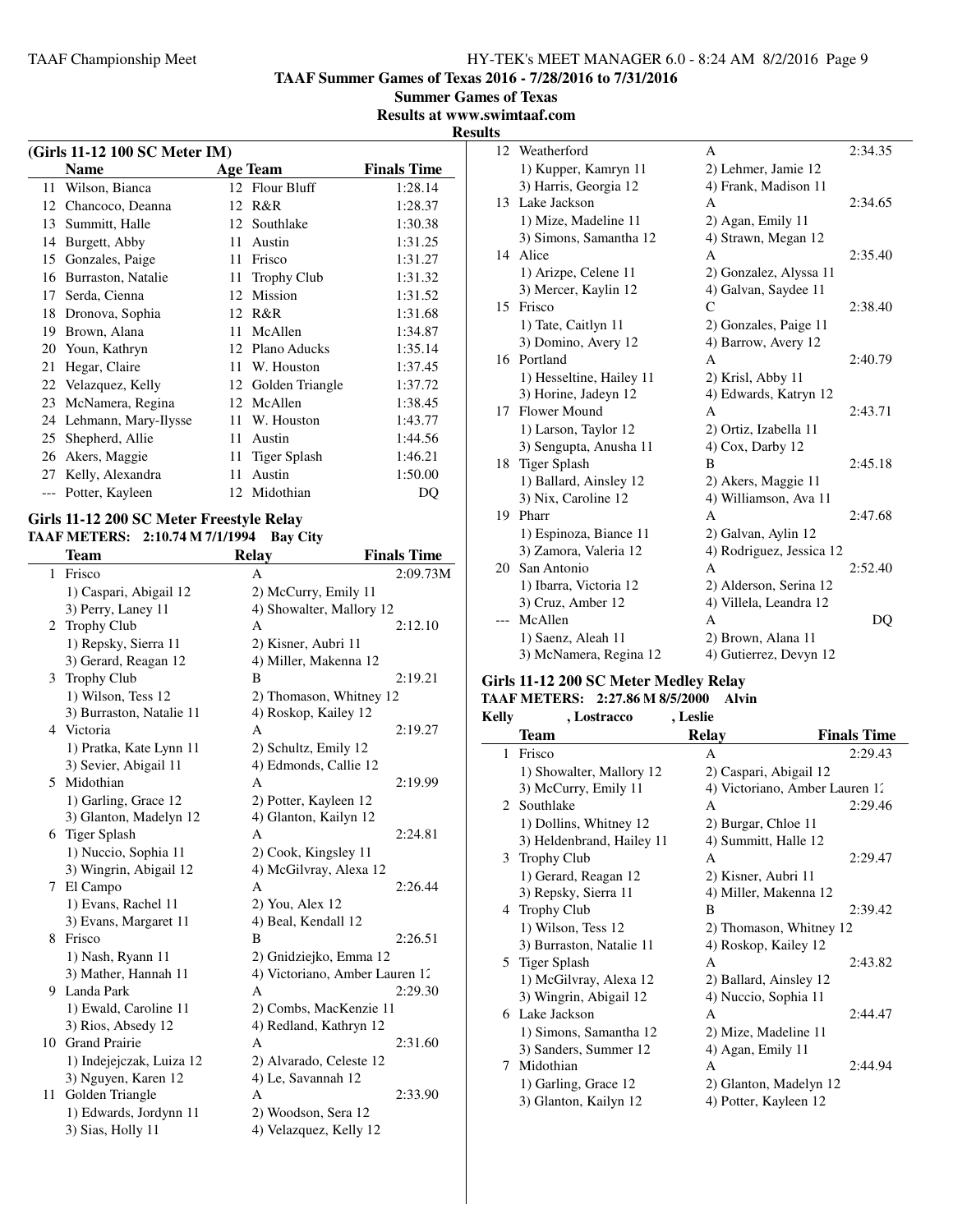**TAAF Summer Games of Texas 2016 - 7/28/2016 to 7/31/2016**

**Summer Games of Texas**

**Results at www.swimtaaf.com**

**Results**

 $\overline{a}$ 

|    | (Girls 11-12 200 SC Meter Medley Relay) |                           |                    |
|----|-----------------------------------------|---------------------------|--------------------|
|    | <b>Team</b>                             | <b>Relay</b>              | <b>Finals Time</b> |
| 8  | Frisco                                  | B                         | 2:46.03            |
|    | 1) Perry, Laney 11                      | 2) Nash, Ryann 11         |                    |
|    | 3) Gonzales, Paige 11                   | 4) Gnidziejko, Emma 12    |                    |
|    | 9 Weatherford                           | A                         | 2:46.38            |
|    | 1) Lee, Adi Jo 12                       | 2) Morrison, Abby 12      |                    |
|    | 3) Samples, Emma 11                     | 4) Wright, Aislyn 12      |                    |
|    | 10 Flower Mound                         | A                         | 2:48.88            |
|    | 1) Ortiz, Izabella 11                   | 2) Sengupta, Anusha 11    |                    |
|    | 3) Larson, Taylor 12                    | 4) Lang, Milena 12        |                    |
|    | 11 El Campo                             | A                         | 2:53.64            |
|    | 1) You, Alex 12                         | 2) Evans, Allison 11      |                    |
|    | 3) Evans, Rachel 11                     | 4) Evans, Grace 12        |                    |
|    | 12 Mission                              | A                         | 2:54.20            |
|    | 1) Castillo, Andrea 11                  | 2) Serda, Cienna 12       |                    |
|    | 3) Martinez, Melyna 12                  | 4) Garcia, Hailey 11      |                    |
|    | 13 Alice                                | A                         | 2:59.83            |
|    | 1) Galvan, Saydee 11                    | 2) Garcia, Emily 11       |                    |
|    | 3) Escobar, Bria 11                     | 4) Mercer, Kaylin 12      |                    |
|    | 14 Tiger Splash                         | В                         | 3:02.23            |
|    | 1) Cook, Kingsley 11                    | 2) Bailey, Gwendolyn 12   |                    |
|    | 3) Williamson, Ava 11                   | 4) Akers, Maggie 11       |                    |
| 15 | Frisco                                  | C                         | 3:02.33            |
|    | 1) Brady, Kaplan 11                     | 2) Barrow, Avery 12       |                    |
|    | 3) Domino, Avery 12                     | 4) Mather, Hannah 11      |                    |
|    | 16 Kingsville                           | A                         | 3:02.75            |
|    | 1) Hanzak, Daphne 12                    | 2) Mosqueda, Taryn 11     |                    |
|    | 3) Perotto, Vivian 11                   | 4) Menchaca, Yasmin 12    |                    |
|    | 17 Victoria                             | А                         | 3:03.20            |
|    | 1) Matak-Rogers, Emma 12                | 2) Immenhauser, Hannah 11 |                    |
|    | 3) Sevier, Abigail 11                   | 4) Schultz, Emily 12      |                    |
|    | 18 Pharr                                | А                         | 3:16.88            |
|    | 1) Galvan, Aylin 12                     | 2) Espinoza, Biance 11    |                    |
|    | 3) Pedraza, Karla 12                    | 4) Rodriguez, Jessica 12  |                    |
|    | 19 Frisco                               | D                         | 3:21.18            |
|    | 1) Rizzotto, Lanie 12                   | 2) Lewis, Madelyn 12      |                    |
|    | 3) Buchanan, Kendyl 12                  | 4) Tate, Caitlyn 11       |                    |

#### **Girls 13-14 50 SC Meter Freestyle**

# **TAAF METERS: 29.06 M 8/1/1987 Joyce Rayburn**

|                       | <b>Name</b>         |    | <b>Age Team</b> | <b>Finals Time</b> |
|-----------------------|---------------------|----|-----------------|--------------------|
| $\mathbf{1}$          | Criddle, Chaeli     |    | 13 Landa Park   | 28.15M             |
| $\mathbf{2}^{\prime}$ | Gage, Sarita        |    | 14 R&R          | 30.04              |
| 3                     | Johnston, Hannah    |    | 14 Denison      | 30.06              |
| 4                     | Jansky, Camryn      |    | 14 El Campo     | 30.27              |
| 5.                    | Pratka, Emma        |    | 13 Victoria     | 30.46              |
| 6                     | Grigar, Valerie     | 13 | Wharton         | 30.70              |
| 7                     | Rudd, K'Lee         |    | 14 Bryan        | 31.19              |
| 8                     | Nickler, Samantha   |    | 14 Trophy Club  | 31.59              |
| 9                     | Waldrum, Meagan     | 14 | Mineral Wells   | 31.64              |
| 10                    | Williamson, Audrey  |    | 13 Tiger Splash | 31.67              |
| 11                    | Gonzalez, Victoria  | 14 | Edinst          | 32.01              |
|                       | 12 Hailey, Kyana    | 13 | El Campo        | 32.14              |
|                       | 13 Nethery, Kyleigh | 14 | Victoria        | 32.20              |
|                       | 14 Park, Christine  | 13 | Keller          | 32.22              |
|                       | 15 Wendel, Jami     |    | 13 Landa Park   | 32.31              |

|    | 16 Thiele, Sammi     | 13 Keller        | 32.76 |
|----|----------------------|------------------|-------|
| 17 | Jones, Asahel        | 14 Denison       | 32.90 |
|    | 18 Coffin, Faith     | 13 Unat5         | 32.96 |
|    | 19 Sanchez, Aryn     | 14 Mission       | 33.83 |
|    | 20 Finch, Brooke     | 13 Denison       | 33.89 |
|    | 21 Fangman, Lily     | 14 Stephenville  | 34.23 |
|    | 22 Dyer, Delaney     | 13 Carrollton    | 34.29 |
|    | 23 Glover, Alaliyah  | 14 San Antonio   | 34.55 |
|    | 24 Vu, Teresa        | 13 Grand Prairie | 34.78 |
|    | 25 Martinez, Mariana | 13 Mission       | 35.52 |
|    | 26 Dillon, Emiley    | 13 W. Houston    | 36.17 |
|    | 27 Bravo, Anyssa     | 14 Pharr         | 41.47 |
|    |                      |                  |       |

#### **Girls 13-14 100 SC Meter Freestyle**

#### **TAAF METERS: 1:04.56 M 8/1/1989 Leigh Anne Frontz**

|       | <b>Name</b>         |    | <b>Age Team</b>      | <b>Finals Time</b> |
|-------|---------------------|----|----------------------|--------------------|
| 1     | Garcia, Zoe         |    | 14 Tuloso-Midway     | 1:03.25M           |
| 2     | Moralez, Sierra     | 14 | Deer Park            | 1:03.44M           |
| 3     | Rudd, K'Lee         | 14 | <b>Bryan</b>         | 1:06.70            |
| 4     | Buchanan, Avery     | 14 | Granbury             | 1:06.78            |
| 5.    | Cervantes, Cristina | 13 | Victoria             | 1:07.21            |
| 6     | Jansky, Camryn      | 14 | El Campo             | 1:07.84            |
| 7     | Grigar, Valerie     | 13 | Wharton              | 1:09.07            |
| 8     | Nickler, Samantha   | 14 | <b>Trophy Club</b>   | 1:09.25            |
| 9     | Gonzalez, Victoria  | 14 | Edinst               | 1:10.06            |
| 10    | Kubecka, Avery      | 14 | Palacios             | 1:10.58            |
| 11    | Coffin, Faith       | 13 | Unat <sub>5</sub>    | 1:10.83            |
| 12    | Lansdowne, Kellyn   |    | 14 Midothian         | 1:10.96            |
| 13    | Waldrum, Meagan     |    | 14 Mineral Wells     | 1:12.46            |
| 14    | Kraan, Mia          | 13 | <b>TEMP</b>          | 1:13.02            |
| 15    | Perry, Keely        | 14 | Frisco               | 1:13.85            |
| 16    | Ng, Anna            | 13 | W. Houston           | 1:14.23            |
| 17    | Salinas, Gianna     |    | 14 Pharr             | 1:14.41            |
| 18    | Finch, Brooke       | 13 | Denison              | 1:14.77            |
| 19    | Trevino, Victoria   | 14 | Mission              | 1:15.33            |
| 20    | Brent, Courtlyn     | 13 | Lewisville           | 1:15.46            |
| 21    | Glover, Alaliyah    |    | 14 San Antonio       | 1:16.34            |
| 22    | Fangman, Lily       | 14 | Stephenville         | 1:18.03            |
| 23    | Davis, Helen        | 13 | Landa Park           | 1:18.25            |
| 24    | McElwee, Spencer    | 13 | <b>Tiger Splash</b>  | 1:18.27            |
| 25    | Nguyen, Emily       | 14 | <b>Grand Prairie</b> | 1:18.80            |
| 26    | Buck, Jenna         | 13 | Landa Park           | 1:23.04            |
| 27    | Grant, Virginia     | 13 | Austin               | 1:26.57            |
| 28    | Orrick, Mia         | 14 | Austin               | 1:28.70            |
| $---$ | Pratka, Emma        | 13 | Victoria             | D <sub>O</sub>     |

#### **Girls 13-14 200 SC Meter Freestyle**

#### **TAAF METERS: 2:25.16 M 7/30/2006 Meredith Bard**

| <b>Name</b>          | Age Team    | <b>Finals Time</b> |
|----------------------|-------------|--------------------|
| 1 Torres, Celia      | 14 Angleton | 2:22.77M           |
| 2 Pierce, Morgan     | 13 Wharton  | 2:26.81            |
| 3 Alberts, Payton    | 13 Granbury | 2:30.96            |
| 4 Coffin, Faith      | 13 Unat5    | 2:33.34            |
| 5 Showalter, Abby    | 14 Frisco   | 2:36.14            |
| 6 Kraan, Mia         | 13 TEMP     | 2:36.86            |
| 7 Hernandez, Rebecca | Mission     | 2:41.12            |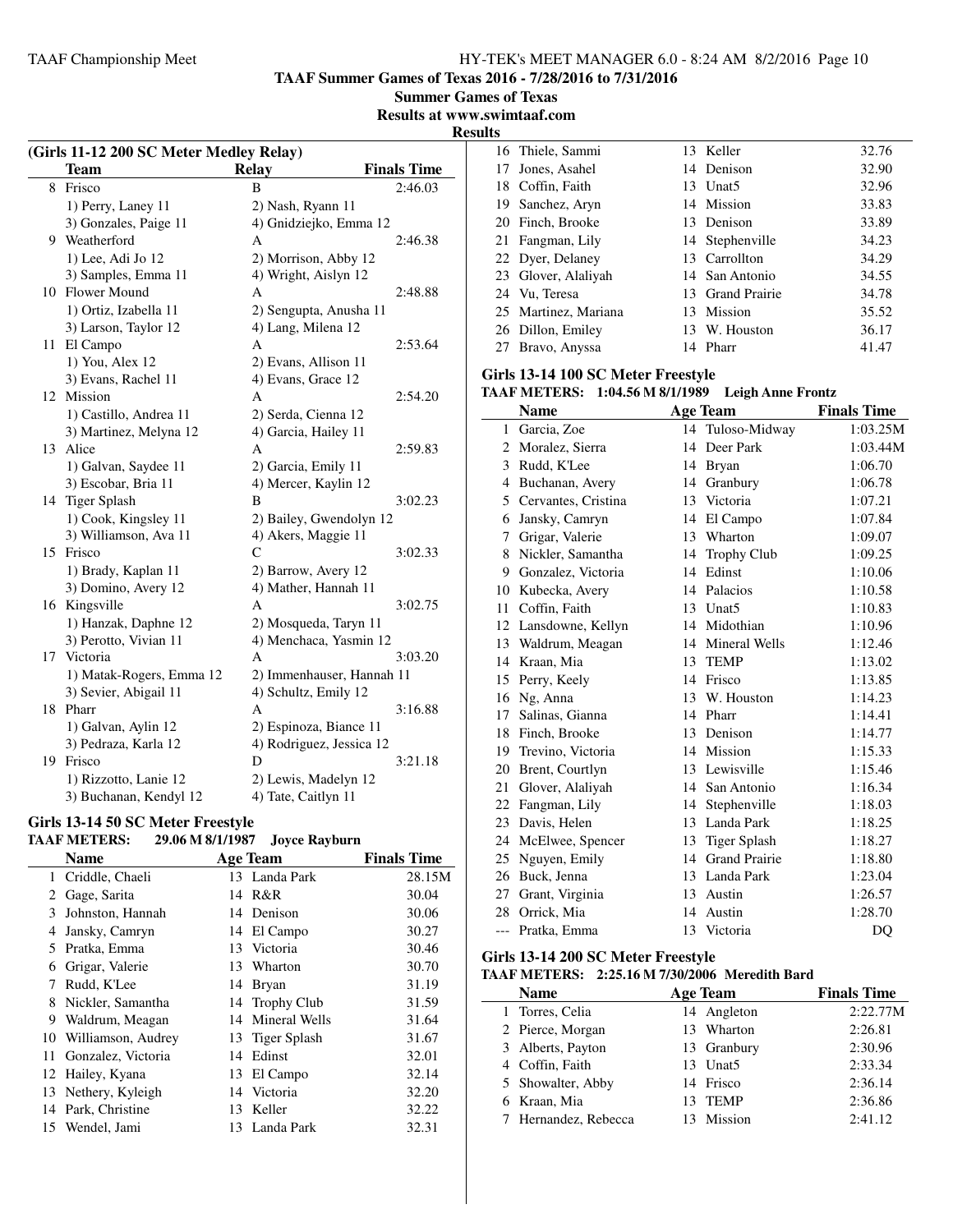**TAAF Summer Games of Texas 2016 - 7/28/2016 to 7/31/2016**

**Summer Games of Texas Results at www.swimtaaf.com**

#### **Results**

| (Girls 13-14 200 SC Meter Freestyle) |                     |    |                    |                    |  |
|--------------------------------------|---------------------|----|--------------------|--------------------|--|
|                                      | <b>Name</b>         |    | Age Team           | <b>Finals Time</b> |  |
| 8                                    | Kubecka, Avery      |    | 14 Palacios        | 2:41.38            |  |
| 9                                    | Lansdowne, Kellyn   | 14 | Midothian          | 2:42.19            |  |
| 10                                   | Anderson, Evi       | 14 | Southlake          | 2:43.13            |  |
| 11                                   | Ferris, Bridget     | 14 | Southlake          | 2:47.12            |  |
| 12                                   | Frerich, Megan      | 14 | Odem               | 2:47.40            |  |
| 13                                   | Hunsucker, Breck    | 14 | Plano Piranhas     | 2:48.90            |  |
| 14                                   | Pollakis, Amanda    | 13 | Club Estates       | 2:48.92            |  |
| 15                                   | Woodard, Mackenzie  | 13 | Tuloso-Midway      | 2:50.78            |  |
| 16                                   | Ng, Anna            | 13 | W. Houston         | 2:53.26            |  |
| 17                                   | Gonzalez, Sofia     | 13 | Midothian          | 2:57.20            |  |
| 18                                   | Buck, Jenna         | 13 | Landa Park         | 3:01.51            |  |
| 19                                   | Williamson, Madison | 13 | <b>Trophy Club</b> | 3:02.09            |  |
| 20                                   | Fangman, Lily       | 14 | Stephenville       | 3:02.37            |  |
| 21                                   | Respondek, Riley    | 13 | El Campo           | 3:05.94            |  |
| 22                                   | Rech, Chloe         | 13 | Austin             | 3:06.01            |  |
| 23                                   | Salinas, Brianna    | 14 | Edinst             | 3:08.38            |  |
| 24                                   | Herrera, Cecilia    | 14 | Mission            | 3:18.19            |  |
|                                      |                     |    |                    |                    |  |

#### **Girls 13-14 50 SC Meter Backstroke**

#### **TAAF METERS: 33.27 M 8/1/1984 Tracy German**

|    | <b>Name</b>            |    | <b>Age Team</b>     | <b>Finals Time</b> |
|----|------------------------|----|---------------------|--------------------|
| 1  | Jansky, Camryn         |    | 14 El Campo         | 33.44              |
| 2  | Rudd, K'Lee            | 14 | <b>Bryan</b>        | 33.69              |
| 3  | Buchanan, Avery        | 14 | Granbury            | 34.91              |
| 4  | Showalter, Abby        | 14 | Frisco              | 36.06              |
| 5  | Wilson, Rosalie-Ann    | 14 | <b>Flour Bluff</b>  | 36.56              |
| 6  | Egwu, Joy              | 13 | R&R                 | 37.62              |
| 7  | Park, Christine        | 13 | Keller              | 38.57              |
| 8  | Tovar, Corina          |    | 13 Portland         | 38.58              |
| 9  | Engberson, Emily       | 13 | <b>Flower Mound</b> | 39.14              |
| 10 | Graber, MeiMei         | 14 | Austin              | 39.15              |
| 11 | Hailey, Kyana          |    | 13 El Campo         | 39.37              |
| 12 | Finch, Brooke          | 13 | Denison             | 39.86              |
| 13 | Hamlin, Mia            | 13 | Wharton             | 40.03              |
| 14 | Ferris, Bridget        | 14 | Southlake           | 40.06              |
| 15 | Bristol, Lauren        |    | 13 Plano Piranhas   | 40.23              |
| 16 | Sawin, Julia           | 13 | <b>Tiger Splash</b> | 40.41              |
| 17 | Wright, Katerina       |    | 13 Carrollton       | 40.71              |
| 18 | Hernandez, Rebecca     |    | 13 Mission          | 40.95              |
| 19 | Bzibziak, Kaitlyn      | 13 | McAllen             | 41.30              |
| 20 | Ng, Anna               | 13 | W. Houston          | 41.43              |
| 21 | Michaelsen, Brenna     | 13 | Denison             | 41.75              |
|    | 22 Williamson, Madison | 13 | Trophy Club         | 42.18              |
| 23 | Dillon, Emiley         | 13 | W. Houston          | 42.70              |
| 24 | Buck, Jenna            | 13 | Landa Park          | 43.98              |
| 25 | Melvin, Cassidy        | 13 | Killeen             | 45.01              |
| 26 | Martinez, Mariana      | 13 | Mission             | 45.20              |
| 27 | Reyna, Annabelle       | 13 | San Antonio         | 49.09              |
| 28 | Bravo, Anyssa          |    | 14 Pharr            | 52.66              |
|    |                        |    |                     |                    |

#### **Girls 13-14 50 SC Meter Breaststroke**

#### **TAAF METERS: 37.35 M 7/29/2007 Jamie Shults**

| <b>Name</b>       | Age Team     | <b>Finals Time</b> |
|-------------------|--------------|--------------------|
| 1 Moralez, Sierra | 14 Deer Park | 35.84M             |

| 2     | Alberts, Payton    | 13 | Granbury             | 35.92M |
|-------|--------------------|----|----------------------|--------|
| 3     | Criddle, Chaeli    | 13 | Landa Park           | 36.78M |
| 4     | Torres, Celia      | 14 | Angleton             | 38.96  |
| 5     | Gonzales, Shea     | 13 | Frisco               | 39.38  |
| 6     | Thiele, Sammi      | 13 | Keller               | 39.57  |
| 7     | Kubecka, Avery     | 14 | Palacios             | 39.88  |
| 8     | Waldrum, Meagan    | 14 | <b>Mineral Wells</b> | 40.39  |
| 9     | Anderson, Evi      | 14 | Southlake            | 41.07  |
| 10    | Egwu, Joy          | 13 | R&R                  | 41.19  |
| 11    | Gonzalez, Victoria | 14 | Edinst               | 41.71  |
| 12    | Nethery, Kyleigh   | 14 | Victoria             | 42.42  |
| 13    | Akers, Molly       | 14 | <b>Tiger Splash</b>  | 42.66  |
| *14   | Sanchez, Aryn      | 14 | Mission              | 43.14  |
| *14   | Williamson, Audrey | 13 | Tiger Splash         | 43.14  |
| 16    | Frerich, Megan     | 14 | Odem                 | 43.47  |
| 17    | Woods, Madeline    | 14 | Flower Mound         | 43.59  |
| 18    | Grossman, Emily    | 14 | Tuloso-Midway        | 44.05  |
| 19    | Dobbins, Alexandra | 14 | Frisco               | 44.11  |
| 20    | Dillon, Emiley     | 13 | W. Houston           | 44.15  |
| 21    | Coleman, Breyahnna | 14 | Plano Piranhas       | 45.43  |
| 22    | Coker, Alyssa      | 13 | Rowlett              | 45.79  |
| 23    | Dyer, Delaney      | 13 | Carrollton           | 46.23  |
| 24    | Reyna, Annabelle   | 13 | San Antonio          | 58.70  |
| $---$ | Flores, Isabel     | 13 | Mission              | DQ     |

#### **Girls 13-14 50 SC Meter Butterfly**

#### **TAAF METERS: 32.07 M 8/1/1989 Leigh Anne Frontz**

|       | <b>Name</b>         |    | <b>Age Team</b>     | <b>Finals Time</b> |
|-------|---------------------|----|---------------------|--------------------|
| 1     | Power, Mary         | 13 | Granbury            | 31.78M             |
| 2     | Sangalang, Nichola  | 14 | Frisco              | 31.80M             |
| 3     | Moralez, Sierra     | 14 | Deer Park           | 32.12              |
| 4     | Pierce, Morgan      | 13 | Wharton             | 33.10              |
| 5     | Cervantes, Cristina | 13 | Victoria            | 33.58              |
| 6     | Hammons, Hannah     | 13 | Frisco              | 33.75              |
| 7     | Nickler, Samantha   | 14 | <b>Trophy Club</b>  | 34.59              |
| 8     | Warkentin, Alexi    | 13 | <b>Tiger Splash</b> | 35.51              |
| 9     | Lansdowne, Kellyn   | 14 | Midothian           | 35.94              |
| $*10$ | Johnston, Hannah    | 14 | Denison             | 35.95              |
| $*10$ | May, Kenedy         | 13 | R&R                 | 35.95              |
| 12    | Ruiz, Maya          | 14 | Odem                | 35.98              |
| 13    | Tovar, Corina       | 13 | Portland            | 36.14              |
| 14    | Ferris, Bridget     |    | 14 Southlake        | 36.80              |
| 15    | Glover, Alaliyah    | 14 | San Antonio         | 36.82              |
| 16    | Anderson, Evi       | 14 | Southlake           | 37.13              |
| 17    | Trevino, Victoria   | 14 | Mission             | 37.44              |
| 18    | Sanchez, Aryn       | 14 | Mission             | 38.97              |
| 19    | Fowler, Shanan      | 13 | Stephenville        | 40.07              |
| 20    | Kraan, Mia          | 13 | <b>TEMP</b>         | 41.05              |
| 21    | Martinez, Mariana   | 13 | Mission             | 42.23              |
| 22    | Dillon, Emiley      | 13 | W. Houston          | 42.71              |
| 23    | Portie, Mackenzie   | 14 | R&R                 | 47.24              |
|       | 24 Orrick, Mia      | 14 | Austin              | 48.14              |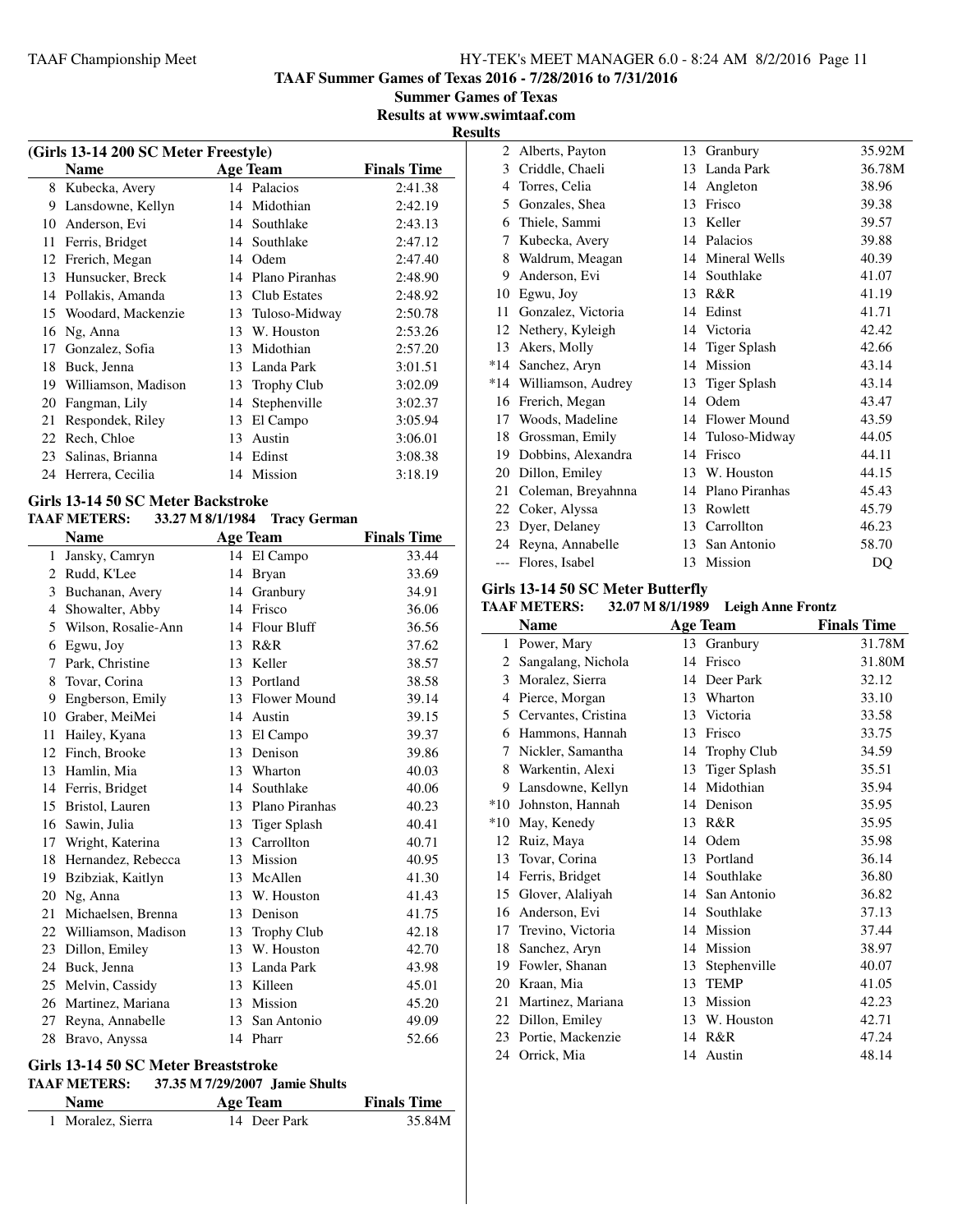**TAAF Summer Games of Texas 2016 - 7/28/2016 to 7/31/2016**

**Summer Games of Texas**

**Results at www.swimtaaf.com**

**Results**

|                | <b>Girls 13-14 100 SC Meter IM</b><br>TAAF METERS: 1:13.58 M 8/1/1987 |    | <b>Joyce Rayburn</b> |                    |
|----------------|-----------------------------------------------------------------------|----|----------------------|--------------------|
|                | <b>Name</b>                                                           |    | <b>Age Team</b>      | <b>Finals Time</b> |
| 1              | Moralez, Sierra                                                       |    | 14 Deer Park         | 1:12.42M           |
| $\overline{c}$ | Criddle, Chaeli                                                       |    | 13 Landa Park        | 1:13.86            |
| 3              | Rudd, K'Lee                                                           | 14 | <b>Bryan</b>         | 1:16.12            |
| 4              | Power, Mary                                                           | 13 | Granbury             | 1:16.88            |
| 5              | Garcia, Zoe                                                           | 14 | Tuloso-Midway        | 1:16.97            |
| 6              | Sangalang, Nichola                                                    | 14 | Frisco               | 1:17.96            |
| 7              | Gonzales, Shea                                                        | 13 | Frisco               | 1:19.22            |
| 8              | Gage, Sarita                                                          | 14 | R&R                  | 1:19.49            |
| 9              | Cervantes, Cristina                                                   | 13 | Victoria             | 1:20.71            |
| 10             | Thiele, Sammi                                                         | 13 | Keller               | 1:21.38            |
| 11             | Warkentin, Alexi                                                      | 13 | <b>Tiger Splash</b>  | 1:22.34            |
| 12             | Hailey, Kyana                                                         | 13 | El Campo             | 1:22.35            |
| 13             | Pratka, Emma                                                          | 13 | Victoria             | 1:22.41            |
| 14             | Hammons, Hannah                                                       | 13 | Frisco               | 1:23.00            |
| 15             | Nickler, Samantha                                                     | 14 | Trophy Club          | 1:23.55            |
| 16             | Gonzalez, Victoria                                                    | 14 | Edinst               | 1:26.64            |
| 17             | Brent, Courtlyn                                                       | 13 | Lewisville           | 1:26.67            |
| 18             | Glover, Alaliyah                                                      | 14 | San Antonio          | 1:29.40            |
| 19             | Alanis, Grace                                                         | 14 | Edinst               | 1:30.78            |
| 20             | Graber, MeiMei                                                        | 14 | Austin               | 1:31.76            |
| 21             | Ng, Anna                                                              | 13 | W. Houston           | 1:32.70            |
|                | 22 Cantu, Alexis                                                      | 13 | Mission              | 1:34.31            |

#### **Girls 13-14 200 SC Meter Freestyle Relay TAAF METERS: 2:04.73 M 7/30/2006 Trophy Club M Laurion, K Duinick, N Blair, T Orred**

|              | <b>Team</b>              | <b>Relay</b>              | <b>Finals Time</b> |
|--------------|--------------------------|---------------------------|--------------------|
| $\mathbf{1}$ | Granbury                 | $\mathsf{A}$              | 2:04.79            |
|              | 1) Alberts, Payton 13    | 2) Fox, Marley 13         |                    |
|              | 3) Power, Mary 13        | 4) Buchanan, Avery 14     |                    |
|              | 2 Frisco                 | A                         | 2:05.05            |
|              | 1) Showalter, Abby 14    | 2) Sangalang, Nichola 14  |                    |
|              | 3) Dobbins, Alexandra 14 | 4) Hammons, Hannah 13     |                    |
|              | 3 Wharton                | A                         | 2:08.46            |
|              | 1) Grigar, Valerie 13    | 2) Hamlin, Mia 13         |                    |
|              | 3) Evanicky, Madison 14  | 4) Pierce, Morgan 13      |                    |
|              | 4 Victoria               | $\mathsf{A}$              | 2:08.93            |
|              | 1) Pratka, Emma 13       | 2) Nethery, Kyleigh 14    |                    |
|              | 3) Short, Amber 13       | 4) Cervantes, Cristina 13 |                    |
|              | 5 Tiger Splash           | A                         | 2:13.36            |
|              | 1) Warkentin, Alexi 13   | 2) Williamson, Audrey 13  |                    |
|              | 3) McElwee, Spencer 13   | 4) Akers, Molly 14        |                    |
|              | 6 Tuloso-Midway          | A                         | 2:13.58            |
|              | 1) Wilcox, Mallory 13    | 2) Saenz, Kallyia 13      |                    |
|              | 3) Thompson, Sydney 14   | 4) Garcia, Zoe 14         |                    |
| 7            | R&R                      | A                         | 2:16.42            |
|              | 1) Gage, Sarita 14       | $2)$ Egwu, Joy 13         |                    |
|              | 3) May, Kenedy 13        | 4) Juarez, Melody 13      |                    |
| 8            | Mineral Wells            | A                         | 2:19.51            |
|              | 1) Gary, Taylor 13       | 2) Duncan, Trinity 14     |                    |
|              | 3) Riney, Paige 14       | 4) Waldrum, Meagan 14     |                    |
|              |                          |                           |                    |

| 9  | Frisco                     | B                        | 2:21.72 |
|----|----------------------------|--------------------------|---------|
|    | 1) Perry, Keely 14         | 2) Yang, Megan 13        |         |
|    | 3) Burnett, Rachel 13      | 4) Gonzales, Shea 13     |         |
|    | 10 Flower Mound            | A                        | 2:22.57 |
|    | 1) Kissinger, Abbey 14     | 2) Woods, Madeline 14    |         |
|    | 3) Cargo, Hannah 13        | 4) Engberson, Emily 13   |         |
| 11 | Denison                    | A                        | 2:23.52 |
|    | 1) Finch, Brooke 13        | 2) Finch, Brinley 13     |         |
|    | 3) Williams, Sydney 13     | 4) Jones, Asahel 14      |         |
| 12 | Alice                      | A                        | 2:26.30 |
|    | 1) Edwards, Alaney 13      | 2) Cruz, Mya 14          |         |
|    | 3) Villarreal, Mariella 14 | 4) Villarreal, Mireya 14 |         |
| 13 | Carrollton                 | A                        | 2:26.31 |
|    | 1) Wright, Katerina 13     | 2) Rodriguez, Trinity 13 |         |
|    | 3) Short, Lily 14          | 4) Dyer, Delaney 13      |         |
| 14 | Mission                    | A                        | 2:27.53 |
|    | 1) Gutierrez, Evelyn 14    | 2) Bonilla, Victoria 14  |         |
|    | 3) Trevino, Alexis 14      | 4) Hernandez, Rebecca 13 |         |
|    | 15 Lewisville              | A                        | 2:28.35 |
|    | 1) Shorter, Sadie 12       | 2) Hebert, Veronica      |         |
|    | 3) Harl, Casee 13          | 4) Brent, Courtlyn 13    |         |
|    | 16 Austin                  | A                        | 2:28.55 |
|    | 1) Grant, Virginia 13      | 2) Hoogendam, Hanna 13   |         |
|    | 3) Cho, Eunsuh 13          | 4) Rech, Chloe 13        |         |
| 17 | Mission                    | B                        | 2:39.24 |
|    | 1) Sanchez, Ariana 14      | 2) Seledon, Jaquelyn 13  |         |
|    | 3) Vela, Megan 14          | 4) Herrera, Sofia 13     |         |
|    | <b>Grand Prairie</b>       | A                        | DQ      |
|    | 1) Momixay, Jadyn 13       | 2) Vu, Teresa 13         |         |
|    | 3) Nguyen, Emily 14        | 4) Pham, Britney 13      |         |

#### **Girls 13-14 200 SC Meter Medley Relay TAAF METERS: 2:18.91 M 7/30/2006 Trophy Club K Duinick, T Orred, N Blair, M Laurion**

|   | <b>Team</b>              | Relay                    | <b>Finals Time</b> |
|---|--------------------------|--------------------------|--------------------|
|   | 1 Granbury               | A                        | 2:15.40M           |
|   | 1) Buchanan, Avery 14    | 2) Alberts, Payton 13    |                    |
|   | 3) Power, Mary 13        | 4) Fox, Marley 13        |                    |
|   | 2 Wharton                | A                        | 2:28.24            |
|   | 1) Hamlin, Mia 13        | 2) Evanicky, Madison 14  |                    |
|   | 3) Pierce, Morgan 13     | 4) Grigar, Valerie 13    |                    |
|   | 3 R&R                    | A                        | 2:29.30            |
|   | 1) Gage, Sarita 14       | $2)$ Egwu, Joy 13        |                    |
|   | 3) May, Kenedy 13        | 4) Juarez, Melody 13     |                    |
|   | 4 Tiger Splash           | A                        | 2:30.54            |
|   | 1) Warkentin, Alexi 13   | 2) Akers, Molly 14       |                    |
|   | 3) McElwee, Spencer 13   | 4) Williamson, Audrey 13 |                    |
|   | 5 Mission                | A                        | 2:30.96            |
|   | 1) Hernandez, Rebecca 13 | 2) Sanchez, Aryn 14      |                    |
|   | 3) Trevino, Victoria 14  | 4) Martinez, Mariana 13  |                    |
|   | 6 Landa Park             | A                        | 2:31.41            |
|   | 1) Wendel, Jami 13       | 2) Davis, Helen 13       |                    |
|   | 3) Kirchhoff, Emma 13    | 4) Buck, Jenna 13        |                    |
| 7 | Tuloso-Midway            | A                        | 2:33.89            |
|   | 1) Thompson, Sydney 14   | 2) Grossman, Emily 14    |                    |
|   | 3) Garcia, Zoe 14        | 4) Wilcox, Mallory 13    |                    |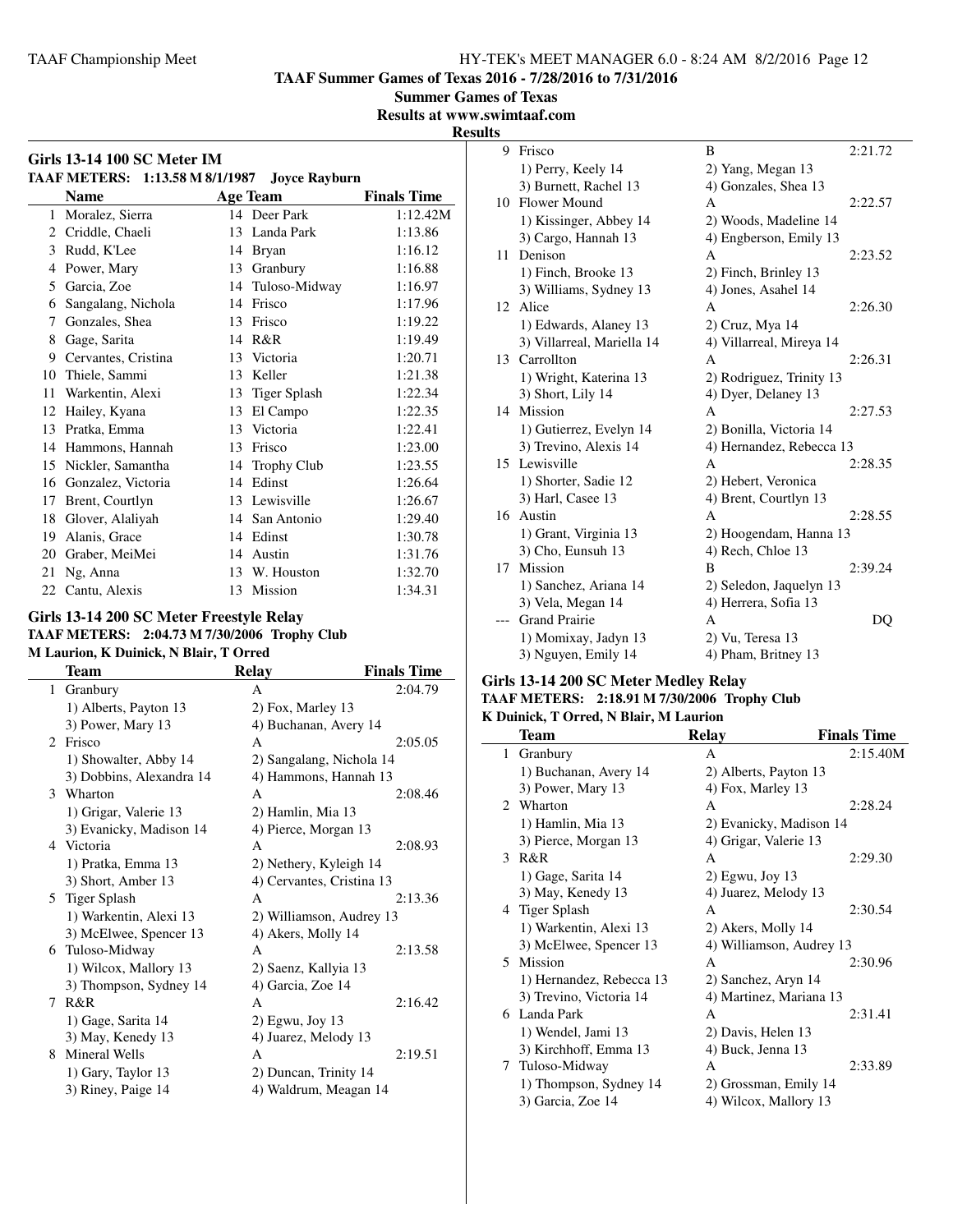**TAAF Summer Games of Texas 2016 - 7/28/2016 to 7/31/2016**

**Summer Games of Texas**

# **Results at www.swimtaaf.com**

**Results**

| (Girls 13-14 200 SC Meter Medley Relay) |                          |                          |                    |  |
|-----------------------------------------|--------------------------|--------------------------|--------------------|--|
|                                         | Team                     | <b>Relay</b>             | <b>Finals Time</b> |  |
|                                         | 8 Southlake              | A                        | 2:40.93            |  |
|                                         | 1) LeNguyen, Mitianna 14 | 2) Anderson, Evi 14      |                    |  |
|                                         | 3) Ferris, Bridget 14    | 4) Thomas, Hailey 13     |                    |  |
| 9                                       | Frisco                   | B                        | 2:42.44            |  |
|                                         | 1) Yang, Megan 13        | 2) Dobbins, Alexandra 14 |                    |  |
|                                         | 3) Burnett, Rachel 13    | 4) Perry, Keely 14       |                    |  |
| 10                                      | <b>Flower Mound</b>      | A                        | 2:43.93            |  |
|                                         | 1) Engberson, Emily 13   | 2) Cargo, Hannah 13      |                    |  |
|                                         | 3) Woods, Madeline 14    | 4) Kissinger, Abbey 14   |                    |  |
| 11                                      | Carrollton               | A                        | 2:49.31            |  |
|                                         | 1) Wright, Katerina 13   | 2) Rodriguez, Trinity 13 |                    |  |
|                                         | 3) Dyer, Delaney 13      | 4) Short, Lily 14        |                    |  |
| 12.                                     | Pharr                    | A                        | 2:50.03            |  |
|                                         | 1) Davila, Jordan 14     | 2) Campos, Carina 13     |                    |  |
|                                         | 3) Ruiz, Isela 13        | 4) Salinas, Gianna 14    |                    |  |
| 13                                      | McAllen                  | A                        | 2:52.65            |  |
|                                         | 1) Bzibziak, Kaitlyn 13  | 2) Arizpe, Andrea 13     |                    |  |
|                                         | 3) Garza, Monique 14     | 4) Saenz, Ayssa 13       |                    |  |
| $---$                                   | Denison                  | A                        | DQ                 |  |
|                                         | 1) Jones, Asahel 14      | 2) Finch, Brinley 13     |                    |  |
|                                         | 3) Michaelsen, Brenna 13 | 4) Williams, Sydney 13   |                    |  |
| $---$                                   | Frisco                   | A                        | DQ                 |  |
|                                         | 1) Showalter, Abby 14    | 2) Gonzales, Shea 13     |                    |  |
|                                         | 3) Sangalang, Nichola 14 | 4) Hammons, Hannah 13    |                    |  |
| $---$                                   | Austin                   | A                        | DQ                 |  |
|                                         | 1) Hoogendam, Hanna 13   | 2) Cho, Eunsuh 13        |                    |  |
|                                         | 3) Rech, Chloe 13        | 4) Grant, Virginia 13    |                    |  |

#### **Women 15-17 50 SC Meter Freestyle TAAF METERS: 28.37 M 8/6/2000 Kelly Parent**

|    | Name              |    | <b>Age Team</b>      | <b>Finals Time</b> |
|----|-------------------|----|----------------------|--------------------|
| 1  | Medigovich, Lydia |    | 15 Frisco            | 28.49              |
| 2  | Malone, Jordan    | 17 | De Sota              | 28.89              |
| 3  | Warkentin, Emily  | 16 | <b>Tiger Splash</b>  | 29.09              |
| 4  | Turner, Rianna    | 17 | Tuloso-Midway        | 29.18              |
| 5  | Hayslip, Hannah   | 16 | Alice                | 29.42              |
| 6  | Tatum, Samantha   | 15 | Unattached 4         | 30.19              |
| 7  | Voltin, Rose      | 15 | Plano Aducks         | 30.24              |
| 8  | Orsak, Mehgan     | 17 | Bay City             | 30.76              |
| 9  | Worley, Julia     | 15 | Pharr                | 30.95              |
| 10 | Wolters, Makenzie | 16 | Frisco               | 31.19              |
| 11 | Delias, Ayanna    | 17 | McAllen              | 31.53              |
| 12 | Brooks, Summer    | 16 | Rowlett              | 31.78              |
| 13 | Velasco, Luisa    | 15 | Flower Mound         | 31.80              |
| 14 | Miller, Ericka    | 16 | Mission              | 31.86              |
| 15 | Sawin, Kassandra  | 15 | <b>Tiger Splash</b>  | 31.91              |
| 16 | Chhay, Taylor     | 15 | <b>Grand Prairie</b> | 32.13              |
| 17 | Martinez, Luz     | 16 | Garland              | 32.93              |
| 18 | Alonzo, Nicole    | 17 | Tuloso-Midway        | 33.03              |
| 19 | Benavides, Bianca | 16 | Mission              | 33.08              |
| 20 | Coffin, Shalley   | 16 | Unat <sub>5</sub>    | 33.09              |
| 21 | Larson, Julia     | 15 | Alvin                | 33.22              |
| 22 | Garza, Clea       | 16 | Mission              | 33.32              |
| 23 | Leaskey, Megan    | 15 | Midothian            | 33.51              |
| 24 | Vieceli, Lauren   | 16 | Trophy Club          | 33.64              |

| 25 | Kalbfleisch, Lulu      |    | 16 Santa Fe        | 33.90 |
|----|------------------------|----|--------------------|-------|
| 26 | Carlin, Riley          | 15 | Carrollton         | 34.06 |
| 27 | Spaeth, Kayla          | 15 | Port Aransas       | 34.47 |
| 28 | Rowland, Tabitha       | 15 | McAllen            | 34.54 |
| 29 | Buchanan, Natallie     | 15 | Carrollton         | 35.16 |
| 30 | Bravo, Ariana          | 15 | Mission            | 35.32 |
| 31 | Gonzales, Marisabel    |    | 15 Tuloso-Midway   | 35.53 |
|    | 32 Vu, Vivian          | 15 | Flower Mound       | 35.89 |
| 33 | Ramon, Alyssa          | 16 | Alice              | 36.43 |
| 34 | Zambrano, Mariel       | 15 | Alice              | 36.46 |
|    | 35 Chaloupka, Aynsley  | 17 | Tuloso-Midway      | 36.52 |
| 36 | Rodriquez, Audrey      | 16 | Tuloso-Midway      | 36.68 |
| 37 | Cruz, Aryssa           | 16 | Alice              | 36.74 |
| 38 | Caltzonzin, Daisy      | 15 | Victoria           | 36.91 |
| 39 | Kaja, Rishika          | 15 | Plano Piranhas     | 37.16 |
| 40 | Guerra, Makenzie       | 15 | Victoria           | 37.51 |
| 41 | Lawler, Olivia         | 16 | Weatherford        | 38.21 |
| 42 | Martell, Viviana       | 15 | San Antonio        | 38.30 |
| 43 | Escobar, Gabriella     | 17 | South Belt         | 38.32 |
| 44 | Taylor, Christiana     | 15 | Tomball            | 38.49 |
| 45 | Serna, Celine          | 16 | <b>Flour Bluff</b> | 39.43 |
| 46 | Willie, Ally           | 15 | Alice              | 43.32 |
| 47 | Pickard, Priscilla     | 16 | Westbury           | 43.62 |
|    | 48 Willbanks, Kayleigh | 15 | San Antonio        | 47.23 |

#### **Women 15-17 100 SC Meter Freestyle**

| <b>TAAF METERS:</b> | 28.22 M 7/28/2006 Carrie Greene |  |
|---------------------|---------------------------------|--|
|---------------------|---------------------------------|--|

|              | <b>Name</b>           |         | <b>Age Team</b>    | <b>Finals Time</b> |
|--------------|-----------------------|---------|--------------------|--------------------|
| $\mathbf{1}$ | Medigovich, Lydia     |         | 15 Frisco          | 1:02.50            |
| 2            | Turner, Rianna        | 17      | Tuloso-Midway      | 1:03.13            |
| 3            | Hayslip, Hannah       | 16      | Alice              | 1:03.68            |
| 4            | Craig, Cristina       | 15      | Dolphins           | 1:05.35            |
| 5            | Voltin, Rose          |         | 15 Plano Aducks    | 1:06.75            |
| 6            | Wisby, Lourdes        | 15      | Pharr              | 1:08.02            |
| 7            | Worley, Julia         |         | 15 Pharr           | 1:08.93            |
| 8            | Velasco, Luisa        | $15-15$ | Flower Mound       | 1:09.89            |
| 9            | Delias, Ayanna        |         | 17 McAllen         | 1:10.22            |
|              | 10 Wolters, Makenzie  |         | 16 Frisco          | 1:10.25            |
| 11           | Sawin, Kassandra      | 15      | Tiger Splash       | 1:10.55            |
| 12           | Alonzo, Nicole        | 17      | Tuloso-Midway      | 1:11.01            |
|              | 13 Castillo, Karla    |         | 15 Mission         | 1:11.22            |
|              | 14 Brooks, Summer     |         | 16 Rowlett         | 1:11.47            |
| 15           | Regalado, Kristine    |         | 15 Natatorium      | 1:12.34            |
| 16           | Coffin, Shalley       |         | 16 Unat5           | 1:12.61            |
| 17           | Martinez, Luz         | 16      | Garland            | 1:13.22            |
|              | 18 Sanchez, Madison   |         | 16 TEMP            | 1:13.35            |
| 19           | Leaskey, Megan        | 15      | Midothian          | 1:13.56            |
|              | 20 Larson, Julia      | 15      | Alvin              | 1:14.06            |
| 21           | Carlin, Riley         | 15      | Carrollton         | 1:14.83            |
| 22           | Miller, Ericka        |         | 16 Mission         | 1:15.66            |
| 23           | Vieceli, Lauren       | 16      | <b>Trophy Club</b> | 1:16.13            |
| 24           | Quach, Amy            |         | 16 Rowlett         | 1:16.34            |
| 25           | Cagle, Hayley         | 15      | Midothian          | 1:17.21            |
| 26           | Bravo, Ariana         |         | 15 Mission         | 1:18.32            |
| 27           | Gonzales, Marisabel   | 15      | Tuloso-Midway      | 1:18.77            |
|              | 28 Buchanan, Natallie |         | 15 Carrollton      | 1:19.12            |
|              |                       |         |                    |                    |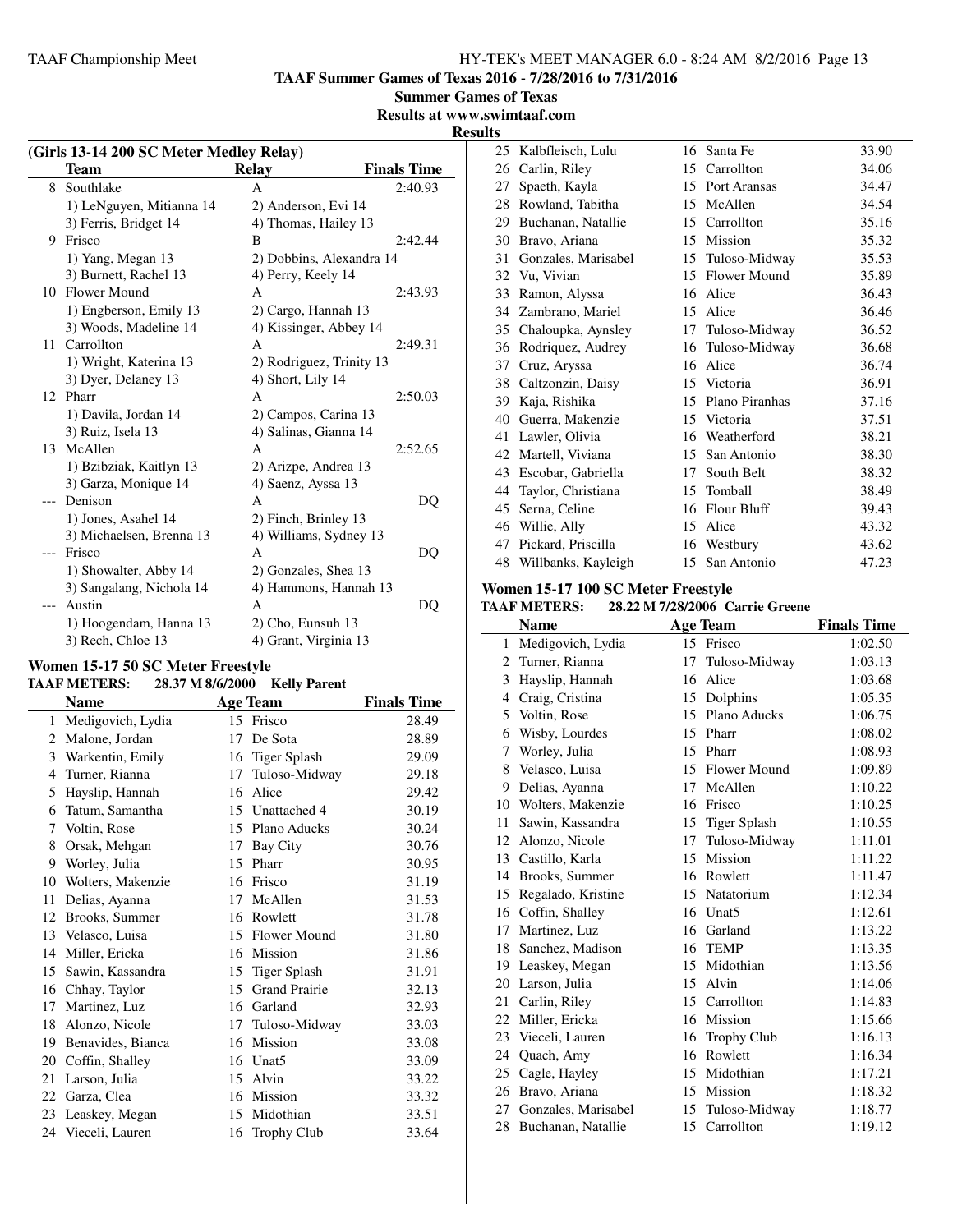**TAAF Summer Games of Texas 2016 - 7/28/2016 to 7/31/2016**

**Summer Games of Texas Results at www.swimtaaf.com**

**Results**

 $\overline{\phantom{0}}$ 

|    | (Women 15-17 100 SC Meter Freestyle) |     |                     |                    |  |  |
|----|--------------------------------------|-----|---------------------|--------------------|--|--|
|    | <b>Name</b>                          |     | <b>Age Team</b>     | <b>Finals Time</b> |  |  |
|    | 29 Cohen, Cayla                      |     | 16 Tiger Splash     | 1:20.44            |  |  |
| 30 | Ramon, Alyssa                        | 16  | Alice               | 1:20.69            |  |  |
| 31 | Rodriquez, Audrey                    |     | 16 Tuloso-Midway    | 1:20.74            |  |  |
|    | 32 Spaeth, Kayla                     |     | 15 Port Aransas     | 1:20.75            |  |  |
| 33 | Barron, Tatiana                      |     | 15 Austin           | 1:21.06            |  |  |
|    | 34 Chaloupka, Aynsley                |     | 17 Tuloso-Midway    | 1:24.14            |  |  |
|    | 35 Caltzonzin, Daisy                 |     | 15 Victoria         | 1:24.98            |  |  |
|    | 36 Alvey, Rachel                     | 15. | <b>Flower Mound</b> | 1:25.64            |  |  |
| 37 | Martell, Viviana                     |     | 15 San Antonio      | 1:26.02            |  |  |
| 38 | Willie, Ally                         | 15. | Alice               | 1:31.99            |  |  |
| 39 | Serna, Celine                        |     | 16 Flour Bluff      | 1:33.94            |  |  |
| 40 | Oestrich, Alyssa                     |     | 15 Weatherford      | 1:39.94            |  |  |
| 41 | Pickard, Priscilla                   |     | 16 Westbury         | 1:47.68            |  |  |

# **Women 15-17 200 SC Meter Freestyle**

#### **TAAF METERS: 2:20.86 M 7/27/2007 Marissa Gale**

|              | Name                  |     | <b>Age Team</b>   | <b>Finals Time</b> |
|--------------|-----------------------|-----|-------------------|--------------------|
| $\mathbf{1}$ | Tatum, Samantha       |     | 15 Unattached 4   | 2:32.01            |
|              | 2 Chandler, Sarah     |     | 15 Mission        | 2:32.19            |
| 3            | Wolters, Makenzie     |     | 16 Frisco         | 2:32.80            |
| 4            | Craig, Cristina       |     | 15 Dolphins       | 2:35.14            |
| 5            | Coffin, Shalley       | 16  | Unat <sub>5</sub> | 2:38.23            |
| 6            | Criddle, Cierra       | 17  | Landa Park        | 2:38.77            |
| 7            | Alonzo, Nicole        |     | 17 Tuloso-Midway  | 2:41.55            |
| 8            | Leaskey, Megan        | 15  | Midothian         | 2:43.77            |
| 9            | Cagle, Hayley         |     | 15 Midothian      | 2:48.68            |
| 10           | Palma, Sabrina        | 15. | Rowlett           | 2:52.45            |
| 11           | Pizzano, Gabi         |     | 15 Mission        | 2:52.67            |
|              | 12 Eads, Nikki        | 16  | Golden Triangle   | 2:54.33            |
| 13           | Barraza, Abigail      |     | 15 Natatorium     | 3:06.77            |
| 14           | Martinez, Carina      | 16  | Mission           | 3:09.08            |
|              | 15 Perez, Alexa       | 15  | South Belt        | 3:17.38            |
|              | 16 Pickard, Priscilla |     | 16 Westbury       | 4:02.17            |

#### **Women 15-17 50 SC Meter Backstroke**

|    | <b>TAAF METERS:</b> |    | 32.62 M 7/28/2006 Seabre Pope |                    |
|----|---------------------|----|-------------------------------|--------------------|
|    | Name                |    | <b>Age Team</b>               | <b>Finals Time</b> |
| 1  | Tatum, Samantha     |    | 15 Unattached 4               | 34.34              |
| 2  | Warkentin, Emily    |    | 16 Tiger Splash               | 35.07              |
| 3  | Wisby, Lourdes      | 15 | Pharr                         | 35.11              |
| 4  | Medigovich, Lydia   | 15 | Frisco                        | 35.49              |
| 5  | Hayslip, Hannah     | 16 | Alice                         | 36.07              |
| 6  | Orsak, Mehgan       | 17 | Bay City                      | 36.73              |
| 7  | Palma, Sabrina      | 15 | Rowlett                       | 36.90              |
| 8  | Chhay, Taylor       | 15 | <b>Grand Prairie</b>          | 37.25              |
| 9  | Garza, Clea         | 16 | Mission                       | 37.73              |
| 10 | Cagle, Hayley       | 15 | Midothian                     | 37.77              |
| 11 | Velasco, Luisa      | 15 | Flower Mound                  | 37.96              |
| 12 | Criddle, Cierra     | 17 | Landa Park                    | 38.01              |
| 13 | Sanchez, Madison    | 16 | <b>TEMP</b>                   | 40.25              |
| 14 | Tee, Ellaine        | 17 | R&R                           | 40.99              |
| 15 | Sawin, Kassandra    | 15 | Tiger Splash                  | 41.57              |
| 16 | Miller, Ericka      | 16 | Mission                       | 41.58              |
| 17 | Spaeth, Kayla       | 15 | Port Aransas                  | 41.87              |
|    |                     |    |                               |                    |

| 18 | Salinas, Victoria      |    | 16 Pharr          | 42.68 |
|----|------------------------|----|-------------------|-------|
| 19 | Cohen, Cayla           |    | 16 Tiger Splash   | 43.33 |
| 20 | Kaja, Rishika          |    | 15 Plano Piranhas | 43.70 |
| 21 | Martinez, Carina       |    | 16 Mission        | 44.18 |
|    | 22 Ramon, Alyssa       |    | 16 Alice          | 44.54 |
|    | 23 Gonzales, Marisabel |    | 15 Tuloso-Midway  | 44.96 |
|    | 24 Zambrano, Mariel    |    | 15 Alice          | 45.03 |
|    | 25 Cruz, Aryssa        |    | 16 Alice          | 45.22 |
|    | 26 Lawler, Olivia      |    | 16 Weatherford    | 45.26 |
|    | 27 Barraza, Abigail    |    | 15 Natatorium     | 46.37 |
|    | 28 Taylor, Christiana  |    | 15 Tomball        | 48.30 |
|    | 29 Barron, Tatiana     |    | 15 Austin         | 49.82 |
|    | 30 Serna, Celine       |    | 16 Flour Bluff    | 50.66 |
|    | 31 Willbanks, Kayleigh |    | 15 San Antonio    | 56.17 |
|    | 32 Willie, Ally        | 15 | Alice             | 59.00 |

# **Women 15-17 50 SC Meter Breaststroke**

# **TAAF METERS: 35.47 M 7/28/2006 Michelle Martinez**

|                | <b>Name</b>           |    | <b>Age Team</b>      | <b>Finals Time</b> |
|----------------|-----------------------|----|----------------------|--------------------|
| 1              | Turner, Rianna        | 17 | Tuloso-Midway        | 37.45              |
| $\overline{2}$ | Chancoco, Gemini      | 16 | R&R                  | 37.99              |
| 3              | Malone, Jordan        | 17 | De Sota              | 38.09              |
|                | 4 Carlin, Riley       | 15 | Carrollton           | 38.65              |
| 5              | Worley, Julia         | 15 | Pharr                | 39.92              |
| 6              | Craig, Cristina       | 15 | Dolphins             | 40.55              |
| 7              | Jaime, Summer         | 15 | R&R                  | 40.74              |
| 8              | Brooks, Summer        | 16 | Rowlett              | 41.14              |
| 9              | Bone, Lindsey         | 15 | R&R                  | 42.35              |
| 10             | Benavides, Bianca     | 16 | Mission              | 42.47              |
| 11             | Eads, Nikki           | 16 | Golden Triangle      | 42.48              |
| 12             | Kalbfleisch, Lulu     | 16 | Santa Fe             | 42.95              |
| 13             | Buchanan, Natallie    | 15 | Carrollton           | 43.29              |
| 14             | McRae, Henna          | 15 | Austin               | 43.76              |
| 15             | Quach, Amy            | 16 | Rowlett              | 43.84              |
| 16             | Vieceli, Lauren       | 16 | <b>Trophy Club</b>   | 44.54              |
| 17             | Vu, Vivian            | 15 | <b>Flower Mound</b>  | 44.94              |
| 18             | Sawin, Kassandra      | 15 | <b>Tiger Splash</b>  | 45.50              |
| 19             | Spaeth, Kayla         |    | 15 Port Aransas      | 46.56              |
|                | 20 Chaloupka, Aynsley | 17 | Tuloso-Midway        | 47.20              |
| 21             | Chhay, Taylor         | 15 | <b>Grand Prairie</b> | 47.75              |
| 22             | Regalado, Kristine    | 15 | Natatorium           | 47.76              |
| 23             | Larson, Julia         | 15 | Alvin                | 48.42              |
| 24             | Alvey, Rachel         | 15 | <b>Flower Mound</b>  | 48.81              |
| 25             | Salinas, Victoria     |    | 16 Pharr             | 49.83              |
| 26             | Guerra, Makenzie      | 15 | Victoria             | 50.98              |
| 27             | Lawler, Olivia        | 16 | Weatherford          | 51.64              |
| 28             | Taylor, Christiana    | 15 | Tomball              | 51.91              |
| 29             | Oestrich, Alyssa      | 15 | Weatherford          | 52.29              |
| 30             | Barron, Tatiana       | 15 | Austin               | 52.60              |
| 31             | Perez, Alexa          | 15 | South Belt           | 52.72              |
| 32             | Wagner, Callee        | 16 | Victoria             | 55.00              |
| 33             | Sparkman, Avery       | 15 | Victoria             | 57.05              |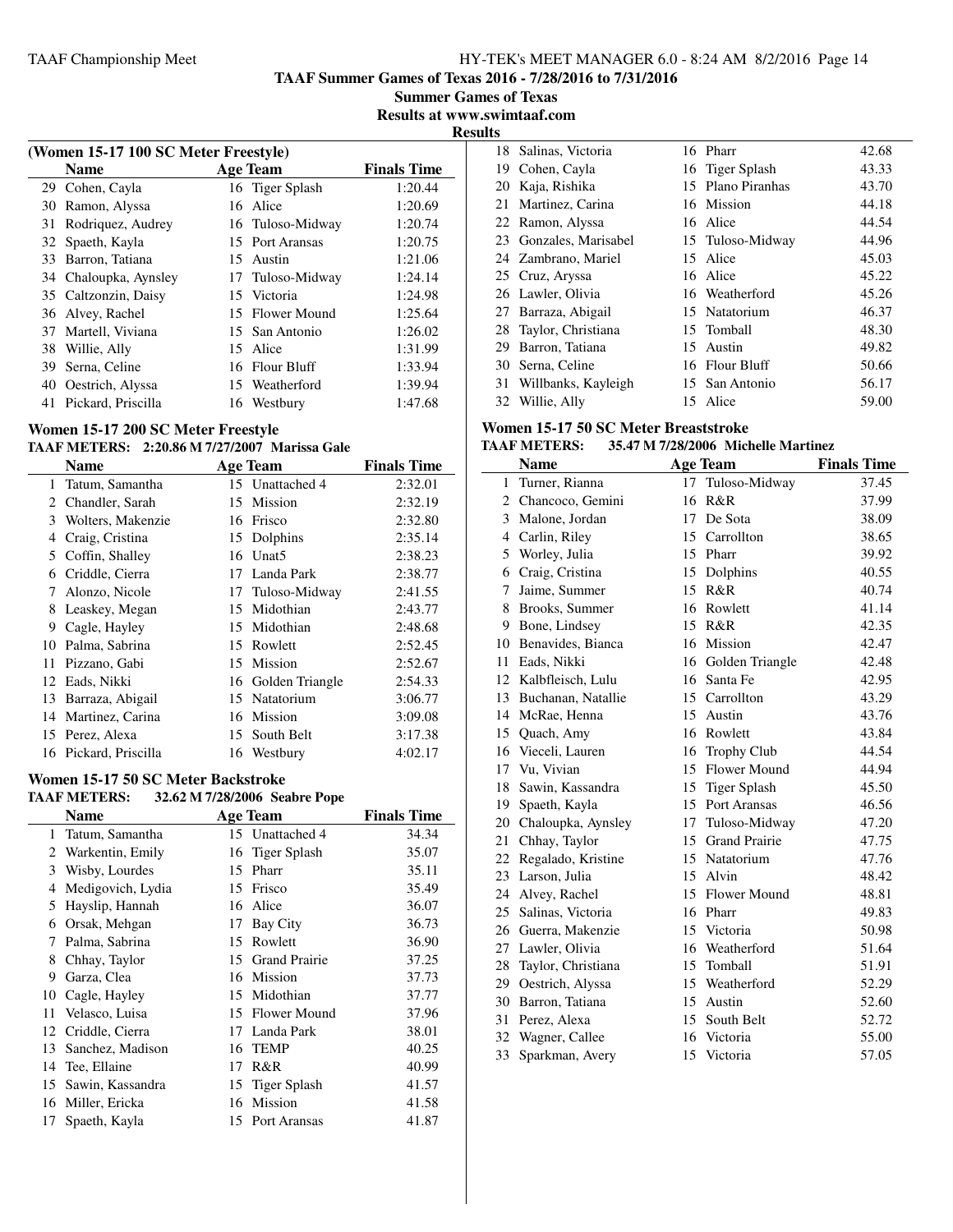**Women 15-17 50 SC Meter Butterfly**

#### TAAF Championship Meet HY-TEK's MEET MANAGER 6.0 - 8:24 AM 8/2/2016 Page 15

**TAAF Summer Games of Texas 2016 - 7/28/2016 to 7/31/2016**

**Summer Games of Texas**

**Results at www.swimtaaf.com**

**Results**

| 24 Sparkman, Avery   | 15 Victoria | 1:48.34 |
|----------------------|-------------|---------|
| 25 Wagner, Callee    | 16 Victoria | 1:50.34 |
| --- Martinez, Carina | 16 Mission  | DO      |

#### **TAAF METERS: 30.54 M 7/28/2006 Seabre Pope Name Age Team Finals Time**  Hayslip, Hannah 16 Alice 31.60 Medigovich, Lydia 15 Frisco 31.69 Warkentin, Emily 16 Tiger Splash 31.93 Malone, Jordan 17 De Sota 32.13 Orsak, Mehgan 17 Bay City 32.34 Land, Abigail 17 Tuloso-Midway 33.25 Tatum, Samantha 15 Unattached 4 33.78 Gambrel, Rachel 15 Lake Jackson 34.21 Delias, Ayanna 17 McAllen 35.27 Martinez, Luz 16 Garland 35.52 Chhay, Taylor 15 Grand Prairie 35.72 Jaime, Summer 15 R&R 37.17 Quach, Amy 16 Rowlett 37.19 Velasco, Luisa 15 Flower Mound 37.47 Sanchez, Madison 16 TEMP 37.74 Pizzano, Gabi 15 Mission 37.77 Larson, Julia 15 Alvin 38.43 Bravo, Ariana 15 Mission 40.28 Cruz, Aryssa 16 Alice 40.45 Willbanks, Kayleigh 15 San Antonio 41.01 Rodriquez, Audrey 16 Tuloso-Midway 42.26 Ramon, Alyssa 16 Alice 42.97 Eads, Nikki 16 Golden Triangle 44.26 Martinez, Carina 16 Mission 47.64 Willie, Ally 15 Alice 51.21

# **Women 15-17 100 SC Meter IM**

#### **TAAF METERS: 1:10.00 M 7/28/2006 Seabre Pope**

|                | Name               |    | <b>Age Team</b>     | <b>Finals Time</b> |
|----------------|--------------------|----|---------------------|--------------------|
| $\mathbf{1}$   | Malone, Jordan     | 17 | De Sota             | 1:13.45            |
| $\mathfrak{D}$ | Warkentin, Emily   | 16 | <b>Tiger Splash</b> | 1:15.54            |
| 3              | Craig, Cristina    | 15 | Dolphins            | 1:17.32            |
| 4              | Gambrel, Rachel    | 15 | Lake Jackson        | 1:19.51            |
| 5              | Land, Abigail      | 17 | Tuloso-Midway       | 1:19.57            |
| 6              | Orsak, Mehgan      | 17 | Bay City            | 1:20.09            |
| 7              | Chancoco, Gemini   | 16 | R&R                 | 1:20.14            |
| 8              | Wisby, Lourdes     | 15 | Pharr               | 1:20.50            |
| 9              | Palma, Sabrina     | 15 | Rowlett             | 1:21.52            |
| 10             | Chandler, Sarah    | 15 | Mission             | 1:22.93            |
| 11             | Castillo, Karla    | 15 | Mission             | 1:23.54            |
| 12             | Brooks, Summer     | 16 | Rowlett             | 1:25.08            |
| 13             | Regalado, Kristine | 15 | Natatorium          | 1:26.02            |
| 14             | Quach, Amy         | 16 | Rowlett             | 1:27.80            |
| 15             | Tee, Ellaine       | 17 | R&R                 | 1:28.26            |
| 16             | Buchanan, Natallie | 15 | Carrollton          | 1:28.46            |
| 17             | Pizzano, Gabi      | 15 | Mission             | 1:28.62            |
| 18             | Martinez, Luz      | 16 | Garland             | 1:33.35            |
| 19             | Miller, Ericka     | 16 | Mission             | 1:37.67            |
| 20             | Martell, Viviana   | 15 | San Antonio         | 1:38.89            |
| 21             | Zambrano, Mariel   | 15 | Alice               | 1:44.74            |
| 22             | Oestrich, Alyssa   | 15 | Weatherford         | 1:47.16            |
| 23             | Taylor, Christiana | 15 | Tomball             | 1:48.01            |

# **Women 15-17 200 SC Meter Freestyle Relay**

## **TAAF METERS: 1:57.59 M 7/28/2006 R&R Aquatics**

#### **V Snider, L Hlavaty, M Gale, L Littleton**

|   | Team                    | Relav                   | <b>Finals Time</b> |
|---|-------------------------|-------------------------|--------------------|
|   | Mission                 | A                       | 2:07.84            |
|   | 1) Benavides, Bianca 16 | 2) Garza, Clea 16       |                    |
|   | 3) Castillo, Karla 15   | 4) Chandler, Sarah 15   |                    |
|   | R&R                     | A                       | 2:08.78            |
|   | 1) Chancoco, Gemini 16  | 2) Bone, Lindsey 15     |                    |
|   | 3) Tee, Ellaine 17      | 4) Jaime, Summer 15     |                    |
| 3 | Victoria                | A                       | 2:39.29            |
|   | 1) Sparkman, Avery 15   | 2) Wagner, Callee 16    |                    |
|   | 3) Guerra, Makenzie 15  | 4) Caltzonzin, Daisy 15 |                    |

#### **Women 15-17 200 SC Meter Medley Relay**

# **TAAF METERS: 2:13.02 M 7/28/2006 Frisco**

# **J Miller, A Johnson, H Blizzard, A Akin**

| Team                   | Relav                   | <b>Finals Time</b> |
|------------------------|-------------------------|--------------------|
| R&R                    | А                       | 2:24.37            |
| 1) Jaime, Summer 15    | 2) Bone, Lindsey 15     |                    |
| 3) Tee, Ellaine 17     | 4) Chancoco, Gemini 16  |                    |
| --- Victoria           | A                       | DO)                |
| 1) Sparkman, Avery 15  | 2) Wagner, Callee 16    |                    |
| 3) Guerra, Makenzie 15 | 4) Caltzonzin, Daisy 15 |                    |
| --- Mission            | А                       | DO                 |
| 1) Garza, Clea 16      | 2) Benavides, Bianca 16 |                    |
| 3) Chandler, Sarah 15  | 4) Castillo, Karla 15   |                    |

#### **Women 18-24 50 SC Meter Freestyle**

#### **TAAF METERS: 28.50 M 7/29/2006 Alyse Anderson**

|    | <b>Name</b>         |     | <b>Age Team</b>    | <b>Finals Time</b> |
|----|---------------------|-----|--------------------|--------------------|
| 1  | Reckmeyer, Hannah   | 19  | <b>Trophy Club</b> | 29.56              |
|    | 2 Teel, Kennedy     | 18  | <b>Bellaire</b>    | 29.81              |
| 3  | Wilkins, Kari       | 20  | El Campo           | 30.33              |
|    | 4 Zieschang, Sarah  | 20  | Austin             | 30.63              |
|    | 5 Long, Jennifer    | 19  | Frisco             | 30.78              |
| 6  | Wolters, Bailey     | 18  | Frisco             | 31.05              |
| 7  | Fick, Alyssa        | 18  | <b>Flour Bluff</b> | 31.47              |
| 8  | Cole, Elena         | 19  | Austin             | 32.73              |
| 9  | Haskett, Ariel      | 19. | Denison            | 34.64              |
| 10 | Barrett, Kasey      |     | 23 San Antonio     | 36.81              |
|    | 11 Coleman, Lucy    | 18  | Victoria           | 38.05              |
|    | 12 Sophia, Ashley   | 19. | West of Brazos     | 39.55              |
| 13 | Randall, Bethany    | 18  | Killeen            | 42.10              |
|    | 14 Andrews, Melissa |     | 24 Flower Mound    | 42.85              |

#### **Women 18-24 100 SC Meter Freestyle**

 $\overline{\phantom{0}}$ 

## **TAAF METERS: 1:02.02 M 7/29/2006 Emily Floyd**

| <b>Name</b>          | Age Team       | <b>Finals Time</b> |
|----------------------|----------------|--------------------|
| 1 Sullivan, Carleigh | 19 TEMP        | 1:01.13M           |
| 2 Teel, Kennedy      | 18 Bellaire    | 1:05.39            |
| 3 Reckmeyer, Hannah  | 19 Trophy Club | 1:05.43            |
| 4 Zieschang, Sarah   | 20 Austin      | 1:06.51            |
| 5 Long, Jennifer     | 19 Frisco      | 1:09.63            |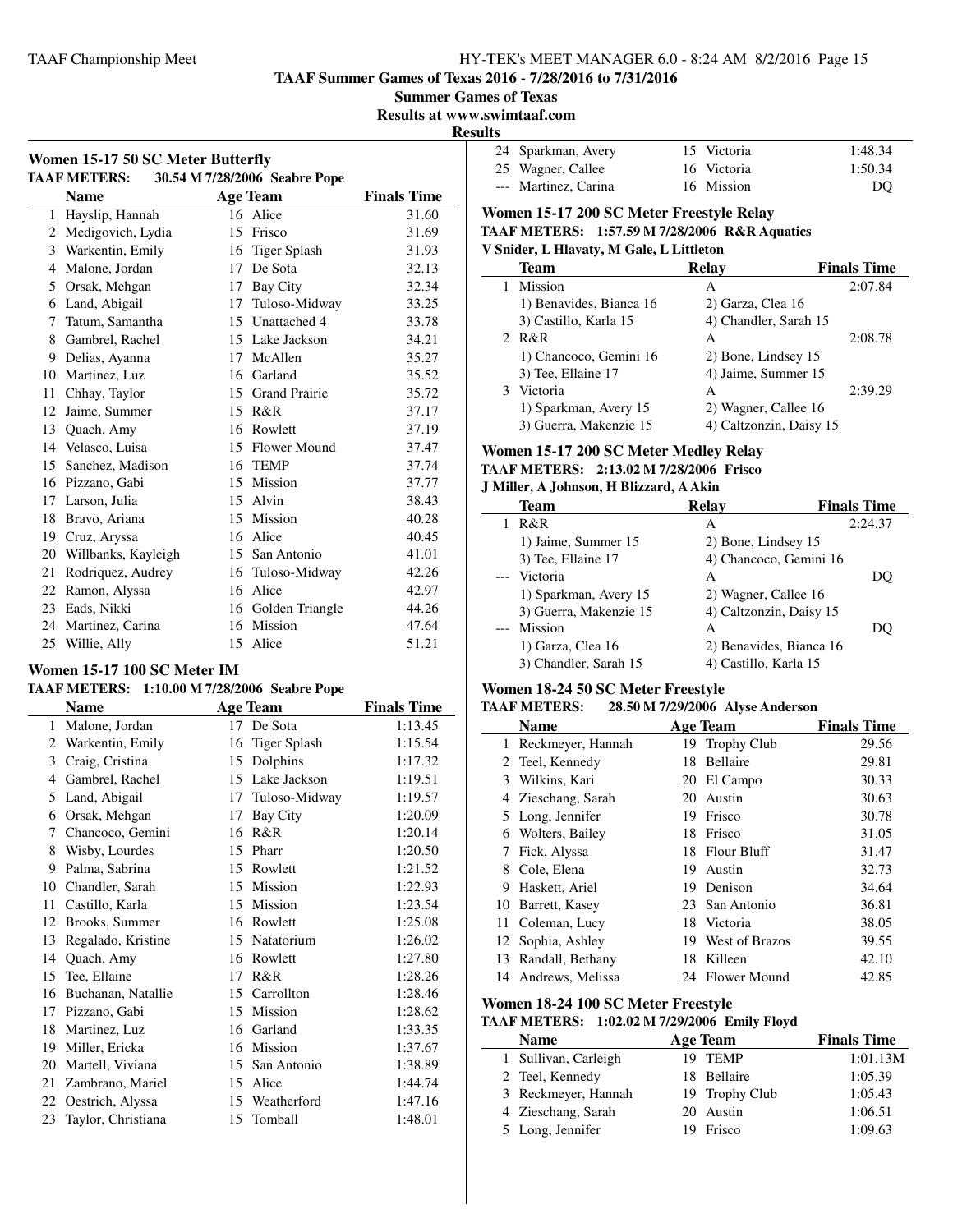**TAAF Summer Games of Texas 2016 - 7/28/2016 to 7/31/2016**

| <b>Summer Games of Texas</b> |  |  |  |
|------------------------------|--|--|--|
|------------------------------|--|--|--|

**Results at www.s** 

#### **Resul**

| (Women 18-24 100 SC Meter Freestyle) |                                    |  |                 |                    |
|--------------------------------------|------------------------------------|--|-----------------|--------------------|
|                                      | <b>Name</b>                        |  | <b>Age Team</b> | <b>Finals Time</b> |
|                                      | 6 Cole, Elena                      |  | 19 Austin       | 1:12.72            |
|                                      | Barrett, Kasey                     |  | 23 San Antonio  | 1:19.97            |
| 8                                    | Coleman, Lucy                      |  | 18 Victoria     | 1:26.27            |
| 9                                    | Andrews, Melissa                   |  | 24 Flower Mound | 1:36.37            |
|                                      |                                    |  |                 |                    |
|                                      | Women 18-24 200 SC Meter Freestyle |  |                 |                    |
|                                      | <b>Name</b>                        |  | <b>Age Team</b> | <b>Finals Time</b> |
| 1                                    | Fick, Alyssa                       |  | 18 Flour Bluff  | 2:33.20            |
|                                      | 2 Zieschang, Sarah                 |  | 20 Austin       | 2:49.90            |

# **Name Age Team Finals Time** 1 Long, Jennifer 19 Frisco 32.63M 2 Teel, Kennedy 18 Bellaire 33.32<br>3 Ward Jenna 20 Port Aransas 36.35 20 Port Aransas

| $J$ waru, Julia    | $20 \pm 01$ cm alload | JU.JJ |
|--------------------|-----------------------|-------|
| 4 Haskett, Ariel   | 19 Denison            | 40.21 |
| 5 Pohl, Kara       | 18 Victoria           | 45.19 |
| 6 Andrews, Melissa | 24 Flower Mound       | 52.13 |
|                    |                       |       |

# **Women 18-24 50 SC Meter Breaststroke**

#### **TAAF METERS: 36.14 M 7/28/2007 Harmony D'Antoni**

| <b>Name</b>        |     | <b>Age Team</b> | <b>Finals Time</b> |
|--------------------|-----|-----------------|--------------------|
| 1 Wilkins, Kari    |     | 20 El Campo     | 38.61              |
| 2 Zieschang, Sarah |     | 20 Austin       | 39.11              |
| 3 Teel, Kennedy    |     | 18 Bellaire     | 39.73              |
| 4 Ward, Jenna      |     | 20 Port Aransas | 41.53              |
| 5 Pohl, Kara       |     | 18 Victoria     | 51.11              |
| 6 Coleman, Lucy    |     | 18 Victoria     | 52.66              |
| 7 Randall, Bethany | 18. | Killeen         | 56.26              |

#### **Women 18-24 50 SC Meter Butterfly**

#### **TAAF METERS: 30.51 M 7/29/2006 Jessica Tibbitts**

|    | <b>Name</b>         |     | <b>Age Team</b>     | <b>Finals Time</b> |
|----|---------------------|-----|---------------------|--------------------|
| 1  | Sullivan, Carleigh  | 19  | <b>TEMP</b>         | 31.18              |
|    | 2 Teel, Kennedy     | 18  | Bellaire            | 31.30              |
| 3  | Reckmeyer, Hannah   |     | 19 Trophy Club      | 31.89              |
| 4  | Long, Jennifer      | 19  | Frisco              | 32.69              |
| 5. | Walker, Shanna      |     | 20 Golden Triangle  | 34.12              |
|    | 6 Zieschang, Sarah  | 20  | Austin              | 34.27              |
|    | Cole, Elena         | 19  | Austin              | 34.48              |
| 8  | Fick, Alyssa        | 18. | Flour Bluff         | 35.97              |
| 9  | Linebarger, Grace   | 19  | <b>Flower Mound</b> | 36.56              |
|    | 10 Haskett, Ariel   | 19  | Denison             | 39.82              |
| 11 | Barrett, Kasey      |     | 23 San Antonio      | 42.14              |
|    | 12 Randall, Bethany | 18  | Killeen             | 48.21              |

#### **Women 18-24 100 SC Meter IM**

#### **TAAF METERS: 1:11.81 M 7/29/2006 Harmony D'Antoni**

| <b>Name</b>          | Age Team        | <b>Finals Time</b> |
|----------------------|-----------------|--------------------|
| 1 Sullivan, Carleigh | 19 TEMP         | 1:11.58M           |
| 2 Reckmeyer, Hannah  | 19 Trophy Club  | 1:16.00            |
| 3 Teel, Kennedy      | 18 Bellaire     | 1:16.24            |
| 4 Wilkins, Kari      | 20 El Campo     | 1:16.91            |
| 5 Ward, Jenna        | 20 Port Aransas | 1:18.18            |

|      | swimtaaf.com/                            |    |                                |                    |
|------|------------------------------------------|----|--------------------------------|--------------------|
| ults |                                          |    |                                |                    |
|      | 6 Long, Jennifer                         |    | 19 Frisco                      | 1:20.54            |
|      | 7 Zieschang, Sarah                       |    | 20 Austin                      | 1:22.08            |
|      | 8 Linebarger, Grace                      |    | 19 Flower Mound                | 1:30.77            |
|      | 9 Haskett, Ariel                         |    | 19 Denison                     | 1:36.90            |
|      | 10 Barrett, Kasey                        |    | 23 San Antonio                 | 1:38.99            |
|      | Women 25-29 50 SC Meter Freestyle        |    |                                |                    |
|      | <b>Name</b><br><b>Example 2 Age Team</b> |    |                                | <b>Finals Time</b> |
|      | 1 Navarro, Roxy                          |    | 25 Pharr                       | 1:06.29            |
|      | 2 Escobedo, Celina                       |    | 27 Pharr                       | 1:08.15            |
|      |                                          |    |                                |                    |
|      | Women 25-29 50 SC Meter Backstroke       |    |                                |                    |
|      | <b>Example 2 Age Team</b><br><b>Name</b> |    |                                | <b>Finals Time</b> |
|      | 1 Escobedo, Celina                       |    | 27 Pharr                       | 1:15.43            |
|      | 2 Navarro, Roxy                          |    | 25 Pharr                       | 1:40.00            |
|      | Women 25-29 50 SC Meter Breaststroke     |    |                                |                    |
|      | <b>Example 2</b> Age Team<br><b>Name</b> |    |                                | <b>Finals Time</b> |
|      | 1 Tuhn, Danae                            |    | 28 Golden Triangle             | 49.27              |
|      |                                          |    |                                |                    |
|      | Women 25-29 50 SC Meter Butterfly        |    |                                |                    |
|      | <b>Name</b>                              |    | <b>Age Team</b>                | <b>Finals Time</b> |
|      | 1 Walker, Shawna                         |    | 25 Golden Triangle<br>27 Pharr | 36.82              |
|      | 2 Escobedo, Celina                       |    |                                | 1:12.68            |
|      | Women 25-29 100 SC Meter IM              |    |                                |                    |
|      | <b>Name</b><br><b>Age Team</b>           |    |                                | <b>Finals Time</b> |
|      | --- Escobedo, Celina                     |    | 27 Pharr                       | DO                 |
|      | Women 30-34 50 SC Meter Freestyle        |    |                                |                    |
|      | Name Age Team                            |    |                                | <b>Finals Time</b> |
|      | 1 Diemer, Holly                          |    | 33 Tiger Splash                | 33.17              |
|      |                                          |    |                                |                    |
|      | Women 30-34 50 SC Meter Backstroke       |    |                                |                    |
|      | <b>Age Team</b><br><b>Name</b>           |    |                                | <b>Finals Time</b> |
|      | 1 Beeghley, Kristin 33 Landa Park        |    |                                | 38.06              |
|      | Women 30-34 50 SC Meter Breaststroke     |    |                                |                    |
|      | Name                                     |    | <b>Age Team</b>                | <b>Finals Time</b> |
|      | 1 Beeghley, Kristin                      |    | 33 Landa Park                  | 43.20              |
|      | 2 Ng, April                              |    | 32 W. Houston                  | 51.38              |
|      | Women 30-34 100 SC Meter IM              |    |                                |                    |
|      | <b>Name</b>                              |    | <b>Age Team</b>                | <b>Finals Time</b> |
| 1    | Beeghley, Kristin                        |    | 33 Landa Park                  | 1:24.84            |
|      |                                          |    |                                |                    |
|      | Women 35-39 50 SC Meter Freestyle        |    |                                |                    |
|      | <b>Name</b>                              |    | <b>Age Team</b>                | <b>Finals Time</b> |
|      | 1 Prescott, Rebecca                      |    | 37 Borne                       | 30.52              |
|      | 2 Scrivner, Marika                       | 36 | <b>Trophy Club</b>             | 31.34              |
|      | 3 Brown, Adriana                         | 37 | McAllen                        | 32.12              |
|      | 4 Lewis, Ginny                           |    | 38 Frisco                      | 34.79              |
|      | 5 Cantu, Kristen                         |    | 36 Borne                       | 35.01              |
|      | 6 Rutter, Kristi                         | 39 | <b>Tiger Splash</b>            | 36.77              |
|      | 7 Smith, Lydia                           | 35 | Ridglea                        | 38.28              |
|      | Women 35-39 100 SC Meter Freestyle       |    |                                |                    |
|      | <b>Name</b>                              |    | Age Team                       | <b>Finals Time</b> |
|      | 1 Readi, Daniela                         | 35 | <b>Trophy Club</b>             | 1:16.93            |
|      | 2 Smith, Lydia                           |    | 35 Ridglea                     | 1:25.76            |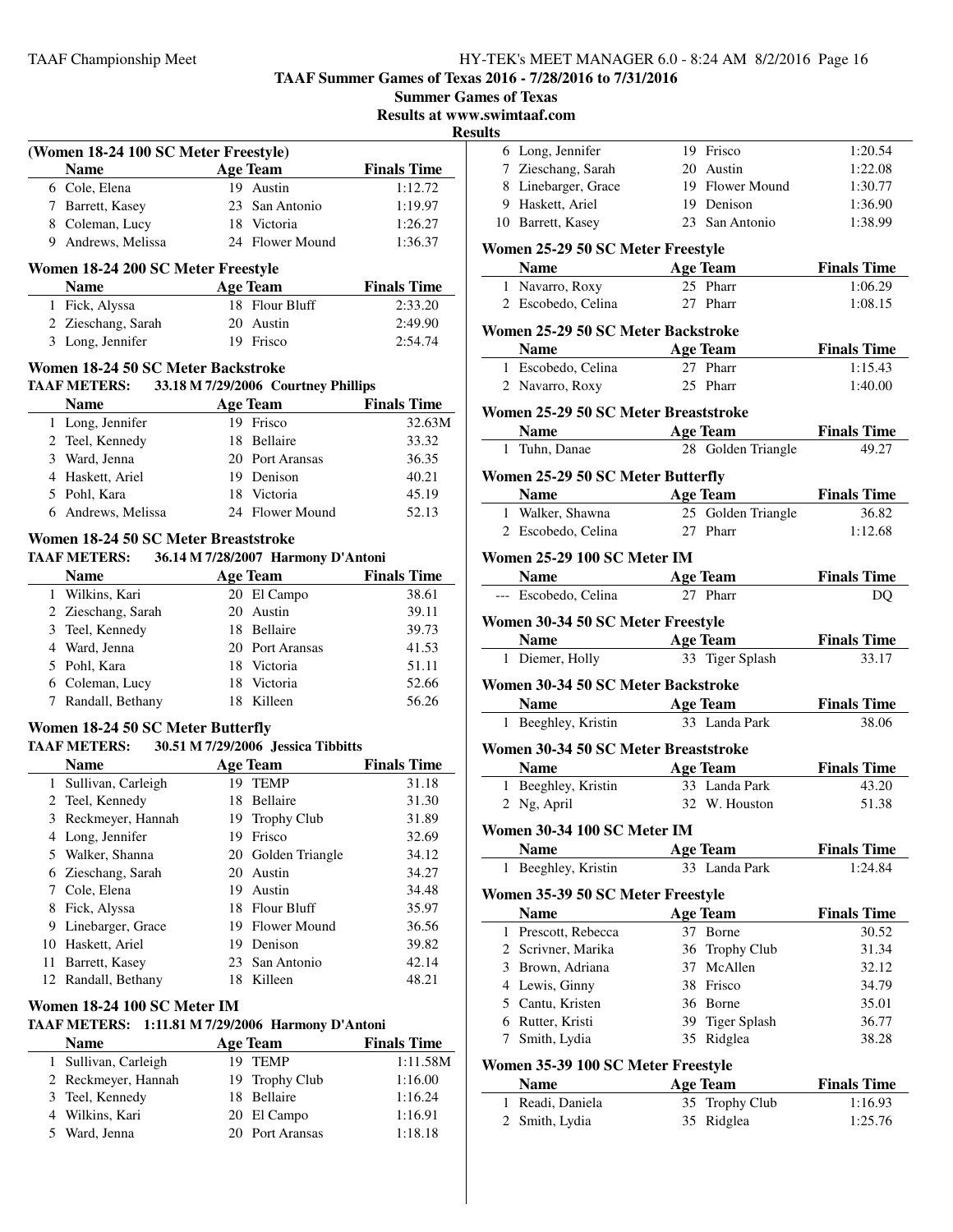**TAAF Summer Games of Texas 2016 - 7/28/2016 to 7/31/2016**

**Summer Games of Texas**

**Results at www.swimtaaf.com**

#### **Results**

| Women 35-39 200 SC Meter Freestyle |                                      |    |                 |                    |
|------------------------------------|--------------------------------------|----|-----------------|--------------------|
|                                    | <b>Name</b>                          |    | Age Team        | <b>Finals Time</b> |
| $\mathbf{1}$                       | Scrivner, Marika                     |    | 36 Trophy Club  | 2:38.09            |
|                                    | Women 35-39 50 SC Meter Backstroke   |    |                 |                    |
|                                    | <b>Name</b>                          |    | <b>Age Team</b> | <b>Finals Time</b> |
|                                    | 1 Prescott, Rebecca                  |    | 37 Borne        | 36.90              |
|                                    | 2 Brown, Adriana                     |    | 37 McAllen      | 39.40              |
|                                    | 3 Cantu, Kristen                     |    | 36 Borne        | 43.52              |
|                                    | 4 Franklin, Sarah                    |    | 39 Frisco       | 48.35              |
|                                    | Women 35-39 50 SC Meter Breaststroke |    |                 |                    |
|                                    | <b>Name</b>                          |    | <b>Age Team</b> | <b>Finals Time</b> |
|                                    | 1 Readi, Daniela                     |    | 35 Trophy Club  | 40.02              |
|                                    | 2 Scrivner, Marika                   |    | 36 Trophy Club  | 41.19              |
|                                    | 3 Lewis, Ginny                       |    | 38 Frisco       | 44.30              |
|                                    | 4 Smith, Lydia                       |    | 35 Ridglea      | 47.91              |
|                                    | 5 Wallis, Andrea                     |    | 38 El Campo     | 53.30              |
|                                    |                                      |    |                 |                    |
|                                    | Women 35-39 50 SC Meter Butterfly    |    |                 |                    |
|                                    | <b>Name</b>                          |    | <b>Age Team</b> | <b>Finals Time</b> |
|                                    | 1 Prescott, Rebecca                  |    | 37 Borne        | 34.67              |
|                                    | 2 Brown, Adriana                     |    | 37 McAllen      | 35.79              |
|                                    | Women 35-39 100 SC Meter IM          |    |                 |                    |
|                                    | <b>Name</b>                          |    | <b>Age Team</b> | <b>Finals Time</b> |
|                                    | 1 Readi, Daniela                     |    | 35 Trophy Club  | 1:22.91            |
|                                    | 2 Brown, Adriana                     |    | 37 McAllen      | 1:23.52            |
|                                    | 3 Rutter, Kristi                     |    | 39 Tiger Splash | 1:38.74            |
|                                    | Women 40-44 50 SC Meter Freestyle    |    |                 |                    |
|                                    | <b>Name</b>                          |    | <b>Age Team</b> | <b>Finals Time</b> |
|                                    | 1 Miller, Anneke                     |    | 42 Trophy Club  | 32.61              |
|                                    | 2 Lawler, Kim                        |    | 43 Weatherford  | 36.20              |
|                                    | 3 Hollimon, Barb                     |    | 44 Borne        | 39.41              |
|                                    | 4 Silcox, Karen                      |    | 40 Tiger Splash | 43.77              |
|                                    | 5 Smith, Dorothy                     |    | 41 Denison      | 47.40              |
|                                    | Women 40-44 100 SC Meter Freestyle   |    |                 |                    |
|                                    | <b>Name</b>                          |    | <b>Age Team</b> | <b>Finals Time</b> |
| 1                                  | Lawler, Kim                          |    | 43 Weatherford  | 1:22.58            |
|                                    | Women 40-44 200 SC Meter Freestyle   |    |                 |                    |
|                                    | <b>Name</b>                          |    | <b>Age Team</b> | <b>Finals Time</b> |
|                                    | 1 Lawler, Kim                        |    | 43 Weatherford  | 3:01.02            |
|                                    | Women 40-44 50 SC Meter Backstroke   |    |                 |                    |
|                                    | <b>Name</b>                          |    | <b>Age Team</b> | <b>Finals Time</b> |
|                                    | 1 Lawler, Kim                        |    | 43 Weatherford  | 43.67              |
|                                    | 2 Smith, Dorothy                     |    | 41 Denison      | 55.71              |
|                                    | Women 40-44 50 SC Meter Breaststroke |    |                 |                    |
|                                    | <b>Name</b>                          |    | <b>Age Team</b> | <b>Finals Time</b> |
|                                    | 1 Miller, Anneke                     |    | 42 Trophy Club  | 42.61              |
|                                    | 2 Hollimon, Barb                     | 44 | Borne           | 47.38              |
|                                    | 3 Silcox, Karen                      |    | 40 Tiger Splash | 54.47              |
|                                    | 4 Smith, Dorothy                     |    | 41 Denison      | 56.68              |
|                                    |                                      |    |                 |                    |

| Women 40-44 50 SC Meter Butterfly |                                            |           |                             |                             |
|-----------------------------------|--------------------------------------------|-----------|-----------------------------|-----------------------------|
|                                   | <b>Example 2 Age Team</b><br><b>Name</b>   |           |                             | <b>Finals Time</b>          |
|                                   | 1 Hollimon, Barb                           |           | 44 Borne                    | 52.13                       |
| Women 40-44 100 SC Meter IM       |                                            |           |                             |                             |
|                                   | <b>Name</b><br><b>Age Team</b>             |           |                             | <b>Finals Time</b>          |
|                                   | 1 Smith, Dorothy                           |           | 41 Denison                  | 1:58.37                     |
|                                   | Women 45-49 50 SC Meter Freestyle          |           |                             |                             |
|                                   | <b>Name</b><br><b>Example 2</b> Age Team   |           |                             | <b>Finals Time</b>          |
|                                   | 1 Smith, Nancy                             |           | 46 Flower Mound             | 34.42                       |
|                                   | 2 Brooks, Christina                        |           | 45 Victoria                 | 50.46                       |
|                                   | Women 45-49 100 SC Meter Freestyle         |           |                             |                             |
|                                   | <b>Solution Secure 2 Secure 2 Age Team</b> |           |                             | <b>Finals Time</b>          |
|                                   | 1 Nuccitelli, Suzanne                      |           | 46 Austin                   | 1:32.26                     |
|                                   | Women 45-49 200 SC Meter Freestyle         |           |                             |                             |
|                                   | <b>Name</b>                                |           | <b>Age Team</b>             | <b>Finals Time</b>          |
|                                   | 1 Oliver, Terri                            |           | 46 Landa Park               | 2:52.48                     |
|                                   | 2 Nuccitelli, Suzanne                      | 46 Austin |                             | 3:30.68                     |
|                                   | Women 45-49 50 SC Meter Breaststroke       |           |                             |                             |
|                                   | <b>Name</b><br><b>Example 2 Age Team</b>   |           |                             | <b>Finals Time</b>          |
|                                   | 1 Damron, Susette                          |           | 46 Trophy Club              | 47.39                       |
|                                   | --- Brooks, Christina                      |           | 45 Victoria                 | DQ                          |
|                                   |                                            |           |                             |                             |
|                                   | Women 45-49 50 SC Meter Butterfly          |           |                             |                             |
|                                   | Name Age Team                              |           | 46 Landa Park               | <b>Finals Time</b>          |
|                                   | 1 Oliver, Terri<br>2 Smith, Nancy          |           | 46 Flower Mound             | 39.85<br>42.34              |
|                                   | 3 Damron, Susette                          |           | 46 Trophy Club              | 43.33                       |
|                                   | 4 Nuccitelli, Suzanne                      |           | 46 Austin                   | 51.73                       |
|                                   |                                            |           |                             |                             |
|                                   | Women 45-49 100 SC Meter IM                |           |                             |                             |
|                                   | <b>Name</b> Age Team                       |           |                             | <b>Finals Time</b>          |
|                                   | 1 Damron, Susette                          |           | 46 Trophy Club              | 1:39.38                     |
|                                   | Women 50-54 50 SC Meter Freestyle          |           |                             |                             |
|                                   | <b>Name</b>                                |           | <b>Age Team</b>             | <b>Finals Time</b>          |
|                                   | 1 Priller, Michelle                        |           | 54 Trophy Club              | 37.55                       |
|                                   | 2 Dupree, Anita                            |           | 51 Plano Aducks             | 1:02.61                     |
|                                   | Women 50-54 100 SC Meter Freestyle         |           |                             |                             |
|                                   | <b>Name</b>                                |           | <b>Age Team</b>             | <b>Finals Time</b>          |
|                                   | 1 Priller, Michelle                        |           | 54 Trophy Club              | 1:24.42                     |
|                                   | Women 50-54 200 SC Meter Freestyle         |           |                             |                             |
|                                   | <b>Name</b>                                |           | <b>Age Team</b>             | <b>Finals Time</b>          |
|                                   | 1 McQuaid, Cynthia                         |           | 54 Borne                    | 3:38.36                     |
|                                   | Women 50-54 50 SC Meter Breaststroke       |           |                             |                             |
|                                   | <b>Name</b>                                |           | <b>Age Team</b>             | <b>Finals Time</b>          |
|                                   | 1 Priller, Michelle                        |           | 54 Trophy Club              | 46.03                       |
|                                   | 2 McQuaid, Cynthia                         |           | 54 Borne                    | 50.49                       |
|                                   |                                            |           |                             |                             |
|                                   | Women 50-54 50 SC Meter Butterfly          |           |                             |                             |
| 1                                 | <b>Name</b><br>McQuaid, Cynthia            |           | <b>Age Team</b><br>54 Borne | <b>Finals Time</b><br>44.36 |
|                                   |                                            |           |                             |                             |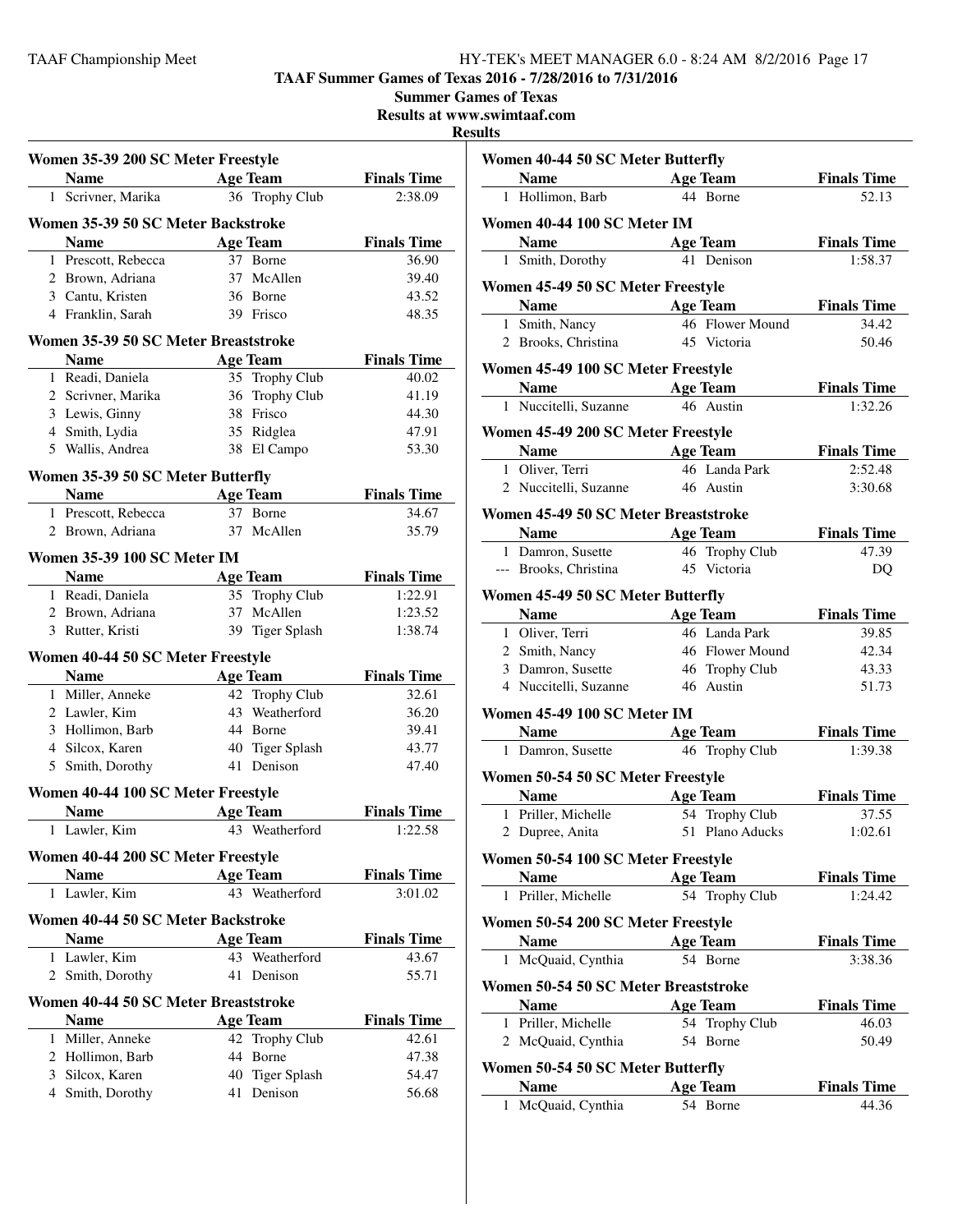**TAAF Summer Games of Texas 2016 - 7/28/2016 to 7/31/2016**

**Summer Games of Texas**

**Results at www.swimtaaf.com**

#### **Results**

| <b>Women 50-54 100 SC Meter IM</b> |                                      |                                   |                               |  |  |
|------------------------------------|--------------------------------------|-----------------------------------|-------------------------------|--|--|
|                                    |                                      | <b>Age Team</b>                   | <b>Finals Time</b>            |  |  |
|                                    | 1 Priller, Michelle                  | 54 Trophy Club                    | 1:34.09                       |  |  |
|                                    |                                      |                                   |                               |  |  |
|                                    | Women 55-59 50 SC Meter Freestyle    |                                   |                               |  |  |
|                                    | <b>Name</b>                          | <b>Example 2</b> Age Team         | <b>Finals Time</b>            |  |  |
|                                    | $\overline{1}$ Coulehan, Kathy       | 58 Landa Park                     | 42.41                         |  |  |
|                                    | 2 Kelly, Darla                       | 59 South Belt                     | 1:27.73                       |  |  |
|                                    | Women 55-59 50 SC Meter Backstroke   |                                   |                               |  |  |
|                                    | <b>Name</b>                          | <b>Example 2</b> Age Team         | <b>Finals Time</b>            |  |  |
|                                    | 1 Coulehan, Kathy                    | 58 Landa Park                     | 53.23                         |  |  |
|                                    | 2 Kelly, Darla                       | 59 South Belt                     | 2:09.32                       |  |  |
|                                    | Women 55-59 50 SC Meter Breaststroke |                                   |                               |  |  |
|                                    |                                      | <b>Solution Security Age Team</b> | <b>Finals Time</b>            |  |  |
|                                    | 1 Coulehan, Kathy                    | 58 Landa Park                     | 57.91                         |  |  |
|                                    | 2 Kelly, Darla                       | 59 South Belt                     | 1:54.69                       |  |  |
|                                    |                                      |                                   |                               |  |  |
|                                    | <b>Women 55-59 100 SC Meter IM</b>   |                                   |                               |  |  |
|                                    |                                      | <b>Name Age Team Finals Time</b>  |                               |  |  |
|                                    |                                      | 1 Coulehan, Kathy 58 Landa Park   | 1:52.40                       |  |  |
|                                    | Women 60-64 100 SC Meter Freestyle   |                                   |                               |  |  |
|                                    | Name Age Team                        |                                   | <b>Finals Time</b>            |  |  |
|                                    | 1 Merrill, Teresa                    | 61 Flower Mound                   | 2:13.08                       |  |  |
|                                    |                                      |                                   |                               |  |  |
|                                    | Women 60-64 50 SC Meter Backstroke   |                                   |                               |  |  |
|                                    | Name Age Team<br>1 Merrill, Teresa   | 61 Flower Mound                   | <b>Finals Time</b><br>1:02.38 |  |  |
|                                    |                                      |                                   |                               |  |  |
|                                    | Women 60-64 50 SC Meter Butterfly    |                                   |                               |  |  |
|                                    |                                      | <b>Name</b> Age Team              | <b>Finals Time</b>            |  |  |
|                                    | 1 Merrill, Teresa                    | 61 Flower Mound                   | 1:06.34                       |  |  |
|                                    | Women 70-74 50 SC Meter Freestyle    |                                   |                               |  |  |
|                                    |                                      | Name Age Team                     | <b>Finals Time</b>            |  |  |
|                                    | 1 Riedl, Barbara                     | 70 Denison                        | 42.97                         |  |  |
|                                    | 2 Finch, Nancy                       | 70 W. Houston                     | 1:05.32                       |  |  |
|                                    |                                      |                                   |                               |  |  |
|                                    | Women 70-74 100 SC Meter Freestyle   |                                   |                               |  |  |
|                                    | <b>Name</b>                          | <b>Age Team</b>                   | <b>Finals Time</b>            |  |  |
| 1                                  | Riedl, Barbara                       | 70 Denison                        | 1:36.31                       |  |  |
|                                    | Women 70-74 200 SC Meter Freestyle   |                                   |                               |  |  |
|                                    | <b>Name</b>                          | Age Team                          | <b>Finals Time</b>            |  |  |
| 1                                  | Riedl, Barbara                       | 70 Denison                        | 3:35.02                       |  |  |
|                                    |                                      |                                   |                               |  |  |
|                                    | Women 70-74 50 SC Meter Backstroke   |                                   |                               |  |  |
|                                    | <b>Name</b>                          | <b>Age Team</b>                   | <b>Finals Time</b>            |  |  |
|                                    | 1 Finch, Nancy                       | 70 W. Houston                     | 1:08.71                       |  |  |
|                                    | Women 70-74 50 SC Meter Breaststroke |                                   |                               |  |  |
|                                    | <b>Name</b>                          | <b>Age Team</b>                   | <b>Finals Time</b>            |  |  |
|                                    | 1 Finch, Nancy                       | 70 W. Houston                     | 1:15.99                       |  |  |
|                                    |                                      |                                   |                               |  |  |

## **Women 18 & Over 200 SC Meter Freestyle Relay TAAF METERS: 1:58.24 M 7/28/2007 R&R Aquatics E Floyd, H D'Antoni, L Littleton, C Phillips**

| Team                    | Relav                   | <b>Finals Time</b> |
|-------------------------|-------------------------|--------------------|
| 1 Trophy Club           | А                       | 2:15.52            |
| 1) Scrivner, Marika 36  | 2) Damron, Susette 46   |                    |
| 3) Readi, Daniela 35    | 4) Priller, Michelle 54 |                    |
| 2 Frisco                | А                       | 2:18.56            |
| 1) Long, Jennifer 19    | 2) Wolters, Bailey 18   |                    |
| 3) Lewis, Ginny 38      | 4) Franklin, Sarah 39   |                    |
| <b>Borne</b>            | А                       | 2:26.84            |
| 1) Hollimon, Barb 44    | 2) McQuaid, Cynthia 54  |                    |
| 3) Prescott, Rebecca 37 | 4) Cantu, Kristen 36    |                    |

#### **Women 18 & Over 200 SC Meter Medley Relay**

**TAAF METERS: 2:08.66 M 7/28/2007 R&R Aquatics**

#### **C Phillips, H D'Antoni, L Littleton, E Floyd**

| <b>Team</b>             | <b>Relay</b>           | <b>Finals Time</b> |
|-------------------------|------------------------|--------------------|
| 1 Trophy Club           | A                      | 2:27.30            |
| 1) Priller, Michelle 54 | 2) Readi, Daniela 35   |                    |
| 3) Reckmeyer, Hannah 19 | 4) Scrivner, Marika 36 |                    |
| 2 Frisco                | А                      | 2:34.27            |
| 1) Long, Jennifer 19    | 2) Lewis, Ginny 38     |                    |
| 3) Wolters, Bailey 18   | 4) Franklin, Sarah 39  |                    |
| <b>Borne</b><br>3       | A                      | 2:42.28            |
| 1) Prescott, Rebecca 37 | 2) Hollimon, Barb 44   |                    |
| 3) McQuaid, Cynthia 54  | 4) Cantu, Kristen 36   |                    |

#### **Boys 6 & Under 25 SC Meter Freestyle**

|    | <b>Name</b>          |   | <b>Age Team</b>         | <b>Finals Time</b> |
|----|----------------------|---|-------------------------|--------------------|
| 1  | Gardner, Trevor      | 5 | <b>Trophy Club</b>      | 19.71              |
| 2  | Dorffeld, Colton     | 6 | W. Houston              | 19.82              |
| 3  | Stenning, Oliver     | 6 | <b>Flower Mound</b>     | 21.86              |
| 4  | Lacy, Jack           | 6 | Frisco                  | 21.93              |
| 5  | Nicosia, Jacob       | 5 | Frisco                  | 22.40              |
| 6  | Beal, Konnor         | 6 | El Campo                | 23.39              |
| 7  | Ciesiolka, Brodie    | 6 | Southlake               | 23.77              |
| 8  | Bailes, Ben          | 6 | West of Brazos          | 24.25              |
| 9  | Christian, Floyd     | 6 | W. Houston              | 24.29              |
| 10 | Respondek, Gus       | 6 | El Campo                | 24.82              |
| 11 | Smith, Joey          | 6 | Victoria                | 24.90              |
| 12 | Smith, Colton        | 6 | Ridglea                 | 25.12              |
| 13 | Efird, Logan         | 6 | Sienna                  | 25.23              |
| 14 | Phillips, Marcus     | 6 | Rockport                | 25.76              |
| 15 | Ward, Jack           | 6 | <b>Trophy Club</b>      | 26.07              |
| 16 | Hendrickson, Aiden   | 6 | W. Houston              | 26.38              |
| 17 | Chretien, Zennie     | 6 | Frisco                  | 27.08              |
| 18 | Ritch, William       | 6 | Dolphins                | 27.44              |
| 19 | Buchanan, Trey       | 6 | Frisco                  | 28.02              |
| 20 | Cordero, Gabriel     | 6 | Mesquite                | 29.84              |
| 21 | Shamblin, Jackson    | 6 | Landa Park              | 30.48              |
| 22 | Morelius, Kristopher | 6 | <b>Belterra Marlins</b> | 31.17              |
| 23 | Alvidrez, Karsen     | 6 | Landa Park              | 32.41              |
| 24 | Soliz, Anthony       | 6 | Austin                  | 33.72              |
| 25 | Brewster, Simon      | 6 | Austin                  | 38.20              |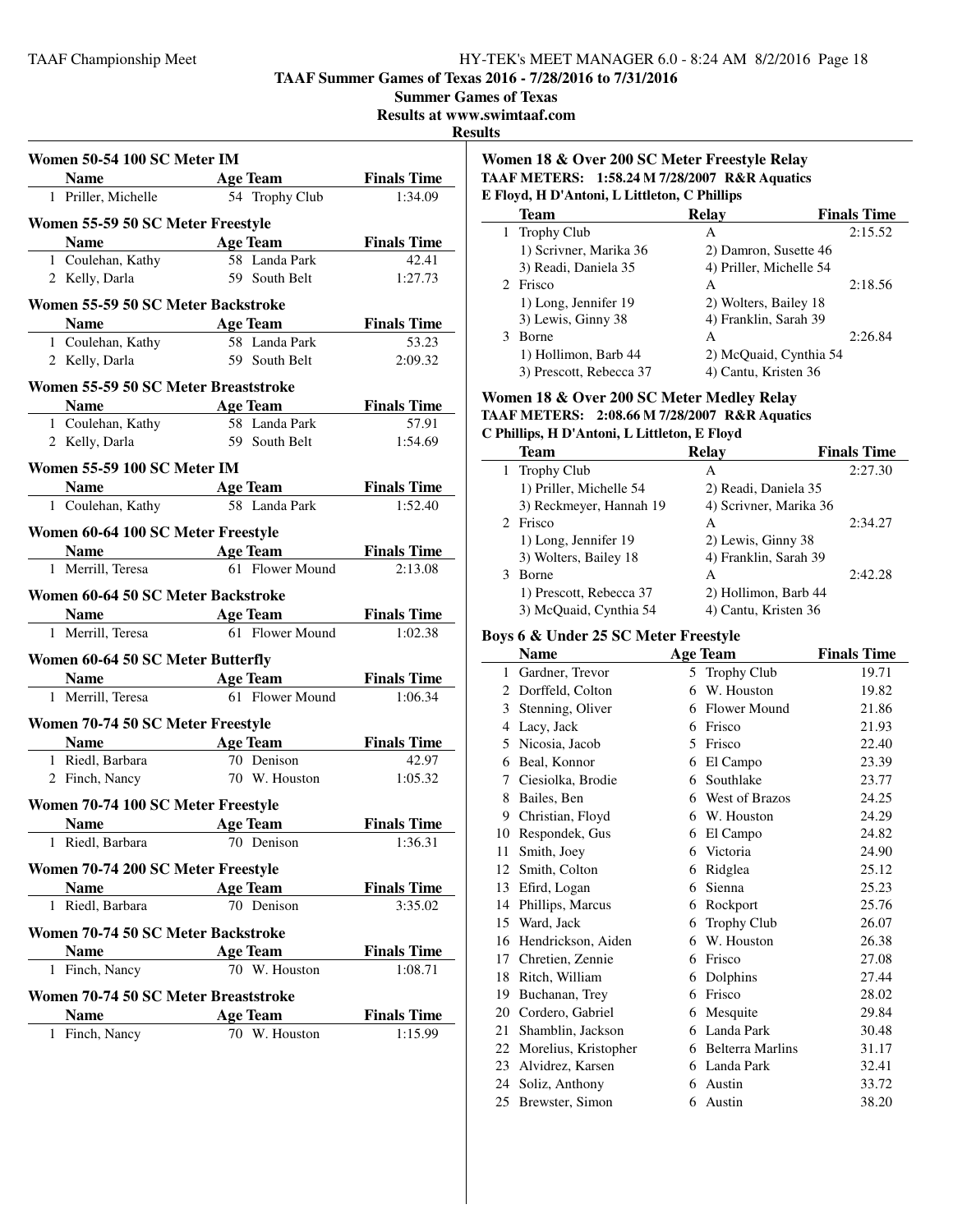**TAAF Summer Games of Texas 2016 - 7/28/2016 to 7/31/2016**

**Summer Games of Texas**

**Results at www.swimtaaf.com**

**Results**

|              | Boys 6 & Under 25 SC Meter Backstroke |   |                     |                    |  |  |
|--------------|---------------------------------------|---|---------------------|--------------------|--|--|
|              | <b>Name</b>                           |   | Age Team            | <b>Finals Time</b> |  |  |
| $\mathbf{1}$ | Respondek, Gus                        | 6 | El Campo            | 23.85              |  |  |
| 2            | Gardner, Trevor                       | 5 | <b>Trophy Club</b>  | 24.35              |  |  |
| 3            | Smith, Joey                           | 6 | Victoria            | 24.70              |  |  |
| 4            | Ciesiolka, Brodie                     | 6 | Southlake           | 24.74              |  |  |
| 5            | Stenning, Oliver                      | 6 | Flower Mound        | 26.36              |  |  |
| 6            | Bailes, Ben                           | 6 | West of Brazos      | 26.58              |  |  |
| 7            | Lacy, Jack                            | 6 | Frisco              | 26.79              |  |  |
| 8            | Efird, Logan                          | 6 | Sienna              | 28.98              |  |  |
| 9            | Hendrickson, Aiden                    | 6 | W. Houston          | 29.02              |  |  |
| 10           | Nicosia, Jacob                        | 5 | Frisco              | 29.97              |  |  |
| 11           | Beal, Konnor                          | 6 | El Campo            | 30.03              |  |  |
| 12           | Phillips, Marcus                      | 6 | Rockport            | 30.35              |  |  |
| 13           | Jones, Chasyn                         | 6 | <b>Tiger Splash</b> | 30.43              |  |  |
| 14           | Dorffeld, Colton                      | 6 | W. Houston          | 30.70              |  |  |
| 15           | Ritch, William                        | 6 | Dolphins            | 31.13              |  |  |
| 16           | Chretien, Zennie                      | 6 | Frisco              | 32.90              |  |  |
| 17           | Lockett, Cai                          | 4 | Landa Park          | 33.81              |  |  |
| 18           | Shamblin, Jackson                     | 6 | Landa Park          | 37.49              |  |  |
| 19           | Soliz, Anthony                        | 6 | Austin              | 45.76              |  |  |
| 20           | Brewster, Simon                       | 6 | Austin              | 47.19              |  |  |
| ---          | Riley, Aaron                          | 6 | Frisco              | DO                 |  |  |
| $---$        | Cordero, Gabriel                      | 6 | Mesquite            | DQ                 |  |  |
| ---          | Christian, Floyd                      | 6 | W. Houston          | DO                 |  |  |

# **Boys 6 & Under 100 SC Meter Freestyle Relay**

| <b>Team</b>         | Relay                    | <b>Finals Time</b> |
|---------------------|--------------------------|--------------------|
| Frisco              | А                        | 1:52.25            |
| 1) Nicosia, Jacob 5 | 2) Chretien, Zennie 6    |                    |
| 3) Riley, Aaron 6   | 4) Lacy, Jack 6          |                    |
| Frisco              | в                        | 2:40.90            |
| 1) Buchanan, Trey 6 | 2) Pericherla, Siddark 5 |                    |
| 3) Means, Jerry 6   | 4) Franklin, Evan 6      |                    |

#### **Boys 8 & Under 25 SC Meter Freestyle**

#### **TAAF METERS: 16.35 M 8/1/1992 J.T. Tollett/Corpus Christi**

|    | Name                |   | <b>Age Team</b>         | <b>Finals Time</b> |
|----|---------------------|---|-------------------------|--------------------|
| 1  | Nickler, Jack       | 8 | <b>Trophy Club</b>      | 16.80              |
| 2  | Yu, Charles         | 8 | <b>Bellaire</b>         | 17.75              |
| 3  | Fernandes, Gareth   | 8 | W. Houston              | 18.73              |
| 4  | DaCunha, Mattix     | 8 | Flower Mound            | 18.84              |
| 5  | Nguyen, Landyn      | 8 | Golden Triangle         | 19.18              |
| 6  | Nicosia, Noah       | 7 | Frisco                  | 19.27              |
| 7  | Todd, Reid          | 8 | Golden Triangle         | 19.28              |
| 8  | Hernandez, Oscar    | 8 | Alice                   | 19.34              |
| 9  | Macatee, Jack       | 7 | Rowlett                 | 19.37              |
| 10 | Myers, David        | 8 | Austin                  | 19.45              |
| 11 | Slyker, William     | 7 | Marble Falls            | 19.95              |
|    | 12 Glanton, Tyler   | 8 | Midothian               | 19.98              |
| 13 | Dollins, Preston    | 7 | Southlake               | 20.44              |
| 14 | Peterson, Grant     | 8 | Denton                  | 20.58              |
| 15 | Alade, Joshua       | 7 | Bellaire                | 20.65              |
| 16 | Gardiner, William   | 8 | <b>Belterra Marlins</b> | 21.65              |
| 17 | Harrington, William | 8 | Belterra Marlins        | 21.79              |
| 18 | Voltin, John        | 8 | Plano Aducks            | 21.81              |

| 19 Strait, Wesley       | 8  | Alice          | 22.01 |
|-------------------------|----|----------------|-------|
| 20 Woodard, John Thomas | 8. | Keller         | 22.23 |
| 21 Salinas, Jose        | 8  | Alice          | 22.75 |
| 22 Clay, Kyler          |    | 8 Plano Aducks | 23.03 |
| 23 Jimenez, Ignacio     |    | 8 San Antonio  | 23.16 |
| 24 Seiler, Maclain      | 8. | Austin         | 23.82 |
| 25 Merriken, Wyatt      | 7  | McAllen        | 23.95 |
| 26 Lucchesi, Bodhi      | 8  | Austin         | 24.57 |
| 27 Delgado, Sebastian   |    | Mission        | 25.05 |
| 28 Nunez, Leonel        |    | McAllen        | 33.56 |

## **Boys 8 & Under 50 SC Meter Freestyle**

#### **TAAF METERS: 36.09 M 8/1/1990 J. Zimmerman**

|    | <b>Name</b>        |    | <b>Age Team</b> | <b>Finals Time</b> |
|----|--------------------|----|-----------------|--------------------|
| 1  | Loper, Evan        |    | 8 TACCM         | 41.02              |
| 2  | Fernandes, Gareth  | 8  | W. Houston      | 42.16              |
| 3  | Macatee, Jack      | 7  | Rowlett         | 43.45              |
| 4  | Scott, Vincent     | 8. | Plano Aducks    | 43.77              |
| 5  | Mojdeh, Keegan     | 8  | Farmers Branch  | 44.42              |
| 6  | Singh, Amani       | 8  | Mission         | 45.92              |
| 7  | Medeiros, Isaiah   | 8  | Midothian       | 46.80              |
| 8  | Guerrero, Edward   | 8  | Killeen         | 48.52              |
| 9  | Hafemeister, Andy  | 7  | Tuloso-Midway   | 49.18              |
| 10 | Salinas, Jose      | 8  | Alice           | 49.32              |
| 11 | Barnes, Burt       | 8  | Landa Park      | 49.63              |
| 12 | Peterson, Grant    | 8  | Denton          | 49.74              |
| 13 | Clay, Kyler        |    | 8 Plano Aducks  | 49.92              |
| 14 | Reichert, Augustus | 8  | Landa Park      | 52.15              |
| 15 | Merriken, Wyatt    | 7  | McAllen         | 53.67              |
| 16 | Velazquez, Javi    | 7  | Golden Triangle | 53.72              |
| 17 | Deleon, Nicholas   | 8  | Alice           | 54.31              |
| 18 | Hegar, Jonah       | 8  | W. Houston      | 54.40              |
| 19 | Wind, Andrew       | 8  | Wharton         | 54.63              |
| 20 | Zunker, Ryan       |    | 8 Landa Park    | 55.64              |
| 21 | Delgado, Sebastian | 8  | Mission         | 55.66              |
| 22 | Vasquez, Evan      | 7  | El Campo        | 56.37              |
| 23 | Jimenez, Ignacio   | 8  | San Antonio     | 57.60              |
| 24 | Ruiz, Alexander    | 7  | R&R             | 59.44              |
| 25 | Fiala, Ben         | 7  | <b>TEMP</b>     | 1:00.24            |

#### **Boys 8 & Under 25 SC Meter Backstroke TAAF METERS: 20.42 M 8/1/1988 Travis Lewis**

|   | <b>Name</b>         |   | <b>Age Team</b>  | <b>Finals Time</b> |
|---|---------------------|---|------------------|--------------------|
|   | 1 Corn, Kasen       |   | 8 Lake Jackson   | 20.03M             |
|   | 2 Yu, Charles       | 8 | <b>Bellaire</b>  | 20.98              |
| 3 | Wood, Tristan       | 8 | <b>Borne</b>     | 22.73              |
| 4 | Heldenbrand, Dylan  |   | Southlake        | 22.88              |
|   | 5 Nguyen, Landyn    | 8 | Golden Triangle  | 23.07              |
| 6 | DaCunha, Mattix     | 8 | Flower Mound     | 23.36              |
|   | Gardiner, William   | 8 | Belterra Marlins | 23.64              |
| 8 | Calk, Morgan        | 8 | Tuloso-Midway    | 23.76              |
| 9 | Burk, Tyler         | 8 | Keller           | 24.13              |
|   | 10 Macatee, Jack    |   | Rowlett          | 25.00              |
|   | 11 Franklin, Nathan | 8 | Frisco           | 25.04              |
|   | 12 Scott, Vincent   |   | Plano Aducks     | 25.14              |
|   | 13 Hammons, Joshua  |   | Frisco           | 25.24              |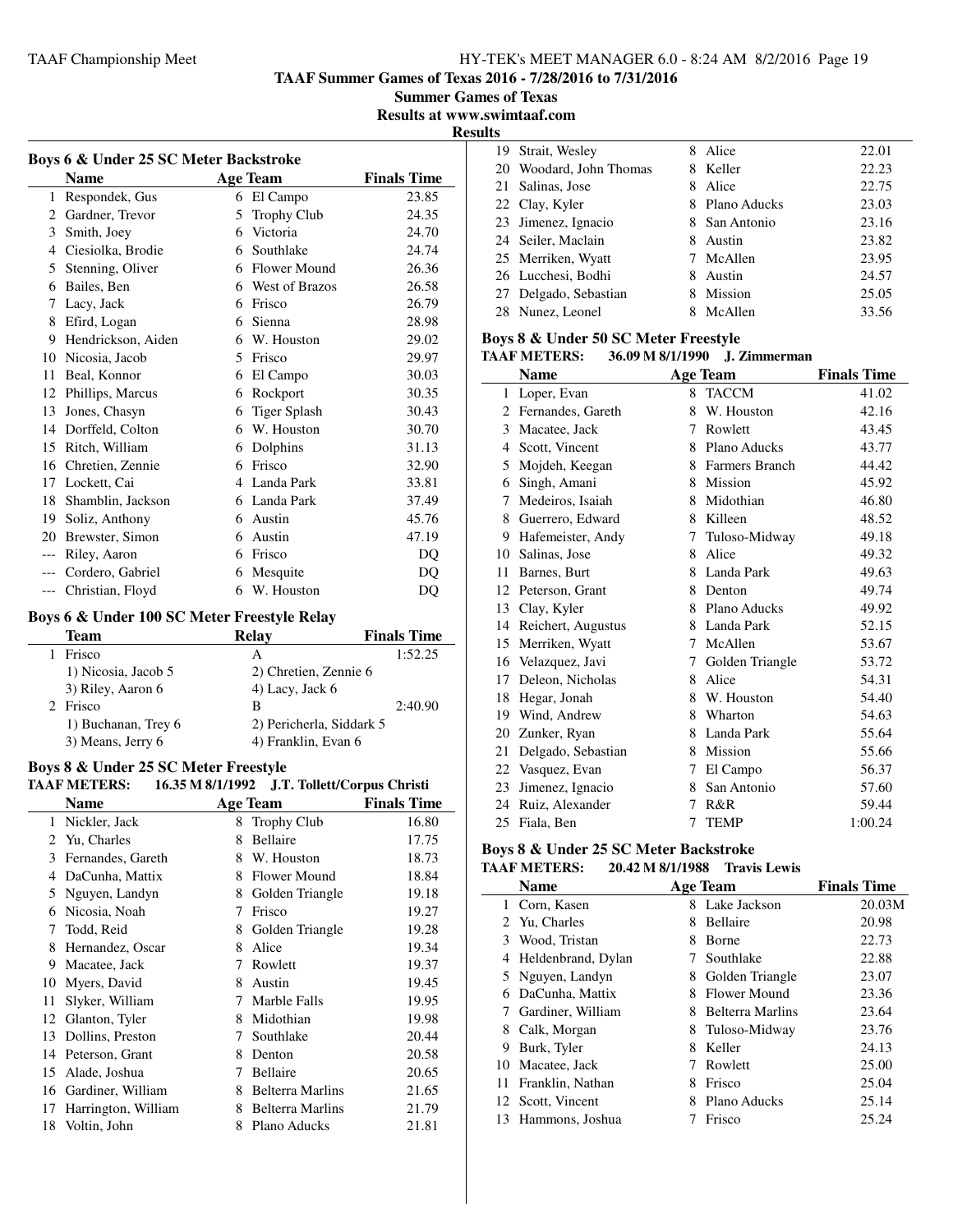**TAAF Summer Games of Texas 2016 - 7/28/2016 to 7/31/2016**

**Summer Games of Texas Results at www.swimtaaf.com**

**Results**

| (Boys 8 & Under 25 SC Meter Backstroke) |                          |   |                    |                    |  |
|-----------------------------------------|--------------------------|---|--------------------|--------------------|--|
|                                         | <b>Name</b>              |   | <b>Age Team</b>    | <b>Finals Time</b> |  |
|                                         | 14 Woodard, John Thomas  | 8 | Keller             | 25.62              |  |
| 15                                      | Brooks, Benjamin         | 8 | <b>Trophy Club</b> | 25.86              |  |
| 16                                      | Bird, Hudson             |   | Landa Park         | 27.64              |  |
| 17                                      | Ek, Magnus               | 8 | Kingsville         | 28.12              |  |
| $*18$                                   | Sennett, Hayden          | 8 | Frisco             | 28.18              |  |
| *18                                     | Avalos-Martinez, Brenden | 8 | Austin             | 28.18              |  |
| 20                                      | Edmonds, Colt            | 8 | Victoria           | 28.40              |  |
| 21                                      | Hegar, Jonah             | 8 | W. Houston         | 28.78              |  |
| 22                                      | Merriken, Wyatt          | 7 | McAllen            | 30.63              |  |
| 23                                      | McCreight, Malcom        | 8 | Austin             | 30.66              |  |
|                                         | 24 Nunez, Leonel         | 8 | McAllen            | 37.86              |  |
| 25                                      | Barbin, Alexander        |   | McAllen            | 39.65              |  |
|                                         | Roseales, Tristan        |   | San Antonio        | DO                 |  |

# **Boys 8 & Under 25 SC Meter Breaststroke**

#### **TAAF METERS: 20.89 M 8/1/1990 J. Kramer**

|       | <b>Name</b>        |   | <b>Age Team</b>      | <b>Finals Time</b> |
|-------|--------------------|---|----------------------|--------------------|
| 1     | Loper, Evan        | 8 | <b>TACCM</b>         | 23.40              |
| 2     | Gulledge, Rhett    | 8 | Frisco               | 23.49              |
| 3     | Burraston, Stephen | 8 | <b>Trophy Club</b>   | 24.36              |
| 4     | Medeiros, Isaiah   | 8 | Midothian            | 26.18              |
| 5     | Ballard, Keegan    | 8 | <b>Tiger Splash</b>  | 26.54              |
| 6     | Nguyen, Austin     | 8 | <b>Grand Prairie</b> | 26.70              |
| 7     | Slyker, William    | 7 | Marble Falls         | 26.97              |
| 8     | Cochran, Kolton    | 8 | R&R                  | 27.18              |
| 9     | Werner, Bode       | 7 | Victoria             | 28.23              |
| 10    | Stutz, Landon      | 8 | <b>Trophy Club</b>   | 28.55              |
| 11    | Cecil, Jack        | 8 | Austin               | 29.08              |
| 12    | Landry, Zavin      | 7 | Southlake            | 29.59              |
| 13    | Ruiz, Alexander    | 7 | R&R                  | 30.71              |
| 14    | Mehta, Rahul       | 8 | Plano Piranhas       | 31.08              |
| 15    | James, Nicholas    | 8 | Lake Jackson         | 31.18              |
| 16    | Clay, Kyler        | 8 | Plano Aducks         | 31.42              |
| 17    | Seiler, Maclain    | 8 | Austin               | 32.75              |
| 18    | Wong, Cole         | 8 | Austin               | 33.73              |
| 19    | Hafemeister, Andy  | 7 | Tuloso-Midway        | 34.43              |
| 20    | Hughes, Preston    | 8 | Alice                | 35.01              |
| ---   | Singh, Amani       | 8 | Mission              | DQ                 |
| $---$ | Kidd, John         | 7 | Mission              | DQ                 |
| ---   | Barbin, Alexander  | 7 | McAllen              | DQ                 |
|       | --- Wood, Tristan  | 8 | Borne                | DQ                 |
| ---   | Wind, Andrew       | 8 | Wharton              | DQ                 |

# **Boys 8 & Under 25 SC Meter Butterfly**

| <b>Name</b>           | <b>Age Team</b>    | <b>Finals Time</b> |
|-----------------------|--------------------|--------------------|
| 1 Nickler, Jack       | 8 Trophy Club      | 19.97              |
| 2 Loper, Evan         | <b>TACCM</b>       | 20.81              |
| 3 Nguyen, Landyn      | 8 Golden Triangle  | 21.41              |
| 4 Calk, Morgan        | 8 Tuloso-Midway    | 22.96              |
| 5 Todd, Reid          | 8 Golden Triangle  | 22.98              |
| 6 Harrington, William | 8 Belterra Marlins | 23.16              |
| 7 Heldenbrand, Dylan  | 7 Southlake        | 23.44              |
| 8 Buchanan, Brock     | Frisco             | 23.62              |

|    | 9 Myers, David      | 8 | Austin               | 23.97 |
|----|---------------------|---|----------------------|-------|
| 10 | Burk, Tyler         | 8 | Keller               | 24.82 |
|    | 11 Mixon, Luke      |   | 8 Lake Jackson       | 25.19 |
|    | 12 Wood, Tristan    | 8 | Borne                | 25.71 |
|    | 13 Guerrero, Edward | 8 | Killeen              | 27.71 |
|    | 14 Hegar, Jonah     | 8 | W. Houston           | 28.45 |
|    | 15 Molina, Jake     |   | Alice                | 28.97 |
|    | 16 Fiorese, Arthur  |   | Frisco               | 29.98 |
|    | 17 Power, Josh      | 8 | Kyle                 | 37.51 |
|    | --- Galvan, Ayden   | 8 | Alice                | DQ    |
|    | --- Nguyen, Austin  | 8 | <b>Grand Prairie</b> | DO    |
|    | --- Voltin, John    | 8 | Plano Aducks         | DO    |

### **Boys 8 & Under 100 SC Meter IM**

#### **TAAF METERS: 1:30.33 M 5/1/2008 Matt Broussard**

|       | <b>Name</b>        |    | <b>Age Team</b>      | <b>Finals Time</b> |
|-------|--------------------|----|----------------------|--------------------|
| 1.    | Corn, Kasen        | 8. | Lake Jackson         | 1:43.47            |
|       | Mojdeh, Keegan     | 8  | Farmers Branch       | 1:56.12            |
| 3     | Smith, Dylan       | 8  | Flower Mound         | 1:57.13            |
| 4     | Todd, Reid         | 8  | Golden Triangle      | 1:57.70            |
| 5     | Glanton, Tyler     | 8  | Midothian            | 1:59.69            |
| 6     | Voltin, John       | 8  | Plano Aducks         | 2:04.92            |
| 7     | DeGraff, Dalton    | 8  | Flower Mound         | 2:07.40            |
| 8     | Molina, Jason      | 8  | Alice                | 2:08.81            |
| 9     | Wright, Kylan      |    | Landa Park           | 2:22.43            |
|       | Cochran, Kolton    | 8  | R&R                  | DO                 |
|       | McCreight, Malcom  | 8  | Austin               | DQ                 |
|       | Medeiros, Isaiah   | 8  | Midothian            | DQ                 |
|       | Nguyen, Austin     | 8  | <b>Grand Prairie</b> | DQ                 |
| $---$ | Wright, Ayden      |    | Landa Park           | DO                 |
|       | Reichert, Augustus | 8  | Landa Park           | DO                 |

#### **Boys 8 & Under 100 SC Meter Freestyle Relay TAAF METERS: 1:08.18 M 8/1/1991 Corpus Christi**

|    | Team                   | <b>Relay</b>             | <b>Finals Time</b> |
|----|------------------------|--------------------------|--------------------|
| 1  | Frisco                 | A                        | 1:16.81            |
|    | 1) Buchanan, Brock 8   | 2) Nicosia, Noah 7       |                    |
|    | 3) Hammons, Joshua 7   | 4) Gulledge, Rhett 8     |                    |
|    | 2 Trophy Club          | A                        | 1:19.32            |
|    | 1) Brooks, Benjamin 8  | 2) Gardner, Trevor 5     |                    |
|    | 3) Grube, Jacob 8      | 4) Burraston, Stephen 8  |                    |
| 3  | Alice                  | A                        | 1:26.15            |
|    | 1) Galvan, Ayden 8     | 2) Hernandez, Octavian 7 |                    |
|    | 3) Hernandez, Oscar 8  | 4) Molina, Jason 8       |                    |
| 4  | Southlake              | A                        | 1:26.85            |
|    | 1) Dollins, Preston 7  | 2) Heldenbrand, Dylan 7  |                    |
|    | 3) Ciesiolka, Brodie 6 | 4) Landry, Zavin 7       |                    |
| 5. | Lake Jackson           | A                        | 1:30.57            |
|    | 1) Owens, Karson 8     | 2) Cobb, Jackson 8       |                    |
|    | 3) James, Nicholas 8   | 4) Mixon, Luke 8         |                    |
| 6  | Landa Park             | A                        | 1:31.80            |
|    | 1) Bird, Hudson 7      | 2) Wright, Kylan 7       |                    |
|    | 3) Trussell, Trenton 7 | 4) Hill, Wade 8          |                    |
| 7  | Frisco                 | B                        | 1:32.38            |
|    | 1) Sennett, Hayden 8   | 2) Xie, Nevin 7          |                    |
|    | 3) Fiorese, Arthur 7   | 4) Franklin, Nathan 8    |                    |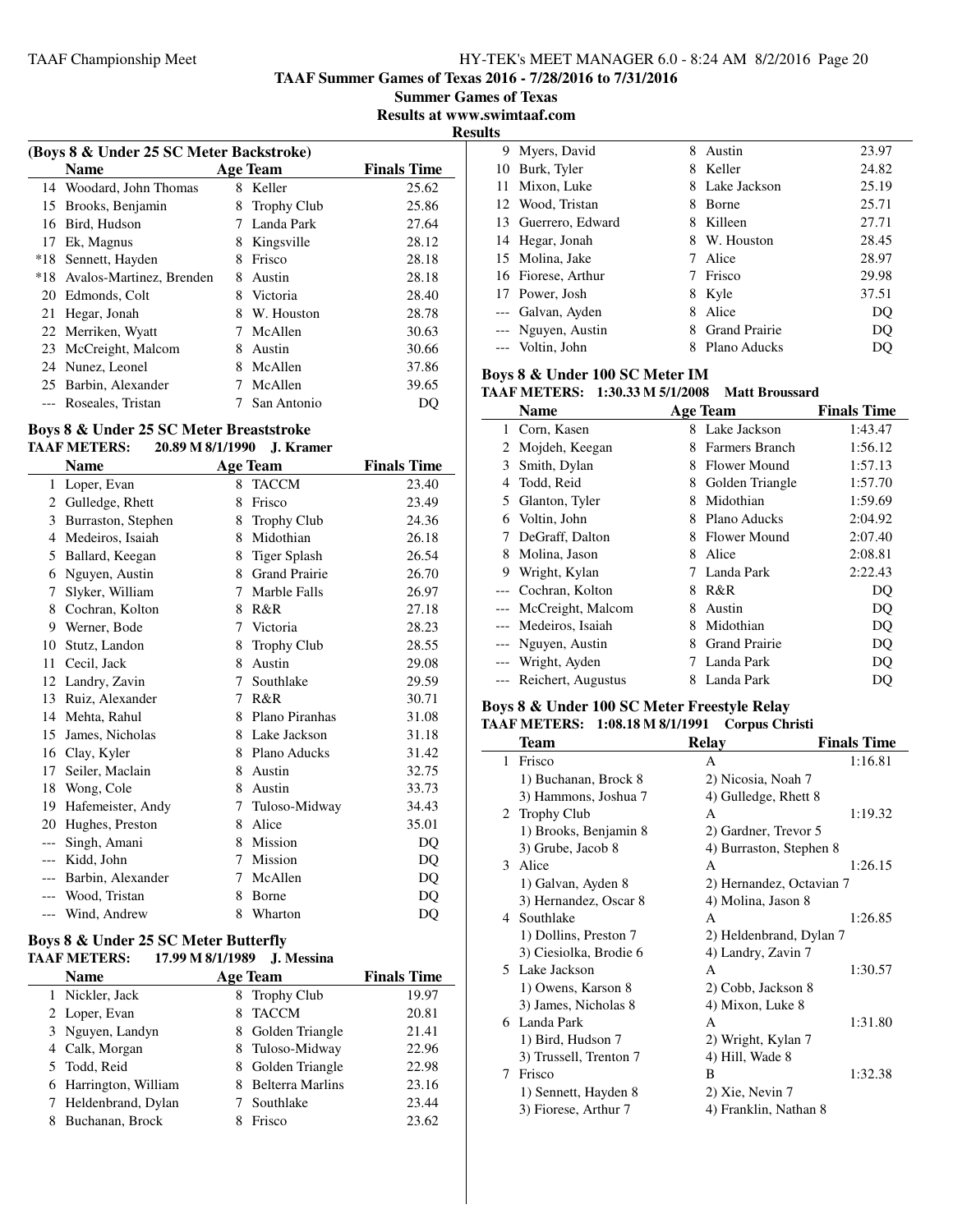**TAAF Summer Games of Texas 2016 - 7/28/2016 to 7/31/2016**

| <b>Summer Games of Texas</b> |  |  |
|------------------------------|--|--|
|                              |  |  |

**Results at www.swimtaaf.com**

#### **Results**

| (Boys 8 & Under 100 SC Meter Freestyle Relay) |                         |                         |                    |
|-----------------------------------------------|-------------------------|-------------------------|--------------------|
|                                               | Team                    | <b>Relay</b>            | <b>Finals Time</b> |
| 8                                             | Alice                   | B                       | 1:33.15            |
|                                               | 1) Molina, Jake 7       | 2) Deleon, Jacob 7      |                    |
|                                               | 3) Lara, Christian 7    | 4) Urrutia, Francisco 7 |                    |
| 9                                             | El Campo                | A                       | 1:35.71            |
|                                               | 1) Respondek, Gus 6     | 2) Ratcliff, Joaquin 8  |                    |
|                                               | 3) Beal, Konnor 6       | 4) Vasquez, Evan 7      |                    |
| 10                                            | Tiger Splash            | A                       | 1:36.18            |
|                                               | 1) Williamson, Scott 7  | 2) Ballard, Keegan 8    |                    |
|                                               | 3) Jordan, Tate 7       | 4) Silcox, Jackson 8    |                    |
| 11.                                           | Landa Park              | B                       | 1:36.28            |
|                                               | 1) Barnes, Burt 8       | 2) Wright, Ayden 7      |                    |
|                                               | 3) Zunker, Ryan 8       | 4) Reichert, Augustus 8 |                    |
|                                               | 12 Bay City             | A                       | 1:37.00            |
|                                               | 1) Sones, Paul Ryan 8   | 2) Rodriguez, Sergio 7  |                    |
|                                               | 3) Garza, Daiten 8      | 4) Sones, Bode 7        |                    |
| 13.                                           | <b>Flower Mound</b>     | A                       | 1:38.92            |
|                                               | 1) Sim, Michael 8       | 2) Smith, Andrew 7      |                    |
|                                               | 3) DeGraff, Dalton 8    | 4) Smith, Dylan 8       |                    |
| 14                                            | Austin                  | A                       | 1:40.49            |
|                                               | 1) Wong, Cole 8         | 2) Seiler, Maclain 8    |                    |
|                                               | 3) Myers, David 8       | 4) McCreight, Malcom 8  |                    |
| 15.                                           | <b>Mission</b>          | A                       | 2:00.14            |
|                                               | 1) Delgado, Sebastian 8 | 2) Singh, Amani 8       |                    |
|                                               | 3) Kidd, John 7         | 4) Ibarra, Alejandro 8  |                    |
|                                               | 16 Frisco               | C                       | 2:00.86            |
|                                               | 1) Taylor, Andrew 8     | 2) Chesney, Colton 8    |                    |
|                                               | 3) Perry, Rex 7         | 4) Tate, Parker 8       |                    |
|                                               | Victoria                | A                       | DQ                 |
|                                               | 1) Edmonds, Colt 8      | 2) Majefski, Paydin 7   |                    |
|                                               | 3) Stravoski, Braylon 7 | 4) Smith, Freddie 7     |                    |

#### **Boys 8 & Under 100 SC Meter Medley Relay TAAF METERS: 1:23.22 M 7/28/2007 Keller Barracudas Rutledge, Willenbring, Gopffarth, Bartholomew**

|              | Team                  | Relay                    | <b>Finals Time</b> |
|--------------|-----------------------|--------------------------|--------------------|
| $\mathbf{1}$ | <b>Trophy Club</b>    | A                        | 1:29.69            |
|              | 1) Brooks, Benjamin 8 | 2) Burraston, Stephen 8  |                    |
|              | 3) Nickler, Jack 8    | 4) Grube, Jacob 8        |                    |
| 2.           | Frisco                | A                        | 1:30.16            |
|              | 1) Franklin, Nathan 8 | 2) Gulledge, Rhett 8     |                    |
|              | 3) Buchanan, Brock 8  | 4) Nicosia, Noah 7       |                    |
|              | 3 Lake Jackson        | A                        | 1:42.62            |
|              | 1) Owens, Karson 8    | 2) James, Nicholas 8     |                    |
|              | 3) Corn, Kasen 8      | 4) Mixon, Luke 8         |                    |
|              | 4 Frisco              | B                        | 1:43.62            |
|              | 1) Sennett, Hayden 8  | 2) Avula, Rithvik 8      |                    |
|              | 3) Hammons, Joshua 7  | 4) Xie, Nevin 7          |                    |
|              | 5 Flower Mound        | A                        | 1:43.65            |
|              | 1) DaCunha, Mattix 8  | 2) Smith, Dylan 8        |                    |
|              | 3) DeGraff, Dalton 8  | 4) Stenning, Oliver 6    |                    |
|              | 6 Alice               | A                        | 1:49.95            |
|              | 1) Hernandez, Oscar 8 | 2) Molina, Jason 8       |                    |
|              | 3) Molina, Jake 7     | 4) Hernandez, Octavian 7 |                    |
| 7            | Alice                 | B                        | 1:51.66            |
|              | 1) Lara, Christian 7  | 2) Hughes, Preston 8     |                    |
|              | 3) Galvan, Ayden 8    | 4) Urrutia, Francisco 7  |                    |
|              |                       |                          |                    |

| o  |                        |                        |         |
|----|------------------------|------------------------|---------|
|    | 8 Tiger Splash         | А                      | 1:53.90 |
|    | 1) Silcox, Jackson 8   | 2) Ballard, Keegan 8   |         |
|    | 3) Williamson, Scott 7 | 4) Jordan, Tate 7      |         |
| 9. | Bay City               | А                      | 2:02.34 |
|    | 1) Sones, Bode 7       | 2) Sones, Paul Ryan 8  |         |
|    | 3) Garza, Daiten 8     | 4) Rodriguez, Sergio 7 |         |
|    | Frisco                 | C                      |         |
|    | 1) Chesney, Colton 8   | 2) Perry, Rex 7        |         |
|    | 3) Fiorese, Arthur 7   | 4) Tate, Parker 8      |         |

# **Boys 9-10 25 SC Meter Freestyle**

|              | <b>TAAF METERS:</b>     | 14.23 M 8/1/1992 |                     | <b>John Zimmerman/Grapevine</b> |
|--------------|-------------------------|------------------|---------------------|---------------------------------|
|              | <b>Name</b>             |                  | <b>Age Team</b>     | <b>Finals Time</b>              |
| $\mathbf{1}$ | Smith, Ryan             |                  | 10 Flower Mound     | 14.71                           |
|              | 2 Bognar, Sullivan      |                  | 10 W. Houston       | 15.32                           |
|              | 3 Gierkey, Jake         |                  | 9 Frisco            | 15.36                           |
| 4            | Morales, Joseph         | 10               | Denton              | 15.38                           |
| 5            | Masters, George         |                  | 9 R&R               | 15.53                           |
|              | 6 Medina, Luke          |                  | 10 Tuloso-Midway    | 15.77                           |
| 7            | Rodriguez, Rayhan       |                  | 10 McAllen          | 15.85                           |
| 8            | Devillier, Andrew       |                  | 10 Plano Aducks     | 16.05                           |
|              | 9 Gardiner, Gavin       |                  | 10 Belterra Marlins | 16.10                           |
| 10           | Beeghley, Lance         |                  | 10 Landa Park       | 16.31                           |
| 11           | Nickler, Matt           |                  | 10 Trophy Club      | 16.33                           |
|              | 12 Chaney, Donovan      | 10               | Golden Triangle     | 16.37                           |
| 13           | Stunz, Hunter           |                  | 10 Port Aransas     | 16.49                           |
|              | 14 Oliver, Nathan       |                  | 9 Landa Park        | 16.61                           |
| 15           | Miller, Patrick         |                  | 10 Woodlands        | 16.79                           |
|              | 16 Cordero, Nicolas     |                  | 9 Mesquite          | 16.92                           |
| 17           | Serda, Noah             |                  | 10 Mission          | 17.02                           |
| 18           | Song, Randy             |                  | 9 Farmers Branch    | 17.09                           |
| 19           | Young, Grant            |                  | 10 Victoria         | 17.22                           |
| 20           | Wright, Tyler           |                  | 10 W. Houston       | 17.33                           |
| 21           | McDonald, Jack          |                  | 10 Trophy Club      | 17.74                           |
| 22           | Black, Evan             | 10               | <b>Trophy Club</b>  | 17.87                           |
| 23           | Johnson, Camden         |                  | 10 Texas City       | 18.03                           |
| 24           | Inovejas, Ivan          | 10 <sup>1</sup>  | Austin              | 18.18                           |
| 25           | Ramos, Rafael           |                  | 10 Pharr            | 18.28                           |
| 26           | Wright, Nicholes        | 9                | W. Houston          | 19.23                           |
| 27           | Wyrtzen, Noah           |                  | 10 Austin           | 19.25                           |
| 28           | Fenton, Jack            |                  | 10 Austin           | 19.87                           |
|              | 29 Willbanks, Nathaniel | 10               | San Antonio         | 19.90                           |
| 30           | Roach, Evan             | 9                | <b>TACCM</b>        | 20.32                           |
| 31           | Bolle, Christian        | 9                | Killeen             | 24.64                           |

# **Boys 9-10 50 SC Meter Freestyle**

| <b>TAAF METERS:</b> |    | 30.59 M 8/1/1992 John Zimmerman/Grapevine |                    |
|---------------------|----|-------------------------------------------|--------------------|
| <b>Name</b>         |    | <b>Age Team</b>                           | <b>Finals Time</b> |
| 1 Gierkey, Jake     | 9  | Frisco                                    | 33.21              |
| 2 Morales, Joseph   | 10 | Denton                                    | 33.42              |
| 3 Bures, Luke       |    | 10 El Campo                               | 34.50              |
| 4 Devillier, Andrew |    | 10 Plano Aducks                           | 34.51              |
| 5 Nisimblat, Matteo |    | 10 Alice                                  | 35.22              |
| 6 Powell, Cooper    |    | 10 Grapevine                              | 35.34              |
| 7 Knippenberg, Kade | 10 | Frisco                                    | 35.42              |
| Craig, Alex         | 10 | Dolphins                                  | 36.46              |
| Nickler, Nate       |    | 10 Trophy Club                            | 36.53              |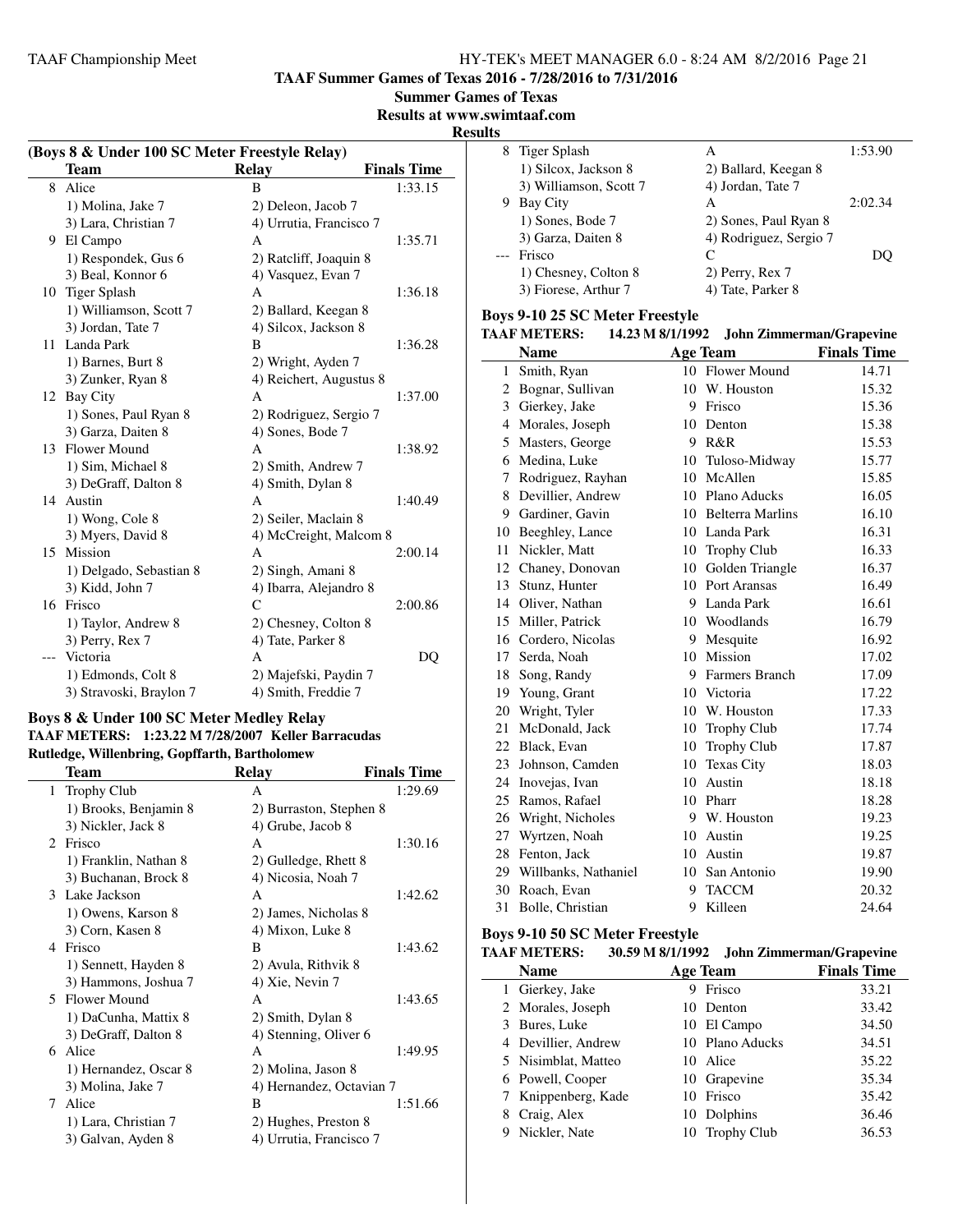**TAAF Summer Games of Texas 2016 - 7/28/2016 to 7/31/2016**

**Summer Games of Texas**

**Results at www.swimtaaf.com**

#### **Results**

| (Boys 9-10 50 SC Meter Freestyle) |                      |    |                 |                    |  |
|-----------------------------------|----------------------|----|-----------------|--------------------|--|
|                                   | Name                 |    | Age Team        | <b>Finals Time</b> |  |
| 10                                | Stunz, Hunter        | 10 | Port Aransas    | 36.56              |  |
| 11                                | Tomancak, Hayden     | 10 | Carrollton      | 36.58              |  |
| 12                                | Chaney, Donovan      | 10 | Golden Triangle | 36.73              |  |
| 13                                | Des Jardins, Luke    | 10 | W. Houston      | 36.75              |  |
| 14                                | Serda, Noah          | 10 | Mission         | 37.01              |  |
| 15                                | Oliver, Nathan       | 9  | Landa Park      | 37.06              |  |
| 16                                | Myers, Aaron         | 10 | Austin          | 37.31              |  |
| 17                                | Tatum, Peyton        | 10 | Unattached 4    | 37.66              |  |
| 18                                | Arredondo, Luke      | 10 | Austin          | 38.26              |  |
| 19                                | Song, Randy          | 9  | Farmers Branch  | 38.53              |  |
| 20                                | Slimpin, Ryan        | 10 | Landa Park      | 39.05              |  |
| 21                                | Gordon, Billy        | 10 | Flower Mound    | 39.10              |  |
| 22                                | Ware, Grant          | 10 | Wharton         | 39.40              |  |
| 23                                | Wolf, Lance          | 10 | Borne           | 39.82              |  |
| 24                                | Sugawara, Ian        | 10 | R&R             | 40.42              |  |
| 25                                | Wyrtzen, Noah        | 10 | Austin          | 40.50              |  |
| 26                                | Adams, James         | 10 | San Antonio     | 44.20              |  |
| 27                                | Willbanks, Nathaniel | 10 | San Antonio     | 46.86              |  |
| 28                                | Boor, Zachary        | 10 | Killeen         | 54.01              |  |
|                                   |                      |    |                 |                    |  |

# **Boys 9-10 25 SC Meter Backstroke**

### **TAAF METERS: 17.63 M 8/1/1989 Brandon Moore**

| <b>Name</b>         |                                                                                                                                                                                                                                                                                                                        |                   | <b>Finals Time</b>                                                                                                                                                                                                                                                  |
|---------------------|------------------------------------------------------------------------------------------------------------------------------------------------------------------------------------------------------------------------------------------------------------------------------------------------------------------------|-------------------|---------------------------------------------------------------------------------------------------------------------------------------------------------------------------------------------------------------------------------------------------------------------|
| Morales, Joseph     |                                                                                                                                                                                                                                                                                                                        | Denton            | 17.02M                                                                                                                                                                                                                                                              |
| Devillier, Andrew   | 10                                                                                                                                                                                                                                                                                                                     |                   | 18.10                                                                                                                                                                                                                                                               |
| Esparza, Ethan      | 9                                                                                                                                                                                                                                                                                                                      |                   | 19.31                                                                                                                                                                                                                                                               |
| Garner, Zane        | 10                                                                                                                                                                                                                                                                                                                     | El Campo          | 19.51                                                                                                                                                                                                                                                               |
| Bognar, Sullivan    |                                                                                                                                                                                                                                                                                                                        |                   | 19.55                                                                                                                                                                                                                                                               |
| Gardiner, Gavin     |                                                                                                                                                                                                                                                                                                                        |                   | 20.13                                                                                                                                                                                                                                                               |
| Merrifield, Matthew |                                                                                                                                                                                                                                                                                                                        |                   | 20.70                                                                                                                                                                                                                                                               |
| VanGundy, Townes    |                                                                                                                                                                                                                                                                                                                        |                   | 20.88                                                                                                                                                                                                                                                               |
| Tatum, Peyton       | 10                                                                                                                                                                                                                                                                                                                     | Unattached 4      | 20.88                                                                                                                                                                                                                                                               |
| Powell, Cooper      | 10                                                                                                                                                                                                                                                                                                                     | Grapevine         | 20.91                                                                                                                                                                                                                                                               |
| Johnson, Camden     |                                                                                                                                                                                                                                                                                                                        | <b>Texas City</b> | 21.47                                                                                                                                                                                                                                                               |
|                     | 10                                                                                                                                                                                                                                                                                                                     | Carrollton        | 21.55                                                                                                                                                                                                                                                               |
| Bristol, Tyler      |                                                                                                                                                                                                                                                                                                                        |                   | 21.59                                                                                                                                                                                                                                                               |
|                     |                                                                                                                                                                                                                                                                                                                        |                   | 21.69                                                                                                                                                                                                                                                               |
|                     |                                                                                                                                                                                                                                                                                                                        |                   | 21.74                                                                                                                                                                                                                                                               |
| Molina, Joaquin     | 10                                                                                                                                                                                                                                                                                                                     | Alice             | 22.36                                                                                                                                                                                                                                                               |
|                     |                                                                                                                                                                                                                                                                                                                        | Mesquite          | 22.51                                                                                                                                                                                                                                                               |
| O'Brian, Cole       | 10                                                                                                                                                                                                                                                                                                                     | Southlake         | 22.62                                                                                                                                                                                                                                                               |
|                     |                                                                                                                                                                                                                                                                                                                        | El Campo          | 22.63                                                                                                                                                                                                                                                               |
|                     |                                                                                                                                                                                                                                                                                                                        |                   | 22.66                                                                                                                                                                                                                                                               |
| Wetherold, Eric     | 9                                                                                                                                                                                                                                                                                                                      | Austin            | 22.88                                                                                                                                                                                                                                                               |
| Rodriguez, Roehl    | 9                                                                                                                                                                                                                                                                                                                      | <b>Mission</b>    | 23.18                                                                                                                                                                                                                                                               |
| Fenton, Jack        | 10                                                                                                                                                                                                                                                                                                                     | Austin            | 23.19                                                                                                                                                                                                                                                               |
| Quimby, Jackson     | 9                                                                                                                                                                                                                                                                                                                      |                   | 23.65                                                                                                                                                                                                                                                               |
| Slimpin, Ryan       |                                                                                                                                                                                                                                                                                                                        |                   | 23.91                                                                                                                                                                                                                                                               |
| Cruz, Matias        |                                                                                                                                                                                                                                                                                                                        |                   | 24.44                                                                                                                                                                                                                                                               |
| Delgado, Julio      | 10                                                                                                                                                                                                                                                                                                                     | Mission           | 26.30                                                                                                                                                                                                                                                               |
| Monteiro, Marcos    | 9                                                                                                                                                                                                                                                                                                                      | W. Houston        | 26.79                                                                                                                                                                                                                                                               |
|                     |                                                                                                                                                                                                                                                                                                                        |                   | 26.80                                                                                                                                                                                                                                                               |
| Ibarra, Claudio     | 10                                                                                                                                                                                                                                                                                                                     | San Antonio       | 27.02                                                                                                                                                                                                                                                               |
| Roach, Evan         | 9                                                                                                                                                                                                                                                                                                                      | <b>TACCM</b>      | 29.94                                                                                                                                                                                                                                                               |
|                     | $\mathbf{1}$<br>2<br>3<br>$\overline{4}$<br>5<br>6<br>7<br>$*8$<br>$*8$<br>10<br>11<br>12 Tomancak, Hayden<br>13<br>14 Unberhagen, Jack<br>15 Yoon, Taegeon<br>16<br>17 Nolan, Jack<br>18<br>19 Beal, Kaden<br>20 Kirchhoff, Cooper<br>21<br>22<br>23<br>24<br>25<br>26<br>27<br>28<br>29 Bolle, Christian<br>30<br>31 |                   | <b>Age Team</b><br>10<br>Plano Aducks<br>R&R<br>10 W. Houston<br>10 Belterra Marlins<br>9 Weatherford<br>10 Victoria<br>10<br>10 Plano Piranhas<br>10 Austin<br>10 Farmers Branch<br>10<br>9<br>10 Landa Park<br>Victoria<br>10 Landa Park<br>10 Pharr<br>9 Killeen |

|    | <b>Boys 9-10 25 SC Meter Breaststroke</b> |                  |                          |                    |
|----|-------------------------------------------|------------------|--------------------------|--------------------|
|    | <b>TAAF METERS:</b>                       | 18.29 M 8/1/1992 | Jordon Kramer/Lewisville |                    |
|    | <b>Name</b>                               |                  | <b>Age Team</b>          | <b>Finals Time</b> |
|    | 1 Daigre, Samuel                          |                  | 10 W. Houston            | 21.09              |
|    | 2 Sharma, Sanyam                          | 10               | Frisco                   | 21.17              |
|    | 3 Young, Grant                            | 10               | Victoria                 | 22.39              |
| 4  | Coleman, Isaac                            |                  | 9 Plano Piranhas         | 22.61              |
|    | 5 Gonzales, Jay                           |                  | 10 Frisco                | 22.62              |
|    | *6 Gardiner, Gavin                        |                  | 10 Belterra Marlins      | 22.79              |
|    | *6 Travis, Nathan                         |                  | 10 Denton                | 22.79              |
| 8  | Myers, Mason                              |                  | 9 Golden Triangle        | 23.09              |
|    | 9 Ware, Grant                             | 10               | Wharton                  | 23.13              |
|    | 10 Griffin, Alec                          | 10               | Plano Piranhas           | 23.14              |
| 11 | Espinoza, Joaquin                         |                  | 10 Pharr                 | 23.52              |
|    | 12 Calvert, Jonathan                      | 10               | <b>Tiger Splash</b>      | 23.75              |
|    | 13 Straub, Daniel                         | 10               | <b>Bellaire</b>          | 23.92              |
|    | 14 Gonzalez, Pablo                        | 9                | Mission                  | 24.51              |
|    | 15 Burns, Jacob                           | 9                | Landa Park               | 24.54              |
|    | 16 Johnson, Camden                        | 10               | <b>Texas City</b>        | 24.67              |
|    | 17 Garza, Jack                            | 9                | Keller                   | 24.90              |
|    | 18 Postelnicu, David                      | 10               | Austin                   | 24.99              |
|    | 19 Wright, Nicholes                       | 9                | W. Houston               | 25.05              |
|    | 20 Person, Luke                           | 10               | Frisco                   | 25.25              |
| 21 | Horine, Beck                              | 9                | Portland                 | 25.48              |
|    | 22 Walker, Tyler                          |                  | 9 Flower Mound           | 26.59              |
| 23 | Tolbirt, Sterling                         | 9.               | Tuloso-Midway            | 26.60              |
|    | 24 Seiler, Bennett                        | 9                | Austin                   | 27.96              |
|    | 25 Burgett, Andrew                        | 9                | Austin                   | 28.33              |
| 26 | Krider, John                              | 9                | Mission                  | 28.43              |
| 27 | Ibarra, Claudio                           | 10               | San Antonio              | 30.59              |
|    | 28 Boor, Zachary                          | 10               | Killeen                  | 31.84              |
|    | 29 Monteiro, Daniel                       | 10               | W. Houston               | 33.03              |

#### **Boys 9-10 25 SC Meter Butterfly**

#### **TAAF METERS: 16.11 M 7/1/1994 Blake Bryant/Rosenberg**

|    | Name              |    | <b>Age Team</b>    | <b>Finals Time</b> |
|----|-------------------|----|--------------------|--------------------|
| 1  | Craig, Alex       | 10 | Dolphins           | 17.77              |
| 2  | Hammons, Zachary  | 10 | Frisco             | 17.86              |
| 3  | Spurlock, Britt   | 9  | R&R                | 17.91              |
| 4  | Garner, Zane      | 10 | El Campo           | 18.04              |
| 5  | Dollins, Eli      | 10 | Southlake          | 18.50              |
| 6  | Beal, Kaden       | 9  | El Campo           | 18.71              |
| 7  | Myers, Mason      | 9  | Golden Triangle    | 18.73              |
| 8  | Rodriguez, Rayhan | 10 | McAllen            | 18.77              |
| 9  | Myers, Aaron      | 10 | Austin             | 19.09              |
| 10 | Gordon, Billy     | 10 | Flower Mound       | 19.15              |
| 11 | Medina, Luke      | 10 | Tuloso-Midway      | 19.39              |
| 12 | Nickler, Matt     | 10 | <b>Trophy Club</b> | 19.79              |
| 13 | Wright, Tyler     | 10 | W. Houston         | 19.92              |
| 14 | McNamera, Julian  | 9  | McAllen            | 20.05              |
| 15 | Wetherold, Eric   | 9  | Austin             | 20.18              |
| 16 | Wolf, Lance       | 10 | Borne              | 20.28              |
| 17 | Cordero, Nicolas  | 9  | Mesquite           | 20.39              |
| 18 | Tatum, Peyton     | 10 | Unattached 4       | 20.40              |
| 19 | Song, Randy       | 9  | Farmers Branch     | 20.46              |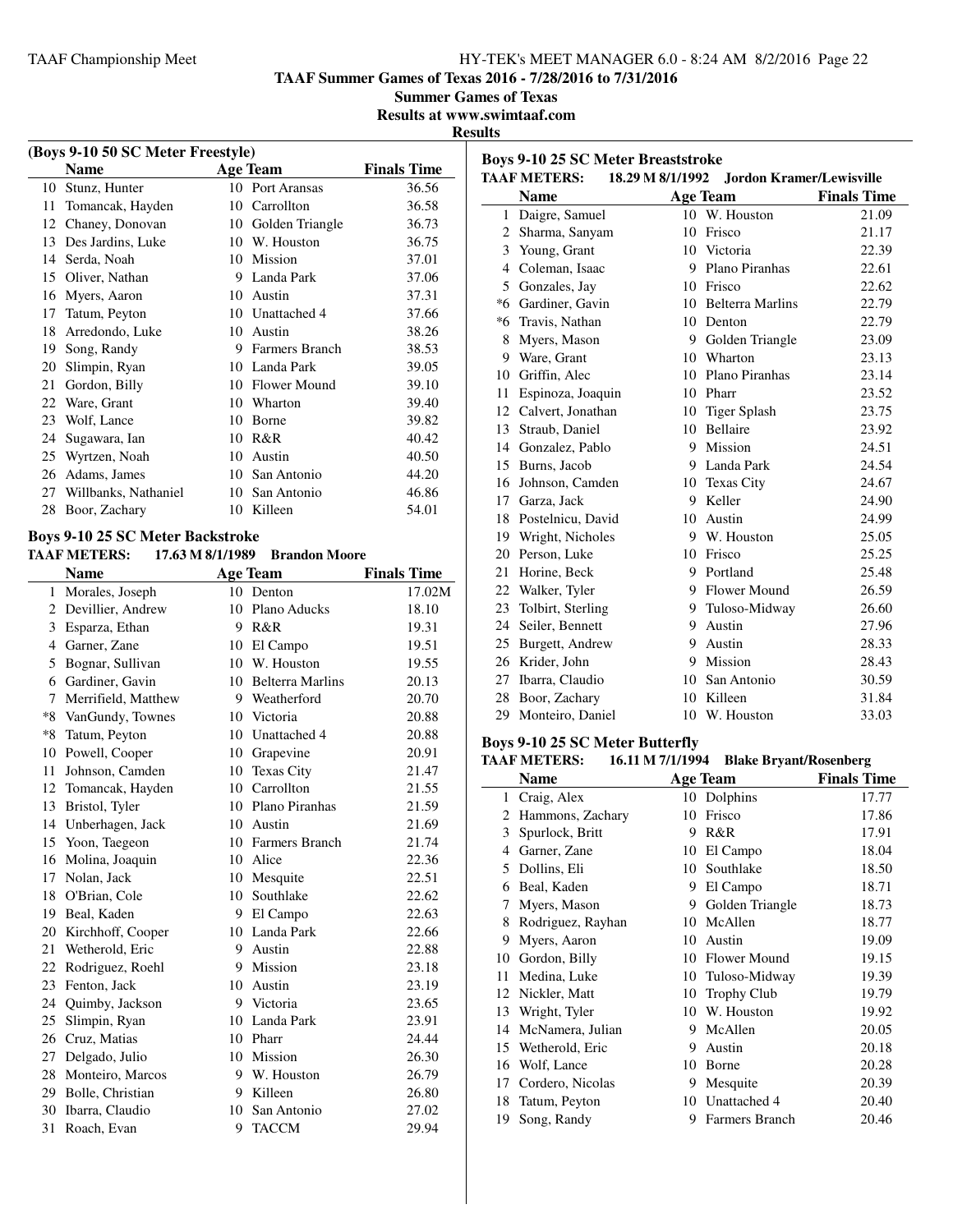**TAAF Summer Games of Texas 2016 - 7/28/2016 to 7/31/2016**

**Summer Games of Texas**

**Results at www.swimtaaf.com Results**

| (Boys 9-10 25 SC Meter Butterfly) |                        |     |                 |                    |  |
|-----------------------------------|------------------------|-----|-----------------|--------------------|--|
|                                   | <b>Name</b>            |     | <b>Age Team</b> | <b>Finals Time</b> |  |
|                                   | 20 Stucky, Noah        |     | 10 Mesquite     | 20.60              |  |
| 21                                | Bognar, Sullivan       |     | 10 W. Houston   | 20.67              |  |
|                                   | 22 Urrutia, Zander     |     | 10 Alice        | 21.40              |  |
|                                   | 23 Wyrtzen, Noah       |     | 10 Austin       | 22.07              |  |
|                                   | 24 Burk, Benjamin      |     | 10 Keller       | 22.94              |  |
|                                   | 25 Calvert, Jonathan   |     | 10 Tiger Splash | 25.15              |  |
|                                   | 26 Boor, Nicholas      | 1() | Killeen         | 25.50              |  |
|                                   | 27 Rodriguez, Nickolas |     | 10 Mission      | 26.27              |  |
| 28                                | Burns, Caleb           |     | 10 Landa Park   | 27.34              |  |
|                                   | --- Monteiro, Marcos   | 9   | W. Houston      |                    |  |
|                                   |                        |     |                 |                    |  |

## **Boys 9-10 100 SC Meter IM**

#### **TAAF METERS: 1:22.35 M 8/1/1988 Nate Boyle**

|       | <b>Name</b>       |    | <b>Age Team</b>     | <b>Finals Time</b> |
|-------|-------------------|----|---------------------|--------------------|
| 1     | Smith, Ryan       | 10 | <b>Flower Mound</b> | 1:27.71            |
| 2     | Gulledge, Travis  | 10 | Frisco              | 1:28.97            |
| 3     | Craig, Alex       | 10 | Dolphins            | 1:29.00            |
| 4     | Bures, Luke       | 10 | El Campo            | 1:31.03            |
| 5     | Nickler, Nate     | 10 | Trophy Club         | 1:34.29            |
| 6     | Beeghley, Lance   | 10 | Landa Park          | 1:35.35            |
| 7     | May, Kole         | 10 | Frisco              | 1:36.88            |
| 8     | Rodriguez, Rayhan | 10 | McAllen             | 1:37.68            |
| 9     | Des Jardins, Luke | 10 | W. Houston          | 1:37.90            |
| 10    | Travis, Nathan    | 10 | Denton              | 1:40.71            |
| 11    | Powell, Cooper    | 10 | Grapevine           | 1:41.51            |
| 12    | Daigre, Samuel    | 10 | W. Houston          | 1:46.42            |
| 13    | Cordero, Nicolas  | 9  | Mesquite            | 1:47.49            |
| 14    | Gonzalez, Pablo   | 9  | <b>Mission</b>      | 1:48.83            |
| 15    | Lacy, Luke        | 9  | Frisco              | 1:49.76            |
| 16    | Stunz, Hunter     | 10 | Port Aransas        | 1:50.13            |
| 17    | Horine, Beck      | 9  | Portland            | 1:52.97            |
| 18    | Wetherold, Eric   | 9  | Austin              | 1:53.61            |
| 19    | Fenton, Jack      | 10 | Austin              | 1:58.94            |
| 20    | Burns, Caleb      | 10 | Landa Park          | 2:02.68            |
| 21    | Monteiro, Daniel  | 10 | W. Houston          | 2:34.61            |
| $---$ | Boor, Nicholas    | 10 | Killeen             | DQ                 |
| $---$ | Bristol, Tyler    | 10 | Plano Piranhas      | DQ                 |
| $---$ | Sugawara, Connor  | 10 | R&R                 | DQ                 |
| $---$ | Roach, Evan       | 9  | <b>TACCM</b>        | DQ                 |
| $---$ | Myers, Mason      | 9  | Golden Triangle     | DQ                 |
| $---$ | Rodriguez, Roehl  | 9  | <b>Mission</b>      | DQ                 |
| $---$ | Unberhagen, Jack  | 10 | Austin              | DQ                 |

#### **Boys 9-10 100 SC Meter Freestyle Relay TAAF METERS: 1:02.41 M 8/1/1991 Lewisville**

| Team                    | <b>Relav</b>            | <b>Finals Time</b> |
|-------------------------|-------------------------|--------------------|
| Frisco                  | А                       | 1:05.54            |
| 1) Knippenberg, Kade 10 | $2)$ May, Kole 10       |                    |
| 3) Sharma, Sanyam 10    | 4) Gulledge, Travis 10  |                    |
| 2 Southlake             | A                       | 1:05.80            |
| 1) O'Brian, Cole 10     | 2) Cruger, Brandon 10   |                    |
| 3) O'Brian, Jack 10     | 4) Dollins, Eli 10      |                    |
| Alice                   | A                       | 1:07.83            |
| 1) Munoz, Marco 9       | 2) Urrutia, Zander 10   |                    |
| 3) Molina, Joaquin 10   | 4) Nisimblat, Matteo 10 |                    |

| 4  | Trophy Club             | A                        | 1:08.28 |
|----|-------------------------|--------------------------|---------|
|    | 1) Nickler, Nate 10     | 2) McDonald, Jack 10     |         |
|    | 3) Black, Evan 10       | 4) Nickler, Matt 10      |         |
| 5  | R&R                     | A                        | 1:08.48 |
|    | 1) Spurlock, Britt 9    | 2) Esparza, Ethan 9      |         |
|    | 3) Sugawara, Ian 10     | 4) Masters, George 9     |         |
|    | 6 Landa Park            | A                        | 1:08.74 |
|    | 1) Oliver, Nathan 9     | 2) Kirchhoff, Cooper 10  |         |
|    | 3) Slimpin, Ryan 10     | 4) Beeghley, Lance 10    |         |
| 7  | Frisco                  | B                        | 1:10.97 |
|    | 1) Hammons, Zachary 10  | 2) Boyle, Michael 9      |         |
|    | 3) Lacy, Luke 9         | 4) Gonzales, Jay 10      |         |
|    | 8 Weatherford           | A                        | 1:17.45 |
|    | 1) Crickman, Landry 10  | 2) Merrifield, Matthew 9 |         |
|    | 3) Oestreich, Kaleb 10  | 4) Farber, Noah 9        |         |
|    | 9 Mission               | A                        | 1:18.01 |
|    | 1) Krider, John 9       | 2) Krider, James 9       |         |
|    | 3) Garza, Robert 9      | 4) Delgado, Julio 10     |         |
|    | 10 Pharr                | A                        | 1:18.67 |
|    | 1) Gonzalez, Ethan 9    | 2) Ramos, Rafael 10      |         |
|    | 3) Cruz, Matias 10      | 4) Ramos, Fabian 9       |         |
| 11 | <b>Bay City</b>         | A                        | 1:18.72 |
|    | 1) Goodman, Curtis 9    | 2) Woods, Adan 10        |         |
|    | 3) Rodriguez, Joey 9    | 4) Garza, Kaiden 10      |         |
|    | 12 Portland             | A                        | 1:19.22 |
|    | 1) Brymer, Ethan 10     | 2) Miller, Peyton 9      |         |
|    | 3) Hesseltine, Huston 9 | 4) Horine, Beck 9        |         |
| 13 | Frisco                  | C                        | 1:19.54 |
|    | 1) Lewis, Sawyer 9      | 2) Flores, Jacek 9       |         |
|    | 3) Fiorese, Enzo 9      | 4) McGowan, Grant 10     |         |
|    | 14 Trophy Club          | B                        | 1:25.23 |
|    | 1) Bryant, Michael 9    | 2) Mays, Austin 9        |         |
|    | 3) Nava, Gabriel 10     | 4) Stutz, Logan 10       |         |
| 15 | McAllen                 | A                        | 1:26.06 |
|    | 1) Townsend, Luke 9     | 2) De Leon, Mario 9      |         |
|    | 3) Joule, Daniel 9      | 4) Acevedo, Christian 10 |         |
|    | 16 Victoria             | A                        | 1:28.57 |
|    | 1) Young, Grant 10      | 2) Quimby, Jackson 9     |         |
|    | 3) Atkinson, Brady 9    | 4) VanGundy, Townes 10   |         |
| 17 | Austin                  | A                        | 1:46.90 |
|    | 1) Arredondo, Luke 10   | 2) Inovejas, Ivan 10     |         |
|    | 3) Seiler, Bennett 9    | 4) Postelnicu, David 10  |         |

# **Boys 9-10 100 SC Meter Medley Relay**

# **TAAF METERS: 1:10.30 M 8/1/1992 Lewisville**

| Team                   | <b>Relay</b>            | <b>Finals Time</b> |
|------------------------|-------------------------|--------------------|
| Frisco                 | A                       | 1:14.59            |
| 1) Gierkey, Jake 9     | 2) Gulledge, Travis 10  |                    |
| 3) Hammons, Zachary 10 | 4) Knippenberg, Kade 10 |                    |
| 2 R&R                  | A                       | 1:14.69            |
| 1) Esparza, Ethan 9    | 2) Sugawara, Connor 10  |                    |
| 3) Spurlock, Britt 9   | 4) Masters, George 9    |                    |
| 3 Southlake            | A                       | 1:18.86            |
| 1) O'Brian, Cole 10    | 2) Cruger, Brandon 10   |                    |
| 3) Dollins, Eli 10     | 4) O'Brian, Jack 10     |                    |
| 4 Austin               | A                       | 1:22.66            |
| 1) Unberhagen, Jack 10 | 2) Seiler, Bennett 9    |                    |
| 3) Myers, Aaron 10     | 4) Arredondo, Luke 10   |                    |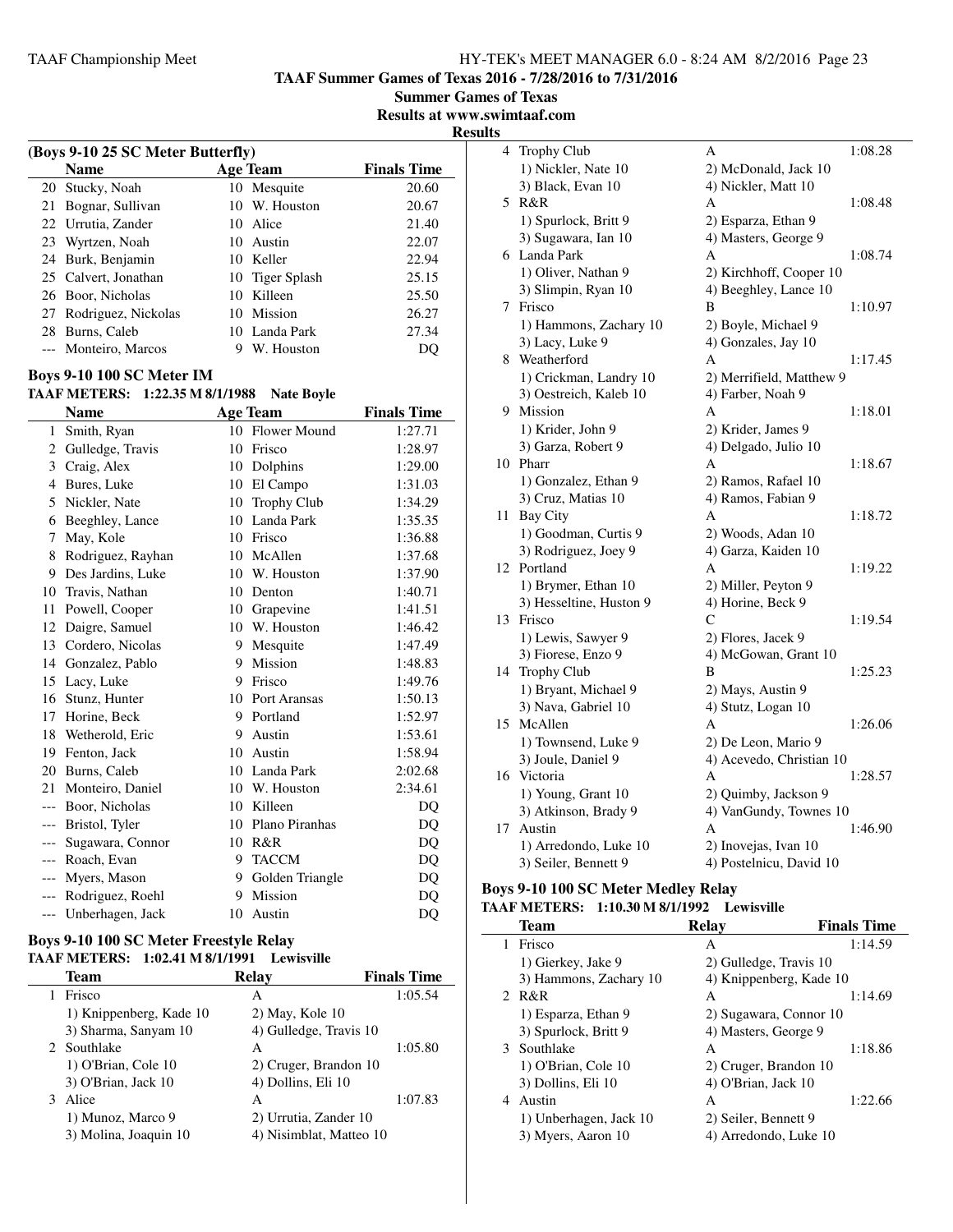**TAAF Summer Games of Texas 2016 - 7/28/2016 to 7/31/2016**

**Summer Games of Texas**

# **Results at www.swimtaaf.com**

**Results**

| (Boys 9-10 100 SC Meter Medley Relay) |                           |                         |                    |  |
|---------------------------------------|---------------------------|-------------------------|--------------------|--|
|                                       | <b>Team</b>               | <b>Relay</b>            | <b>Finals Time</b> |  |
|                                       | 5 El Campo                | A                       | 1:22.73            |  |
|                                       | 1) Garner, Zane 10        | 2) Bures, Luke 10       |                    |  |
|                                       | 3) Beal, Kaden 9          | 4) Kocian, Cameron 9    |                    |  |
|                                       | 6 Flower Mound            | А                       | 1:22.86            |  |
|                                       | 1) Cargo, Luke 9          | 2) Walker, Tyler 9      |                    |  |
|                                       | 3) Gordon, Billy 10       | 4) Smith, Ryan 10       |                    |  |
|                                       | 7 W. Houston              | A                       | 1:22.89            |  |
|                                       | 1) Des Jardins, Luke 10   | 2) Daigre, Samuel 10    |                    |  |
|                                       | 3) Wright, Nicholes 9     | 4) Wright, Tyler 10     |                    |  |
| 8                                     | Frisco                    | B                       | 1:23.29            |  |
|                                       | 1) May, Kole 10           | 2) Sharma, Sanyam 10    |                    |  |
|                                       | 3) Lewis, Sawyer 9        | 4) Gonzales, Jay 10     |                    |  |
|                                       | 9 Alice                   | A                       | 1:23.93            |  |
|                                       | 1) Nisimblat, Matteo 10   | 2) Molina, Joaquin 10   |                    |  |
|                                       | 3) Urrutia, Zander 10     | 4) Munoz, Marco 9       |                    |  |
|                                       | 10 R&R                    | B                       | 1:25.25            |  |
|                                       | 1) Gage, Spencer 9        | 2) Arellano, Alwin 9    |                    |  |
|                                       | 3) Sugawara, Ian 10       | 4) Miller, Lance 9      |                    |  |
| 11                                    | Frisco                    | C                       | 1:27.08            |  |
|                                       | 1) Lacy, Luke 9           | 2) Flores, Jacek 9      |                    |  |
|                                       | 3) McGowan, Grant 10      | 4) Boyle, Michael 9     |                    |  |
|                                       | 12 Mission                | A                       | 1:27.57            |  |
|                                       | 1) Rodriguez, Roehl 9     | 2) Gonzalez, Pablo 9    |                    |  |
|                                       | 3) Rodriguez, Nickolas 10 | 4) Serda, Noah 10       |                    |  |
|                                       | 13 Trophy Club            | A                       | 1:27.66            |  |
|                                       | 1) Bryant, Michael 9      | 2) Stutz, Logan 10      |                    |  |
|                                       | 3) McDonald, Jack 10      | 4) Black, Evan 10       |                    |  |
|                                       | 14 Pharr                  | А                       | 1:31.88            |  |
|                                       | 1) Padron, Cesar 9        | 2) Espinoza, Joaquin 10 |                    |  |
|                                       | 3) Cruz, Matias 10        | 4) Ramos, Rafael 10     |                    |  |
|                                       | 15 Keller                 | A                       | 1:31.92            |  |
|                                       | 1) Castillo, London 10    | 2) Garza, Jack 9        |                    |  |
|                                       | 3) Burk, Benjamin 10      | 4) Nors, Garrett 10     |                    |  |
|                                       | 16 Austin                 | B                       | 1:35.27            |  |
|                                       | 1) Nuccitelli, Benjamin 9 | 2) Burgett, Andrew 9    |                    |  |
|                                       | 3) Dubrow, Jacob 9        | 4) Postelnicu, David 10 |                    |  |
|                                       | 17 Portland               | A                       | 1:43.11            |  |
|                                       | 1) Brymer, Ethan 10       | 2) Miller, Peyton 9     |                    |  |
|                                       | 3) Hesseltine, Huston 9   | 4) Southern, Wade 9     |                    |  |

# **Boys 11-12 50 SC Meter Freestyle**

# **TAAF METERS: 27.20 M 8/5/2000 Coleman Aldrich**

|   | Name                  | <b>Age Team</b>  | <b>Finals Time</b> |
|---|-----------------------|------------------|--------------------|
|   | 1 Velasquez, Issac    | 12 Pharr         | 28.91              |
|   | 2 Carmody, Jarrod     | 12 Trophy Club   | 29.59              |
|   | 3 Woodley, Thomas     | 12 Austin        | 29.71              |
|   | 4 Walters, Matthew    | 12 Granbury      | 30.15              |
|   | 5 Lugo, Jonah         | 12 Tuloso-Midway | 30.33              |
|   | 6 Staten, Jamil       | 12 Woodlands     | 30.50              |
|   | 7 Elizondo, Jondaniel | 12 Alice         | 30.77              |
| 8 | Duong, Michael        | 12 Grand Prairie | 31.82              |
| 9 | Rodriguez, Rey        | 12 McAllen       | 32.11              |
|   | 10 Parsons, Miles     | 12 Port Aransas  | 32.17              |
|   | 11 Burris, Gavin      | 12 Bay City      | 32.43              |
|   | 12 Garcia, Franky     | 12 Mission       | 32.76              |
|   |                       |                  |                    |

|    | 13 Sharer, Jason             |    | 12 Woodlands          | 32.93 |
|----|------------------------------|----|-----------------------|-------|
| 14 | Nash, Jack                   | 11 | <b>Trophy Club</b>    | 33.01 |
| 15 | Foster, Dylan                | 12 | <b>West of Brazos</b> | 33.06 |
| 16 | Espinoza, Adam               | 12 | Bryan                 | 33.09 |
| 17 | Peterman, Gavin              | 11 | <b>Trophy Club</b>    | 33.15 |
|    | 18 Carmody, Zephan           |    | 12 Trophy Club        | 34.03 |
| 19 | Padilla, Jeshua              | 11 | <b>Grand Prairie</b>  | 35.87 |
| 20 | Wetherold, Ian               | 12 | Austin                | 36.53 |
| 21 | Gonzales, Nathan             |    | 12 San Antonio        | 37.27 |
|    | 22 Clark, Soren              |    | 12 Farmers Branch     | 37.39 |
|    | 23 Perry, Jack               |    | 12 Tiger Splash       | 37.69 |
|    | *24 Diehl, Wyland            | 11 | Tiger Splash          | 38.58 |
|    | *24 Davis, David             | 11 | Austin                | 38.58 |
|    | 26 Martinez-Galarza, Emilian | 12 | Borne                 | 39.77 |
| 27 | Molo, Gabriel                | 12 | Westbury              | 43.78 |
|    | 28 Aguirre, Gabriel          | 12 | Frisco                | 45.56 |
|    | 29 Nogle, Tristan            | 11 | Killeen               | 53.34 |
| 30 | Burkart, Orion               | 12 | Westbury              | 56.37 |
|    |                              |    |                       |       |

# **Boys 11-12 100 SC Meter Freestyle<br>TAAF METERS: 59.69 M 8/5/2000**

# **TAAF METERS: 59.69 M 8/5/2000 Coleman Aldrich**

|    | <b>Name</b>           |    | <b>Age Team</b>         | <b>Finals Time</b> |
|----|-----------------------|----|-------------------------|--------------------|
| 1  | Velasquez, Issac      |    | 12 Pharr                | 1:03.10            |
| 2  | Lugo, Jonah           | 12 | Tuloso-Midway           | 1:06.54            |
| 3  | Walters, Matthew      | 12 | Granbury                | 1:06.90            |
| 4  | Duong, Michael        | 12 | <b>Grand Prairie</b>    | 1:10.07            |
| 5  | Scrivner, Preston     | 12 | <b>Trophy Club</b>      | 1:11.18            |
| 6  | Foster, Dylan         | 12 | West of Brazos          | 1:11.68            |
| 7  | Lai, Alex             | 12 | <b>Grand Prairie</b>    | 1:11.80            |
| 8  | Espinoza, Adam        | 12 | <b>Bryan</b>            | 1:11.91            |
| 9  | Parsons, Miles        | 12 | Port Aransas            | 1:12.09            |
| 10 | McCurry, Brock        | 12 | Frisco                  | 1:13.86            |
| 11 | Gonzalez, Hector      | 11 | Mission                 | 1:14.36            |
| 12 | Taylor, Keith         | 12 | Allen                   | 1:15.64            |
| 13 | Galvan, Michael       | 12 | Mission                 | 1:16.71            |
| 14 | Gaona, Gage           | 12 | Wharton                 | 1:19.50            |
| 15 | Wilkey, Chase         | 12 | Natatorium              | 1:19.66            |
| 16 | Hoffmann, Aidan       | 12 | Denton                  | 1:19.85            |
| 17 | Marenco, Aidan        | 12 | <b>Belterra Marlins</b> | 1:20.98            |
| 18 | Holden, Tristan       | 11 | Bay City                | 1:21.15            |
|    | 19 Brown, Harrison    | 11 | Deer Park               | 1:23.75            |
| 20 | Barron, Antonio       | 11 | Austin                  | 1:23.87            |
| 21 | Martin, Adam          | 11 | Denton                  | 1:24.83            |
| 22 | Monroe, Case          | 11 | Landa Park              | 1:24.91            |
| 23 | Gonzales, Nathan      | 12 | San Antonio             | 1:25.73            |
| 24 | Enlow, Noah           | 11 | Weatherford             | 1:31.56            |
| 25 | McKallip, Ben         | 12 | Austin                  | 1:33.72            |
| 26 | Nuccitelli, Alexander | 12 | Austin                  | 1:34.10            |
| 27 | Otero, Augie          | 12 | San Antonio             | 1:43.10            |
| 28 | Thomas, Aaden         | 11 | Landa Park              | 1:43.96            |
| 29 | Molo, Gabriel         | 12 | Westbury                | 1:50.98            |
|    | 30 Burkart, Orion     | 12 | Westbury                | 2:06.63            |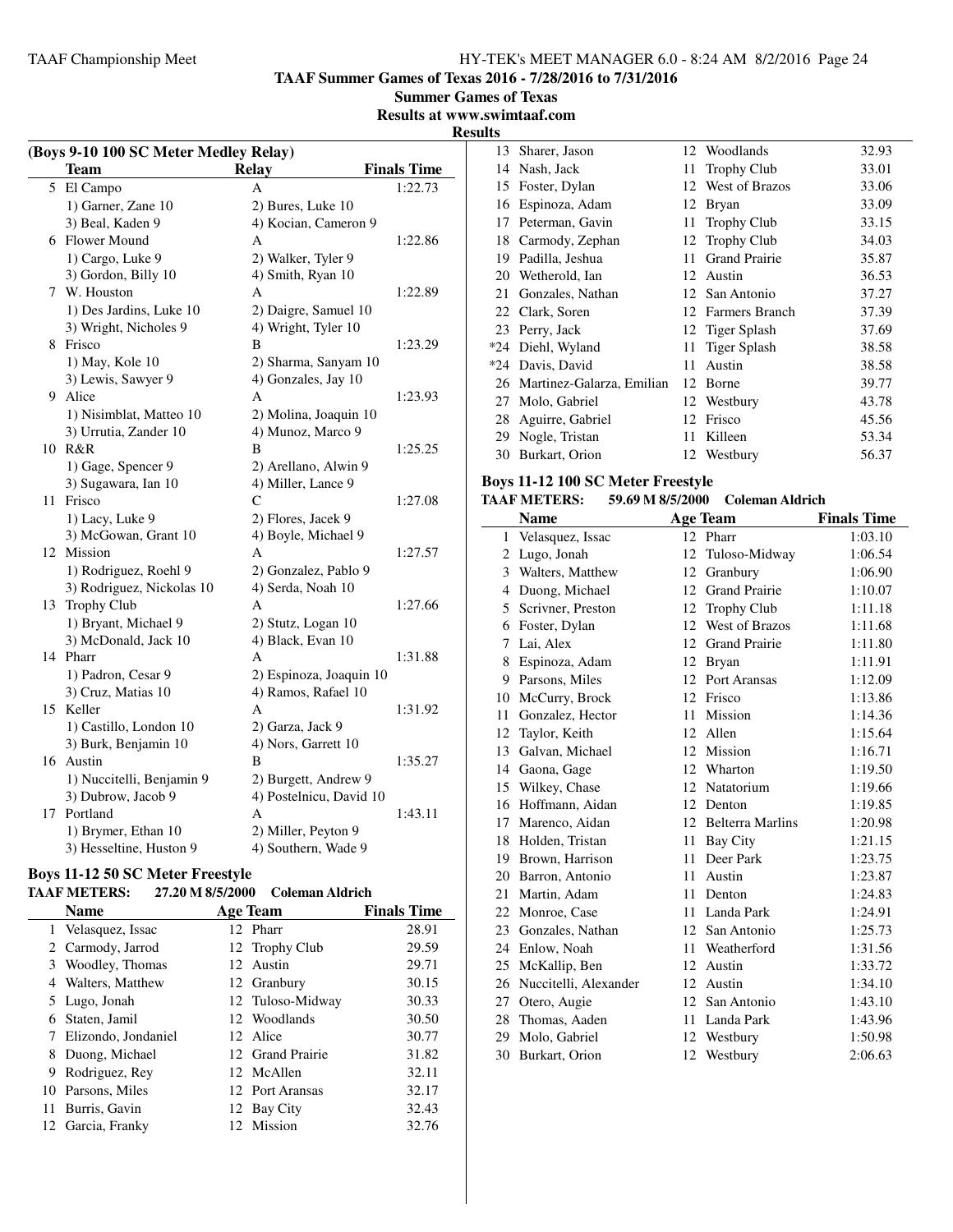**TAAF Summer Games of Texas 2016 - 7/28/2016 to 7/31/2016**

**Summer Games of Texas**

**Results at www.swimtaaf.com**

**Results**

|              | <b>Boys 11-12 50 SC Meter Backstroke</b><br><b>TAAF METERS:</b> |    | 32.76 M 8/5/2000 Byron Carlisle |                    |
|--------------|-----------------------------------------------------------------|----|---------------------------------|--------------------|
|              | <b>Name</b>                                                     |    | <b>Age Team</b>                 | <b>Finals Time</b> |
| $\mathbf{1}$ | Staten, Jamil                                                   |    | 12 Woodlands                    | 35.78              |
|              | 2 Crocker, Jackson                                              | 12 | Victoria                        | 36.71              |
| 3            | Fowers, Jackson                                                 |    | 12 Carrollton                   | 37.03              |
|              | 4 Boettcher, Kase                                               |    | 12 R&R                          | 37.46              |
|              | *5 Gonzalez, Hector                                             | 11 | Mission                         | 39.38              |
| $*5$         | Brown, Marshall                                                 |    | 12 Frisco                       | 39.38              |
| 7            | Carmody, Zephan                                                 | 12 | <b>Trophy Club</b>              | 39.41              |
| 8            | Taylor, Keith                                                   | 12 | Allen                           | 39.42              |
| 9            | Bowers, V, Harry                                                |    | 11 Landa Park                   | 39.53              |
| 10           | Lugo, Jonah                                                     |    | 12 Tuloso-Midway                | 40.09              |
| 11           | Narayan, Ajay                                                   | 11 | Frisco                          | 40.27              |
| 12           | Sharer, Jason                                                   | 12 | Woodlands                       | 41.53              |
|              | 13 Owens, Kole                                                  | 11 | Lake Jackson                    | 42.87              |
|              | 14 Afflerbach, Jacob                                            |    | 12 Granbury                     | 42.88              |
| 15           | Padilla, Jeshua                                                 | 11 | <b>Grand Prairie</b>            | 43.07              |
| 16           | Monroe, Case                                                    | 11 | Landa Park                      | 43.80              |
| 17           | Cargo, Daniel                                                   |    | 11 Flower Mound                 | 43.82              |
|              | 18 Gonzalez, Zachary                                            |    | 12 Keller                       | 46.26              |
| 19           | Rodriguez, Ethan                                                |    | 11 Mission                      | 47.79              |
| 20           | Wolf, Brock                                                     |    | 12 Borne                        | 49.76              |
| 21           | Nuccitelli, Joseph                                              |    | 12 Austin                       | 50.19              |
| 22           | Johnson, Daniel                                                 |    | 12 Austin                       | 51.22              |
| 23           | Brooks, Quinton                                                 | 12 | Victoria                        | 51.61              |
| 24           | Guajardo, Emilio                                                | 11 | Mission                         | 52.56              |
| 25           | Friedman, Carson                                                | 12 | Austin                          | 53.85              |
| 26           | Kolijn, Noah                                                    |    | 12 San Antonio                  | 58.15              |
| 27           | Brubaker, Ryan                                                  | 12 | <b>Flower Mound</b>             | 58.38              |
| 28           | Molo, Gabriel                                                   |    | 12 Westbury                     | 59.07              |
| 29           | Nogle, Tristan                                                  | 11 | Killeen                         | 1:01.38            |
| 30           | Dangore, Parth                                                  | 12 | W. Houston                      | 1:02.51            |

#### **Boys 11-12 50 SC Meter Breaststroke**

**TAAF METERS: 36.03 M 7/30/2006 Grant Wilkinson**

|       | <b>Name</b>       |    | <b>Age Team</b>      | <b>Finals Time</b> |
|-------|-------------------|----|----------------------|--------------------|
| 1     | Parsons, Miles    |    | 12 Port Aransas      | 38.51              |
| 2     | Spaeth, Kyler     |    | 12 Port Aransas      | 38.61              |
| 3     | Walters, Matthew  | 12 | Granbury             | 38.77              |
| 4     | Fowers, Jackson   |    | 12 Carrollton        | 40.67              |
| 5     | Rodriguez, Dayan  |    | 12 Mission           | 42.09              |
| 6     | Rall, Jack        | 12 | Ridglea              | 43.29              |
| 7     | Wetherold, Ian    | 12 | Austin               | 43.59              |
| 8     | Nisimblat, Luca   |    | 12 Alice             | 43.63              |
| 9     | Gomez, Sabastian  |    | 12 Bellaire          | 44.35              |
| 10    | Liu, Jesse        |    | 12 Flower Mound      | 44.89              |
| 11    | Galvan, Michael   |    | 12 Mission           | 45.05              |
| 12    | Scrivner, Preston |    | 12 Trophy Club       | 45.60              |
| $*13$ | Ortega, Javier    | 11 | Tiger Splash         | 45.72              |
| $*13$ | Carone, Cannon    | 12 | Frisco               | 45.72              |
| 15    | Woodley, Thomas   | 12 | Austin               | 45.75              |
| 16    | Phung, Alan       | 12 | <b>Grand Prairie</b> | 46.73              |
| 17    | Peterman, Gavin   | 11 | <b>Trophy Club</b>   | 49.66              |
| 18    | Cohen, Jacob      |    | 12 Tiger Splash      | 50.27              |

| 19 Coufal, Ryan      |     | 12 Landa Park  | 50.35   |
|----------------------|-----|----------------|---------|
| 20 Arcayna, Sam      |     | 11 Frisco      | 50.48   |
| 21 Johnson, Daniel   |     | 12 Austin      | 50.67   |
| 22 Gardea, Erick     |     | 11 Mission     | 52.89   |
| 23 Litchfield, Brady |     | 11 R&R         | 1:02.03 |
| 24 Hajousky, Hayden  |     | 12 San Antonio | 1:02.30 |
| 25 Spence, Joseph    | 11. | R&R            | 1:03.05 |
| 26 Dangore, Parth    |     | 12 W. Houston  | 1:03.42 |
| --- Kubecka, Mark    |     | 11 Palacios    | DO      |
|                      |     |                |         |

# **Boys 11-12 50 SC Meter Butterfly<br>TAAF METERS:** 29.94 M 8/5/2000

#### **TAAF METERS: 29.94 M 8/5/2000 Coleman Aldrich**

|    | <b>Name</b>          |    | <b>Age Team</b>      | <b>Finals Time</b> |
|----|----------------------|----|----------------------|--------------------|
| 1  | Velasquez, Issac     |    | 12 Pharr             | 32.19              |
| 2  | Carmody, Jarrod      | 12 | Trophy Club          | 32.38              |
| 3  | Spaeth, Kyler        | 12 | Port Aransas         | 33.09              |
| 4  | Walters, Matthew     | 12 | Granbury             | 33.53              |
| 5  | Staten, Jamil        | 12 | Woodlands            | 34.45              |
| 6  | Revilla, Tres        | 12 | Alice                | 34.55              |
| 7  | Woodley, Thomas      | 12 | Austin               | 34.64              |
| 8  | Lai, Alex            | 12 | <b>Grand Prairie</b> | 34.73              |
| 9  | Foster, Dylan        |    | 12 West of Brazos    | 36.94              |
| 10 | Espinoza, Adam       | 12 | <b>Bryan</b>         | 37.11              |
| 11 | Sharer, Jason        | 12 | Woodlands            | 37.96              |
| 12 | McCurry, Brock       | 12 | Frisco               | 38.08              |
| 13 | Nash. Jack           | 11 | <b>Trophy Club</b>   | 39.13              |
| 14 | Phung, Alan          | 12 | <b>Grand Prairie</b> | 39.17              |
| 15 | Rodriguez, Rey       | 12 | McAllen              | 40.33              |
| 16 | Diehl, Wyland        | 11 | <b>Tiger Splash</b>  | 40.75              |
| 17 | Taylor, Keith        | 12 | Allen                | 40.78              |
| 18 | Perry, Jack          | 12 | <b>Tiger Splash</b>  | 40.92              |
| 19 | Galvan, Michael      | 12 | Mission              | 41.63              |
| 20 | Maclachlan, David    | 11 | Santa Fe             | 42.06              |
| 21 | Bowers, V, Harry     | 11 | Landa Park           | 42.11              |
| 22 | Narayan, Ajay        | 11 | Frisco               | 42.41              |
| 23 | Landry, Shannon Luke | 12 | Golden Triangle      | 42.46              |
|    | 24 LeBoeuf, Robert   | 12 | Stephenville         | 42.59              |
| 25 | Mullender, John      | 12 | Ridglea              | 44.02              |
| 26 | Davis, David         | 11 | Austin               | 48.46              |
|    | 27 Barron, Antonio   | 11 | Austin               | 55.57              |

#### **Boys 11-12 100 SC Meter IM**

# **TAAF METERS: 1:13.29 M 7/1/1994 John Zimmerman/Grapevine**

|   | <b>Name</b>         | <b>Age Team</b>  | <b>Finals Time</b> |
|---|---------------------|------------------|--------------------|
|   | 1 Carmody, Jarrod   | 12 Trophy Club   | 1:16.20            |
|   | 2 Spaeth, Kyler     | 12 Port Aransas  | 1:17.15            |
|   | *3 Lugo, Jonah      | 12 Tuloso-Midway | 1:23.22            |
|   | *3 Lai, Alex        | 12 Grand Prairie | 1:23.22            |
|   | 5 Staten, Jamil     | 12 Woodlands     | 1:23.83            |
|   | 6 Woodley, Thomas   | 12 Austin        | 1:24.42            |
|   | Espinoza, Adam      | 12 Bryan         | 1:24.54            |
| 8 | McCurry, Brock      | 12 Frisco        | 1:24.76            |
| 9 | Gonzalez, Hector    | 11 Mission       | 1:24.77            |
|   | 10 Fowers, Jackson  | 12 Carrollton    | 1:25.42            |
|   | 11 Rodriguez, Dayan | 12 Mission       | 1:25.74            |
|   | 12 Guerra, Hilario  | Mission          | 1:26.65            |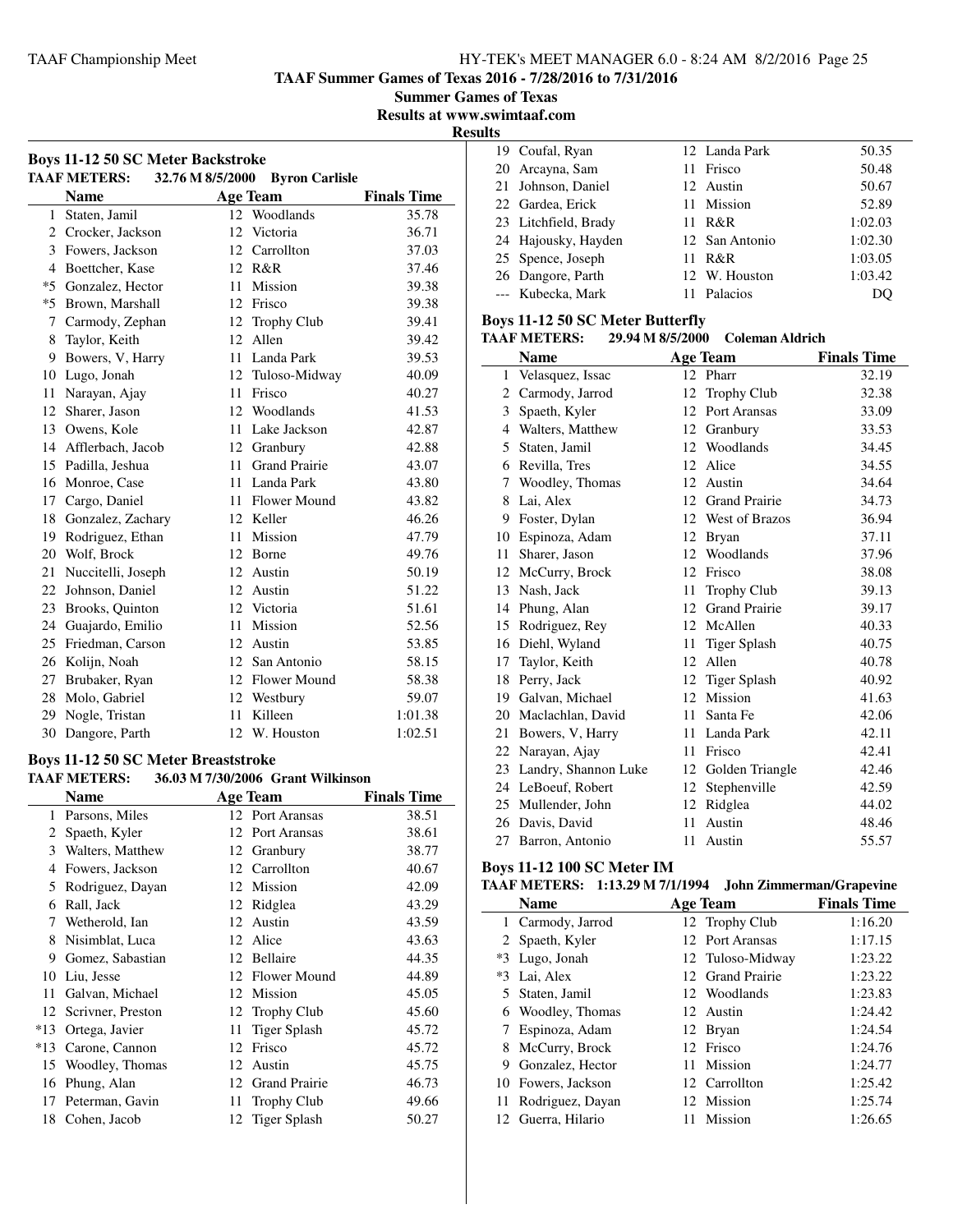**TAAF Summer Games of Texas 2016 - 7/28/2016 to 7/31/2016**

**Summer Games of Texas**

**Results at www.swimtaaf.com**

### **Results**

| (Boys 11-12 100 SC Meter IM) |                          |     |                    |                    |  |  |
|------------------------------|--------------------------|-----|--------------------|--------------------|--|--|
|                              | <b>Name</b>              |     | Age Team           | <b>Finals Time</b> |  |  |
|                              | 13 Sharer, Jason         |     | 12 Woodlands       | 1:26.76            |  |  |
| 14                           | Crocker, Jackson         |     | 12 Victoria        | 1:27.44            |  |  |
| 15                           | Taylor, Keith            |     | 12 Allen           | 1:29.71            |  |  |
|                              | 16 Phung, Alan           |     | 12 Grand Prairie   | 1:30.03            |  |  |
| 17                           | Goodrich, Dustin         | 11. | R&R                | 1:30.57            |  |  |
| 18                           | Ortega, Javier           |     | 11 Tiger Splash    | 1:31.37            |  |  |
| 19                           | Bowers, V, Harry         |     | 11 Landa Park      | 1:32.52            |  |  |
| 20                           | LeBoeuf, Robert          |     | 12 Stephenville    | 1:32.66            |  |  |
| 21                           | Coufal, Ryan             |     | 12 Landa Park      | 1:39.98            |  |  |
|                              | 22 Davis, David          | 11. | Austin             | 1:40.92            |  |  |
| 23                           | Gonzalez, Zachary        |     | 12 Keller          | 1:43.40            |  |  |
| 24                           | Johnson, Daniel          |     | 12 Austin          | 1:46.87            |  |  |
|                              | 25 Enlow, Noah           | 11. | Weatherford        | 1:52.84            |  |  |
|                              | --- Landry, Shannon Luke |     | 12 Golden Triangle | DO                 |  |  |

## **Boys 11-12 200 SC Meter Freestyle Relay**

#### **TAAF METERS: 2:07.06 M 8/1/1989 Bedford**

|    | <b>Team</b>             | <b>Relay</b>                | <b>Finals Time</b> |
|----|-------------------------|-----------------------------|--------------------|
| 1  | Alice                   | A                           | 2:07.76            |
|    | 1) Molina, Jaden 11     | 2) Nisimblat, Luca 12       |                    |
|    | 3) Revilla, Tres 12     | 4) Elizondo, Jondaniel 12   |                    |
|    | 2 Trophy Club           | A                           | 2:08.57            |
|    | 1) Nash, Jack 11        | 2) Peterman, Gavin 11       |                    |
|    | 3) Scrivner, Preston 12 | 4) Carmody, Jarrod 12       |                    |
|    | 3 Victoria              | A                           | 2:21.65            |
|    | 1) Young, Garrett 12    | 2) Nunley, Ross 12          |                    |
|    | 3) Rainey, Branton 12   | 4) Crocker, Jackson 12      |                    |
|    | 4 Frisco                | A                           | 2:26.88            |
|    | 1) Aguirre, Gabriel 12  | 2) Brown, Marshall 12       |                    |
|    | 3) Arcayna, Sam 11      | 4) Bunion, Thedore Caleb 11 |                    |
| 5  | <b>Tiger Splash</b>     | A                           | 2:26.91            |
|    | 1) Perry, Jack 12       | 2) Diehl, Wyland 11         |                    |
|    | 3) Rutter, Brayden 11   | 4) Ortega, Javier 11        |                    |
|    | 6 Bay City              | A                           | 2:27.58            |
|    | 1) Wright, Jordan 12    | 2) Brooks, Mathew 11        |                    |
|    | 3) Holden, Tristan 11   | 4) Burris, Gavin 12         |                    |
| 7  | R&R                     | A                           | 2:27.61            |
|    | 1) Spence, Joseph 11    | 2) Boettcher, Kase 12       |                    |
|    | 3) Mareka, Trampus 12   | 4) Goodrich, Dustin 11      |                    |
|    | 8 Landa Park            | A                           | 2:37.78            |
|    | 1) Coufal, Ryan 12      | 2) Monroe, Case 11          |                    |
|    | 3) Thomas, Aaden 11     | 4) Bowers, V, Harry 11      |                    |
| 9  | McAllen                 | A                           | 2:41.65            |
|    | 1) Izaguirre, Aaron 11  | 2) Lozano, Julian 11        |                    |
|    | 3) Garcia, Moses 11     | 4) Rodriguez, Rey 12        |                    |
| 10 | Alice                   | B                           | 2:44.81            |
|    | 1) Ruvalcaba, Joshua 11 | 2) Barrera, Brandon 12      |                    |
|    | 3) Perez, Emerico 11    | 4) Gaza, Hector 11          |                    |
|    | <b>Grand Prairie</b>    | A                           | DQ                 |
|    | 1) Duong, Michael 12    | 2) Padilla, Jeshua 11       |                    |
|    | 3) Phung, Alan 12       | 4) Lai, Alex 12             |                    |
|    |                         |                             |                    |

**Boys 11-12 200 SC Meter Medley Relay TAAF METERS: 2:22.23 M 8/1/1990 Lewisville**

|                | $2.22320$ M $0.11222$  |                           |                    |
|----------------|------------------------|---------------------------|--------------------|
|                | Team                   | <b>Relay</b>              | <b>Finals Time</b> |
| $\mathbf{1}$   | Alice                  | A                         | 2:28.35            |
|                | 1) Molina, Jaden 11    | 2) Nisimblat, Luca 12     |                    |
|                | 3) Revilla, Tres 12    | 4) Elizondo, Jondaniel 12 |                    |
| $\mathfrak{D}$ | Mission                | A                         | 2:30.67            |
|                | 1) Gonzalez, Hector 11 | 2) Rodriguez, Dayan 12    |                    |
|                | 3) Guerra, Hilario 11  | 4) Garcia, Franky 12      |                    |
|                | 3 Trophy Club          | A                         | 2:34.46            |
|                | 1) Carmody, Zephan 12  | 2) Scrivner, Preston 12   |                    |
|                | 3) Nash, Jack 11       | 4) Peterman, Gavin 11     |                    |
| 4              | Frisco                 | A                         | 2:37.36            |
|                | 1) Narayan, Ajay 11    | 2) Carone, Cannon 12      |                    |
|                | 3) McCurry, Brock 12   | 4) Aguirre, Gabriel 12    |                    |
|                | 5 Tiger Splash         | A                         | 2:50.14            |
|                | 1) Rutter, Brayden 11  | 2) Cohen, Jacob 12        |                    |
|                | 3) Perry, Jack 12      | 4) Ortega, Javier 11      |                    |
|                | 6 R&R                  | A                         | 2:57.86            |
|                | 1) Boettcher, Kase 12  | 2) Litchfield, Brady 11   |                    |
|                | 3) Goodrich, Dustin 11 | 4) Spence, Joseph 11      |                    |
| 7              | Bay City               | B                         | 3:16.50            |
|                | 1) Oros, Blake 11      | 2) Miller, Frankie 11     |                    |
|                | 3) Vargas, Michael 11  | 4) Rodriguez, Felix 11    |                    |
| $---$          | Mission                | B                         | DQ                 |
|                | 1) Rodriguez, Ethan 11 | 2) Gardea, Erick 11       |                    |
|                | 3) Galvan, Michael 12  | 4) Guajardo, Emilio 11    |                    |

# **Boys 13-14 50 SC Meter Freestyle**

# **TAAF METERS: 26.15 M 7/28/2007 Ian Rea**

|    | Name                 |    | <b>Age Team</b>    | <b>Finals Time</b> |
|----|----------------------|----|--------------------|--------------------|
| 1  | Potter, Eric         |    | 14 Tuloso-Midway   | 26.85              |
| 2  | Singh, Luke          | 14 | Mission            | 27.28              |
| 3  | Barber, Dillon       | 14 | Stephenville       | 27.59              |
| 4  | DeLuna, Abelardo     | 14 | Odem               | 27.78              |
| 5  | Pizana, Aaron        | 13 | Tuloso-Midway      | 28.39              |
| 6  | Garza, Callen        | 13 | Keller             | 28.52              |
| 7  | Mackebon, Will       | 13 | <b>Bay City</b>    | 28.87              |
| 8  | Rubio, Sergio        | 13 | Edinst             | 28.89              |
| 9  | Hackler, Christopher | 14 | <b>Trophy Club</b> | 29.67              |
| 10 | Barcellano, Miguel   | 13 | Carrollton         | 29.71              |
| 11 | Abell, Luke          |    | 14 Landa Park      | 29.75              |
| 12 | Szipocs, Steven      | 13 | Austin             | 29.80              |
| 13 | Hardaway, Hayden     |    | 14 Landa Park      | 29.81              |
| 14 | Monroe, Hunter       |    | 13 Landa Park      | 29.99              |
| 15 | Pedraza, Anthony     |    | 14 Pharr           | 30.14              |
| 16 | Carlo, Liam          | 14 | Westbury           | 30.18              |
| 17 | Schmidt, Andrea      | 14 | <b>TEMP</b>        | 30.63              |
| 18 | Neireiter, Aidan     | 13 | Golden Triangle    | 30.67              |
| 19 | Allen, John          | 14 | Frisco             | 30.74              |
| 20 | Medeiros, Michael    | 13 | Midothian          | 30.97              |
| 21 | Young, Jonathan      |    | 14 Plano Piranhas  | 31.26              |
| 22 | Pham, Lex            |    | 13 W. Houston      | 31.30              |
| 23 | Lindsay, Seth        |    | 14 Rowlett         | 31.88              |
| 24 | Gonzalez, Jordan     | 14 | Westbury           | 32.38              |
| 25 | Krall, Roby          | 14 | Golden Triangle    | 32.96              |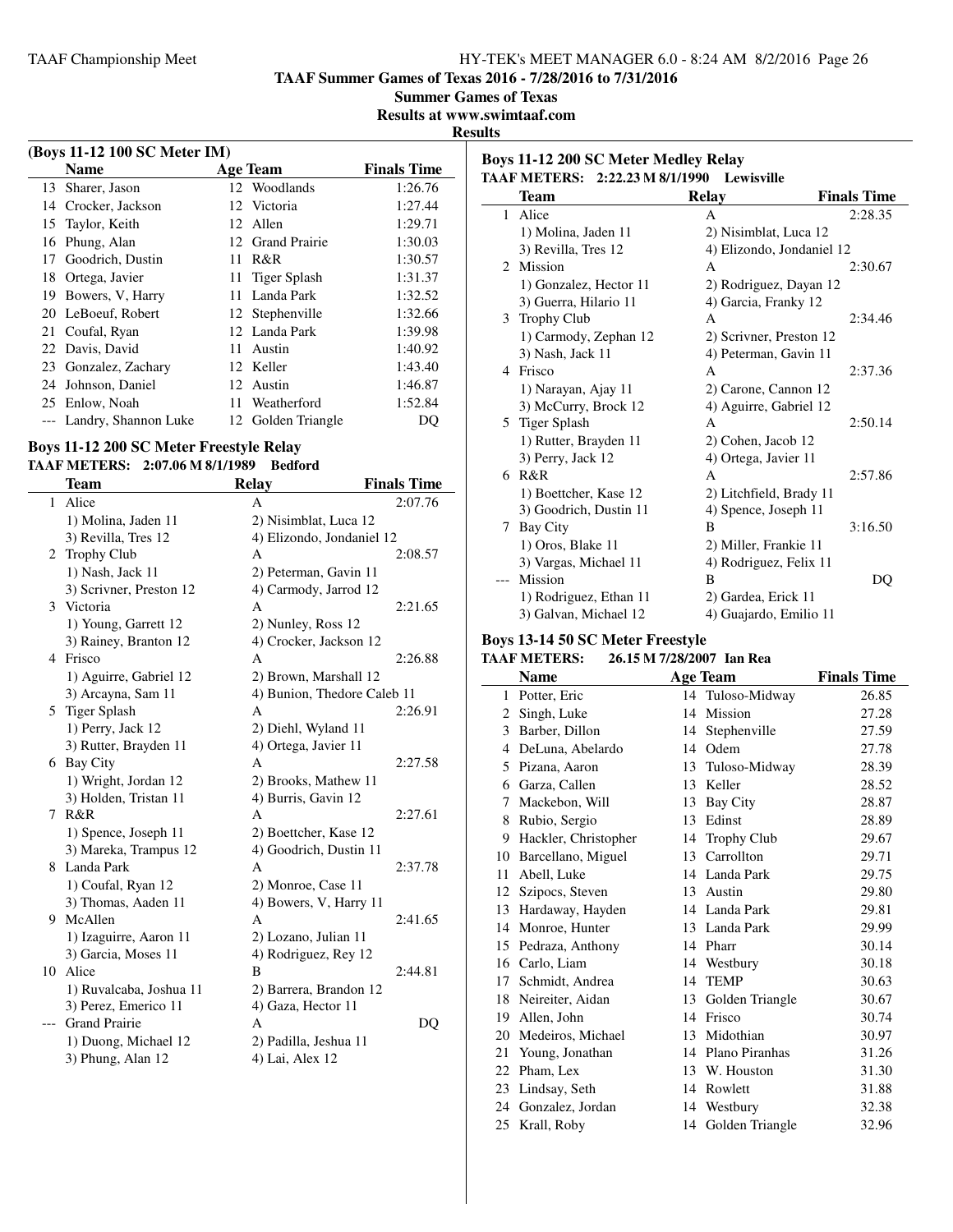**TAAF Summer Games of Texas 2016 - 7/28/2016 to 7/31/2016**

**Results at www.swimtaaf.com**

**Results**

| (Boys 13-14 50 SC Meter Freestyle) |                   |                    |                    |  |  |  |
|------------------------------------|-------------------|--------------------|--------------------|--|--|--|
|                                    | <b>Name</b>       | <b>Age Team</b>    | <b>Finals Time</b> |  |  |  |
|                                    | 26 Wang, Benjamin | 13 College Station | 33.13              |  |  |  |
|                                    | 27 Mendoza, Tomas | 13 San Antonio     | 35.49              |  |  |  |
|                                    | 28 Adams, Ryan    | 14 San Antonio     | 38.37              |  |  |  |

#### **Boys 13-14 100 SC Meter Freestyle**

J.

### **TAAF METERS: 57.61 M 7/28/2007 Cody Armstrong**

|    | <b>Name</b>        |    | <b>Age Team</b>         | <b>Finals Time</b> |
|----|--------------------|----|-------------------------|--------------------|
| 1  | Rennhack, Nicholas | 13 | Grapevine               | 1:00.55            |
| 2  | DeLuna, Abelardo   | 14 | Odem                    | 1:01.80            |
| 3  | Heath, Trevor      | 14 | Mission                 | 1:01.93            |
| 4  | Barber, Dillon     | 14 | Stephenville            | 1:02.44            |
| 5  | Garza, Callen      | 13 | Keller                  | 1:02.99            |
| 6  | Steelman, Josh     | 14 | Lake Jackson            | 1:03.03            |
| 7  | Mackebon, Will     | 13 | Bay City                | 1:03.81            |
| 8  | Hernandez, Allen   | 13 | Plano Aducks            | 1:04.52            |
| 9  | Barrera, Noah      | 13 | Landa Park              | 1:05.20            |
| 10 | Schmidt, Andrea    | 14 | <b>TEMP</b>             | 1:05.59            |
| 11 | Hughes, Justin     | 14 | Grapevine               | 1:05.82            |
| 12 | Ursini, Milo       | 13 | Carrollton              | 1:06.13            |
| 13 | Medeiros, Michael  | 13 | Midothian               | 1:06.38            |
| 14 | Abell, Luke        | 14 | Landa Park              | 1:07.54            |
| 15 | Dorsch, Robert     | 14 | Tuloso-Midway           | 1:08.92            |
| 16 | Dombroski, Jack    | 14 | <b>Belterra Marlins</b> | 1:09.09            |
| 17 | Rutledge, Trenton  | 13 | <b>Bryan</b>            | 1:09.40            |
| 18 | Pedraza, Anthony   | 14 | Pharr                   | 1:09.86            |
| 19 | Young, Jonathan    | 14 | Plano Piranhas          | 1:10.04            |
| 20 | Palmquist, Ean     | 13 | Victoria                | 1:11.59            |
| 21 | Lindsay, Seth      | 14 | Rowlett                 | 1:12.62            |
| 22 | Pham, Lex          | 13 | W. Houston              | 1:13.38            |
| 23 | Krall, Roby        | 14 | Golden Triangle         | 1:14.69            |
| 24 | Rodriguez, Rowan   | 14 | Austin                  | 1:19.04            |
| 25 | Vargas, Michael    | 14 | South Belt              | 1:20.30            |
| 26 | Gonzalez, Jordan   | 14 | Westbury                | 1:22.32            |
| 27 | Mendoza, Tomas     | 13 | San Antonio             | 1:27.16            |

#### **Boys 13-14 200 SC Meter Freestyle**

## **TAAF METERS: 2:15.95 M 8/1/1992 Joey Broussard/Fst**

| Name                          |    |                         | <b>Finals Time</b>                                                                                                                                                                                         |
|-------------------------------|----|-------------------------|------------------------------------------------------------------------------------------------------------------------------------------------------------------------------------------------------------|
| Vargas, Aidan<br>$\mathbf{1}$ |    |                         | 2:13.09M                                                                                                                                                                                                   |
| Singh, Luke                   |    |                         | 2:14.35M                                                                                                                                                                                                   |
| Barrera, Noah                 |    |                         | 2:21.27                                                                                                                                                                                                    |
| Schmidt, Andrea               | 14 |                         | 2:21.32                                                                                                                                                                                                    |
| Castillo, Christian           |    |                         | 2:22.82                                                                                                                                                                                                    |
| Hernandez, Allen              | 13 | Plano Aducks            | 2:26.52                                                                                                                                                                                                    |
| Ursini, Milo                  |    |                         | 2:27.78                                                                                                                                                                                                    |
| Neireiter, Aidan              |    | Golden Triangle         | 2:31.80                                                                                                                                                                                                    |
| Hudgins, Cole                 | 13 | Natatorium              | 2:31.82                                                                                                                                                                                                    |
| Allen, John                   | 14 |                         | 2:32.07                                                                                                                                                                                                    |
| Epling, Seth                  |    |                         | 2:36.21                                                                                                                                                                                                    |
| Wilson, Daniel                |    |                         | 2:38.58                                                                                                                                                                                                    |
| Dombroski, Jack               | 14 | <b>Belterra Marlins</b> | 2:42.10                                                                                                                                                                                                    |
| 14 Slaughter, Jonathan        |    |                         | 2:42.67                                                                                                                                                                                                    |
| Garza, Emmanuel               | 13 | Mission                 | 2:42.90                                                                                                                                                                                                    |
| Ortega, Jair                  |    |                         | 2:53.10                                                                                                                                                                                                    |
|                               |    |                         | <b>Age Team</b><br>13 Tuloso-Midway<br>14 Mission<br>13 Landa Park<br><b>TEMP</b><br>13 Tuloso-Midway<br>13 Carrollton<br>13<br>Frisco<br>14 Mission<br>13 Trophy Club<br>13 Carrollton<br>13 Tiger Splash |

| 17 Johnson, Luke   | 13 Trophy Club  | 2:59.76 |
|--------------------|-----------------|---------|
| 18 Cobb, Noah      | 13 Lake Jackson | 3:24.62 |
| 19 Anzueto, Joshua | 13 Westbury     | 3:26.42 |

#### **Boys 13-14 50 SC Meter Backstroke**

# **TAAF METERS: 30.04 M 8/1/1992 Joshua Ihde/Tclub**

|    | <b>Name</b>          |    | <b>Age Team</b>        | <b>Finals Time</b> |
|----|----------------------|----|------------------------|--------------------|
| 1  | Hackler, Christopher | 14 | <b>Trophy Club</b>     | 33.36              |
| 2  | Castillo, Christian  | 13 | Tuloso-Midway          | 33.52              |
|    | 3 Barcellano, Miguel | 13 | Carrollton             | 34.04              |
| 4  | Heath, Trevor        |    | 14 Mission             | 34.72              |
| 5  | Hardaway, Hayden     |    | 14 Landa Park          | 34.90              |
| 6  | Wang, Benjamin       | 13 | <b>College Station</b> | 35.51              |
| 7  | Hughes, Justin       | 14 | Grapevine              | 36.22              |
| 8  | DeLuna, Abelardo     | 14 | Odem                   | 36.55              |
| 9  | Allen, John          | 14 | Frisco                 | 36.69              |
|    | 10 Hernandez, Allen  |    | 13 Plano Aducks        | 36.73              |
| 11 | Ursini, Milo         | 13 | Carrollton             | 36.80              |
| 12 | Monroe, Hunter       |    | 13 Landa Park          | 37.05              |
|    | 13 Carlo, Liam       |    | 14 Westbury            | 37.24              |
|    | 14 Garner, Gage      | 13 | El Campo               | 37.39              |
|    | 15 Johnston, Lance   |    | 14 Denison             | 37.64              |
| 16 | Neireiter, Aidan     | 13 | Golden Triangle        | 37.80              |
| 17 | Medina, Art          | 13 | Tuloso-Midway          | 38.67              |
|    | 18 Rutledge, Trenton | 13 | <b>Bryan</b>           | 38.79              |
| 19 | Kesler, Mason        | 13 | Lake Jackson           | 39.07              |
|    | 20 Ortiz, Diego      |    | 13 Flower Mound        | 39.24              |
| 21 | Epling, Seth         |    | 14 Mission             | 39.35              |
| 22 | Galvan, Yahir        | 13 | Mission                | 39.62              |
|    | 23 Ortega, Jair      | 13 | Tiger Splash           | 40.10              |
|    | 24 Vargas, Michael   | 14 | South Belt             | 40.51              |
| 25 | Heldt, Joshua        | 13 | Killeen                | 40.87              |
| 26 | Ford, Nicolas        | 13 | Austin                 | 42.77              |
| 27 | Nguyen, Dylan        |    | 13 Golden Triangle     | 44.14              |
| 28 | Adams, Ryan          |    | 14 San Antonio         | 47.15              |
| 29 | Mendoza, Tomas       | 13 | San Antonio            | 50.67              |
| 30 | Wen, Tommy           | 13 | Westbury               | 55.57              |

#### **Boys 13-14 50 SC Meter Breaststroke**

#### **TAAF METERS: 34.08 M 8/1/1992 Wes Frontz/Bcs**

|                       | <b>Name</b>         |    | <b>Age Team</b>  | <b>Finals Time</b> |
|-----------------------|---------------------|----|------------------|--------------------|
| 1                     | Vargas, Aidan       |    | 13 Tuloso-Midway | 35.51              |
| $\mathbf{2}^{\prime}$ | Pizana, Aaron       |    | 13 Tuloso-Midway | 36.80              |
| 3                     | de Valcourt, Myles  |    | 13 Lake Jackson  | 37.07              |
| 4                     | Tran, Ethan         | 13 | Frisco           | 37.35              |
|                       | 5 Sauceda, Joseph   | 13 | McAllen          | 38.56              |
| 6                     | Jilg, Zach          |    | 14 Trophy Club   | 38.97              |
|                       | Darlington, Preston | 14 | Landa Park       | 39.00              |
| 8                     | Garza, Diego        | 13 | Mission          | 39.23              |
| 9                     | Abell, Luke         |    | 14 Landa Park    | 39.50              |
| 10                    | Pham, Lex           |    | 13 W. Houston    | 39.74              |
|                       | 11 Liu, Yuzhou      | 14 | Bedford          | 39.94              |
|                       | *12 Steelman, Josh  |    | 14 Lake Jackson  | 40.16              |
|                       | *12 Barnes, Brodie  |    | 14 Rowlett       | 40.16              |
| 14                    | Rutledge, Trenton   | 13 | <b>Bryan</b>     | 40.24              |
|                       | 15 Hinojosa, Alex   | 14 | Alice            | 40.99              |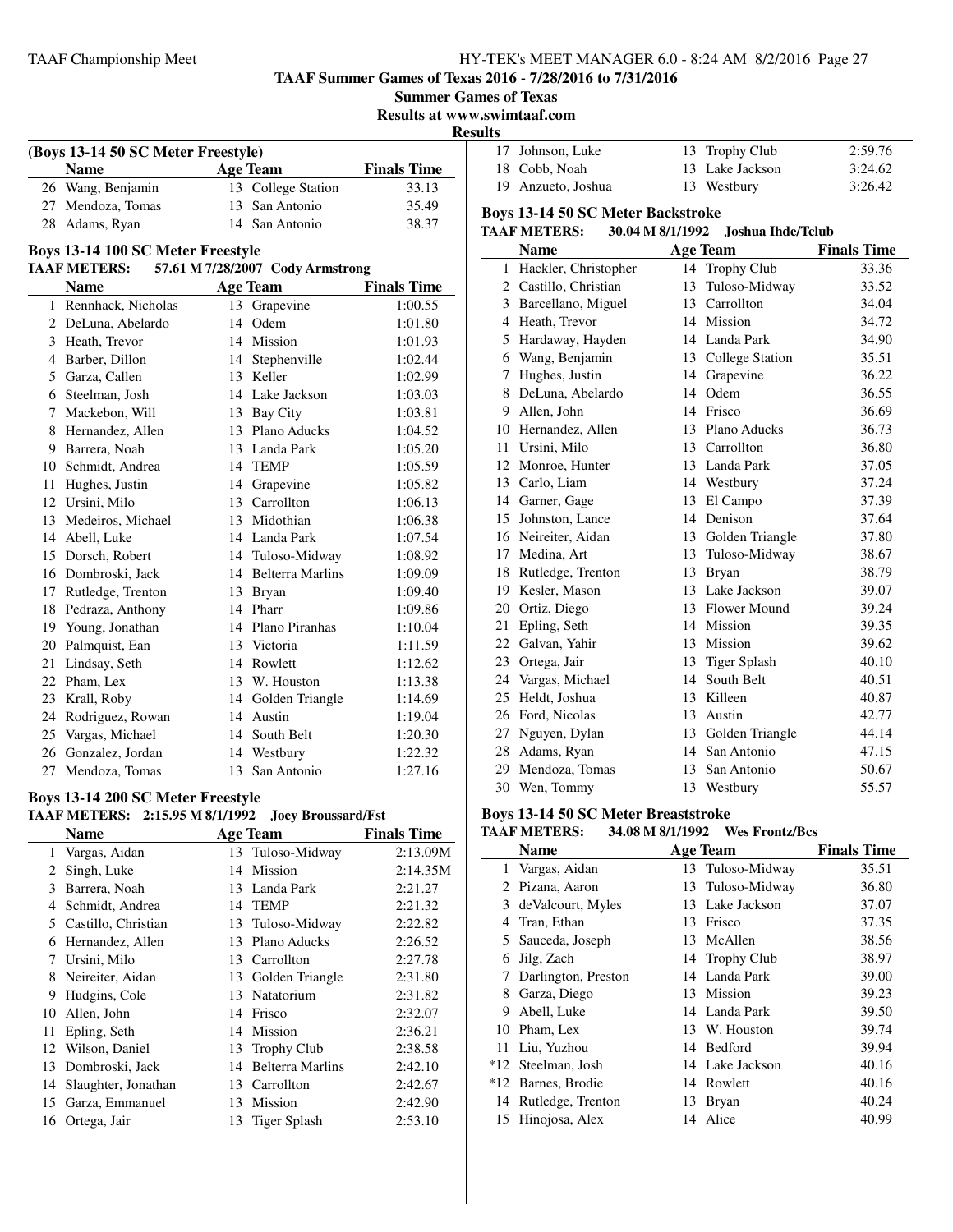**TAAF Summer Games of Texas 2016 - 7/28/2016 to 7/31/2016**

**Summer Games of Texas Results at www.swimtaaf.com**

**Results**

 $\sim$ 

|    | (Boys 13-14 50 SC Meter Breaststroke) |    |                     |                    |  |
|----|---------------------------------------|----|---------------------|--------------------|--|
|    | <b>Name</b>                           |    | <b>Age Team</b>     | <b>Finals Time</b> |  |
|    | 16 Dombroski, Jack                    |    | 14 Belterra Marlins | 41.11              |  |
|    | 17 Krall, Roby                        |    | 14 Golden Triangle  | 41.25              |  |
|    | 18 Garner, Gage                       |    | 13 El Campo         | 41.43              |  |
| 19 | Hutson, Jackson                       |    | 14 Trophy Club      | 41.99              |  |
| 20 | Johnston, Lance                       |    | 14 Denison          | 42.21              |  |
|    | 21 Szipocs, Steven                    |    | 13 Austin           | 45.61              |  |
|    | 22 Heldt, Joshua                      |    | 13 Killeen          | 46.09              |  |
| 23 | Adams, Ryan                           |    | 14 San Antonio      | 49.98              |  |
|    | 24 Barrera, Alejandro                 |    | 13 Mission          | 53.82              |  |
|    | 25 Rodriguez, Jensen                  |    | 14 Killeen          | 54.10              |  |
| 26 | Wen, Tommy                            | 13 | Westbury            | 1:02.69            |  |

#### **Boys 13-14 50 SC Meter Butterfly**

## **TAAF METERS: 28.02 M 7/28/2007 Ian Rea**

|    | <b>Name</b>        |    | <b>Age Team</b>        | <b>Finals Time</b> |
|----|--------------------|----|------------------------|--------------------|
| 1  | Potter, Eric       |    | 14 Tuloso-Midway       | 28.48              |
| 2  | Barber, Dillon     | 14 | Stephenville           | 29.03              |
| 3  | Garza, Alvaro      | 14 | Mission                | 29.43              |
| 4  | Rennhack, Nicholas | 13 | Grapevine              | 30.67              |
| 5  | Lozano, Pete       | 14 | McAllen                | 31.49              |
| 6  | Arizpe, Nathan     | 14 | Alice                  | 31.54              |
| 7  | Barcellano, Miguel | 13 | Carrollton             | 31.97              |
| 8  | Carlo, Liam        | 14 | Westbury               | 32.37              |
| 9  | Rubio, Sergio      | 13 | Edinst                 | 32.64              |
| 10 | Schmidt, Andrea    | 14 | <b>TEMP</b>            | 32.74              |
| 11 | Wang, Benjamin     | 13 | <b>College Station</b> | 32.85              |
| 12 | Liu, Yuzhou        | 14 | <b>Bedford</b>         | 33.10              |
| 13 | Hardaway, Hayden   | 14 | Landa Park             | 33.23              |
| 14 | Heiner, Jeremy     | 14 | Granbury               | 33.76              |
| 15 | Anderson, Ethan    | 14 | <b>Trophy Club</b>     | 33.83              |
| 16 | Barrera, Noah      | 13 | Landa Park             | 33.88              |
| 17 | Hudgins, Cole      | 13 | Natatorium             | 34.24              |
| 18 | Johnston, Lance    | 14 | Denison                | 35.26              |
| 19 | Litchfield, Jake   | 13 | R&R                    | 35.46              |
| 20 | Young, Jonathan    | 14 | Plano Piranhas         | 36.31              |
| 21 | Jobes, Brian       | 14 | Allen                  | 37.47              |
| 22 | Lindsay, Seth      | 14 | Rowlett                | 38.07              |
| 23 | Youngblood, Keaton |    | 14 Landa Park          | 38.12              |
| 24 | Ford, Nicolas      | 13 | Austin                 | 38.38              |
| 25 | Rodriguez, Rowan   | 14 | Austin                 | 41.33              |
|    | 26 Cobb, Noah      |    | 13 Lake Jackson        | 47.12              |

#### **Boys 13-14 100 SC Meter IM**

#### **TAAF METERS: 1:06.19 M 8/1/1992 Joshua Ihde/Trophy Club**

|   | <b>Name</b>          | <b>Age Team</b> | <b>Finals Time</b> |
|---|----------------------|-----------------|--------------------|
|   | 1 Rennhack, Nicholas | 13 Grapevine    | 1:09.03            |
|   | 2 Garza, Alvaro      | 14 Mission      | 1:12.01            |
|   | 3 de Valcourt, Myles | 13 Lake Jackson | 1:12.65            |
|   | 4 Garza, Callen      | 13 Keller       | 1:15.62            |
|   | 5 Lozano, Pete       | 14 McAllen      | 1:16.66            |
|   | 6 DeLuna, Abelardo   | 14 Odem         | 1:16.89            |
|   | 7 Jilg, Zach         | 14 Trophy Club  | 1:17.86            |
|   | 8 Mackebon, Will     | 13 Bay City     | 1:18.10            |
| 9 | Charles, JC          | Alice           | 1:18.31            |

| 10 | Hudgins, Cole         |    | 13 Natatorium      | 1:18.32 |
|----|-----------------------|----|--------------------|---------|
| 11 | Wang, Benjamin        | 13 | College Station    | 1:19.98 |
| 12 | Hutson, Jackson       | 14 | <b>Trophy Club</b> | 1:19.99 |
| 13 | Medeiros, Michael     | 13 | Midothian          | 1:20.42 |
| 14 | Barnes, Brodie        | 14 | Rowlett            | 1:21.43 |
| 15 | Pham, Lex             |    | 13 W. Houston      | 1:22.09 |
|    | 16 Garner, Gage       | 13 | El Campo           | 1:22.38 |
| 17 | Walenciak, Ross       | 14 | Allen              | 1:22.90 |
| 18 | Barrera, Alejandro    |    | 13 Mission         | 1:23.55 |
| 19 | Monroe, Hunter        |    | 13 Landa Park      | 1:24.63 |
| 20 | Szipocs, Steven       | 13 | Austin             | 1:26.03 |
| 21 | Darlington, Preston   |    | 14 Landa Park      | 1:29.28 |
| 22 | Wilburn, John         |    | 13 Carrollton      | 1:30.57 |
|    | 23 Youngblood, Keaton |    | 14 Landa Park      | 1:34.98 |
| 24 | Vargas, Michael       |    | 14 South Belt      | 1:39.96 |
|    | Kesler, Mason         | 13 | Lake Jackson       | DO      |
|    | Wen, Tommy            | 13 | Westbury           | DQ      |
|    |                       |    |                    |         |

#### **Boys 13-14 200 SC Meter Freestyle Relay TAAF METERS: 1:51.18 M 8/1/1992 Bay City**

|    | <b>Team</b>                | <b>Relay</b>              | <b>Finals Time</b> |
|----|----------------------------|---------------------------|--------------------|
| 1  | Mission                    | А                         | 1:50.26M           |
|    |                            |                           |                    |
|    | 1) Singh, Luke 14          | 2) Portillo, Javier 14    |                    |
|    | 3) Garza, Alvaro 14        | 4) Heath, Trevor 14       |                    |
| 2  | Tuloso-Midway              | А                         | 1:51.08M           |
|    | 1) Vargas, Aidan 13        | 2) Castillo, Christian 13 |                    |
|    | 3) Pizana, Aaron 13        | 4) Potter, Eric 14        |                    |
| 3  | Landa Park                 | A                         | 1:59.24            |
|    | 1) Monroe, Hunter 13       | 2) Barrera, Noah 13       |                    |
|    | 3) Abell, Luke 14          | 4) Hardaway, Hayden 14    |                    |
| 4  | Tuloso-Midway              | B                         | 2:01.18            |
|    | 1) Dorsch, Robert 14       | 2) Ramirez, Jacob 14      |                    |
|    | 3) Medina, Art 13          | 4) Nepote, Zachary 14     |                    |
| 5  | <b>Trophy Club</b>         | А                         | 2:01.37            |
|    | 1) Hackler, Christopher 14 | 2) Hutson, Jackson 14     |                    |
|    | 3) Anderson, Ethan 14      | 4) Jilg, Zach 14          |                    |
| 6  | Alice                      | A                         | 2:03.82            |
|    | 1) Rubio, Trae 14          | 2) Arizpe, Nathan 14      |                    |
|    | 3) Charles, JC 13          | 4) Hinojosa, Alex 14      |                    |
| 7  | Lake Jackson               | A                         | 2:04.14            |
|    | 1) deValcourt, Myles 13    | 2) Cobb, Noah 13          |                    |
|    | 3) Kesler, Mason 13        | 4) Steelman, Josh 14      |                    |
| 8  | Carrollton                 | A                         | 2:04.23            |
|    | 1) Ursini, Milo 13         | 2) Slaughter, Jonathan 13 |                    |
|    | 3) Wilburn, John 13        | 4) Barcellano, Miguel 13  |                    |
| 9  | Mission                    | B                         | 2:05.88            |
|    | 1) Barrera, Alejandro 13   | 2) Guajardo, Sebastian 14 |                    |
|    | 3) Epling, Seth 14         | 4) Ramirez, Rosember 13   |                    |
| 10 | Landa Park                 | B                         | 2:09.10            |
|    | 1) Youngblood, Keaton 14   | 2) Pannell, Timothy 13    |                    |
|    | 3) Myers, Kyle 14          | 4) Darlington, Preston 14 |                    |
| 11 | Flower Mound               | A                         | 2:12.77            |
|    | 1) Velasco, Michael 13     | 2) Kochenower, Justin 13  |                    |
|    | 3) Ortiz, Diego 13         | 4) Payne, Jonathan 14     |                    |
| 12 | Westbury                   | A                         | 2:23.93            |
|    | 1) Gonzalez, Jordan 14     | 2) Carlo, Liam 14         |                    |
|    | 3) LeBeau, Ryan 13         | 4) Anzueto, Joshua 13     |                    |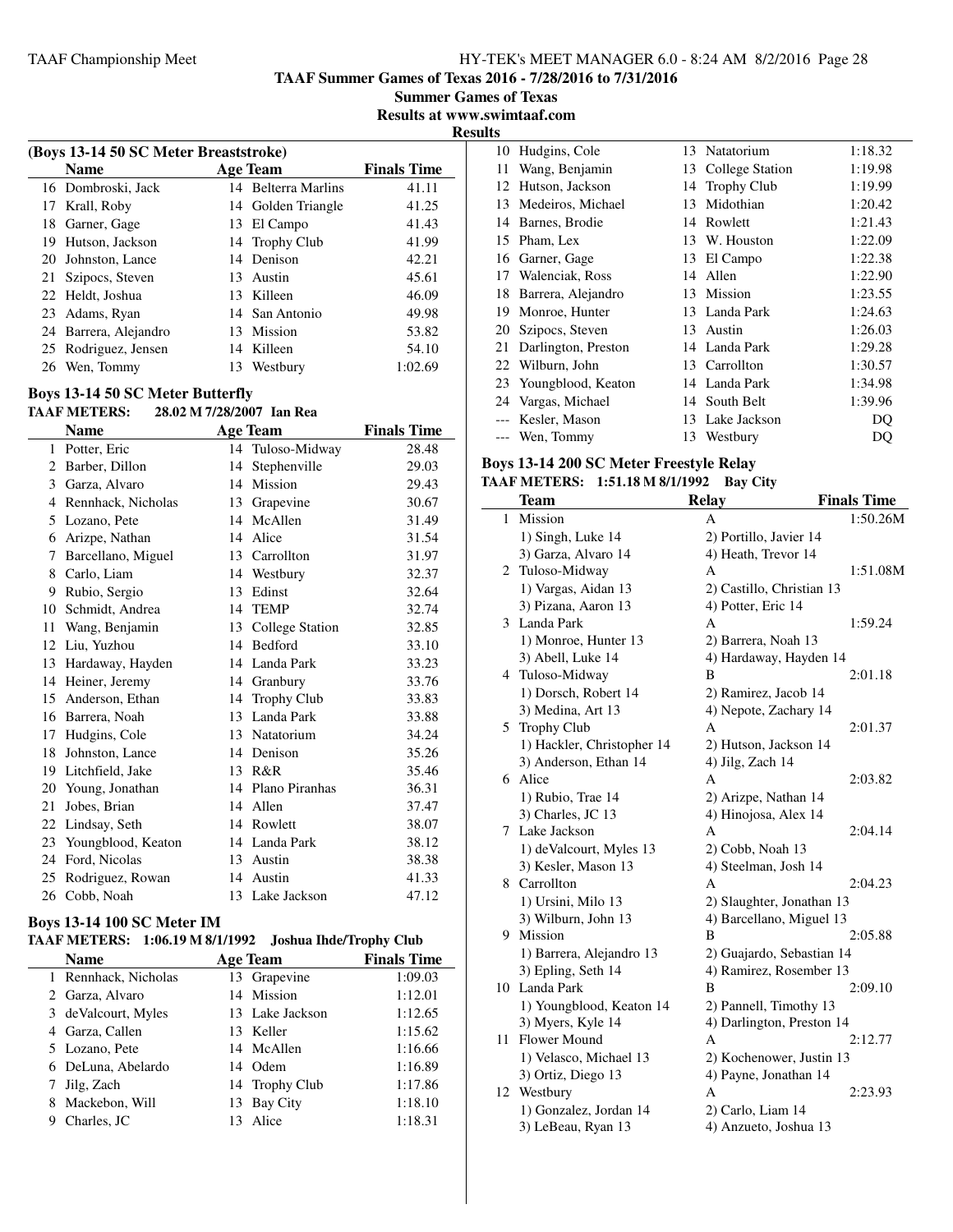**TAAF Summer Games of Texas 2016 - 7/28/2016 to 7/31/2016**

**Summer Games of Texas Results at www.swimtaaf.com**

# **Results**

|    | (Boys 13-14 200 SC Meter Freestyle Relay) |                           |                    |
|----|-------------------------------------------|---------------------------|--------------------|
|    | Team                                      | <b>Relay</b>              | <b>Finals Time</b> |
| 13 | <b>Tiger Splash</b>                       | A                         | 2:41.36            |
|    | 1) Ortega, Jair 13                        | 2) Dollard, Johnny 14     |                    |
|    | 3) Gwyn, Jordin 14                        | 4) Cohen, Christopher 14  |                    |
|    | Boys 13-14 200 SC Meter Medley Relay      |                           |                    |
|    | TAAF METERS: 2:07.09 M 8/1/1992           | <b>Bay City</b>           |                    |
|    | <b>Team</b>                               | <b>Relay</b>              | <b>Finals Time</b> |
|    | 1 Tuloso-Midway                           | A                         | 2:05.42M           |
|    | 1) Castillo, Christian 13                 | 2) Vargas, Aidan 13       |                    |
|    | 3) Potter, Eric 14                        | 4) Pizana, Aaron 13       |                    |
|    | 2 Mission                                 | A                         | 2:09.46            |
|    | 1) Heath, Trevor 14                       | 2) Garza, Diego 13        |                    |
|    | 3) Garza, Alvaro 14                       | 4) Singh, Luke 14         |                    |
|    | 3 Trophy Club                             | А                         | 2:17.45            |
|    | 1) Hackler, Christopher 14                | 2) Jilg, Zach 14          |                    |
|    | 3) Anderson, Ethan 14                     | 4) Hutson, Jackson 14     |                    |
|    | 4 Alice                                   | А                         | 2:19.34            |
|    | 1) Charles, JC 13                         | 2) Hinojosa, Alex 14      |                    |
|    | 3) Arizpe, Nathan 14                      | 4) Rubio, Trae 14         |                    |
|    | 5 McAllen                                 | A                         | 2:20.15            |
|    | 1) Bazan, Aidan 13                        | 2) Sauceda, Joseph 13     |                    |
|    | 3) Lozano, Pete 14                        | 4) Ramirez, Sammuel 13    |                    |
|    | 6 Lake Jackson                            | A                         | 2:21.95            |
|    | 1) Kesler, Mason 13                       | 2) deValcourt, Myles 13   |                    |
|    | 3) Steelman, Josh 14                      | 4) Cobb, Noah 13          |                    |
|    | 7 Tuloso-Midway                           | В                         | 2:27.78            |
|    | 1) Medina, Art 13                         | 2) Nepote, Zachary 14     |                    |
|    | 3) Dorsch, Robert 14                      | 4) Ramirez, Jacob 14      |                    |
|    | 8 Mission                                 | B                         | 2:33.99            |
|    | 1) Bentsen, Christian 14                  | 2) Barrera, Alejandro 13  |                    |
|    | 3) Portillo, Javier 14                    | 4) Guajardo, Sebastian 14 |                    |
|    | 9 Flower Mound                            | A                         | 2:39.08            |
|    | 1) Kochenower, Justin 13                  | 2) Payne, Jonathan 14     |                    |
|    | 3) Velasco, Michael 13                    | 4) Ortiz, Diego 13        |                    |
|    | 10 Westbury                               | A                         | 2:44.62            |
|    | 1) Gonzalez, Jordan 14                    | 2) Anzueto, Joshua 13     |                    |
|    | 3) LeBeau, Ryan 13                        | 4) Wen, Tommy 13          |                    |
| 11 | <b>Tiger Splash</b>                       | A                         | 2:51.60            |
|    | 1) Cohen, Christopher 14                  | 2) Gwyn, Jordin 14        |                    |
|    | 3) Dollard, Johnny 14                     | 4) Ortega, Jair 13        |                    |
|    |                                           |                           |                    |

# **Men 15-17 50 SC Meter Freestyle**

# **TAAF METERS: 53.88 M 7/27/2007 Joshua Pena**

|   | Name                  |    | <b>Age Team</b>    | <b>Finals Time</b> |
|---|-----------------------|----|--------------------|--------------------|
|   | 1 Chang, Ryan         |    | 17 Natatorium      | 24.51M             |
|   | 2 McManus, Ryan       | 17 | Grapevine          | 25.24M             |
|   | 3 Fletcher, Vincent   |    | 15 Golden Triangle | 25.29M             |
|   | 4 Sanchez, Drew       |    | 15 Victoria        | 25.49M             |
|   | 5 Garza, Eloy         | 17 | Edinst             | 25.52M             |
|   | 6 Perez, Aaren        | 17 | Alice              | 25.65M             |
|   | 7 Velasquez, Joseph   |    | 16 Pharr           | 25.73M             |
|   | 8 Davis, Luke         |    | 15 Landa Park      | 25.78M             |
| 9 | Durio, Trey           |    | 16 Palacios        | 26.09M             |
|   | 10 Ramirez, Joel      |    | 15 Westbury        | 26.19M             |
|   | 11 Hinojosa, Betsehim | 17 | Pharr              | 26.27M             |
|   | 12 Pena, Gabriel      |    | 16 Mission         | 26.42M             |

|     | 13 Satre, Alec         | 16 | Golden Triangle     | 26.46M |
|-----|------------------------|----|---------------------|--------|
|     | 14 Enriquez, Samuel    | 17 | McAllen             | 26.49M |
|     | 15 Peterson, Kyle      | 16 | El Campo            | 26.85M |
|     | 16 Rivera, Justice     | 15 | Edinst              | 26.96M |
|     | 17 Immenhauser, Willie | 16 | Victoria            | 27.03M |
|     | 18 Ferrell, Justin     | 17 | Denison             | 27.52M |
|     | 19 Ursini, Anthony     | 15 | Carrollton          | 27.63M |
|     | 20 Aranda, Nathanial   | 17 | TEMP                | 27.71M |
|     | 21 Cosper, Ty          | 17 | Killeen             | 27.80M |
| 22  | Merrilat, Daniel       |    | 17 Deer Park        | 28.00M |
| 23  | Russell, Zyan          |    | 17 Killeen          | 28.05M |
| 24  | Wen, Gary              | 15 | Westbury            | 28.08M |
|     | 25 Walker, James       |    | 17 Northwest        | 28.09M |
|     | 26 Ding, Xiaoyang      | 16 | Westbury            | 28.15M |
| 27  | Write, Dylan           | 16 | Weatherford         | 28.22M |
|     | 28 Garza, Zach         | 15 | Pharr               | 28.26M |
|     | *29 Anaya, Matthew     |    | 15 Edinst           | 28.49M |
|     | *29 Lugo, Leo          | 17 | Tuloso-Midway       | 28.49M |
| 31  | Novak, Dalton          | 15 | Palacios            | 28.51M |
|     | 32 Carmagnola, Chris   |    | 16 Austin           | 28.56M |
| 33  | Lara, Matthew          |    | 16 Alice            | 28.81M |
|     | 34 Rodriguez, Justin   |    | 16 Alice            | 29.02M |
|     | 35 Olguin, Daniel      |    | 17 Rowlett          | 29.09M |
|     | 36 Alexander, Nathan   |    | 15 Denison          | 29.28M |
| 37  | Pena, Gavin            |    | 17 Lake Jackson     | 29.37M |
| *38 | Perez, Angel           | 15 | Alice               | 29.38M |
| *38 | Roscero, Luis          | 16 | Tomball             | 29.38M |
| *38 | Escobar, Christopher   | 17 | Austin              | 29.38M |
| 41  | Perrera, Santiago      |    | 16 Mission          | 29.44M |
|     | 42 Sprinkle, Daniel    | 15 | Santa Fe            | 29.56M |
| 43  | Damron, Carson         | 15 | <b>Trophy Club</b>  | 29.76M |
|     | 44 Trahan, Tristen     | 16 | Golden Triangle     | 29.94M |
| 45  | Wilson, Montana        |    | 15 Denison          | 30.00M |
| 46  | Elias, Jacob           |    | 17 Belterra Marlins | 30.19M |
|     | *47 Money, Chance      |    | 16 Alice            | 30.38M |
|     | *47 Mackebon, Ben      |    | 15 Bay City         | 30.38M |
|     | 49 Fowler, Jackson     | 15 | Southlake           | 30.73M |
| 50  | Mercer, Robby          | 17 | Alice               | 30.93M |
| 51  | Garza, Michael         | 16 | Mission             | 30.95M |
| 52  | Sanchez, Ervey         | 15 | Pharr               | 30.96M |
|     | 53 Ortiz, Nathan       | 16 | Marble Falls        | 31.06M |
| 54  | Baldridge, Michael     | 17 | <b>Bay City</b>     | 31.28M |
| 55  | Myers, Daniel          | 16 | Austin              | 31.41M |
|     | 56 Matthews, Andrew    |    | 15 San Antonio      | 31.74M |
| 57  | Elias, Austin          |    | 15 Belterra Marlins | 31.94M |
| 58  | Johnson, Colt          | 15 | Tuloso-Midway       | 32.32M |
|     | 59 Carpenter, Gavyn    | 15 | Stephenville        | 32.35M |
| 60  | Contreras, Chris       | 17 | Pharr               | 33.09M |
| 61  | Dangore, Atharv        | 15 | W. Houston          | 33.10M |
| 62  | Sprinkle, Josh         | 17 | Santa Fe            | 33.30M |
| 63  | Molo, Cameron          | 15 | Westbury            | 33.74M |
| 64  | Young, Phillip         | 15 | Plano Piranhas      | 33.86M |
| 65  | Flores, Armando        | 15 | Mission             | 34.88M |
| 66  | Landry, Noah           | 16 | Golden Triangle     | 35.07M |
| 67  | Ly, Kevin              | 16 | Grand Prairie       | 35.35M |
| 68  | Ramirez, Marco         | 15 | McAllen             | 35.85M |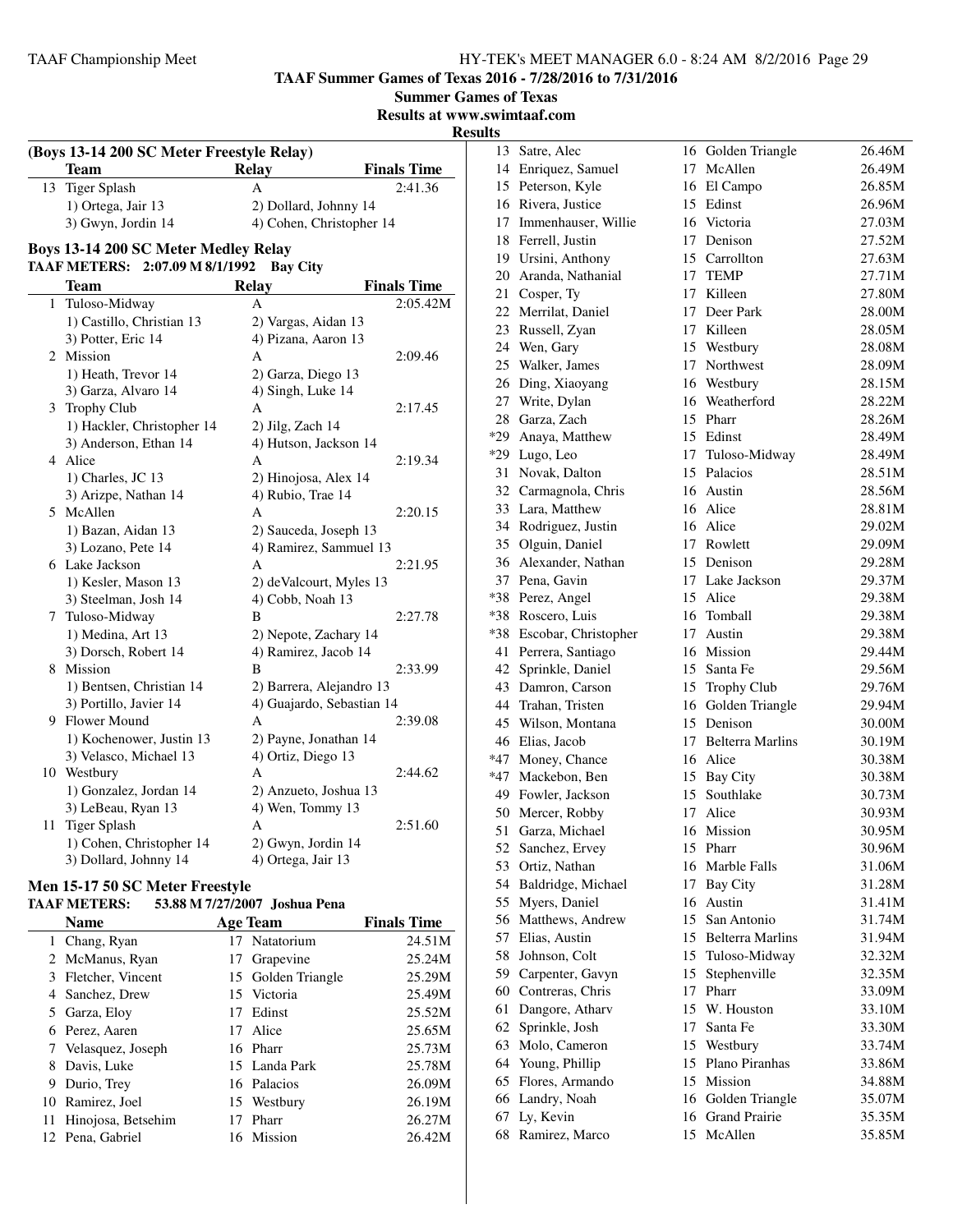**TAAF Summer Games of Texas 2016 - 7/28/2016 to 7/31/2016**

**Summer Games of Texas**

**Results at www.swimtaaf.com**

# **Results**

|                                                                              | (Men 15-17 50 SC Meter Freestyle) |                                                                  |  |  |  |
|------------------------------------------------------------------------------|-----------------------------------|------------------------------------------------------------------|--|--|--|
|                                                                              |                                   | <b>Finals Time</b>                                               |  |  |  |
|                                                                              |                                   | 36.08M                                                           |  |  |  |
|                                                                              |                                   | 43.28M                                                           |  |  |  |
|                                                                              |                                   | 45.71M                                                           |  |  |  |
| <b>Name</b><br>69 Courtney, Thomas<br>70 Horton, DaeVon<br>71 Fang, Junxiang |                                   | <b>Age Team</b><br>15 McAllen<br>15 Grand Prairie<br>16 Westbury |  |  |  |

## **Men 15-17 100 SC Meter Freestyle**

j.

### **TAAF METERS: 56.46 M 8/6/2000 Dan Kulle**

|     | <b>Name</b>             |    | <b>Age Team</b>         | <b>Finals Time</b> |
|-----|-------------------------|----|-------------------------|--------------------|
| 1   | Barrera, Isaac          |    | 15 Unat3                | 52.89M             |
|     | 2 Chang, Ryan           | 17 | Natatorium              | 53.58M             |
|     | 3 Contreras, Salvador   | 16 | Golden Triangle         | 55.26M             |
|     | 4 Velasquez, Joseph     |    | 16 Pharr                | 56.30M             |
| 5   | Dykehouse, Caleb        |    | 15 Portland             | 56.69              |
| 6   | Fletcher, Vincent       | 15 | Golden Triangle         | 56.80              |
| 7   | Satre, Alec             | 16 | Golden Triangle         | 58.23              |
| 8   | Sievers, Dillan         | 15 | Victoria                | 58.27              |
| 9   | Pena, Gabriel           | 16 | Mission                 | 58.63              |
|     | 10 Rivera, Justice      | 15 | Edinst                  | 58.98              |
| 11  | Garza, Eloy             | 17 | Edinst                  | 59.01              |
|     | 12 Ramirez, Joel        | 15 | Westbury                | 59.43              |
|     | 13 Durio, Trey          | 16 | Palacios                | 59.52              |
|     | 14 Enriquez, Samuel     | 17 | McAllen                 | 59.83              |
|     | 15 Walker, James        | 17 | Northwest               | 1:00.00            |
|     | 16 Ursini, Anthony      | 15 | Carrollton              | 1:00.96            |
|     | 17 Tee, Jan             |    | 15 R&R                  | 1:01.49            |
| 18  | Thomas, Chris           |    | 16 W. Houston           | 1:01.93            |
|     | 19 Ferrell, Justin      | 17 | Denison                 | 1:02.40            |
|     | 20 Garza, Zach          |    | 15 Pharr                | 1:02.44            |
| 21  | Aranda, Nathanial       | 17 | <b>TEMP</b>             | 1:02.68            |
|     | 22 Cosper, Ty           | 17 | Killeen                 | 1:02.79            |
|     | 23 Lugo, Leo            | 17 | Tuloso-Midway           | 1:02.85            |
|     | 24 Flores, Eric         | 15 | Victoria                | 1:03.74            |
|     | 25 Gomez, Jose          | 15 | Pharr                   | 1:03.91            |
|     | 26 Russell, Zyan        | 17 | Killeen                 | 1:03.92            |
|     | 27 Flores, Eric         | 16 | Mission                 | 1:04.00            |
| 28  | Gamboa, Gerardo         |    | 16 Farmers Branch       | 1:04.27            |
|     | 29 Novak, Dalton        |    | 15 Palacios             | 1:04.59            |
|     | 30 Trahan, Tristen      | 16 | Golden Triangle         | 1:04.85            |
| 31  | Ding, Xiaoyang          | 16 | Westbury                | 1:04.97            |
| 32  | Rodriguez, Justin       | 16 | Alice                   | 1:04.98            |
| 33  | Perez, Angel            | 15 | Alice                   | 1:06.31            |
| 34  | Salinas, Deigo          | 17 | Mission                 | 1:06.48            |
| *35 | Sanchez, Ervey          | 15 | Pharr                   | 1:06.52            |
| *35 | Kocian, Jared           | 17 | Victoria                | 1:06.52            |
| 37  | Roscero, Luis           | 16 | Tomball                 | 1:06.53            |
| 38  | McDaniel, Braeden       | 15 | W. Houston              | 1:06.62            |
|     | 39 Vela, Moseis         | 15 | Mission                 | 1:07.09            |
|     | 40 Escobar, Christopher | 17 | Austin                  | 1:07.38            |
| 41  | Money, Chance           | 16 | Alice                   | 1:07.82            |
| 42  | Garza, Michael          | 16 | Mission                 | 1:08.85            |
| 43  | Wen, Gary               | 15 | Westbury                | 1:08.99            |
| 44  | Wilson, Montana         | 15 | Denison                 | 1:09.92            |
| 45  | Elias, Austin           | 15 | <b>Belterra Marlins</b> | 1:09.98            |
| 46  | Elias, Jacob            | 17 | <b>Belterra Marlins</b> | 1:10.13            |
| 47  | Salinas, Benito         | 15 | Edinst                  | 1:10.43            |

| 48  | Johnson, Colt        |    | 15 Tuloso-Midway   | 1:10.56 |
|-----|----------------------|----|--------------------|---------|
| 49  | Mackebon, Ben        |    | 15 Bay City        | 1:10.99 |
|     | 50 Vasquez, Alfredo  |    | 16 South Belt      | 1:12.68 |
| 51  | Tran, Sam            |    | 15 Westbury        | 1:14.06 |
|     | 52 Carpenter, Gavyn  | 15 | Stephenville       | 1:14.43 |
| 53  | Flores, Luis         |    | 15 Mission         | 1:14.78 |
|     | 54 Landry, Noah      |    | 16 Golden Triangle | 1:17.10 |
|     | 55 Unerfusser, James |    | 16 Denison         | 1:18.00 |
|     | 56 Courtney, Thomas  |    | 15 McAllen         | 1:18.05 |
| 57  | Molo, Cameron        |    | 15 Westbury        | 1:18.39 |
| 58  | Ortiz, Nathan        |    | 16 Marble Falls    | 1:18.74 |
| 59. | Ramirez, Marco       |    | 15 McAllen         | 1:18.83 |
| 60  | Contreras, Chris     | 17 | Pharr              | 1:19.15 |
| 61  | Flores, Armando      |    | 15 Mission         | 1:19.50 |
|     | 62 Ly, Kevin         |    | 16 Grand Prairie   | 1:19.84 |
| 63  | Young, Phillip       | 15 | Plano Piranhas     | 1:22.23 |
| 64  | Martinez, Joshua     |    | 15 San Antonio     | 1:46.83 |
| 65  | Fang, Junxiang       |    | 16 Westbury        | 1:47.08 |
|     |                      |    |                    |         |

## **Men 15-17 200 SC Meter Freestyle**

# **TAAF METERS: 2:03.01 M 7/27/2007 Ryan Wilcox**

|                             | Name                    |    | <b>Age Team</b>      | <b>Finals Time</b> |
|-----------------------------|-------------------------|----|----------------------|--------------------|
| 1                           | Barrera, Isaac          |    | 15 Unat3             | 2:00.13M           |
| $\mathcal{D}_{\mathcal{L}}$ | Contreras, Salvador     | 16 | Golden Triangle      | 2:04.11            |
| 3                           | Sievers, Dillan         |    | 15 Victoria          | 2:12.04            |
| 4                           | Ursini, Anthony         | 15 | Carrollton           | 2:14.70            |
|                             | 5 Velador, Eddie        |    | 15 Mission           | 2:16.59            |
| 6                           | Herrera, Jae            |    | 15 Mission           | 2:16.78            |
| 7                           | Garcia, Dominic         |    | 16 Tuloso-Midway     | 2:22.22            |
| 8                           | Flores, Eric            |    | 15 Victoria          | 2:22.81            |
| 9                           | Flores, Eric            | 16 | Mission              | 2:26.34            |
| 10                          | Salinas, Deigo          | 17 | Mission              | 2:29.54            |
| 11                          | McDaniel, Braeden       |    | 15 W. Houston        | 2:31.39            |
|                             | 12 Novak, Dalton        | 15 | Palacios             | 2:33.19            |
| 13                          | Salinas, Benito         | 15 | Edinst               | 2:45.54            |
| 14                          | Roberson, Alvin Mark II | 15 | Plano Piranhas       | 2:48.33            |
|                             | 15 Perez, Brian         |    | 16 South Belt        | 2:49.75            |
|                             | 16 Unerfusser, James    | 16 | Denison              | 2:55.88            |
| 17                          | Ly, Kevin               | 16 | <b>Grand Prairie</b> | 2:57.50            |
| 18                          | Flores, Armando         |    | 15 Mission           | 2:57.73            |

### **Men 15-17 50 SC Meter Backstroke**

#### **TAAF METERS: 29.18 M 8/6/2000 William Reufle**

| <b>Name</b> |                     |    | <b>Age Team</b>    | <b>Finals Time</b> |
|-------------|---------------------|----|--------------------|--------------------|
|             | 1 Velasquez, Joshua |    | 17 Pharr           | 27.72M             |
|             | 2 Barrera, Isaac    |    | 15 Unat3           | 28.03M             |
|             | 3 Perez, Aaren      | 17 | Alice              | 29.79              |
|             | 4 McManus, Ryan     |    | 17 Grapevine       | 30.07              |
|             | 5 Garza, Tyler      |    | 16 Tuloso-Midway   | 31.17              |
|             | 6 Svatek, Brandon   |    | 17 Victoria        | 31.24              |
|             | 7 Peterson, Kyle    |    | 16 El Campo        | 31.27              |
|             | Ross, Gavin         |    | 16 Golden Triangle | 31.29              |
|             | 9 Carmagnola, Chris |    | 16 Austin          | 31.98              |
|             | 10 Walker, James    |    | 17 Northwest       | 33.36              |
| 11 -        | Salinas, Deigo      | 17 | Mission            | 33.50              |
|             | 12 Thomas, Chris    |    | 16 W. Houston      | 34.22              |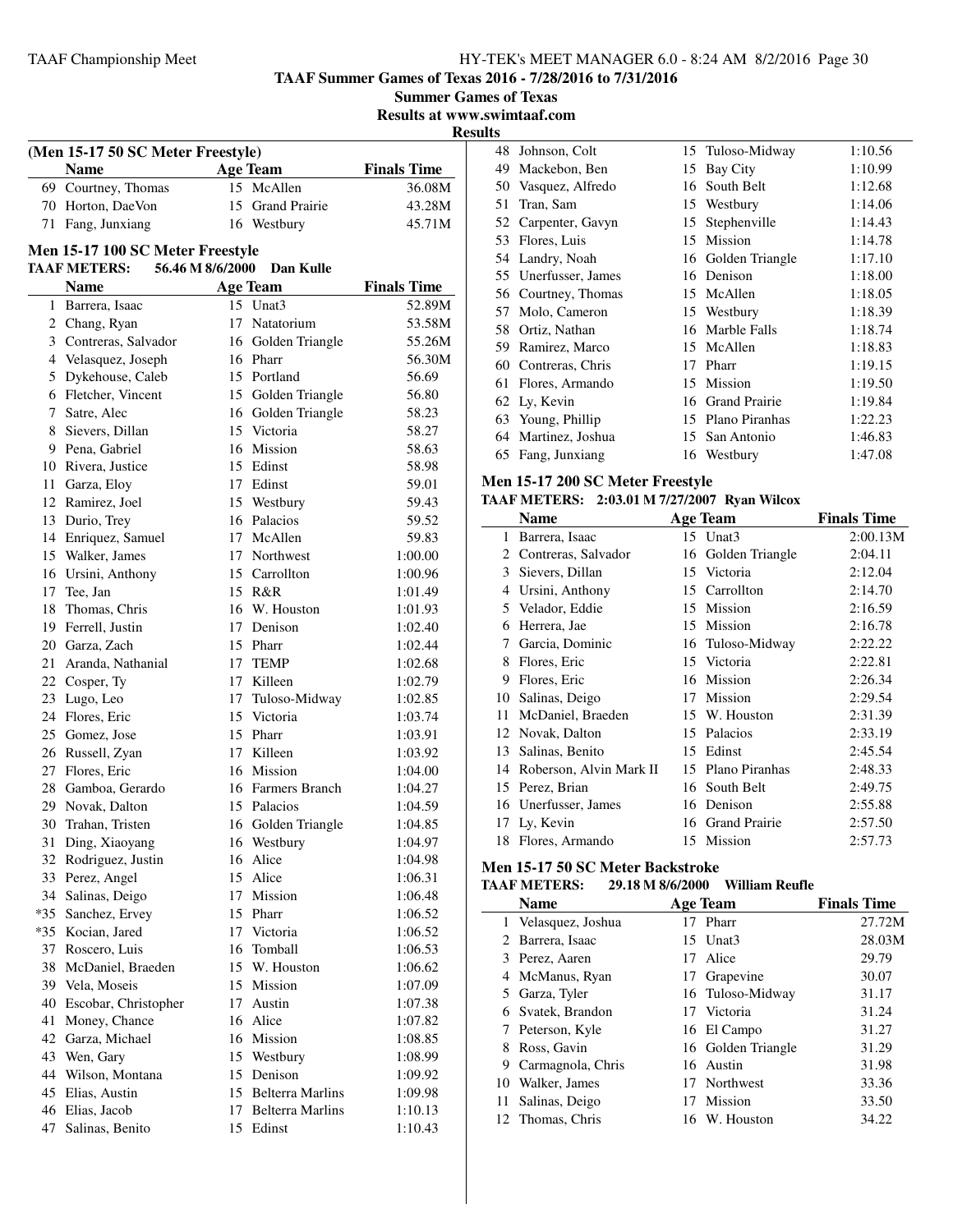**TAAF Summer Games of Texas 2016 - 7/28/2016 to 7/31/2016**

**Summer Games of Texas Results at www.swimtaaf.com**

## **Results**

| (Men 15-17 50 SC Meter Backstroke) |                    |                 |                      |                    |  |
|------------------------------------|--------------------|-----------------|----------------------|--------------------|--|
|                                    | <b>Name</b>        |                 | <b>Age Team</b>      | <b>Finals Time</b> |  |
| 13                                 | Aranda, Nathanial  | 17              | <b>TEMP</b>          | 34.29              |  |
|                                    | 14 Cooney, Tyler   |                 | 16 Westbury          | 34.42              |  |
| 15                                 | Rodriguez, Andre   | 17              | Pharr                | 34.94              |  |
| 16                                 | Perrera, Santiago  | 16              | Mission              | 35.01              |  |
| 17                                 | McBride, Christian |                 | 16 W. Houston        | 35.44              |  |
| 18                                 | Solis, Julian      |                 | 16 Pharr             | 35.68              |  |
| 19                                 | Perez, Angel       |                 | 15 Alice             | 35.79              |  |
| 20                                 | Alexander, Nathan  |                 | 15 Denison           | 35.93              |  |
| 21                                 | Tee, Jan           |                 | 15 R&R               | 36.11              |  |
|                                    | 22 Dangore, Atharv |                 | 15 W. Houston        | 36.22              |  |
| 23                                 | Lara, Matthew      | 16              | Alice                | 36.69              |  |
| 24                                 | Cosper, Ty         | 17              | Killeen              | 36.75              |  |
| 25                                 | Davis, Joseph      |                 | 17 Edinst            | 36.89              |  |
| 26                                 | Fowler, Jackson    |                 | 15 Southlake         | 36.97              |  |
| 27                                 | McCormick, Brandon |                 | 16 Mission           | 36.99              |  |
| 28                                 | Wigley, Joshua     |                 | 15 Flour Bluff       | 37.23              |  |
| 29                                 | Trahan, Tristen    |                 | 16 Golden Triangle   | 37.28              |  |
| 30                                 | McDaniel, Braeden  |                 | 15 W. Houston        | 37.57              |  |
| 31                                 | Wen, Gary          | 15              | Westbury             | 37.82              |  |
| 32                                 | Verner, Paul       |                 | 15 Borne             | 38.84              |  |
| 33                                 | Tran, Sam          |                 | 15 Westbury          | 39.11              |  |
| 34                                 | Money, Chance      | 16              | Alice                | 39.76              |  |
| 35                                 | Sprinkle, Josh     | 17 <sup>2</sup> | Santa Fe             | 39.83              |  |
| 36                                 | Johnson, Colt      |                 | 15 Tuloso-Midway     | 40.63              |  |
| 37                                 | Wilson, Montana    | 15              | Denison              | 42.24              |  |
| 38                                 | Ortiz, Nathan      | 16              | Marble Falls         | 43.09              |  |
| 39                                 | Guzman, Mauricio   |                 | 15 Pharr             | 43.38              |  |
| 40                                 | Matthews, Andrew   |                 | 15 San Antonio       | 45.48              |  |
| 41                                 | Molo, Cameron      |                 | 15 Westbury          | 47.73              |  |
| 42                                 | Flores, Armando    |                 | 15 Mission           | 51.65              |  |
| 43                                 | Horton, DaeVon     | 15              | <b>Grand Prairie</b> | 1:04.20            |  |

#### **Men 15-17 50 SC Meter Breaststroke**

|    | <b>TAAF METERS:</b> | 31.77 M 8/6/2000 | <b>Joe Salinas</b> |                    |
|----|---------------------|------------------|--------------------|--------------------|
|    | <b>Name</b>         |                  | <b>Age Team</b>    | <b>Finals Time</b> |
| 1  | Velasquez, Joseph   |                  | 16 Pharr           | 30.98M             |
| 2  | Williams, Tanner    | 16               | Victoria           | 31.03M             |
| 3  | Velasquez, Joshua   | 17               | Pharr              | 32.20              |
| 4  | Sanchez, Drew       | 15               | Victoria           | 32.23              |
| 5  | Criddle, Alan       | 15               | Landa Park         | 33.37              |
| 6  | Merrilat, Daniel    | 17               | Deer Park          | 33.70              |
| 7  | Enriquez, Samuel    | 17               | McAllen            | 33.83              |
| 8  | Russell, Zyan       | 17               | Killeen            | 34.03              |
| 9  | Davis, Luke         | 15               | Landa Park         | 34.47              |
| 10 | Olguin, Daniel      | 17               | Rowlett            | 34.50              |
| 11 | Satre, Alec         |                  | 16 Golden Triangle | 34.80              |
| 12 | Russum, John        | 17               | Weatherford        | 36.86              |
| 13 | Lara, Matthew       | 16               | Alice              | 37.22              |
| 14 | Hernandez, Ricardo  | 16               | Mission            | 37.52              |
| 15 | Immenhauser, Willie | 16               | Victoria           | 37.80              |
| 16 | Noriega, Pablo      | 16               | Victoria           | 38.13              |
| 17 | Ding, Xiaoyang      | 16               | Westbury           | 38.22              |
| 18 | Gomez, Jose         | 15               | Pharr              | 38.69              |
| 19 | Flores, Eric        | 16               | Mission            | 39.02              |
|    |                     |                  |                    |                    |

| 20    | Rodriguez, Justin      | 16 | Alice                | 39.04 |
|-------|------------------------|----|----------------------|-------|
| 21    | Mercer, Robby          | 17 | Alice                | 39.19 |
| 22    | Myers, Daniel          | 16 | Austin               | 39.31 |
| 23    | Damron, Carson         | 15 | <b>Trophy Club</b>   | 39.90 |
|       | 24 Carpenter, Gavyn    | 15 | Stephenville         | 40.00 |
| 25    | McDaniel, Braeden      | 15 | W. Houston           | 40.14 |
|       | 26 Sanchez, Ervey      |    | 15 Pharr             | 40.30 |
| 27    | Alexander, Nathan      | 15 | Denison              | 40.40 |
|       | 28 Dangore, Athary     |    | 15 W. Houston        | 40.95 |
| $*29$ | Davis, Joseph          | 17 | Edinst               | 41.01 |
|       | *29 Baldridge, Michael | 17 | Bay City             | 41.01 |
| 31    | Pena, Gavin            | 17 | Lake Jackson         | 41.12 |
|       | 32 Sprinkle, Daniel    | 15 | Santa Fe             | 41.33 |
| 33    | Young, Phillip         | 15 | Plano Piranhas       | 41.79 |
|       | 34 Trahan, Tristen     |    | 16 Golden Triangle   | 41.81 |
| 35    | Wigley, Joshua         | 15 | Flour Bluff          | 42.74 |
|       | 36 Garza, Michael      |    | 16 Mission           | 42.78 |
| 37    | Matthews, Andrew       | 15 | San Antonio          | 43.37 |
|       | 38 Landry, Noah        |    | 16 Golden Triangle   | 43.66 |
| 39    | Tran, Sam              |    | 15 Westbury          | 44.22 |
|       | 40 Unerfusser, James   | 16 | Denison              | 45.02 |
| 41    | Mackebon, Ben          | 15 | Bay City             | 45.49 |
|       | 42 Ly, Kevin           | 16 | <b>Grand Prairie</b> | 45.85 |
|       | 43 Courtney, Thomas    | 15 | McAllen              | 46.74 |
|       | 44 Flores, Luis        |    | 15 Mission           | 46.89 |

# **Men 15-17 50 SC Meter Butterfly**

## **TAAF METERS: 26.96 M 8/6/2000 Matt Broussard**

|      | <b>Name</b><br><b>Age Team</b> |    | <b>Finals Time</b> |        |
|------|--------------------------------|----|--------------------|--------|
| 1    | McManus, Ryan                  | 17 | Grapevine          | 26.17M |
| 2    | Velasquez, Joshua              | 17 | Pharr              | 26.85M |
| 3    | Perez, Aaren                   | 17 | Alice              | 27.33  |
| $*4$ | Chang, Ryan                    | 17 | Natatorium         | 27.70  |
| $*4$ | Dykehouse, Caleb               | 15 | Portland           | 27.70  |
| *6   | Ross, Gavin                    | 16 | Golden Triangle    | 28.51  |
| *6   | Durio, Trey                    | 16 | Palacios           | 28.51  |
| 8    | Davis, Luke                    | 15 | Landa Park         | 28.69  |
| 9    | Rivera, Justice                | 15 | Edinst             | 28.70  |
| 10   | Ramirez, Joel                  | 15 | Westbury           | 29.13  |
| 11   | Criddle, Alan                  | 15 | Landa Park         | 29.24  |
| 12   | Peterson, Kyle                 | 16 | El Campo           | 29.46  |
| 13   | Hinojosa, Betsehim             | 17 | Pharr              | 29.72  |
| 14   | Cooney, Tyler                  | 16 | Westbury           | 30.07  |
| 15   | Russum, John                   | 17 | Weatherford        | 30.08  |
| 16   | Ferrell, Justin                | 17 | Denison            | 30.49  |
| 17   | Ursini, Anthony                | 15 | Carrollton         | 30.58  |
| 18   | Merrilat, Daniel               | 17 | Deer Park          | 30.59  |
| 19   | Olguin, Daniel                 | 17 | Rowlett            | 31.08  |
| 20   | Carmagnola, Chris              | 16 | Austin             | 31.16  |
| 21   | Walker, James                  | 17 | Northwest          | 31.26  |
| 22   | Vela, Moseis                   | 15 | Mission            | 31.33  |
| 23   | Garcia, Dominic                | 16 | Tuloso-Midway      | 31.64  |
|      | 24 Pena, Gavin                 | 17 | Lake Jackson       | 31.78  |
| 25   | Russell, Zyan                  | 17 | Killeen            | 31.89  |
| 26   | Fowler, Jackson                | 15 | Southlake          | 32.03  |
| 27   | Thomas, Chris                  |    | 16 W. Houston      | 32.51  |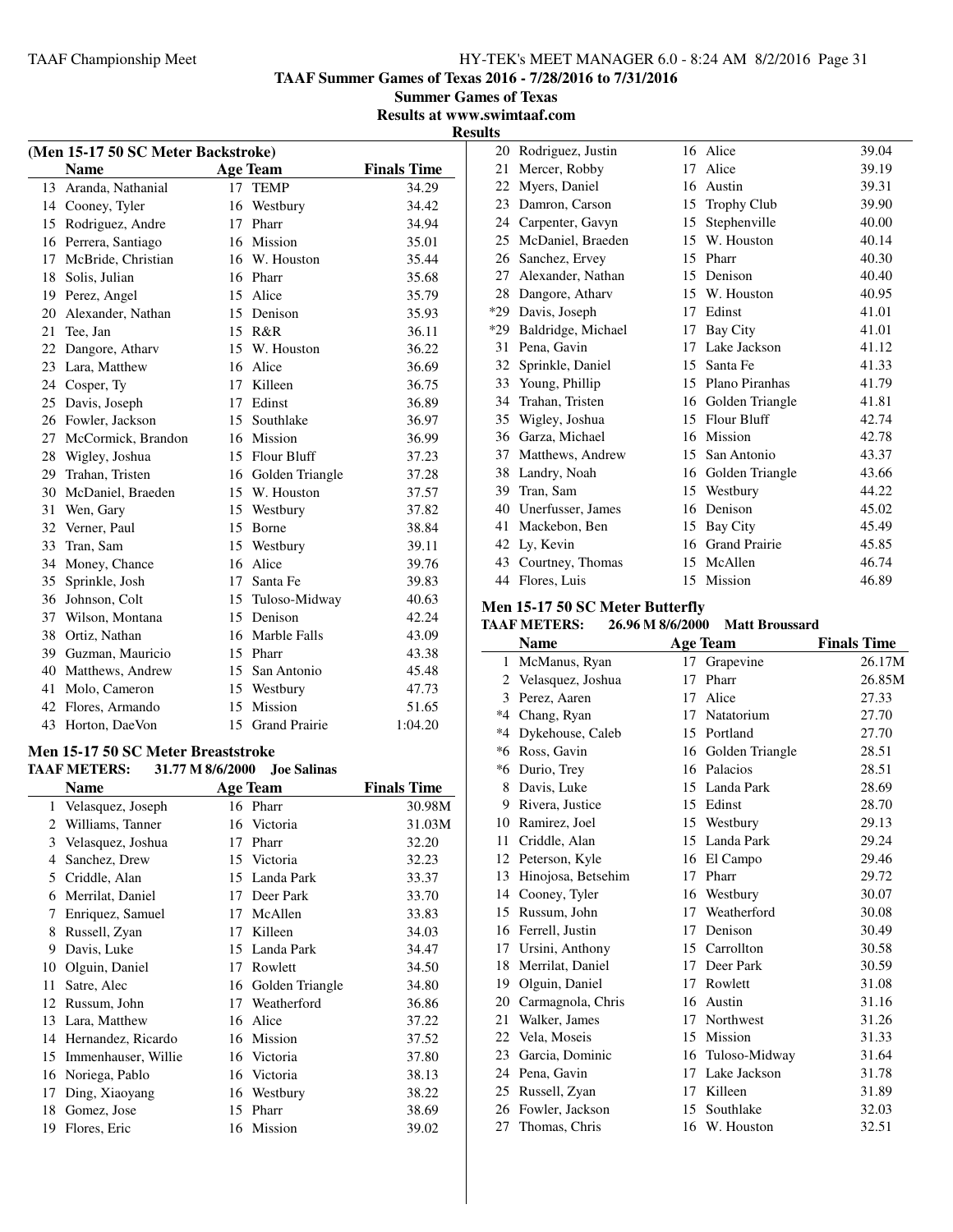**TAAF Summer Games of Texas 2016 - 7/28/2016 to 7/31/2016**

**Summer Games of Texas Results at www.swimtaaf.com**

**Results**

| (Men 15-17 50 SC Meter Butterfly) |                         |    |                         |                    |  |  |
|-----------------------------------|-------------------------|----|-------------------------|--------------------|--|--|
|                                   | <b>Name</b>             |    | <b>Age Team</b>         | <b>Finals Time</b> |  |  |
| 28                                | Anaya, Matthew          |    | 15 Edinst               | 32.84              |  |  |
| 29                                | Gomez, Jose             |    | 15 Pharr                | 32.90              |  |  |
| 30                                | Myers, Daniel           | 16 | Austin                  | 33.00              |  |  |
| 31                                | Tee, Jan                | 15 | R&R                     | 33.07              |  |  |
| 32                                | Roscero, Luis           | 16 | Tomball                 | 33.58              |  |  |
| 33                                | Lara, Matthew           |    | 16 Alice                | 33.73              |  |  |
| 34                                | Escobar, Christopher    | 17 | Austin                  | 34.10              |  |  |
| 35                                | McBride, Christian      |    | 16 W. Houston           | 34.23              |  |  |
| 36                                | Roberson, Alvin Mark II | 15 | Plano Piranhas          | 34.28              |  |  |
| 37                                | Perrera, Santiago       |    | 16 Mission              | 34.40              |  |  |
| 38                                | Noriega, Pablo          |    | 16 Victoria             | 34.44              |  |  |
| 39                                | Solis, Julian           | 16 | Pharr                   | 34.58              |  |  |
| 40                                | Elias, Jacob            | 17 | <b>Belterra Marlins</b> | 34.82              |  |  |
| 41                                | Perez, Jonathan         | 16 | Mission                 | 34.91              |  |  |
| 42                                | Perez, Angel            | 15 | Alice                   | 34.94              |  |  |
| 43                                | Lorenz, Quintin         |    | 16 McAllen              | 35.07              |  |  |
| 44                                | Vasquez, Alfredo        |    | 16 South Belt           | 35.49              |  |  |
| 45                                | Dangore, Athary         | 15 | W. Houston              | 37.18              |  |  |
| 46                                | Flores, Luis            | 15 | Mission                 | 38.21              |  |  |
| 47                                | Landry, Noah            |    | 16 Golden Triangle      | 38.56              |  |  |
| 48                                | Courtney, Thomas        | 15 | McAllen                 | 39.88              |  |  |
| 49                                | Money, Chance           |    | 16 Alice                | 41.42              |  |  |
| 50                                | Garza, Michael          |    | 16 Mission              | 44.01              |  |  |
| 51                                | Ramirez, Marco          | 15 | McAllen                 | 44.79              |  |  |
| $---$                             | Gamboa, Gerardo         | 16 | <b>Farmers Branch</b>   | D <sub>O</sub>     |  |  |
| $---$                             | Fletcher, Vincent       | 15 | Golden Triangle         | DQ                 |  |  |

#### **Men 15-17 100 SC Meter IM**

## **TAAF METERS: 1:03.84 M 7/28/2006 Roel Rivera**

|    | <b>Name</b>         | <b>Age Team</b> |                               | <b>Finals Time</b> |
|----|---------------------|-----------------|-------------------------------|--------------------|
| 1  | Barrera, Isaac      | 15              | $\mathbf{U}$ nat $\mathbf{3}$ | 1:02.03M           |
| 2  | Velasquez, Joseph   | 16              | Pharr                         | 1:02.72M           |
| 3  | Contreras, Salvador | 16              | Golden Triangle               | 1:04.64            |
| 4  | McManus, Ryan       | 17              | Grapevine                     | 1:04.72            |
| 5  | Perez, Aaren        | 17              | Alice                         | 1:04.85            |
| 6  | Williams, Tanner    | 16              | Victoria                      | 1:06.26            |
| 7  | Chang, Ryan         | 17              | Natatorium                    | 1:06.57            |
| 8  | Velador, Eddie      | 15              | Mission                       | 1:08.20            |
| 9  | Svatek, Brandon     | 17              | Victoria                      | 1:08.48            |
| 10 | Garza, Tyler        | 16              | Tuloso-Midway                 | 1:08.53            |
| 11 | Davis, Luke         | 15              | Landa Park                    | 1:09.23            |
| 12 | Ross, Gavin         | 16              | Golden Triangle               | 1:09.75            |
| 13 | Criddle, Alan       | 15              | Landa Park                    | 1:09.78            |
| 14 | Garza, Eloy         | 17              | Edinst                        | 1:10.40            |
| 15 | Merrilat, Daniel    | 17              | Deer Park                     | 1:10.75            |
| 16 | Garza, Zach         | 15              | Pharr                         | 1:11.17            |
| 17 | Cooney, Tyler       | 16              | Westbury                      | 1:11.33            |
| 18 | Olguin, Daniel      | 17              | Rowlett                       | 1:12.66            |
| 19 | Thomas, Chris       | 16              | W. Houston                    | 1:14.34            |
| 20 | McCormick, Brandon  | 16              | Mission                       | 1:15.12            |
| 21 | Rodriguez, Andre    | 17              | Pharr                         | 1:15.62            |
| 22 | Rodriguez, Justin   | 16              | Alice                         | 1:16.34            |
| 23 | Cosper, Ty          | 17              | Killeen                       | 1:16.35            |
|    | 24 Herrera, Jae     | 15              | Mission                       | 1:17.15            |

| 25 Roscero, Luis      | 16 Tomball      | 1:19.55 |
|-----------------------|-----------------|---------|
| 26 Kocian, Jared      | 17 Victoria     | 1:20.07 |
| *27 Fowler, Jackson   | 15 Southlake    | 1:21.43 |
| *27 Pena, Gavin       | 17 Lake Jackson | 1:21.43 |
| 29 Mercer, Robby      | 17 Alice        | 1:22.74 |
| 30 Wigley, Joshua     | 15 Flour Bluff  | 1:24.59 |
| 31 Vasquez, Alfredo   | 16 South Belt   | 1:25.78 |
| 32 Carpenter, Gavyn   | 15 Stephenville | 1:26.41 |
| 33 Vela, Moseis       | 15 Mission      | 1:26.54 |
| 34 Flores, Luis       | 15 Mission      | 1:31.08 |
| 35 Perez, Brian       | 16 South Belt   | 1:32.61 |
| --- Carmagnola, Chris | 16 Austin       | DO      |
| --- Damron, Carson    | 15 Trophy Club  | DO.     |

#### **Men 15-17 200 SC Meter Freestyle Relay**

**TAAF METERS: 1:41.54 M 7/27/2007 Frisco**

**C Nix, A Loutfy, B Blandford, J Pena**

|   | Team                      | <b>Relay</b>              | <b>Finals Time</b> |
|---|---------------------------|---------------------------|--------------------|
| 1 | Victoria                  | A                         | 1:46.40            |
|   | 1) Sievers, Dillan 15     | 2) Williams, Tanner 16    |                    |
|   | 3) Svatek, Brandon 17     | 4) Sanchez, Drew 15       |                    |
|   | 2 Mission                 | A                         | 1:50.60            |
|   | 1) Velador, Eddie 15      | 2) Hernandez, Ricardo 16  |                    |
|   | 3) Vela, Moseis 15        | 4) Pena, Gabriel 16       |                    |
|   | 3 Westbury                | A                         | 1:50.88            |
|   | 1) Cooney, Tyler 16       | 2) Ramirez, Joel 15       |                    |
|   | 3) Ding, Xiaoyang 16      | 4) Wen, Gary 15           |                    |
|   | 4 Mission                 | B                         | 1:54.03            |
|   | 1) Martinez, Patrick 15   | 2) Flores, Eric 16        |                    |
|   | 3) McCormick, Brandon 16  | 4) Herrera, Jae 15        |                    |
|   | 5 Victoria                | B                         | 1:57.97            |
|   | 1) Flores, Eric 15        | 2) Kocian, Jared 17       |                    |
|   | 3) Noriega, Pablo 16      | 4) Immenhauser, Willie 16 |                    |
|   | 6 Denison                 | A                         | 2:02.12            |
|   | 1) Alexander, Nathan 15   | 2) Unerfusser, James 16   |                    |
|   | 3) Wilson, Montana 15     | 4) Ferrell, Justin 17     |                    |
| 7 | W. Houston                | A                         | 2:05.02            |
|   | 1) McBride, Christian 16  | 2) Dangore, Athary 15     |                    |
|   | 3) McDaniel, Braeden 15   | 4) Thomas, Chris 16       |                    |
| 8 | Pharr                     | B                         | 2:07.12            |
|   | 1) Gonzalez-Cid, Diego 15 | 2) Contreras, Chris 17    |                    |
|   | 3) Sanchez, Ervey 15      | 4) Guzman, Mauricio 15    |                    |

#### **Men 15-17 200 SC Meter Medley Relay TAAF METERS: 1:55.36 M 7/27/2007 Frisco**

#### **B Blandford, C Nix, J Nix, J Pena**

| <b>Team</b>              | <b>Relay</b>              | <b>Finals Time</b> |
|--------------------------|---------------------------|--------------------|
| Victoria                 | А                         | 1:54.44M           |
| 1) Svatek, Brandon 17    | 2) Williams, Tanner 16    |                    |
| 3) Sievers, Dillan 15    | 4) Sanchez, Drew 15       |                    |
| 2 Golden Triangle        | A                         | 1:57.72            |
| 1) Satre, Alec 16        | 2) Contreras, Salvador 16 |                    |
| 3) Ross, Gavin 16        | 4) Fletcher, Vincent 15   |                    |
| Pharr                    | A                         | 2:02.63            |
| 1) Velasquez, Joshua 17  | 2) Rodriguez, Andre 17    |                    |
| 3) Hinojosa, Betsehim 17 | 4) Garza, Zach 15         |                    |
|                          |                           |                    |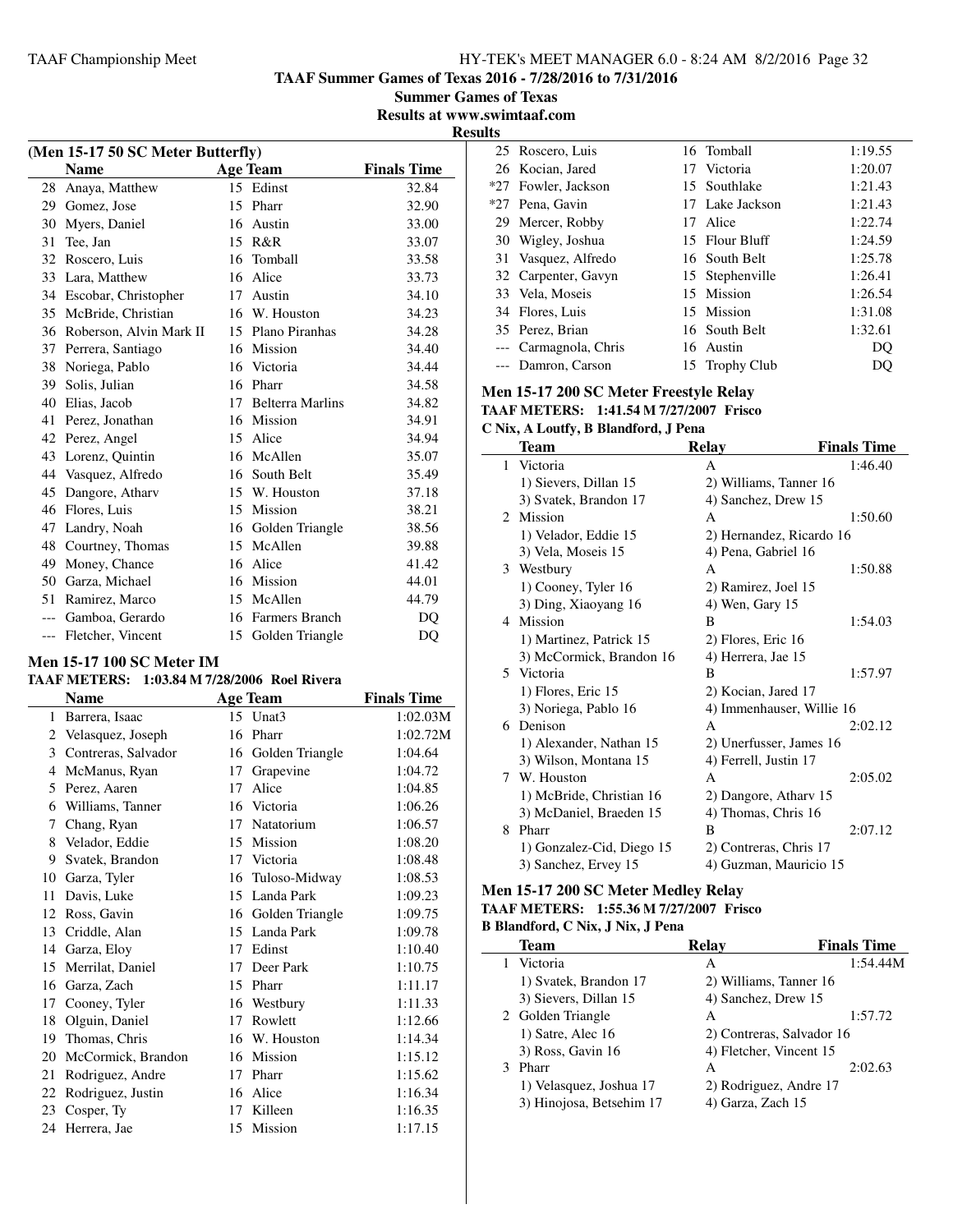**TAAF Summer Games of Texas 2016 - 7/28/2016 to 7/31/2016**

#### **Summer Games of Texas**

**Results at www.swimtaaf.com**

#### **Results**

|   | (Men 15-17 200 SC Meter Medley Relay) |                          |                    |
|---|---------------------------------------|--------------------------|--------------------|
|   | Team                                  | Relay                    | <b>Finals Time</b> |
|   | 4 Mission                             | A                        | 2:06.38            |
|   | 1) Salinas, Deigo 17                  | 2) Hernandez, Ricardo 16 |                    |
|   | 3) Velador, Eddie 15                  | 4) Pena, Gabriel 16      |                    |
| 5 | Westbury                              | A                        | 2:07.45            |
|   | 1) Cooney, Tyler 16                   | 2) Ramirez, Joel 15      |                    |
|   | 3) Ding, Xiaoyang 16                  | 4) Wen, Gary 15          |                    |
|   | 6 Mission                             | B                        | 2:12.67            |
|   | 1) Perrera, Santiago 16               | 2) McCormick, Brandon 16 |                    |
|   | 3) Vela, Moseis 15                    | 4) Herrera, Jae 15       |                    |
| 7 | W. Houston                            | A                        | 2:16.56            |
|   | 1) Dangore, Athary 15                 | 2) McDaniel, Braeden 15  |                    |
|   | 3) McBride, Christian 16              | 4) Thomas, Chris 16      |                    |
| 8 | Victoria                              | B                        | 2:16.58            |
|   | 1) Immenhauser, Willie 16             | 2) Kocian, Jared 17      |                    |
|   | 3) Noriega, Pablo 16                  | 4) Flores, Eric 15       |                    |
|   | Pharr                                 | B                        | DQ                 |
|   | 1) Solis, Julian 16                   | 2) Maldonado, Enrique 16 |                    |
|   | 3) Gomez, Jose 15                     | 4) Sanchez, Ervey 15     |                    |

#### **Men 18-24 50 SC Meter Freestyle**

#### **TAAF METERS: 24.55 M 7/29/2006 Jon Walden**

|    | <b>Name</b>               |     | <b>Age Team</b>    | <b>Finals Time</b> |
|----|---------------------------|-----|--------------------|--------------------|
| 1  | Guthrie, Ryan             |     | 22 Trophy Club     | 24.01M             |
| 2  | Brandon, Chad             | 20  | Frisco             | 24.29M             |
| 3  | McAllister-Johnson, Antho | 18  | Lake Jackson       | 24.83              |
| 4  | Mangel, Sean              | 20  | R&R                | 25.60              |
| 5  | Youngblood, Mason         | 18  | Golden Triangle    | 25.64              |
| 6  | Langer, Brandon           | 19  | <b>Trophy Club</b> | 25.73              |
| 7  | McAdoo, Luis              | 22  | Kyle               | 25.90              |
| 8  | Sampognaro, Daniel        | 20  | <b>Trophy Club</b> | 26.27              |
| 9  | Garza, David              | 18  | Edinst             | 26.92              |
| 10 | Millsap, Ty               | 21  | <b>Trophy Club</b> | 27.03              |
| 11 | Buonanno, Chase           | 19  | Frisco             | 27.71              |
|    | 12 Hutson, Trevor         | 21  | <b>Trophy Club</b> | 28.45              |
| 13 | Morgan, Tristan           | 18  | South Belt         | 31.10              |
| 14 | Costas, Bradley           | 23  | Austin             | 32.14              |
|    | 15 Teel, Keith            | 24  | Bellaire           | 33.84              |
|    | 16 Elizondo, Daniel       | 18  | McAllen            | 34.60              |
| 17 | Mejia, Mauricio           | 19. | Pharr              | 49.64              |

# **Men 18-24 100 SC Meter Freestyle**

#### **TAAF METERS: 53.54 M 8/6/2000 Jim Svoboda**

|   | <b>Name</b>          |     | <b>Age Team</b>     | <b>Finals Time</b> |
|---|----------------------|-----|---------------------|--------------------|
|   | 1 Brandon, Chad      |     | 20 Frisco           | 54.50              |
|   | 2 Mangel, Sean       |     | 20 R&R              | 57.17              |
|   | 3 McAdoo, Luis       |     | 22 Kyle             | 58.64              |
|   | 4 Sampognaro, Daniel |     | 20 Trophy Club      | 59.58              |
|   | 5 Brown, Ryan        |     | 20 Lake Jackson     | 1:00.25            |
|   | 6 Costas, Bradley    | 23. | Austin              | 1:13.26            |
|   | Elias, Hunter        |     | 18 Belterra Marlins | 1:14.44            |
|   | Elizondo, Daniel     |     | 18 McAllen          | 1:14.95            |
| 9 | Graham, Devin        |     | 18 South Belt       | 1:25.23            |
|   | 10 Mejia, Mauricio   | 19  | Pharr               | 1:47.29            |

| Men 18-24 200 SC Meter Freestyle |                 |                    |  |  |
|----------------------------------|-----------------|--------------------|--|--|
| <b>Name</b>                      | <b>Age Team</b> | <b>Finals Time</b> |  |  |
| 1 Mangel, Sean                   | 20 R&R          | 2:09.94            |  |  |
| 2 Hinojosa, Aaron                | 18 Alice        | 2:15.95            |  |  |
| 3 Brown, Ryan                    | 20 Lake Jackson | 2:21.14            |  |  |
| 4 Elizondo, Daniel               | 18 McAllen      | 2:42.33            |  |  |

#### **Men 18-24 50 SC Meter Backstroke**

#### **TAAF METERS: 28.57 M 7/28/2007 Roel Rivera**

|   | <b>Name</b>          |    | <b>Age Team</b>    | <b>Finals Time</b> |
|---|----------------------|----|--------------------|--------------------|
|   | 1 Guthrie, Ryan      |    | 22 Trophy Club     | 28.06M             |
|   | 2 Youngblood, Mason  |    | 18 Golden Triangle | 28.61              |
|   | 3 Garza, David       |    | 18 Edinst          | 31.75              |
|   | 4 Mouton, Justin     |    | 23 Golden Triangle | 31.80              |
|   | 5 Sampognaro, Daniel |    | 20 Trophy Club     | 32.43              |
|   | 6 Hinojosa, Aaron    |    | 18 Alice           | 32.47              |
|   | 7 Teel, Keith        |    | 24 Bellaire        | 32.90              |
|   | 8 Costas, Bradley    |    | 23 Austin          | 41.17              |
| 9 | Elizondo, Daniel     |    | 18 McAllen         | 43.13              |
|   | 10 Mejia, Mauricio   | 19 | Pharr              | 1:05.44            |

#### **Men 18-24 50 SC Meter Breaststroke**

### **TAAF METERS: 31.46 M 7/29/2006 Eddie Ortiz**

|    | <b>Name</b>               |    | <b>Age Team</b>         | <b>Finals Time</b> |
|----|---------------------------|----|-------------------------|--------------------|
| 1  | Brandon, Chad             | 20 | Frisco                  | 30.44M             |
| 2  | Wilkins, Matthew          | 18 | Wharton                 | 30.72M             |
| 3  | Mangel, Sean              | 20 | R&R                     | 31.37M             |
| 4  | McAllister-Johnson, Antho | 18 | Lake Jackson            | 31.89              |
| 5. | Langer, Brandon           | 19 | <b>Trophy Club</b>      | 33.19              |
| 6  | Snowden, Freddie          | 21 | Frisco                  | 33.48              |
| 7  | McAdoo, Luis              |    | 22 Kyle                 | 34.53              |
| 8  | Fix, Andrew               | 21 | W. Houston              | 35.15              |
| 9  | Hinojosa, Aaron           | 18 | Alice                   | 35.36              |
| 10 | Hudzina, Jacob            | 18 | W. Houston              | 35.69              |
| 11 | Morgan, Tristan           | 18 | South Belt              | 37.29              |
| 12 | Hutson, Trevor            | 21 | <b>Trophy Club</b>      | 38.30              |
| 13 | Melo, Clayton             | 21 | South Belt              | 39.44              |
| 14 | Elias, Hunter             | 18 | <b>Belterra Marlins</b> | 39.47              |
|    | 15 Teel, Keith            | 24 | Bellaire                | 40.07              |
| 16 | Moya, Robert              | 18 | Edinst                  | 40.08              |
| 17 | Jones, Vanarthur          | 21 | Westbury                | 46.32              |

#### **Men 18-24 50 SC Meter Butterfly**

#### **TAAF METERS: 26.42 M 7/28/2007 Blake Bryant**

|    | <b>Name</b>         |    | <b>Age Team</b>    | <b>Finals Time</b> |
|----|---------------------|----|--------------------|--------------------|
|    | 1 Guthrie, Ryan     |    | 22 Trophy Club     | 26.82              |
|    | 2 Langer, Brandon   |    | 19 Trophy Club     | 27.42              |
|    | 3 Mouton, Justin    |    | 23 Golden Triangle | 27.65              |
|    | 4 Millsap, Ty       |    | 21 Trophy Club     | 27.98              |
|    | 5 Youngblood, Mason |    | 18 Golden Triangle | 28.76              |
|    | 6 Wilkins, Matthew  |    | 18 Wharton         | 28.90              |
|    | 7 Brown, Ryan       |    | 20 Lake Jackson    | 29.58              |
| 8  | Garza, David        |    | 18 Edinst          | 30.02              |
| 9  | Fix, Andrew         |    | 21 W. Houston      | 30.33              |
| 10 | Buonanno, Chase     | 19 | Frisco             | 31.66              |
|    | Hutson, Trevor      |    | 21 Trophy Club     | 32.11              |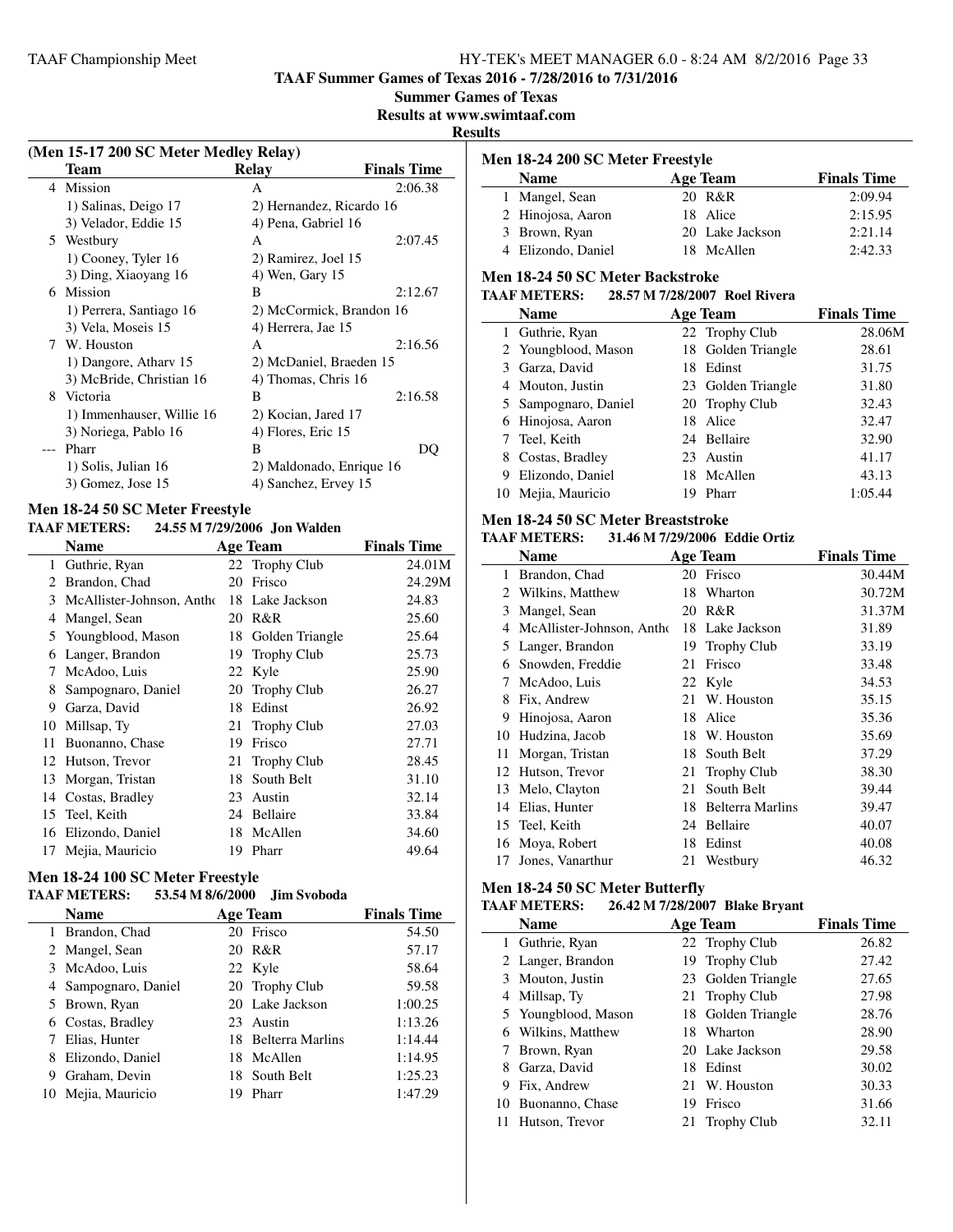**TAAF Summer Games of Texas 2016 - 7/28/2016 to 7/31/2016**

**Summer Games of Texas**

**Results at www.swimtaaf.com**

#### **Results**

|   | (Men 18-24 50 SC Meter Butterfly)  |  |                                  |                               |  |
|---|------------------------------------|--|----------------------------------|-------------------------------|--|
|   | <b>Name</b>                        |  | <b>Age Team</b>                  | <b>Finals Time</b>            |  |
|   | 12 Morgan, Tristan                 |  | 18 South Belt                    | 34.33                         |  |
|   | 13 Elias, Hunter                   |  | 18 Belterra Marlins              | 35.21                         |  |
|   | 14 Teel, Keith                     |  | 24 Bellaire                      | 35.35                         |  |
|   | 15 Moya, Robert                    |  | 18 Edinst                        | 35.97                         |  |
|   | 16 Graham, Devin                   |  | 18 South Belt                    | 38.55                         |  |
|   | 17 Elizondo, Daniel                |  | 18 McAllen                       | 39.40                         |  |
|   | 18 Jones, Vanarthur                |  | 21 Westbury                      | 44.58                         |  |
|   | --- Mejia, Mauricio                |  | 19 Pharr                         | DQ                            |  |
|   | <b>Men 18-24 100 SC Meter IM</b>   |  |                                  |                               |  |
|   | TAAF METERS: 1:02.44 M 8/1/1986    |  | <b>Larry Brown</b>               |                               |  |
|   | <b>Name</b>                        |  | <b>Age Team</b>                  | <b>Finals Time</b>            |  |
|   | 1 Youngblood, Mason                |  | 18 Golden Triangle               | 1:06.45                       |  |
|   | 2 Wilkins, Matthew                 |  | 18 Wharton                       | 1:06.60                       |  |
|   | 3 Langer, Brandon                  |  | 19 Trophy Club                   | 1:08.54                       |  |
|   | 4 Millsap, Ty                      |  | 21 Trophy Club                   | 1:09.03                       |  |
|   | 5 Snowden, Freddie                 |  | 21 Frisco                        | 1:09.85                       |  |
|   | 6 McAdoo, Luis                     |  | 22 Kyle                          | 1:11.61                       |  |
|   | 7 Hinojosa, Aaron                  |  | 18 Alice                         | 1:11.89                       |  |
|   | 8 Bradshaw, Dylan                  |  | 19 Lake Jackson                  | 1:11.91                       |  |
|   | 9 Sampognaro, Daniel               |  | 20 Trophy Club                   | 1:12.57                       |  |
|   | 10 Hutson, Trevor                  |  | 21 Trophy Club                   | 1:14.46                       |  |
|   | 11 Morgan, Tristan                 |  | 18 South Belt                    | 1:20.61                       |  |
|   | 12 Melo, Clayton                   |  | 21 South Belt                    | 1:25.26                       |  |
|   | Men 25-29 50 SC Meter Freestyle    |  |                                  |                               |  |
|   | <b>Name</b>                        |  | <b>Age Team</b>                  | <b>Finals Time</b>            |  |
|   | 1 Smith, Rushed                    |  | 25 Westbury                      | 31.88                         |  |
|   |                                    |  |                                  |                               |  |
|   | Men 25-29 50 SC Meter Backstroke   |  |                                  |                               |  |
|   | <b>Name</b><br>1 Howard, Landon    |  | <b>Age Team</b><br>28 South Belt | <b>Finals Time</b><br>34.20   |  |
|   |                                    |  |                                  |                               |  |
|   | Men 25-29 50 SC Meter Breaststroke |  |                                  |                               |  |
|   | <b>Name</b>                        |  | <b>Age Team</b>                  | <b>Finals Time</b>            |  |
| 1 | Smith, Rushed                      |  | 25 Westbury                      | 41.60                         |  |
|   | Men 25-29 50 SC Meter Butterfly    |  |                                  |                               |  |
|   | <b>Name</b>                        |  | <b>Age Team</b>                  | <b>Finals Time</b>            |  |
| 1 | Smith, Rushed                      |  | 25 Westbury                      | 40.18                         |  |
|   | <b>Men 25-29 100 SC Meter IM</b>   |  |                                  |                               |  |
|   |                                    |  |                                  |                               |  |
|   | <b>Name</b><br>1 Howard, Landon    |  | <b>Age Team</b><br>28 South Belt | <b>Finals Time</b><br>1:12.50 |  |
|   |                                    |  |                                  |                               |  |
|   | Men 30-34 50 SC Meter Freestyle    |  |                                  |                               |  |
|   | <b>Age Team</b><br><b>Name</b>     |  |                                  | <b>Finals Time</b>            |  |
|   | 1 Allen, Brett                     |  | 34 Tiger Splash                  | 24.08                         |  |
|   | <b>Men 30-34 100 SC Meter IM</b>   |  |                                  |                               |  |
|   | <b>Name</b>                        |  | <b>Age Team</b>                  | <b>Finals Time</b>            |  |
|   | 1 Allen, Brett                     |  | 34 Tiger Splash                  | 1:10.03                       |  |
|   |                                    |  |                                  |                               |  |
|   | Men 35-39 50 SC Meter Freestyle    |  |                                  |                               |  |
|   | Name                               |  | <b>Age Team</b>                  | <b>Finals Time</b>            |  |
|   | 1 Levine, Aaron                    |  | 37 Austin                        | 35.95                         |  |
|   | 2 Benavidez, Michael               |  | 39 San Antonio                   | 54.37                         |  |

| Men 35-39 100 SC Meter Freestyle<br>Name |    | Age Team        | <b>Finals Time</b> |
|------------------------------------------|----|-----------------|--------------------|
| 1 Levine, Aaron                          |    | 37 Austin       | 1:25.94            |
| 2 Benavidez, Michael                     |    | 39 San Antonio  | 2:07.31            |
|                                          |    |                 |                    |
| Men 35-39 50 SC Meter Breaststroke       |    |                 |                    |
| <b>Name</b><br><b>Age Team</b>           |    | 37 Austin       | <b>Finals Time</b> |
| 1 Levine, Aaron                          |    |                 | 43.02              |
| Men 35-39 50 SC Meter Butterfly          |    |                 |                    |
| <b>Name</b>                              |    | <b>Age Team</b> | <b>Finals Time</b> |
| 1 Benavidez, Michael                     |    | 39 San Antonio  | 1:04.75            |
| <b>Men 35-39 100 SC Meter IM</b>         |    |                 |                    |
| <b>Name</b>                              |    | <b>Age Team</b> | <b>Finals Time</b> |
| 1 Benavidez, Michael                     |    | 39 San Antonio  | 2:43.24            |
| Men 40-44 50 SC Meter Freestyle          |    |                 |                    |
| <b>Name</b>                              |    | <b>Age Team</b> | <b>Finals Time</b> |
| 1 Gilliam, Peter                         |    | 43 Bellaire     | 29.95              |
| 2 Mullen, Brian                          |    | 44 Landa Park   | 31.42              |
| 3 Gulledge, Billy                        |    | 41 Frisco       | 31.87              |
| 4 Brooks, Michael                        |    | 42 Trophy Club  | 34.26              |
| 5 Slimpin, Paul                          |    | 42 Landa Park   | 41.45              |
| Men 40-44 100 SC Meter Freestyle         |    |                 |                    |
| <b>Name</b>                              |    | <b>Age Team</b> | <b>Finals Time</b> |
| 1 Gulledge, Billy                        |    | 41 Frisco       | 1:05.44            |
| 2 Gilliam, Peter                         |    | 43 Bellaire     | 1:05.69            |
| 3 Mullen, Brian                          |    | 44 Landa Park   | 1:19.07            |
| Men 40-44 50 SC Meter Backstroke         |    |                 |                    |
| <b>Name</b>                              |    | <b>Age Team</b> | <b>Finals Time</b> |
| 1 Brooks, Michael                        |    | 42 Trophy Club  | 40.35              |
| 2 Gulledge, Billy                        |    | 41 Frisco       | 40.59              |
| 3 Gilliam, Peter                         |    | 43 Bellaire     | 49.09              |
| Men 40-44 50 SC Meter Breaststroke       |    |                 |                    |
| <b>Name</b>                              |    | <b>Age Team</b> | <b>Finals Time</b> |
| 1 Gilliam, Peter                         |    | 43 Bellaire     | 40.23              |
| 2 Gulledge, Billy                        |    | 41 Frisco       | 42.74              |
| 3 Mullen, Brian                          |    | 44 Landa Park   | 55.06              |
| Men 40-44 50 SC Meter Butterfly          |    |                 |                    |
| <b>Name</b>                              |    | <b>Age Team</b> | <b>Finals Time</b> |
| 1 Gilliam, Peter                         |    | 43 Bellaire     | 34.04              |
| 2 Gulledge, Billy                        |    | 41 Frisco       | 41.20              |
| <b>Men 40-44 100 SC Meter IM</b>         |    |                 |                    |
| <b>Name</b>                              |    | <b>Age Team</b> | <b>Finals Time</b> |
| 1 Gilliam, Peter                         |    | 43 Bellaire     | 1:30.24            |
| 2 Gulledge, Billy                        |    | 41 Frisco       | 1:31.58            |
|                                          |    |                 |                    |
| Men 45-49 50 SC Meter Freestyle          |    |                 |                    |
| <b>Name</b>                              |    | <b>Age Team</b> | <b>Finals Time</b> |
| 1 Nuccitelli, Saul                       | 45 | Austin          | 29.85              |
| 2 Respondek, Todd                        |    | 45 El Campo     | 33.59              |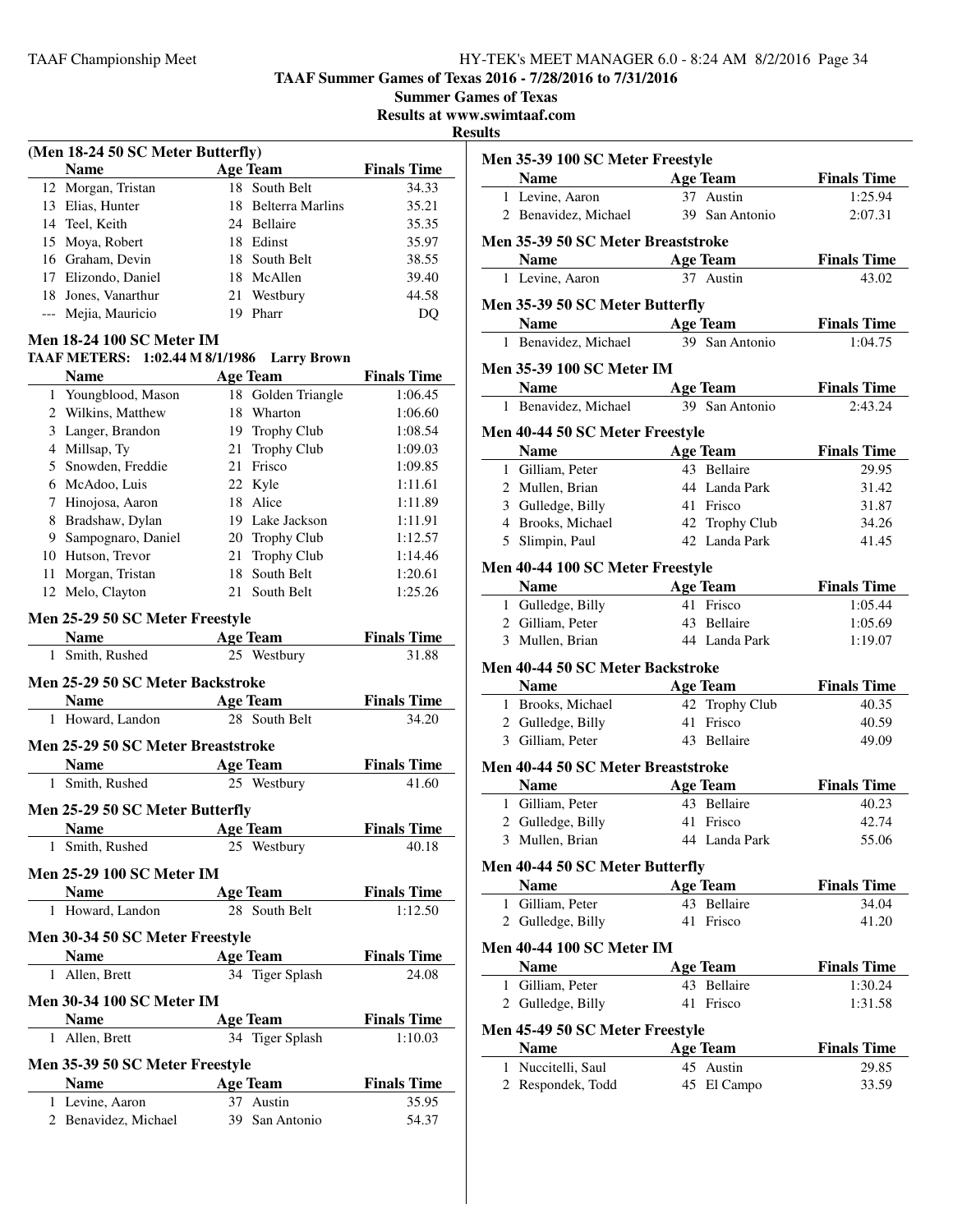**TAAF Summer Games of Texas 2016 - 7/28/2016 to 7/31/2016**

**Summer Games of Texas**

**Results at www.swimtaaf.com**

#### **Resu**

| Men 45-49 50 SC Meter Backstroke   |                                |                             |
|------------------------------------|--------------------------------|-----------------------------|
| <b>Name</b> Age Team               |                                | <b>Finals Time</b>          |
| 1 Nuccitelli, Saul 45 Austin       |                                | 36.94                       |
| Men 45-49 50 SC Meter Breaststroke |                                |                             |
| <b>Name</b>                        | <b>Age Team</b>                | <b>Finals Time</b>          |
| 1 Nuccitelli, Saul                 | 45 Austin                      | 40.37                       |
| 2 Respondek, Todd                  | 45 El Campo                    | 41.01                       |
| Men 45-49 50 SC Meter Butterfly    |                                |                             |
| Name Age Team                      |                                | <b>Finals Time</b>          |
| 1 Respondek, Todd                  | 45 El Campo                    | 37.46                       |
| Men 50-54 50 SC Meter Freestyle    |                                |                             |
| <b>Name</b>                        | <b>Age Team</b>                | <b>Finals Time</b>          |
| 1 Bray, Robert                     | 54 Frisco                      | 31.96                       |
| 2 Buonanno, Charles                | 51 Frisco                      | 34.18                       |
| Men 50-54 100 SC Meter Freestyle   |                                |                             |
| <b>Solution Age Team</b>           |                                | <b>Finals Time</b>          |
| 1 Medigovich, Robert               | 53 Frisco                      | 1:29.69                     |
| Men 50-54 200 SC Meter Freestyle   |                                |                             |
| <b>Solution Security Age Team</b>  |                                | <b>Finals Time</b>          |
| 1 Medigovich, Robert               | 53 Frisco                      | 3:29.18                     |
| Men 50-54 50 SC Meter Backstroke   |                                |                             |
| Name Age Team                      |                                | <b>Finals Time</b>          |
| 1 Medigovich, Robert               | 53 Frisco                      | 45.62                       |
| Men 50-54 50 SC Meter Breaststroke |                                |                             |
| <b>Name</b>                        | <b>Example 2</b> Age Team      | <b>Finals Time</b>          |
| 1 Bray, Robert                     | 54 Frisco                      | 40.57                       |
| 2 Buonanno, Charles                | 51 Frisco                      | 44.42                       |
| 3 Medigovich, Robert               | 53 Frisco                      | 48.58                       |
| Men 55-59 50 SC Meter Freestyle    |                                |                             |
| Name Age Team                      |                                | <b>Finals Time</b>          |
| 1 Butler, Richard                  | 56 Bellaire                    | 40.43                       |
| Men 55-59 50 SC Meter Backstroke   |                                |                             |
| Name Age Team                      |                                | <b>Finals Time</b>          |
| 1 Butler, Richard                  | 56 Bellaire                    | 49.18                       |
| Men 55-59 50 SC Meter Breaststroke |                                |                             |
| <b>Name</b>                        | <b>Age Team</b>                | <b>Finals Time</b>          |
| 1 Butler, Richard                  | 56 Bellaire                    | 44.61                       |
|                                    |                                |                             |
| Men 55-59 50 SC Meter Butterfly    |                                |                             |
| <b>Name</b><br>1 Butler, Richard   | <b>Age Team</b><br>56 Bellaire | <b>Finals Time</b><br>48.51 |
|                                    |                                |                             |
| <b>Men 55-59 100 SC Meter IM</b>   |                                |                             |
| <b>Name</b>                        | <b>Age Team</b>                | <b>Finals Time</b>          |
| 1 Butler, Richard                  | 56 Bellaire                    | 1:54.37                     |
| Men 60-64 50 SC Meter Freestyle    |                                |                             |
| <b>Name</b>                        | Age Team                       | <b>Finals Time</b>          |
| 1 Greenwell, Joe                   | 61 R&R                         | 31.90                       |
| 2 Kelly, Robert                    | 62 South Belt                  | 52.65                       |

| ılts |                                                                                                                                                                                                                               |                                  |                               |
|------|-------------------------------------------------------------------------------------------------------------------------------------------------------------------------------------------------------------------------------|----------------------------------|-------------------------------|
|      | Men 60-64 100 SC Meter Freestyle                                                                                                                                                                                              |                                  |                               |
|      | Name Age Team                                                                                                                                                                                                                 |                                  | <b>Finals Time</b>            |
|      | 1 Kelly, Robert                                                                                                                                                                                                               | 62 South Belt                    | 2:06.87                       |
|      | Men 60-64 200 SC Meter Freestyle                                                                                                                                                                                              |                                  |                               |
|      | Name                                                                                                                                                                                                                          | <b>Age Team</b>                  | <b>Finals Time</b>            |
|      | 1 Kelly, Robert                                                                                                                                                                                                               | 62 South Belt                    | 5:09.88                       |
|      |                                                                                                                                                                                                                               |                                  |                               |
|      | Men 60-64 50 SC Meter Backstroke                                                                                                                                                                                              | Age Team                         | <b>Finals Time</b>            |
|      | Name $\qquad \qquad$<br>1 Kelly, Robert                                                                                                                                                                                       | 62 South Belt                    | 1:21.33                       |
|      |                                                                                                                                                                                                                               |                                  |                               |
|      | Men 60-64 50 SC Meter Breaststroke                                                                                                                                                                                            |                                  |                               |
|      | $\mathbf{Name}$<br>Age Team                                                                                                                                                                                                   |                                  | <b>Finals Time</b>            |
|      | 1 Greenwell, Joe                                                                                                                                                                                                              | 61 R&R                           | 41.80                         |
|      | 2 Kelly, Robert                                                                                                                                                                                                               | 62 South Belt                    | 58.33                         |
|      | Men 70-74 50 SC Meter Freestyle                                                                                                                                                                                               |                                  |                               |
|      | Name Age Team                                                                                                                                                                                                                 |                                  | <b>Finals Time</b>            |
|      | 1 Thatcher, Sanford                                                                                                                                                                                                           | 72 Frisco                        | 43.86                         |
|      | Men 70-74 100 SC Meter Freestyle                                                                                                                                                                                              |                                  |                               |
|      | Name and the same state of the state of the state of the state of the state of the state of the state of the state of the state of the state of the state of the state of the state of the state of the state of the state of | <b>Age Team</b>                  | <b>Finals Time</b>            |
|      | 1 Thatcher, Sanford                                                                                                                                                                                                           | 72 Frisco                        | 1:38.81                       |
|      | Men 70-74 200 SC Meter Freestyle                                                                                                                                                                                              |                                  |                               |
|      | <b>Age Team</b><br><b>Name</b>                                                                                                                                                                                                |                                  | <b>Finals Time</b>            |
|      | 1 Thatcher, Sanford                                                                                                                                                                                                           | 72 Frisco                        | 4:14.40                       |
|      |                                                                                                                                                                                                                               |                                  |                               |
|      | Men 70-74 50 SC Meter Backstroke                                                                                                                                                                                              |                                  |                               |
|      | <b>Name</b>                                                                                                                                                                                                                   | <b>Age Team</b>                  | <b>Finals Time</b>            |
|      | 1 Thatcher, Sanford                                                                                                                                                                                                           | 72 Frisco                        | 52.38                         |
|      | Men 70-74 50 SC Meter Breaststroke                                                                                                                                                                                            |                                  |                               |
|      | <b>Example 2</b> Age Team<br><b>Name</b>                                                                                                                                                                                      |                                  | <b>Finals Time</b>            |
|      | 1 Thatcher, Sanford                                                                                                                                                                                                           | 72 Frisco                        | 57.54                         |
|      | Men 70-74 50 SC Meter Butterfly                                                                                                                                                                                               |                                  |                               |
|      | <b>Name</b>                                                                                                                                                                                                                   | <b>Age Team</b>                  | <b>Finals Time</b>            |
|      | 1 Thatcher, Sanford                                                                                                                                                                                                           | 72 Frisco                        | 57.95                         |
|      | <b>Men 70-74 100 SC Meter IM</b>                                                                                                                                                                                              |                                  |                               |
|      |                                                                                                                                                                                                                               |                                  |                               |
| 1    | Name<br>Thatcher, Sanford                                                                                                                                                                                                     | <b>Age Team</b><br>72<br>Frisco  | <b>Finals Time</b><br>1:56.28 |
|      |                                                                                                                                                                                                                               |                                  |                               |
|      | Men 18 & Over 200 SC Meter Freestyle Relay                                                                                                                                                                                    |                                  |                               |
|      | <b>TAAF METERS:</b>                                                                                                                                                                                                           | 1:43.12 M 7/28/2007 R&R Aquatics |                               |
|      | E Busby, B Bryant, D Atkinson, R Rivera                                                                                                                                                                                       |                                  |                               |
|      | <b>Team</b>                                                                                                                                                                                                                   | Relay                            | <b>Finals Time</b>            |
| 1    | <b>Trophy Club</b>                                                                                                                                                                                                            | А                                | 1:43.57                       |
|      | 1) Sampognaro, Daniel 20                                                                                                                                                                                                      | 2) Millsap, Ty 21                |                               |
|      | 3) Langer, Brandon 19                                                                                                                                                                                                         | 4) Guthrie, Ryan 22              |                               |
|      | 2 Frisco                                                                                                                                                                                                                      | Α                                | 1:53.39                       |
|      | 1) Gulledge, Billy 41                                                                                                                                                                                                         | 2) Snowden, Freddie 21           |                               |
|      | 3) Brandon, Chad 20                                                                                                                                                                                                           | 4) Buonanno, Chase 19            |                               |

3 South Belt **A** 2:03.46

1) Graham, Devin 18 2) Melo, Clayton 21<br>3) Morgan, Tristan 18 4) Howard, Landon 28

3) Morgan, Tristan 18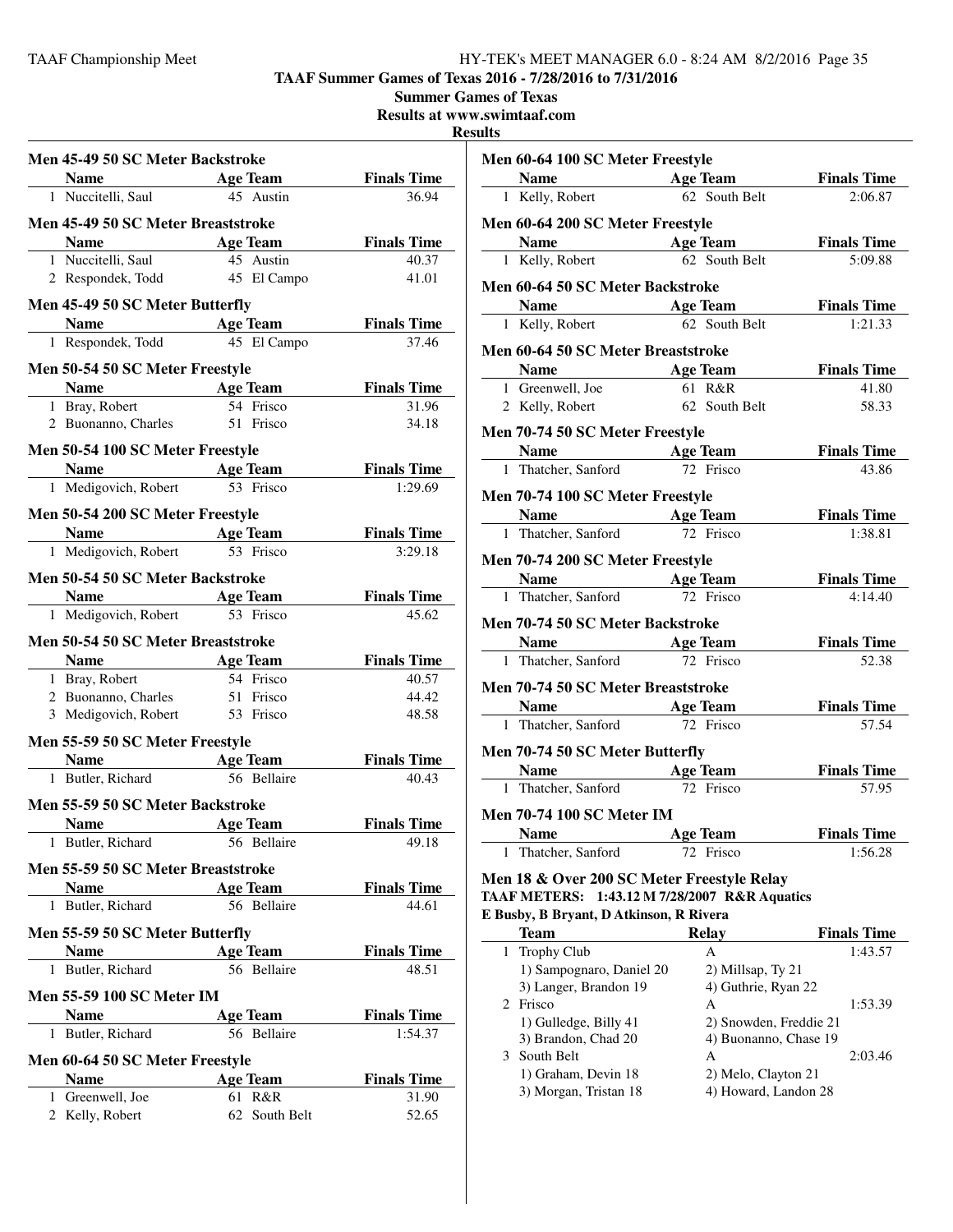**TAAF Summer Games of Texas 2016 - 7/28/2016 to 7/31/2016**

**Summer Games of Texas**

**Results at www.swimtaaf.com**

#### **Results**

 $\overline{\phantom{a}}$ 

| (Men 18 & Over 200 SC Meter Freestyle Relay) |                         |                         |                    |  |
|----------------------------------------------|-------------------------|-------------------------|--------------------|--|
|                                              | Team                    | Relay                   | <b>Finals Time</b> |  |
|                                              | 4 Westbury              | А                       | 2:06.11            |  |
|                                              | 1) Blanco, Francisco 21 | 2) Ramirez, Noel 19     |                    |  |
|                                              | 3) Jones, Vanarthur 21  | 4) Smith, Rushed 25     |                    |  |
|                                              | Frisco                  | В                       | 2:36.49            |  |
|                                              | 1) Buonanno, Charles 51 | 2) Bray, Robert 54      |                    |  |
|                                              | 3) Buchanan, Eric 45    | 4) Thatcher, Sanford 72 |                    |  |

# **Men 18 & Over 200 SC Meter Medley Relay**

# **TAAF METERS: 1:52.34 M 7/28/2007 R&R Aquatics**

#### **R Rivera, E Busby, B Bryant, D Atkinson**

|    | <b>Team</b>              | <b>Relav</b>             | <b>Finals Time</b> |
|----|--------------------------|--------------------------|--------------------|
|    | 1 Trophy Club            | A                        | 1:54.13            |
|    | 1) Guthrie, Ryan 22      | 2) Langer, Brandon 19    |                    |
|    | 3) Millsap, Ty 21        | 4) Sampognaro, Daniel 20 |                    |
|    | 2 Frisco                 | A                        | 2:07.21            |
|    | 1) Gulledge, Billy 41    | 2) Snowden, Freddie 21   |                    |
|    | 3) Brandon, Chad 20      | 4) Buonanno, Chase 19    |                    |
|    | 3 South Belt             | А                        | 2:16.76            |
|    | 1) Howard, Landon 28     | 2) Graham, Devin 18      |                    |
|    | 3) Morgan, Tristan 18    | 4) Melo, Clayton 21      |                    |
|    | 4 Westbury               | A                        | 2:30.42            |
|    | 1) Ramirez, Noel 19      | 2) Smith, Rushed 25      |                    |
|    | 3) Jones, Vanarthur 21   | 4) Blanco, Francisco 21  |                    |
| 5. | Frisco                   | B                        | 2:54.27            |
|    | 1) Medigovich, Robert 53 | 2) Buonanno, Charles 51  |                    |
|    | 3) Buchanan, Eric 45     | 4) Bray, Robert 54       |                    |

## **Mixed 15-17 100 SC Meter Freestyle Relay**

 $\overline{a}$ 

| Team                   | <b>Relav</b>            | <b>Finals Time</b> |
|------------------------|-------------------------|--------------------|
| Tuloso-Midway<br>1     | А                       | 51.98              |
| 1) Garcia, Dominic M16 | 2) Turner, Rianna W17   |                    |
| 3) Land, Abigail W17   | 4) Garza, Tyler M16     |                    |
| 2 Weatherford          | А                       | 1:00.12            |
| 1) Lawler, Olivia W16  | 2) Oestrich, Alyssa W15 |                    |
| 3) Russum, John M17    | 4) Write, Dylan M16     |                    |

#### **Mixed 15-17 200 SC Meter Freestyle Relay**

|    | Team                     | <b>Relay</b>                | <b>Finals Time</b> |
|----|--------------------------|-----------------------------|--------------------|
|    | 1 Pharr                  | A                           | 1:54.94            |
|    | 1) Worley, Julia W15     | 2) Garza, Zach M15          |                    |
|    | 3) Wisby, Lourdes W15    | 4) Hinojosa, Betsehim M17   |                    |
|    | 2 Mission                | A                           | 1:56.61            |
|    | 1) Pena, Gabriel M16     | 2) Castillo, Karla W15      |                    |
|    | 3) Chandler, Sarah W15   | 4) Velador, Eddie M15       |                    |
| 3  | Alice                    | A                           | 1:57.66            |
|    | 1) Zambrano, Mariel W15  | 2) Hayslip, Hannah W16      |                    |
|    | 3) Lara, Matthew M16     | 4) Perez, Aaren M17         |                    |
| 4  | Mission                  | B                           | 2:02.68            |
|    | 1) Perrera, Santiago M16 | 2) Garza, Clea W16          |                    |
|    | 3) Benavides, Bianca W16 | 4) Hernandez, Ricardo M16   |                    |
| 5. | Alice                    | B                           | 2:11.16            |
|    | 1) Ramon, Alyssa W16     | 2) Cruz, Aryssa W16         |                    |
|    | 3) Perez, Angel M15      | 4) Rodriguez, Justin M $16$ |                    |
| 6  | Weatherford              | A                           | 2:15.09            |
|    | 1) Lawler, Olivia W16    | 2) Oestrich, Alyssa W15     |                    |
|    | 3) Russum, John M17      | 4) Write, Dylan M16         |                    |

| பட           |                                       |                           |                    |
|--------------|---------------------------------------|---------------------------|--------------------|
| 7            | San Antonio                           | А                         | 2:31.54            |
|              | 1) Glover, Alaliyah W14               | 2) Martinez, Joshua M15   |                    |
|              | 3) Mendoza, Tomas M13                 | 4) Gonzales, Nathan M12   |                    |
|              | Mixed 15-17 200 SC Meter Medley Relay |                           |                    |
|              |                                       |                           |                    |
|              | <b>Team</b>                           | <b>Relay</b>              | <b>Finals Time</b> |
| $\mathbf{1}$ | Pharr                                 | A                         | 2:02.40            |
|              | 1) Wisby, Lourdes W15                 | 2) Velasquez, Joseph M16  |                    |
|              | 3) Velasquez, Joshua M17              | 4) Worley, Julia W15      |                    |
| 2            | Tuloso-Midway                         | A                         | 2:09.68            |
|              | 1) Garza, Tyler M16                   | 2) Garcia, Dominic M16    |                    |
|              | 3) Turner, Rianna W17                 | 4) Land, Abigail W17      |                    |
| 3            | Alice                                 | А                         | 2:11.48            |
|              | 1) Perez, Aaren M17                   | 2) Lara, Matthew M16      |                    |
|              | 3) Hayslip, Hannah W16                | 4) Zambrano, Mariel W15   |                    |
| 4            | South Belt                            | A                         | 2:13.10            |
|              | 1) Acosta, Catherine W15              | 2) Vasquez, Alfredo M16   |                    |
|              | 3) Perez, Brian M16                   | 4) Escobar, Gabriella W17 |                    |
| 5.           | Mission                               | A                         | 2:16.50            |
|              | 1) Garza, Clea W16                    | 2) Hernandez, Ricardo M16 |                    |
|              | 3) Benavides, Bianca W16              | 4) Salinas, Victoria W16  |                    |
|              | 6 Mission                             | B                         | 2:18.14            |
|              | 1) Chandler, Sarah W15                | 2) Velador, Eddie M15     |                    |
|              | 3) Pena, Gabriel M16                  | 4) Castillo, Karla W15    |                    |
| 7            | McAllen                               | A                         | 2:21.94            |
|              | 1) Rowland, Tabitha W15               | 2) Mata, Jose M15         |                    |
|              | 3) Delias, Ayanna W17                 | 4) Enriquez, Samuel M17   |                    |
| 8            | Alice                                 | B                         | 2:29.11            |
|              | 1) Perez, Angel M15                   | 2) Rodriguez, Justin M16  |                    |
|              | 3) Cruz, Aryssa W16                   | 4) Ramon, Alyssa W16      |                    |
| 9            | Weatherford                           | A                         | 2:31.28            |
|              | 1) Lawler, Olivia W16                 | 2) Oestrich, Alyssa W15   |                    |
|              | 3) Russum, John M17                   | 4) Write, Dylan M16       |                    |
| 10           | San Antonio                           | A                         | 2:58.60            |
|              | 1) Mendoza, Tomas M13                 | 2) Villela, Leandra W12   |                    |
|              | 3) Glover, Alaliyah W14               | 4) Martinez, Joshua M15   |                    |
|              |                                       |                           |                    |

#### **Mixed 18 & Over 100 SC Meter Freestyle Relay TAAF METERS: 52.14 M 7/29/2006 Tuloso-Midway T Alonzo, H Dixon, R Granbury, E Ortiz**

| <b>Team</b>               | Relay                               | <b>Finals Time</b>                                                                                                                                                                                        |
|---------------------------|-------------------------------------|-----------------------------------------------------------------------------------------------------------------------------------------------------------------------------------------------------------|
| Frisco                    | A                                   | 51.42M                                                                                                                                                                                                    |
| 1) Long, Jennifer W19     |                                     |                                                                                                                                                                                                           |
| 3) Brandon, Chad M20      |                                     |                                                                                                                                                                                                           |
|                           | A                                   | 53.17                                                                                                                                                                                                     |
| 1) Sampognaro, Daniel M20 |                                     |                                                                                                                                                                                                           |
| 3) Miller, Anneke W42     |                                     |                                                                                                                                                                                                           |
|                           | В                                   | 1:01.42                                                                                                                                                                                                   |
| 1) Hutson, Trevor M21     |                                     |                                                                                                                                                                                                           |
| 3) Damron, Susette W46    |                                     |                                                                                                                                                                                                           |
| Frisco                    | в                                   | 1:02.11                                                                                                                                                                                                   |
| 1) Gulledge, Billy M41    |                                     |                                                                                                                                                                                                           |
| 3) Lewis, Ginny W38       |                                     |                                                                                                                                                                                                           |
|                           | 1<br>2 Trophy Club<br>3 Trophy Club | 2) Wolters, Bailey W18<br>4) Buonanno, Chase M19<br>2) Millsap, Ty M21<br>4) Scrivner, Marika W36<br>2) Melbourn, Steve M49<br>4) Readi, Daniela W35<br>2) Snowden, Freddie M21<br>4) Franklin, Sarah W39 |